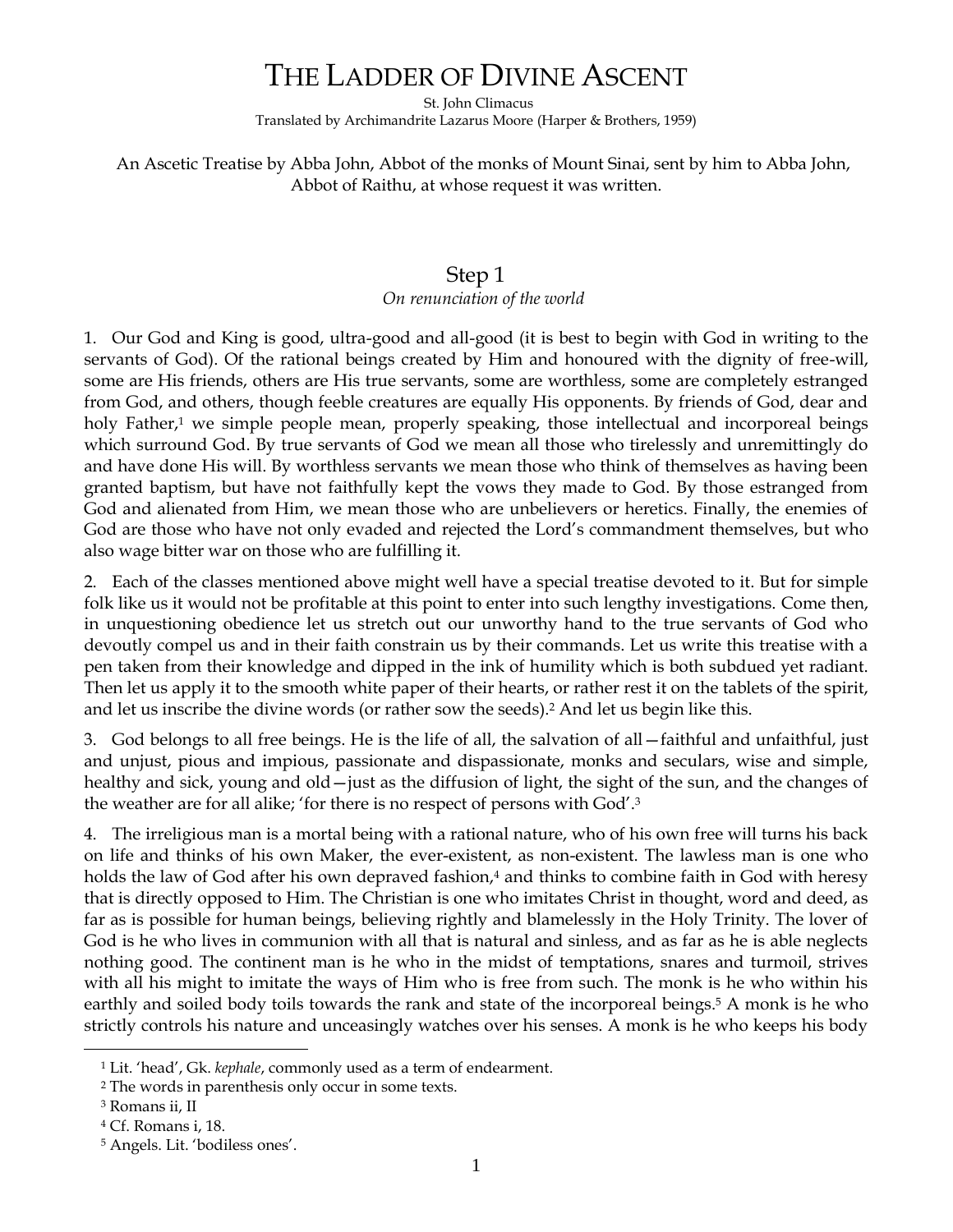in chastity, his mouth pure and his mind illumined. A monk is a mourning soul that both asleep and awake is unceasingly occupied with the remembrance of death. Withdrawal from the world is voluntary hatred of vaunted material things and denial of nature for the attainment of what is above nature.

5. . All who have willingly left the things of the world, have certainly done so either for the sake of the future Kingdom, or because of the multitude of their sins, or for love of God. If they were not moved by any of these reasons their withdrawal from the world was unreasonable. But God who sets our contests waits to see what the end of our course will be.

6. The man who has withdrawn from the world in order to shake off his own burden of sins, should imitate those who sit outside the city amongst the tombs, and should not discontinue his hot and fiery streams of tears and voiceless heartfelt groanings until he, too, sees that Jesus has come to him and rolled away the stone of hardness<sup>1</sup> from his heart, and loosed Lazarus, that is to say, our mind, from the bands of sin, and ordered His attendant angels: Loose him<sup>2</sup> from passions, and let him go to blessed dispassion.<sup>3</sup> Otherwise he will have gained nothing.

7. Those of us who wish to go out of Egypt and to fly from Pharaoh, certainly need some Moses as a mediator with God and from God, who, standing between action and contemplation, will raise hands of prayer for us to God, so that guided by Him we may cross the sea of sin and rout the Amalek of the passions.<sup>4</sup> That is why those who have surrendered themselves to God, deceive themselves if they suppose that they have no need of a director. Those who came out of Egypt had Moses as their guide, and those who fled from Sodom had an angel.<sup>5</sup> The former are like those who are healed of the passions of the soul by the care of physicians: these are they who come out of Egypt. The latter are like those who long to put off the uncleanness of the wretched body. That is why they need a helper, an angel, so to speak, or at least one equal to an angel. For in proportion to the corruption of our wounds we need a director who is indeed an expert and a physician.

8. Those who aim at ascending with the body to heaven, need violence indeed and constant suffering<sup>6</sup> especially in the early stages of their renunciation, until our pleasure-loving dispositions and unfeeling hearts attain to love of God and chastity by visible sorrow. A great toil, very great indeed, with much unseen suffering, especially for those who live carelessly, until by simplicity, deep angerlessness and diligence, we make our mind, which is a greedy kitchen dog addicted to barking, a lover of chastity and watchfulness. But let us who are weak and passionate have the courage to offer our infirmity and natural weakness to Christ with unhesitating faith, and confess it to Him; and we shall be certain to obtain His help, even beyond our merit, if only we unceasingly go right down to the depth of humility.

9. All who enter upon the good fight, which is hard and narrow, but also easy, must realize that they must leap into the fire, if they really expect the celestial fire to dwell in them. But, let everyone examine himself, and so let him eat the bread of it with its bitter herbs, and let him drink the cup of it with its

<sup>1</sup> I.e. blindness, obtuseness.

<sup>2</sup> St. John xi, 44.

<sup>3</sup> 'Dispassion': Gk. *apatheia*, which is often misunderstood and mistranslated as 'apathy', 'indifference', or 'insensibility' in a Stoic sense. In ecclesiastical Greek, 'dispassion' means freedom from passion through being filled with the Holy Spirit of God as a fruit of divine love. It is a state of soul in which a burning love for God and men leaves no room for selfish and animal passions. How far it is from the cold Stoic conception may be seen from the fact that St. Diadochus can speak of 'the fire of dispassion'. Cf. Step 28: 27. Throughout this translation *apatheia* is usually given as 'dispassion'.

<sup>4</sup> Exodus xvii.

<sup>5</sup> Genesis xix.

<sup>6</sup> Cf. St. Matthew xi, 12.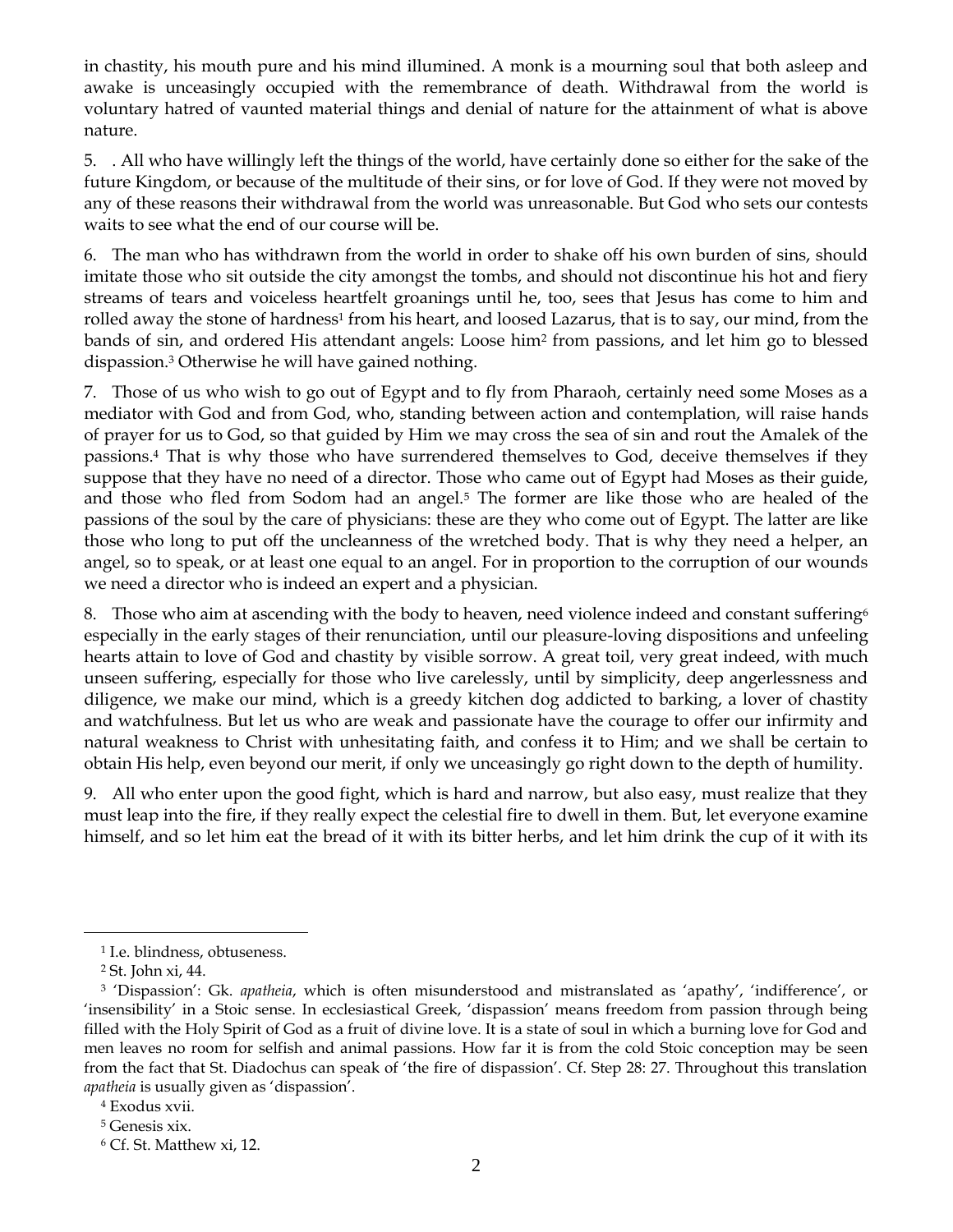tears, lest his service lead to his own judgment. If everyone who has been baptized has not been saved—I shall be silent about what follows.<sup>1</sup>

10. Those who enter this contest must renounce all things, despise all things, deride all things, and shake off all things, that they may lay a firm foundation. A good foundation of three layers and three pillars is innocence, fasting and temperance. Let all babes in Christ begin with these virtues, taking as their model the natural babes. For you never find in them anything sly or deceitful. They have no insatiate appetite, no insatiable stomach, no body on fire; but perhaps as they grow, in proportion as they take more food, their natural passions also increase.

11. To lag in the fight at the very outset of the struggle and thereby to furnish proof of our coming defeat<sup>2</sup> is a very hateful and dangerous thing. A firm beginning will certainly be useful for us when we later grow slack. A soul that is strong at first but then relaxes is spurred on by the memory of its former zeal. And in this way new wings are often obtained.

12. When the soul betrays itself and loses the blessed and longed for fervour, let it carefully investigate the reason for losing this. And let it arm itself with all its longing and zeal against whatever has caused this. For the former fervour can return only through the same door through which it was lost.

13. The man who renounces the world from fear is like burning incense, that begins with fragrance but ends in smoke. He who leaves the world through hope of reward is like a millstone, that always moves in the same way.<sup>3</sup> But he who withdraws from the world out of love for God has obtained fire at the very outset; and, like fire set to fuel, it soon kindles a larger fire.

14. Some build bricks upon stones. Others set pillars on the bare ground. And there are some who go a short distance and, having got their muscles and joints warm, go faster. Whoever can understand, let him understand this allegorical word.

15. Let us eagerly run our course as men called by our God and King, lest, since our time is short, we be found in the day of our death without fruit and perish of hunger. Let us please the Lord as soldiers please their king; because we are required to give an exact account of our service after the campaign. Let us fear the Lord not less than we fear beasts. For I have seen men who were going to steal and were not afraid of God, but, hearing the barking of dogs, they at once turned back; and what the fear of God could not achieve was done by the fear of animals. Let us love God at least as much as we respect our friends. For I have often seen people who had offended God and were not in the least perturbed about it. And I have seen how those same people provoked their friends in some trifling matter and then employed every artifice, every device, every sacrifice, every apology, both personally and through friends and relatives, not sparing gifts, in order to regain their former love.

16. In the very beginning of our renunciation, it is certainly with labour and grief that we practise the virtues. But when we have made progress in them, we no longer feel sorrow, or we feel little sorrow. But as soon as our mortal mind is consumed, and mastered by our alacrity, we practise them with all joy and eagerness, with love and with divine fire.

17. Those who at once from the very outset follow the virtues and fulfil the commandments with joy and alacrity certainly deserve praise. And in the same way those who spend a long time in asceticism<sup>4</sup> and still find it a weariness to obey the commandments, if they obey them at all, certainly deserve pity.

18. Let us not even abhor or condemn the renunciation due merely to circumstances. I have seen men who had fled into exile meet the emperor by accident when he was on tour, and then join his company, enter his palace, and dine with him. I have seen seed casually fall on the earth and bear plenty of

<sup>&</sup>lt;sup>1</sup> This means: 'If every baptized person is not saved, so the same can be said about monks - not all who have made the vow are real monks and will be saved. But I prefer to pass over this matter in silence.'

<sup>2</sup> Lit. 'slaughter'.

<sup>&</sup>lt;sup>3</sup> That is, revolves round itself, is self-centred.

<sup>4</sup> This might also be translated: 'dawdle over their training'.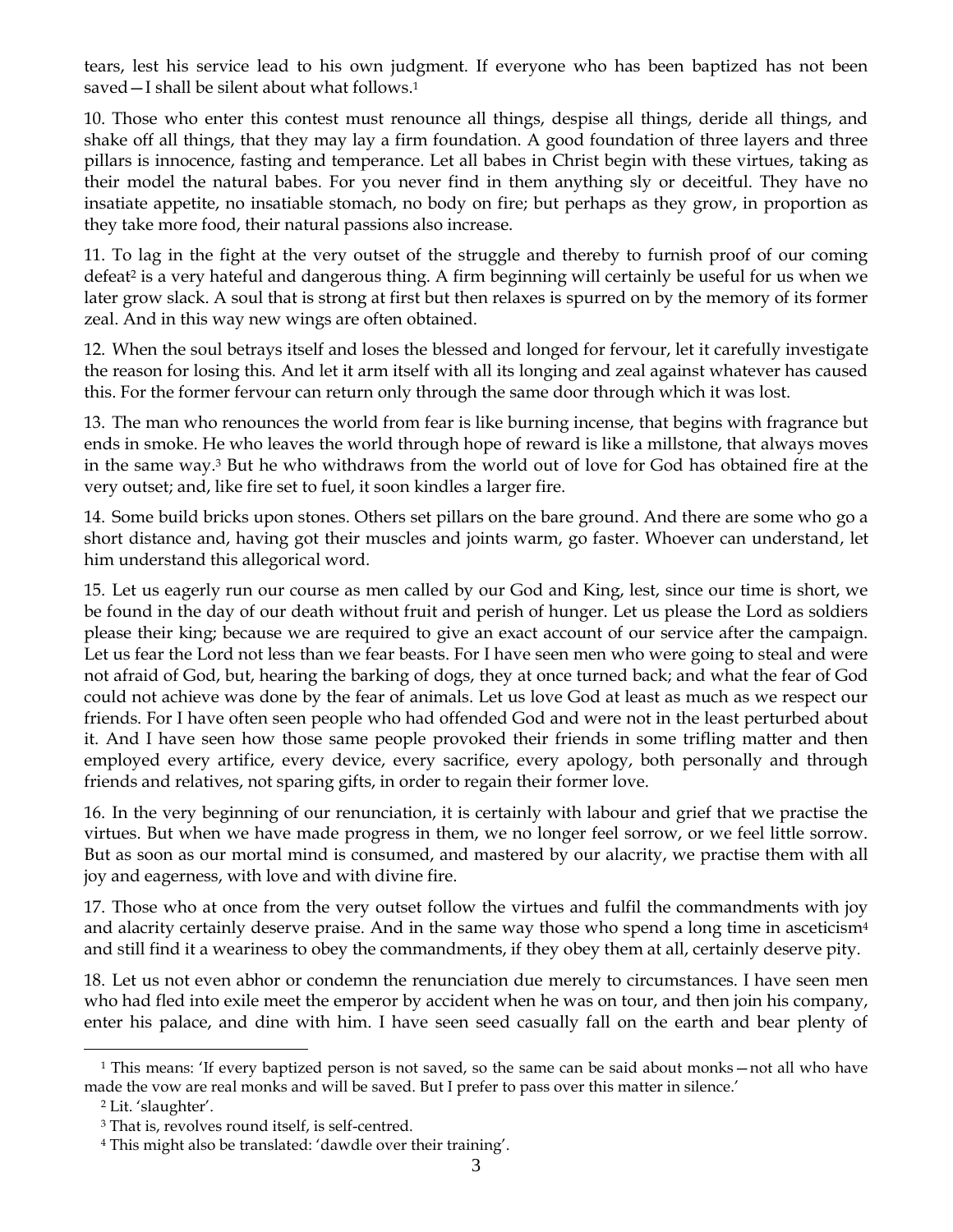thriving fruit. And I have seen the opposite, too. I have also seen a person come to a hospital with some other motive, but the courtesy and kindness of the physician overcame him, and on being treated with an astringent, he got rid of the darkness that lay on his eyes. Thus for some the unintentional was stronger and more sure than what was intentional in others.

19. Let no one, by appealing to the weight and multitude of his sins, say that he is unworthy of the monastic vow, and for love of pleasure disparage himself, excusing himself with excuses in his sins.<sup>1</sup> Where there is much corruption, considerable treatment is needed to draw out all the impurity. The healthy do not go to a hospital.

20. 20. If an earthly king were to call us and request us to serve in his presence, we should not delay for other orders, we should not make excuses, but we should leave everything and eagerly go to him. Let us then be on the alert, lest when the King of kings and Lord of lords and God of gods calls us to this heavenly office, we cry off out of sloth and cowardice and find ourselves without excuse at the Last Judgment. It is possible to walk, even when tied with the fetters of worldly affairs and iron cares, but only with difficulty. For even those who have iron chains on their feet can often walk; but they are continually stumbling and getting hurt. An unmarried man, who is only tied to the world by business affairs, is like one who has fetters on his hands; and therefore when he wishes to enter the monastic life he has nothing to hinder him. But the married man is like one who is bound hand and foot. (So when he wants to run he cannot.)<sup>2</sup>

21. Some people living carelessly in the world have asked me: 'We have wives and are beset with social cares, and how can we lead the solitary life?' I replied to them: 'Do all the good you can; do not speak evil of anyone; do not steal from anyone; do not lie to anyone; do not be arrogant towards anyone; do not hate any one; be sure you go to church; be compassionate to the needy; do not offend anyone; do not wreck another man's domestic happiness;<sup>3</sup> and be content with what your own wives can give you. If you behave in this way you will not be far from the Kingdom of Heaven.'

22. Let us charge into the good fight with joy and love without being afraid of our enemies. Though unseen themselves, they can look at the face of our soul, and if they see it altered by fear, they take up arms against us all the more fiercely. For the cunning creatures have observed that we are scared. So let us take up arms against them courageously. No one will fight with a resolute fighter.

23. The Lord designedly makes easy the battles of beginners so that they should not immediately return to the world at the outset. And so rejoice in the Lord always, all servants of His, detecting in this the first sign of the Master's love for us, and a sign that He Himself has called us. But when God sees courageous souls, He has often been known to act in this way: He lets them have conflicts from the very beginning in order to crown them the sooner. But the Lord hides the difficulty $4$  of this contest from those in the world. For if they were to know, no one would renounce the world.

24. Offer to Christ the labours of your youth, and in your old age you will rejoice in the wealth of dispassion. What is gathered in youth nourishes and comforts those who are tired out in old age. In our youth let us labour ardently and let us run vigilantly, for the hour of death is unknown. We have very evil and dangerous, cunning, unscrupulous foes, who hold fire in their hands and try to burn the temple of God with the flame that is in it. These foes are strong; they never sleep; they are incorporeal and invisible. Let no one when he is young listen to his enemies, the demons, when they say to him: 'Do not wear out your flesh lest you make it sick and weak.' For you will scarcely find anyone, especially in the present generation, who is determined to mortify his flesh, although he might deprive

<sup>1</sup> Psalm cxl, 4. The meaning is that in the midst of his sins he makes excuses for not becoming a monk. The excuses are not for his sins, but his sins are his excuses.

<sup>2</sup> The words in parenthesis are missing in some versions and may be an interpolation.

<sup>3</sup> Lit. 'go near the bed of another'.

<sup>4</sup> Some texts add: 'or rather, the easiness'.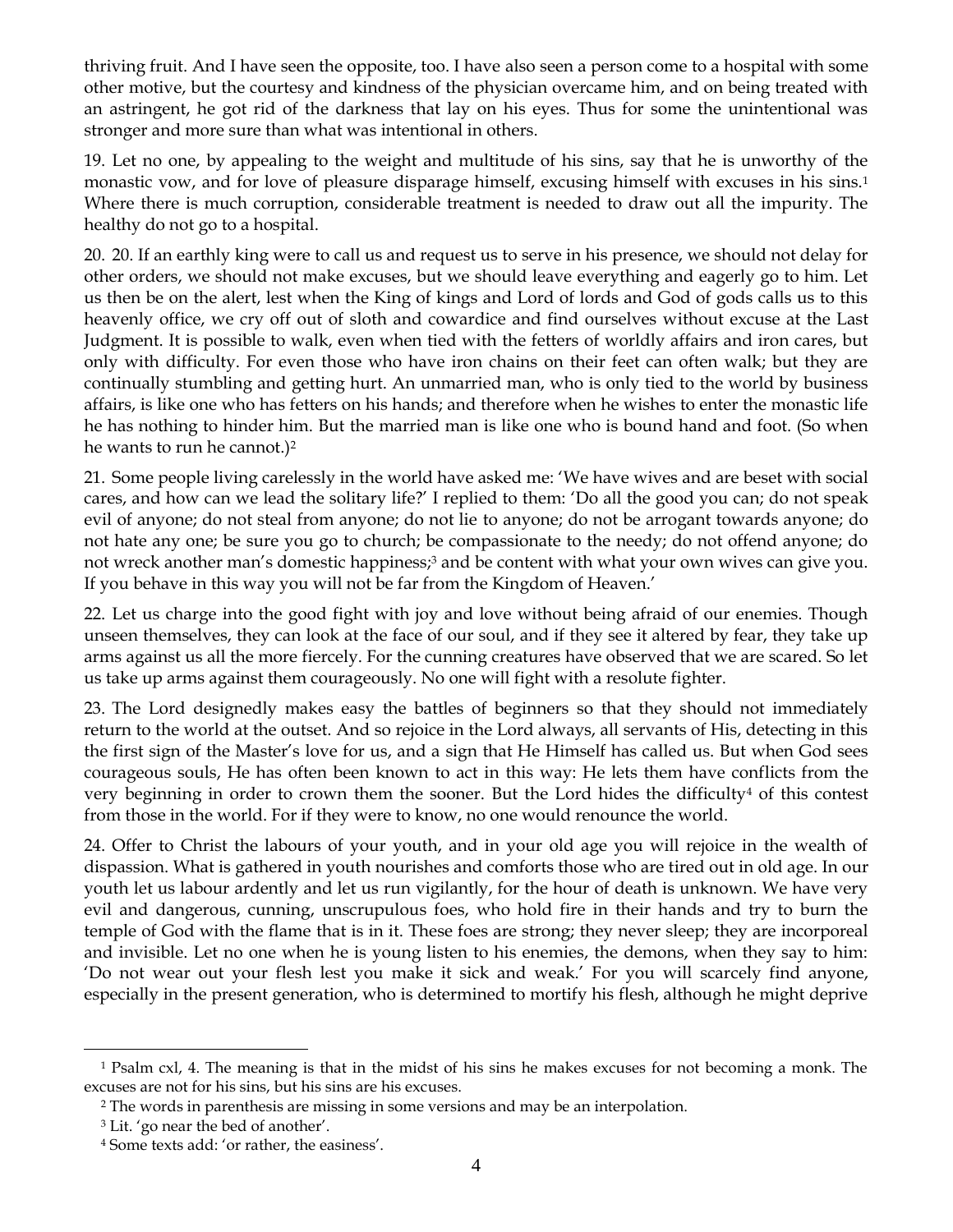himself of many pleasant dishes. The aim of this demon is to make the very outset of our spiritual life lax and negligent, and then make the end correspond to the beginning.

25. Those who have really determined to serve Christ, with the help of spiritual fathers and their own self-knowledge will strive before all else to choose a place, and a way of life, and a habitation, and exercises suitable for them. For community life is not for all, on account of greed; and not for all are places of solitude, on account of anger. But each will consider what is most suited to his needs.

26. The whole monastic state consists of three specific kinds of establishment: either the retirement and solitude of a spiritual athlete, or living in silence with one or two others, or settling patiently in a community. Turn not to the right hand nor to the left,<sup>1</sup> but follow the King's highway.<sup>2</sup> Of the three ways of life stated above, the second is suitable for many people, for it is said: 'Woe unto him who is alone when he falleth' into despondency or lethargy or laziness or despair, 'and hath not another among men to lift him up'. 3'For where two or three are gathered in My name, there am I in the midst of them,' said the Lord.<sup>4</sup>

27. So who is a faithful and wise monk? He who has kept his fervour unabated, and to the end of his life has not ceased daily to add fire to fire, fervour to fervour, zeal to zeal, love to love.<sup>5</sup>

This is the first step. Let him who has set foot on it not turn back.

# Step 2

#### *On detachment*

1. The man who really loves the Lord, who has made a real effort to find the coming Kingdom, who has really begun to be troubled by his sins, who is really mindful of eternal torment and judgment, who really lives in fear of his own departure, will not love, care or worry about money, or possessions, or parents, or worldly glory, or friends, or brothers, or anything at all on earth. But having shaken off all ties with earthly things and having stripped himself of all his cares, and having come to hate even his own flesh, and having stripped himself of everything, he will follow Christ without anxiety or hesitation, always looking heavenward and expecting help from there, according to the word of the holy man: My soul sticks close behind Thee,<sup>6</sup> and according to the ever-memorable author who said: I have not wearied of following Thee, nor have I desired the day (or rest) of man, O Lord.<sup>7</sup>

2. After our call, which comes from God and not man, we have left all that is mentioned above, and it is a great disgrace for us to worry about anything that cannot help us in the hour of our need—that is to say, the hour of our death. For as the Lord said, this means looking back and not being fit for the Kingdom of Heaven.<sup>8</sup> Knowing how fickle we novices are and how easily we turn to the world through visiting, or being with, worldly people, when someone said to Him: 'Suffer me first to go and bury my father,' our Lord replied, 'Leave the dead to bury their own dead.'<sup>9</sup>

<sup>1</sup> Proverbs iv, 28.

<sup>2</sup> Numbers xx, 57.

<sup>3</sup> Ecclesiastes iv, 10.

<sup>4</sup> St. Matthew xviii, 20.

<sup>5</sup> The order of these words varies in different MSS.

<sup>6</sup> Psalm lxii, 9. (R.V. Psalm lxiii, 8); 'My soul followeth hard after Thee'. Using the Old Latin, *Agglutinata est anima mea post Te*, my soul is glued behind Thee, St. Augustine asks: 'What is that glue? It is love.' And St. Chrysostom compares this close union to the nails of the Cross.

<sup>7</sup> Jeremiah xvii, 16.

<sup>8</sup> St. Luke ix, 62.

<sup>&</sup>lt;sup>9</sup> St. Matthew viii, 22.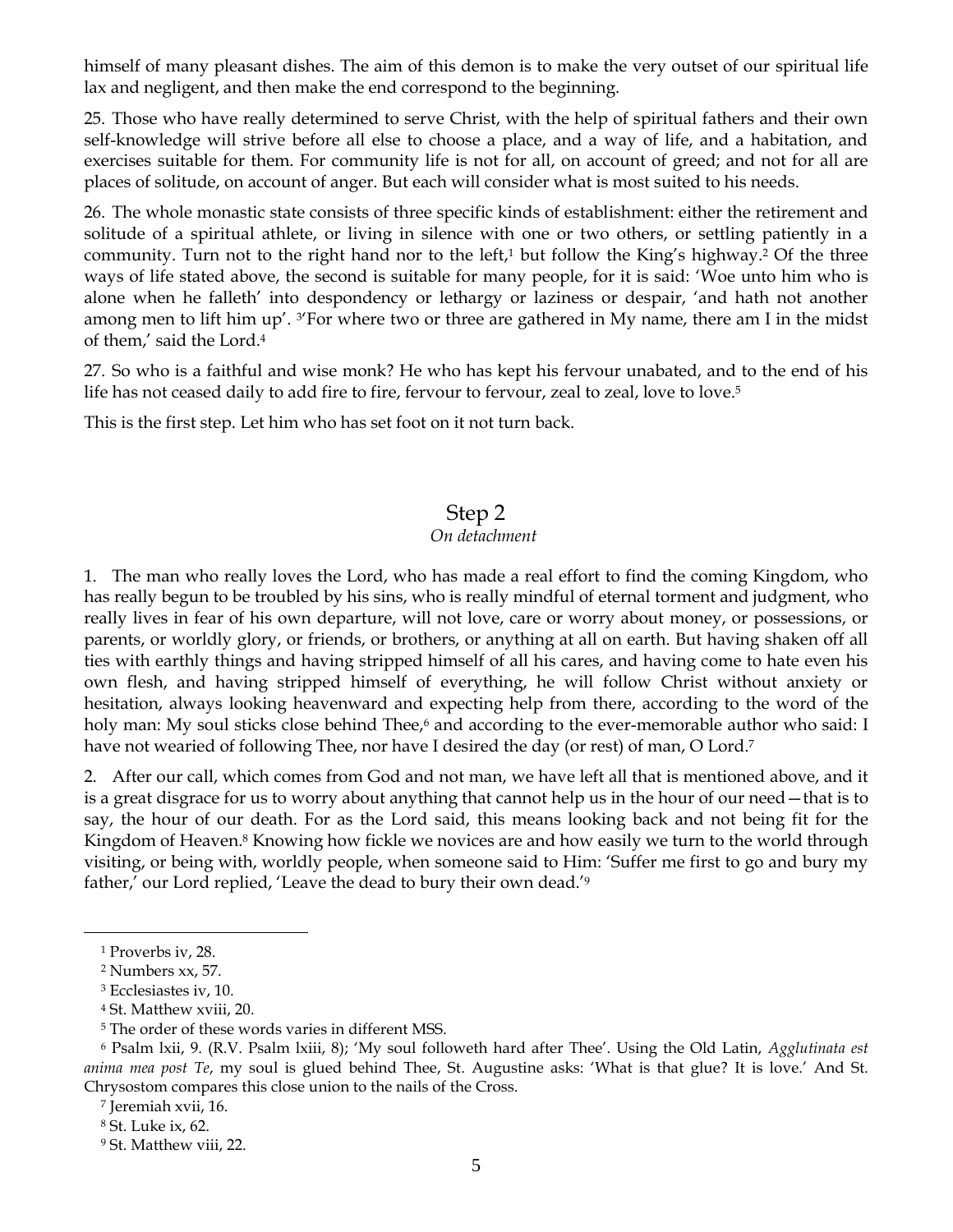3. After our renunciation of the world, the demons suggest to us that we should envy those living in the world who are merciful and compassionate, and be sorry for ourselves as deprived of these virtues. The aim of our foes is, by false humility, either to make us return to the world, or, if we remain monks, to plunge us into despair. It is possible to belittle those living in the world out of conceit; and it is also possible to disparage them behind their backs in order to avoid despair and to obtain hope.

4. Let us listen to what the Lord said to the young man who had fulfilled nearly all the commandments: 'One thing thou lackest; sell what thou hast and give to the poor<sup>1</sup> and become a beggar who receives alms from others.'

5. Having resolved to run our race with ardour and fervour, let us consider carefully how the Lord gave judgment concerning all living in the world, speaking of even those who are alive as 'dead', when He said to someone: Leave those in the world who are 'dead' to bury the dead in body.<sup>2</sup> His wealth did not in the least prevent the young man from being baptized. And so it is in vain that some say that the Lord commanded him to sell what he had for the sake of baptism. This<sup>3</sup> is more than sufficient to give us the most firm assurance of the surpassing glory of our vow.

6. It is worth investigating why those who live in the world and spend their life in vigils, fasts, labours and hardships, when they withdraw from the world and begin the monastic life, as if at some trial or on the practising ground, no longer continue the discipline of their former spurious and sham asceticism. I have seen how in the world they planted many different plants of the virtues, which were watered by vainglory as by an underground sewage pipe, and were hoed by ostentation, and for manure were heaped with praise. But when transplanted to a desert soil, in accessible to people of the world and so not manured with the foul-smelling water of vanity, they withered at once. For waterloving plants are not such as to produce fruit in hard and arid training fields.

7. The man who has come to hate the world has escaped sorrow. But he who has an attachment to anything visible is not yet delivered from grief. For how is it possible not to be sad at the loss of something we love? We need to have great vigilance in all things. But we must give our whole attention to this above everything else. I have seen many people in the world, who by reason of cares, worries, occupations and vigils, avoided the wild desires of their body. But after entering the monastic life, and in complete freedom from anxiety, they polluted themselves in a pitiful way by the disturbing demands of the body.

8. Let us pay close attention to ourselves so that we are not deceived into thinking that we are following the strait and narrow way when in actual fact we are keeping to the wide and broad way. The following will show you what the narrow way means: mortification of the stomach, all-night standing, water in moderation, short rations of bread, the purifying draught of dishonour, sneers, derision, insults, the cutting out of one's own will, patience in annoyances, unmurmuring endurance of scorn, disregard of insults, and the habit, when wronged, of bearing it sturdily; when slandered, of not being indignant; when humiliated, not to be angry; when condemned, to be humble. Blessed are they who follow the way we have just described, for theirs is the Kingdom of Heaven.<sup>4</sup>

9. No one will enter the heavenly bridechamber wearing a crown unless he makes the first, second and third renunciation. I mean the renunciation of all business, and people, and parents; the cutting out of one's will; and the third renunciation, of the conceit that dogs obedience. 'Come ye out from among them, and be ye separate,' saith the Lord, 'and touch not the unclean world.'<sup>5</sup> For who amongst them has ever worked any miracles? Who has raised the dead? Who has driven out devils? No one. All these

<sup>1</sup> St. Mark x, 21.

<sup>2</sup> St. Matthew viii, 22.

<sup>3</sup> I.e. the story of the rich young man.

<sup>4</sup> St. Matthew v, 3—12.

<sup>5</sup> 2 Corinthians vi, 17.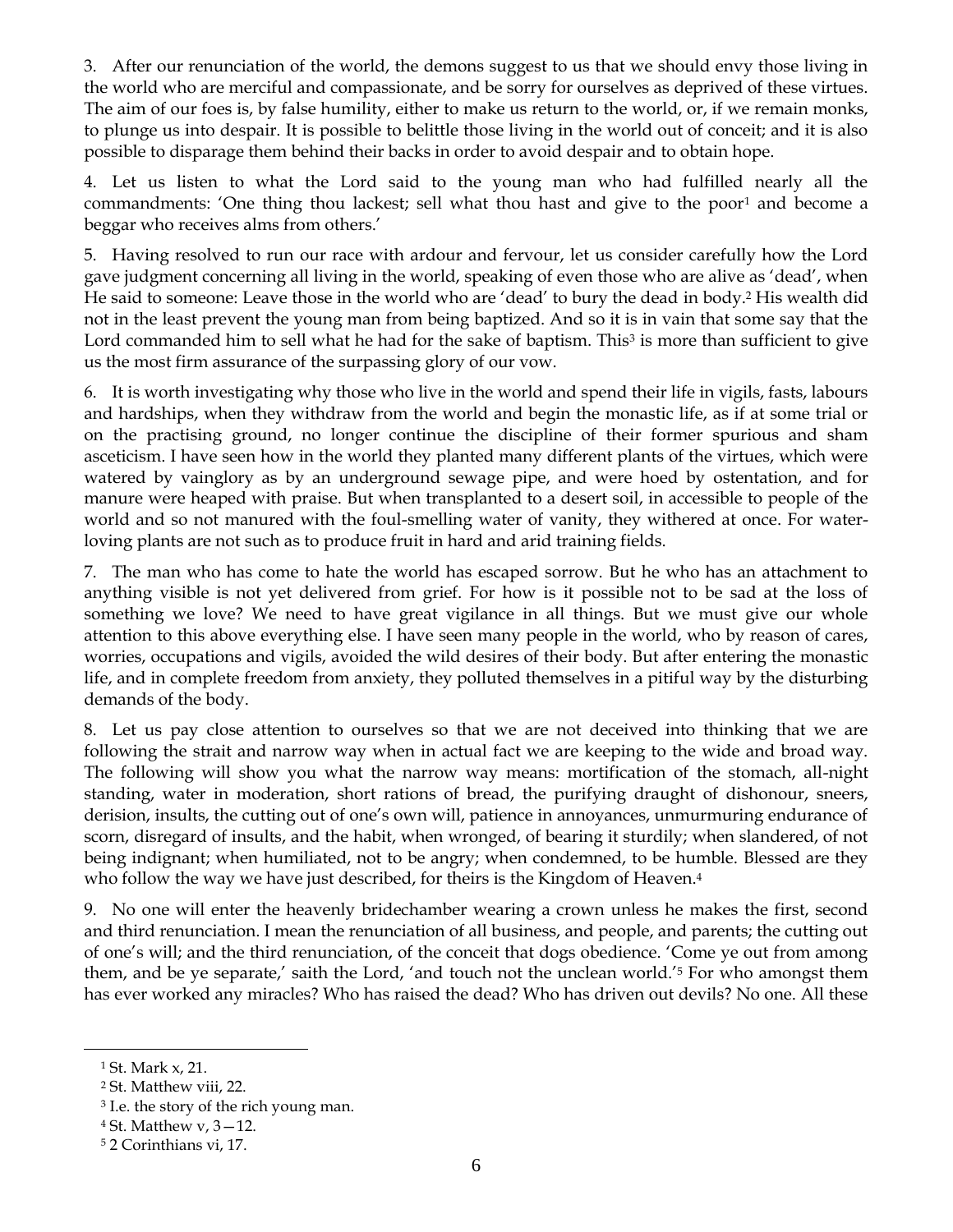are the victorious rewards of monks, rewards which the world cannot receive; and if it could, then what is the need of asceticism or solitude?

10. After our renunciation, when the demons inflame our hearts by reminding us of our parents and brethren, then let us arm ourselves against them with prayer, and let us inflame ourselves with the remembrance of the eternal fire, so that by reminding ourselves of this, we may quench the untimely fire of our heart.

11. If anyone thinks he is without attachment to some object, but is grieved at its loss, then he is completely deceiving himself.

12. If young people who are prone to the desires of physical love and to luxurious ways wish to enter the monastic life, let them exercise themselves in all fasting and prayer, and persuade themselves to abstain from all luxury and vice, lest their last state be worse than the first.<sup>1</sup> This harbour provides safety, but also exposes one to danger. Those who sail the spiritual seas know this. But it is a pitiful sight to behold those who have survived perils at sea suffering shipwreck in harbour.

This is the second step. Let those who run the race imitate not Lot's wife but Lot himself, and flee.

# Step 3

## *On exile or pilgrimage<sup>2</sup>*

1. Exile means that we leave forever everything in our own country that prevents us from reaching the goal of the religious life. Exile means modest manners, wisdom which remains unknown, prudence not recognized as such by most, a hidden life, an invisible intention, unseen meditation, desire for humiliation, longing for hardship, constant determination to love God, abundance of charity, renunciation of vainglory, depth of silence.

2. Those who have come to love the Lord are at first unceasingly and greatly disturbed by this thought, as if burning with divine fire. I speak of separation from their own, undertaken by the lovers of perfection so that they may live a life of hardship and simplicity. But great and praiseworthy as this is, yet it requires great discretion; for not every kind of exile, carried to extremes, is good.

3. If every prophet goes unhonoured in his own country, $3$  as the Lord says, then let us beware lest our exile should be for us an occasion of vainglory. For exile is separation from everything in order to keep the mind inseparable from God. Exile loves and produces continual weeping. An exile is a fugitive from every attachment to his own people and to strangers.

4. In hastening to solitude and exile, do not wait for world-loving souls, because the thief comes unexpectedly. In trying to save the careless and indolent along with themselves, many perish with them, because in course of time the fire goes out. As soon as the flame is burning within you, run; for you do not know when it will go out and leave you in darkness. Not all of us are required to save others. The divine Apostle says: 'Each one of us shall give account of himself to God.'<sup>4</sup> And again he

<sup>1</sup> St. Matthew xii, 45.

<sup>2</sup> This is a double translation for a single Greek word *xeniteia* which means 'living as a stranger' (not necessarily as a vagrant) and might be translated 'unworldliness'. But several considerations, notably paragraphs 6 and 22 of this chapter, have led me to think that in our author's time the word contained a notion of movement also, and might be rendered 'pilgrimage'. However, in the text we have kept to the word 'exile'.

<sup>3</sup> St. John iv, 44.

<sup>4</sup> Romans xiv, 12.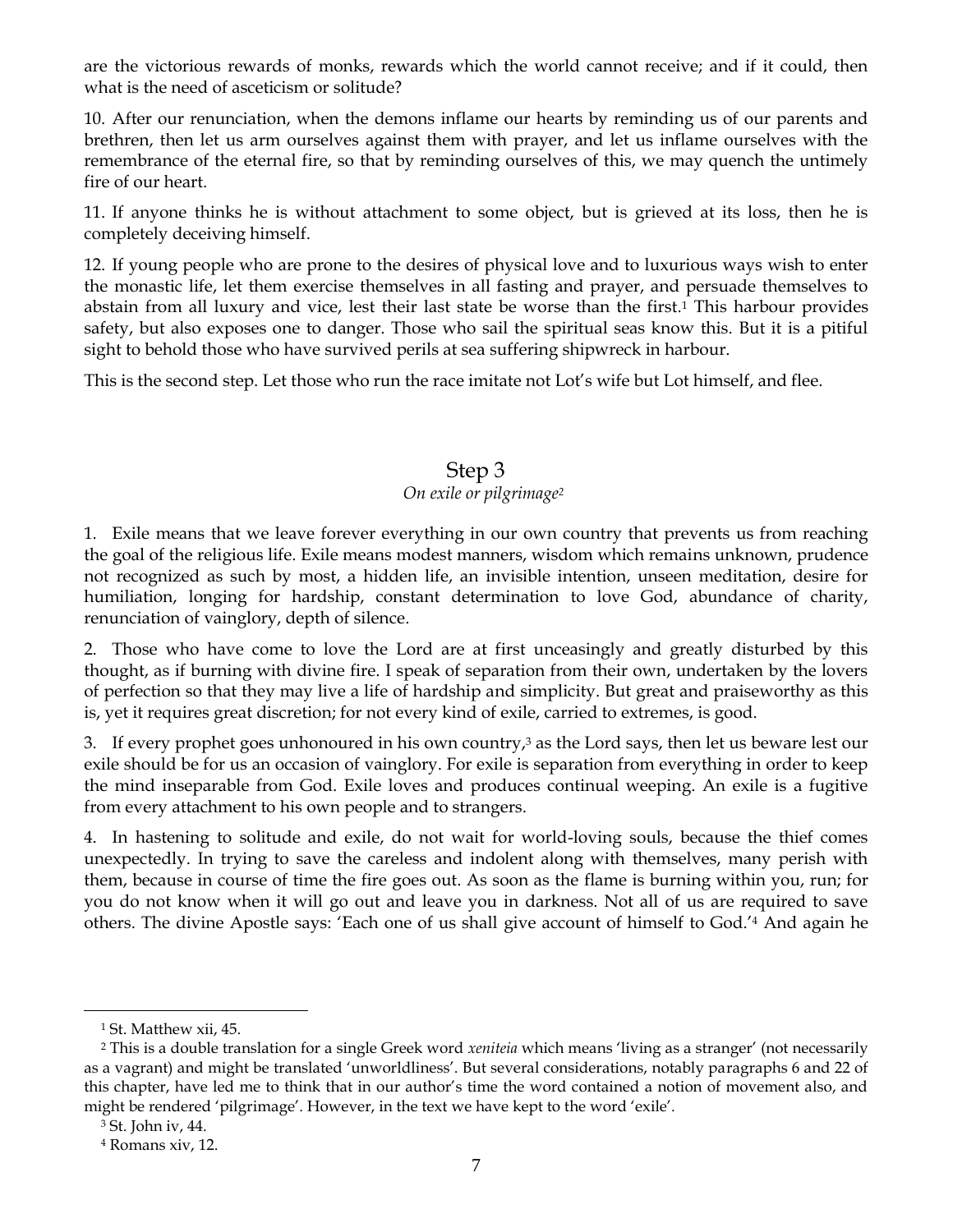says: 'Thou therefore who teachest another, teachest thou not thyself?'<sup>1</sup> This is like saying: I do not know whether we must all teach others; but teach yourselves at all costs.

5. In going into exile, beware of the demon of wandering and of sensual desire; because exile gives him his opportunity.

6. Detachment is excellent; but her mother is exile. Having become an exile for the Lord's sake, we should have no ties of affection at all lest we seem to be roving in order to gratify our passions.

7. Have you become an exile from the world? Do not touch the world any more; because the passions desire nothing better than to return.

8. Eve was exiled from Paradise against her will, but the monk is a willing exile from his home. She would have liked the tree of disobedience again; and he would certainly expose himself to frequent danger from relatives according to the flesh.

9. Run from places of sin as from the plague. For when fruit is not present, we have no frequent desire to eat it.

10. Be on the look out for this trick and wile of the thieves. For they suggest to us that we need not separate ourselves from people in the world and maintain that we shall receive a great reward if we can look upon women and still remain continent. We must not believe these suggestions, but rather the opposite.

11. When we have lived a year or two away from our family, and have acquired some piety or contrition or continence, then vain thoughts begin to rise up in us and urge us to go again to our homeland, 'for the edification of many', they say, 'and as an example, and for the profit of those who saw our former lax life'. And if we possess the gift of eloquence and some shreds of knowledge, the thought occurs to us that we could be saviours of souls and teachers in the world—that we may waste in the sea what we have gathered so well in the harbour. Let us try to imitate not Lot's wife, but Lot himself. For when a soul turns back to what it has left, like salt, it loses its savour and becomes henceforth useless. Run from Egypt without looking back; because the hearts which look back upon it with affection shall not see Jerusalem, the land of tranquility.<sup>2'</sup> Those who left their own people in childlike simplicity at the beginning, and have since been completely purified may profitably return to their former land, perhaps even with the intention, after saving themselves, of saving others, too. Yet Moses, who was allowed to see God Himself and was sent by God for the salvation of his own people, met many dangers in Egypt, that is to say, dark nights in the world.

12. It is better to grieve our parents than the Lord. For He has created and saved us, but they have often ruined their loved ones and delivered them up to their doom.

13. He is an exile who, having knowledge, sits like one of foreign speech amongst people of another tongue.

14. It is not from hatred that we separate ourselves from our own people or places (God forbid!), but to avoid the harm which might come to us from them. In this, as in everything else, it is Christ who teaches us what is good for us. For it is clear that He often left His parents according to the flesh. And when He was told, 'Thy Mother and Thy brethren are seeking for Thee', our good Lord and Master at once showed us an example of dispassionate<sup>3</sup> hatred when He said, 'My Mother and My brethren are they who do the will of My Father who is in heaven'.<sup>4</sup>

<sup>1</sup> Romans ii, 21.

<sup>2</sup> 'Dispassion', Gk. *apatheia*. Jerusalem means 'City of Peace'. The only true peace is freedom from passion, and the technical word for this is 'dispassion'.

<sup>3</sup> *apathes*, i.e. free from human emotions and feelings.

<sup>4</sup> St. Matthew xii, 49.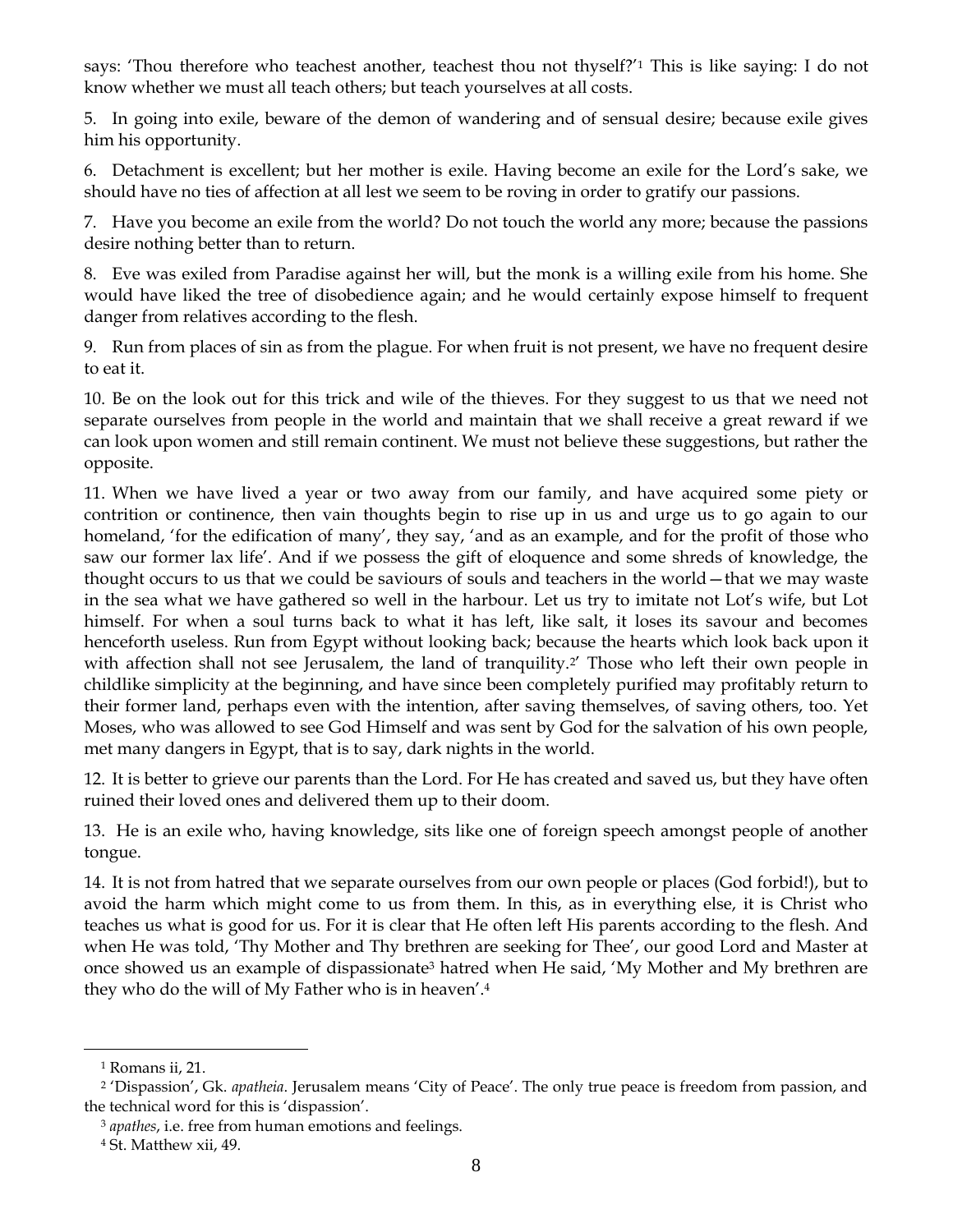15. Let him be your father who is able and willing to labour with you in bearing the burden of your sins; and your mother—contrition, which can cleanse you from impurity; and your brother—your comrade who toils and fights side by side with you in your striving toward the heights. Acquire an inseparable wife—the remembrance of death. And let your beloved children be the sighs of your heart. Make your body your slave; and your friends, the Holy Powers (Angels) who can help you at the hour of your death, if they become your friends. This is the generation (family) of those who seek the Lord.<sup>1</sup>

16. Love of God extinguishes our love for our parents. And so he who says that he has both deceives himself. He should listen to Him who says: No man can serve two masters.<sup>2</sup> I have not come, says the Lord, to bring peace on earth (that is, love of parents among sons and brothers who have resolved to serve Me) but war and a sword<sup>3</sup> in order to separate lovers of God from lovers of the world, the material from the spiritual, the proud from the humble. For strife and separation delight the Lord when they spring from love for Himself.

17. Look, beware, lest you be exposed to the deluge of sentiment through your attachment to the things of your home, and all that you have be drowned in the waters of earthly affection. Do not be moved by the tears of parents or friends; otherwise you will be weeping eternally. When they surround you like bees, or rather wasps, and shed tears over you, do not for one moment hesitate, but sternly fix the eye of your soul on your past actions and your death, that you may ward off one sorrow by another. Our own, or more correctly, those who are not our own, flatteringly promise to do everything to please us. But their aim is to hinder our splendid course, and afterwards to bend us in this way to their own ends.

18. For our solitary life let us choose places where there are fewer opportunities for comfort and ambition, but more for humility. Otherwise, we shall be fleeing in company with our passions.

19. Hide your noble birth and do not glory in your distinction, lest you be found to be one thing in word and another in deed.

20. No one has gone into exile so nobly as that great patriarch<sup>4</sup> to whom it was said: 'Get thee out of thy country and from thy kindred and from thy father's house.'<sup>5</sup> And then he was ordered to go into a foreign and barbarous land.

21. Sometimes the Lord has brought more glory to the man who has gone into exile after the manner of this great patriarch. But even if glory is God-given, yet it is excellent to divert it from oneself with the shield of humility.

22. When men or devils praise us for our exile, as for some great success, then let us think of Him who for our sake was exiled from heaven to earth, and we shall find that throughout all eternity it is impossible for us to make return for this.

23. Attachment either to some particular relative or to strangers is dangerous. Little by little it can entice us back to the world, and completely quench the fire of our contrition. It is impossible to look at the sky with one eye and at the earth with the other, and it is equally impossible for anyone not to expose his soul to danger who has not separated himself completely, both in thought and body, from his own relatives and from others.

24. By much labour and effort a good and firm disposition is developed in us. But what is achieved with great labour can be lost in an instant. 'For evil company doth corrupt good manners'<sup>6</sup>, being at once worldly and disorderly.<sup>7</sup> The man who associates with people of the world or approaches them

<sup>4</sup> Abraham.

<sup>1</sup> Psalm xxiii, 6.

<sup>2</sup> St. Matthew vi, 24.

<sup>3</sup> St. Matthew x, 34.

<sup>5</sup> Genesis xii, 1.

<sup>6</sup> 1 Corinthians xv, 33.

<sup>7</sup> 'Worldly and disorderly', a pun on *kosmos*, 'world' and *akosmos*, 'disorder'.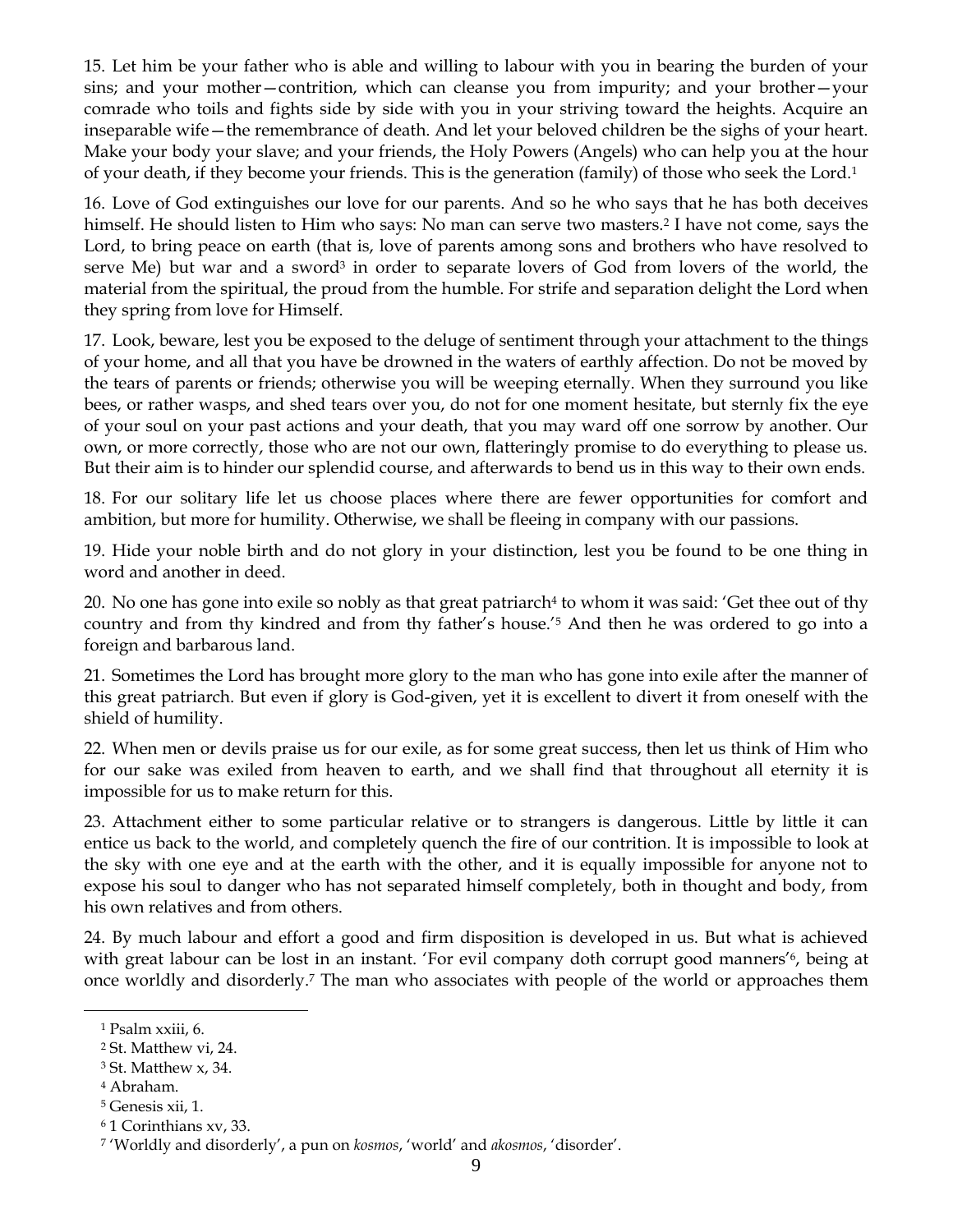after his renunciation will certainly either fall into their traps or will defile his heart by thinking about them; or if he is not defiled himself yet by condemning those who are defiled, he too will himself be defiled.

## *Concerning dreams that beginners have*

25. It is impossible to hide the fact that our mind, which is the organ of knowledge, is extremely imperfect and full of all kinds of ignorance. The palate distinguishes different foods, the hearing discerns thoughts, the sun reveals the weakness of the eyes, and words betray a soul's ignorance. But the law of love is an incentive to attempt things that are beyond our capacity. And so I think (but I do not dogmatize) that after a chapter on exile, or rather in this very chapter, something should be inserted about dreams, so that we may not be in the dark concerning this trickery of our wily foes.

26. A dream is a movement of the mind while the body is at rest. A phantasy is an illusion of the eyes when the intellect is asleep. A phantasy is an ecstasy of the mind when the body is awake. A phantasy is the appearance of something which does not exist in reality.

27. The reason why we have decided to speak about dreams here is obvious. When we leave our home and relatives for the Lord's sake, and sell ourselves into exile for the love of God, then the devils try to disturb us with dreams, representing to us that our relatives are either grieving or dying, or are captive for our sake and destitute. But he who believes in dreams is like a person running after his own shadow and trying to catch it.

28. The demons of vainglory prophesy in dreams. Being unscrupulous, they guess the future and foretell it to us. When these visions come true, we are amazed; and we are indeed elated with the thought that we are already near to the gift of foreknowledge. A demon is often a prophet to those who believe him, but he is always a liar to those who despise him. Being a spirit he sees what is happening in the lower air, and noticing that someone is dying, he foretells it to the more credulous types of people through dreams. But the demons know nothing about the future from foreknowledge. For if they did, then the sorcerers would also have been able to foretell our death.

29. Devils often transform themselves into angels of light and take the form of martyrs, and make it appear to us during sleep that we are in communication with them. Then, when we wake up, they plunge us into unholy joy and conceit. But you can detect their deceit by this very fact. For angels reveal torments, judgments and separations; and when we wake up we find that we are trembling and sad. As soon as we begin to believe the devils in dreams, then they make sport of us when we are awake, too. He who believes in dreams is completely inexperienced. But he who distrusts all dreams is a wise man. Only believe dreams that foretell torments and judgment for you. But if despair afflicts you, then such dreams are also from devils.

This is the third step, which is equal in number to the Trinity. He who has reached it, let him not look to the right hand nor to the left.

# Step 4

*On blessed and ever-memorable obedience*

1. Our treatise now appropriately touches upon warriors<sup>1</sup> and athletes of Christ. As the flower precedes the fruit, so exiles<sup>2</sup> either of body or will always precedes obedience. For with the help of

<sup>1</sup> Gk. *puktai*, 'prizefighters'.

<sup>2</sup> Exile appears to be essentially equivalent to detachment.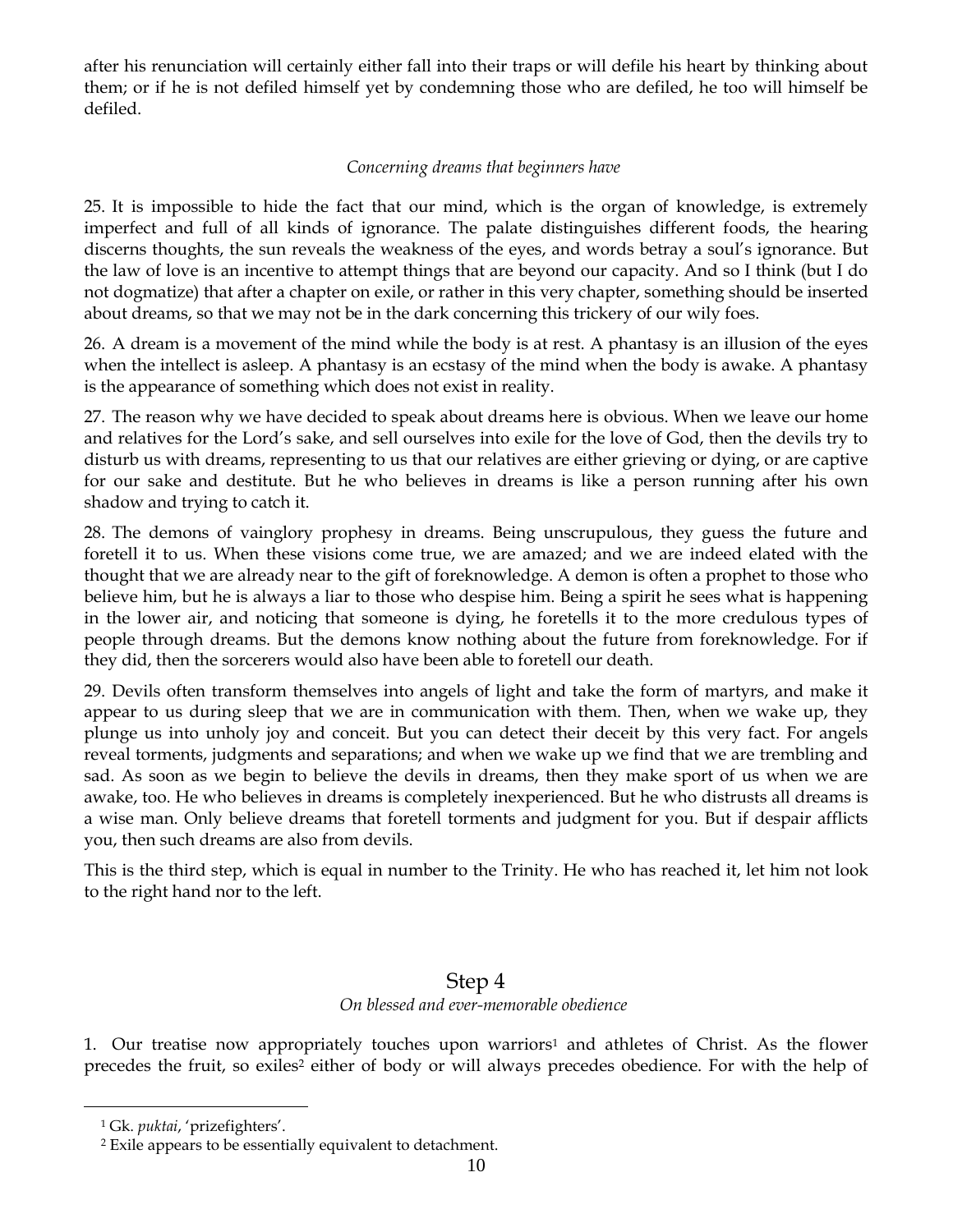these two virtues, the holy soul steadily ascends to heaven as upon golden wings. And perhaps it was about this that he who had received the Holy Spirit sang: Who will give me wings like a dove? And I will fly by activity, and be at rest by contemplation and humility.<sup>1</sup>

2. But let us not fail, if you agree, to describe clearly in our treatise the weapons of these brave warriors: how they hold the shield of faith in God and their trainer,<sup>2</sup> and with it they ward off, so to speak, every thought of unbelief and vacillation; how they constantly raise the drawn sword of the Spirit and slay every wish of their own that approaches them; how, clad in the iron armour of meekness and patience, they avert every insult and injury and missile. And for a helmet of salvation they have their superior's protection through prayer. And they do not stand with their feet together, for one is stretched out in service and the other is immovable in prayer.

3. Obedience is absolute renunciation of our own life, clearly expressed in our bodily actions. Or, conversely, obedience is the mortification of the limbs while the mind remains alive. Obedience is unquestioning movement, voluntary death, simple life, carefree danger, spontaneous defence by God, fearlessness of death, a safe voyage, a sleeper's progress. Obedience is the tomb of the will and the resurrection of humility. A corpse does not argue or reason as to what is good or what seems to be bad. For he who has devoutly put the soul of the novice to death will answer for everything. Obedience is an abandonment of discernment in a wealth of discernment.

4. The beginning of the mortification both of the soul's desire and of the bodily members involves much hard work. The middle sometimes means much hard work and is sometimes painless. But the end is insensibility and insusceptibility to toil and pain. Only when he sees himself doing his own will does this blessed living corpse feel sorry and sick at heart; and he fears the responsibility of using his own judgment.

5. You who have decided to strip for the arena of this spiritual confession, you who wish to take on your neck the yoke of Christ, you who are therefore trying to lay your own burden on Another's shoulders, you who are hastening to sign a pledge that you are voluntarily surrendering yourself to slavery, and in return want freedom written to your account, you who are being supported by the hands of others as you swim across this great sea - you should know that you have decided to travel by a short but rough way, from which there is only one deflection, and it is called singularity.<sup>3</sup> But he who has renounced this entirely, even in things that seem to be good and spiritual and pleasing to God, has reached the end before setting out on his journey. For obedience is distrust of oneself in everything, however good it may be, right up to the end of one's life.

6. When motives of humility and real longing for salvation decide us to bend our neck and entrust ourselves to another in the Lord, before entering upon this life, if there is any vice and pride in us, we ought first to question and examine, and even, so to speak, test our helmsman, so as not to mistake the sailor for the pilot, a sick man for a doctor, a passionate for a dispassionate man, the sea for a harbour, and so bring about the speedy shipwreck of our soul. But when once we have entered the arena of religion and obedience we must no longer judge our good manager<sup>4</sup> in any way at all, even though we may perhaps see in him some slight failings, since he is only human. Otherwise, by sitting in judgment we shall get no profit from our subjection.

7. It is absolutely indispensable for those of us who wish to retain undoubting faith in our superiors to write their good deeds indelibly in our hearts and constantly remember them, so that when the demons sow among us distrust towards them, we may be able to silence them by what is preserved in our memory. For the more faith flourishes in the heart, the more alacrity the body has in service. But he

<sup>1</sup> Psalm liv, 7.

<sup>2</sup> Gk. *gymnastēs*, the trainer of athletes. Here it refers to the spiritual director or superior

<sup>3</sup> Or, 'self-rule', 'self-will', 'independence', 'setting your own pace'; Gk. *idiorrhythmia*.

<sup>4</sup> Lit. 'the one who arranges the contests or races, and sets the handicaps', hence, 'the president', 'umpire' or 'judge of the races'.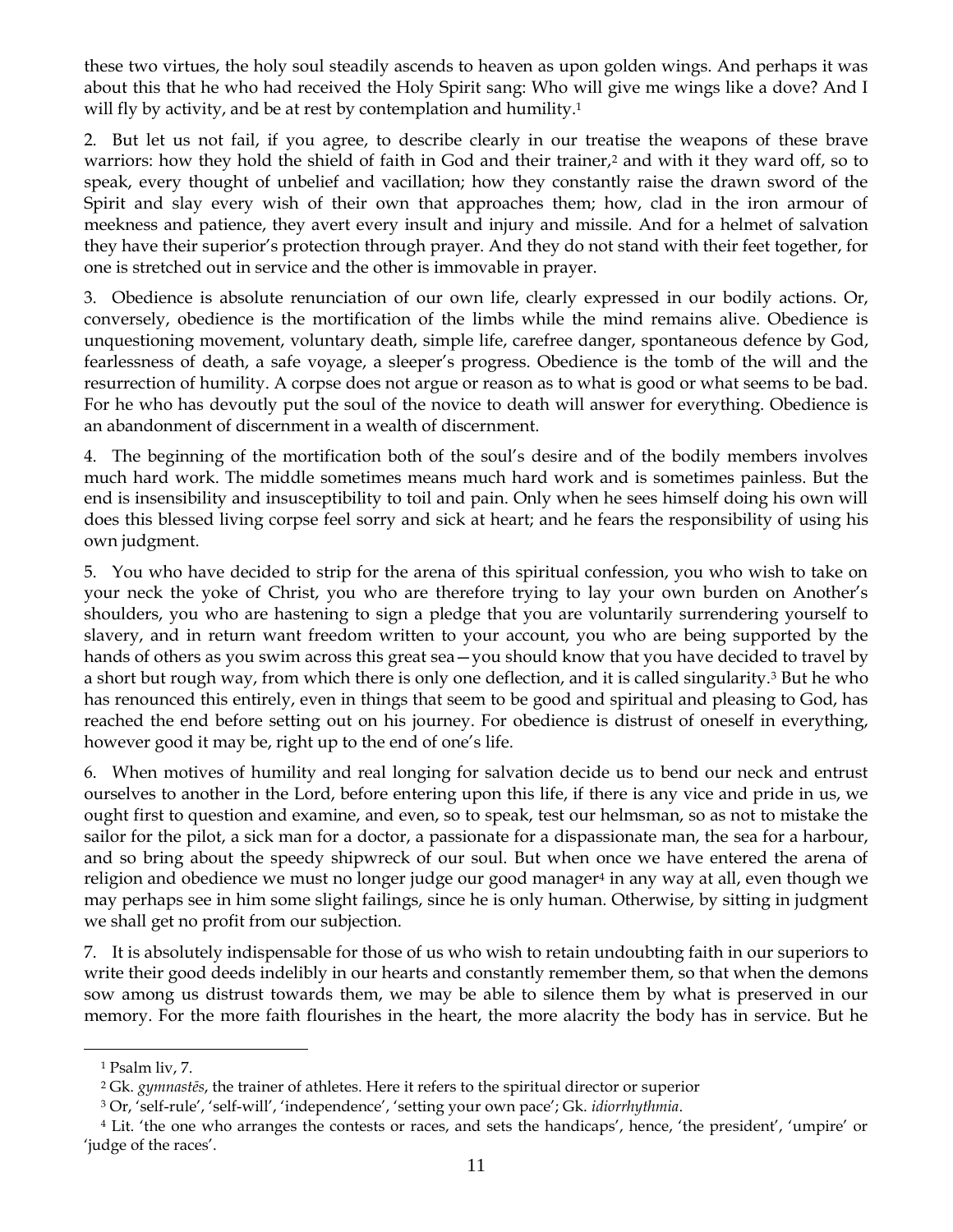who has stumbled on distrust has already fallen; for all that does not spring from faith, is sin.<sup>1</sup> The moment any thought of judging or condemning your superior occurs to you, leap away from it as from fornication. Whatever you do, give that snake no licence, no place, no entry, no power; but say to that serpent: 'Listen, deceiver, I have no authority to judge of my superior, but he has been appointed to sit in judgment on me. It is not I who am to be his judge, but he is deputed to be mine.'

8. The Fathers have laid down that psalmody is a weapon, and prayer is a wall, and honest tears are a bath; but blessed obedience in their judgment is confession of faith, without which no one subject to passions will see the Lord.<sup>2</sup>

9. He who submits himself, passes sentence on himself. If his obedience for the Lord's sake is perfect, even if it does not seem perfect, he will escape judgment. But if he does his own will in some things, then although he considers himself obedient, he lays the burden on his own shoulders. It is good if the superior does not give up reproving him; but if he is silent, then I do not know what to say. Those who submit themselves in the Lord in simplicity run the good race without provoking the bile of the demons against themselves by their inquisitiveness.

10. First of all, let us make our confession to our good judge,<sup>3</sup> and to him alone. But if he orders, then to all. Wounds displayed in public will not grow worse, but will be healed.

## *About a robber who repented*

11. Terrible indeed was the judgment of a good judge and shepherd which I once saw in a monastery. For while I was there, it happened that a robber applied for admission to the monastic life. And that most excellent pastor and physician ordered him to take seven days of complete rest, just to see the kind of life in the place. When the week had passed, the pastor called him and asked him privately: 'Would you like to live with us?' And when he saw that he agreed to this with all sincerity, he then asked him what evil he had done in the world. And when he saw that he readily confessed everything, he tried him still further, and said: 'I want you to tell this in the presence of all the brethren.' But he really did hate his sin, and, scorning all shame, without the least hesitation he promised to do it. 'And if you like,' he said, 'I will tell it in the middle of the city of Alexandria.'

And so, the shepherd gathered all his sheep in the church, to the number of 230, and during Divine Service (for it was Sunday), after the reading of the Gospel, he introduced this irreproachable convict. He was dragged by several of the brethren, who gave him moderate blows. His hands were tied behind his back, he was dressed in a hair shirt, his head was sprinkled with ashes. All were astonished at the sight. And immediately a woeful cry rang out, for no one knew what was happening. Then, when the robber appeared at the doors of the church,<sup>4</sup> that holy superior who had such love for souls, said to him in a loud voice: 'Stop! You are not worthy to enter here.'

Dumbfounded by the voice of the shepherd coming from the sanctuary (for he thought, as he afterwards assured us with oaths, that he had heard not a human voice, but thunder), he instantly fell on his face, trembling and shaking all over with fear. As he lay on the ground and moistened the floor with his tears, this wonderful physician, using all means for his salvation, and wishing to give to all an example of saving and effectual humility, again exhorted him, in the presence of all, to tell in detail what he had done. And with terror he confessed one after another all his sins, which revolted every ear, not only sins of the flesh, natural and unnatural, with rational beings and with animals, but even

<sup>1</sup> Romans xiv, 23.

<sup>2</sup> Hebrews xii, 14.

<sup>3</sup> I.e. priest-confessor.

<sup>4</sup> Orthodox churches are divided into the narthex, the catholicon, and the sanctuary. In ancient times the unbaptized were admitted to the narthex but not to the catholicon. The robber was already in the narthex. He was halted not at the outer door but at the doors of the catholicon.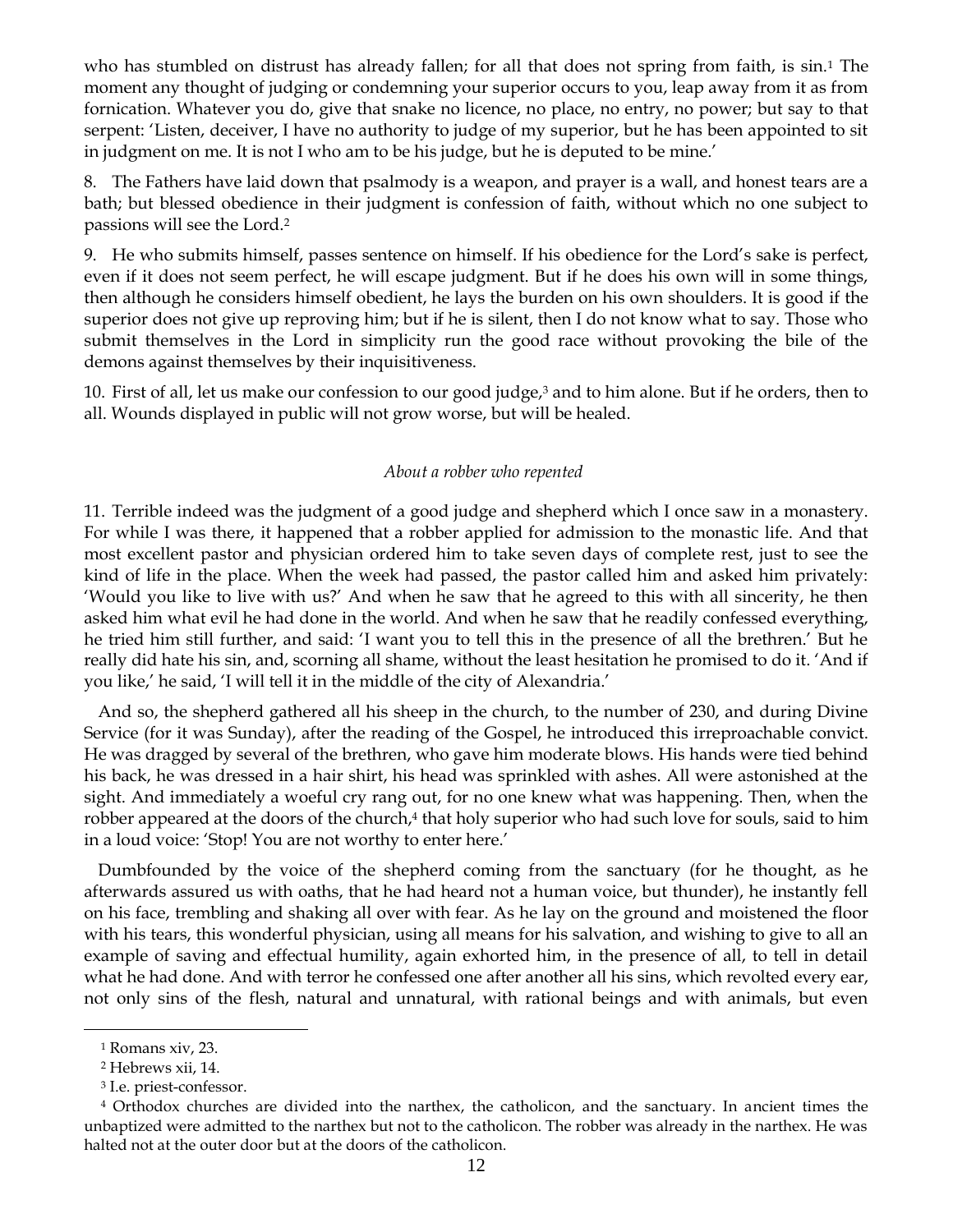poisoning, murder and many other kinds which it is indecent to hear or commit to writing. And when he had finished his confession, the shepherd at once allowed him to be given the habit and numbered among the brethren.

12. Amazed by the wisdom of that holy man, I asked him when we were alone: 'Why did you make such an extraordinary show?' That true physician replied: 'For two reasons: firstly, in order to deliver the penitent himself from future shame by present shame; and it really did that, Brother John. For he did not rise from the floor until he was granted remission of all his sins. And do not doubt this, for one of the brethren who was there confided to me, saying: "I saw someone terrible holding a pen and writing-tablet, and as the prostrate man told each sin, he crossed it out with a pen." And this is likely, for it says: I said, I will confess against myself my sin to the Lord; and Thou hast forgiven the wickedness of my heart.<sup>1</sup> Secondly, because there are others in the brotherhood who have unconfessed sins, and I want to induce them to confess too, for without this no one will obtain forgiveness.'

13. I saw much else too that was admirable and worth remembering with that ever-memorable pastor and his flock. And a large part of it I shall try to bring to your knowledge also. For I stayed a considerable time with him, following their manner of life, and was greatly astonished to see how those earth-dwellers were imitating the heavenly beings.

14. In this flock they were united by the indissoluble bond of love; and what was still more wonderful, it was free from all familiarity and idle talk. More than anything else, they tried not to wound a brother's conscience in any way. And if anyone ever showed hatred to another, the shepherd put him in the isolation monastery, like a convict. And once when one of the brethren spoke ill of his neighbour to the shepherd, the holy man at once ordered him to be driven out, saying: 'I cannot allow a visible as well as an invisible devil in the monastery.'

15. I saw among these holy fathers things that were truly profitable and admirable. I saw a brotherhood gathered and united in the Lord, with a wonderful active and contemplative life. For they were so occupied with divine thoughts and they exercised themselves so much in good deeds that there was scarcely any need for the superior to remind them of anything, but of their own good will they aroused one another to divine vigilance. For they had certain holy and divine exercises that were defined, studied and fixed. If in the absence of the superior one of them began to use abusive language or criticize people or simply talk idly, some other brother by a secret nod reminded him of this, and quietly put a stop to it. But if, by chance, the brother did not notice, then the one who reminded him would make a prostration and retire. And the incessant and ceaseless topic of their conversation (when it was necessary to say anything) was the remembrance of death and the thought of eternal judgment.

16. I must not omit to tell you about the extraordinary achievement of the baker of that community. Seeing that he had attained to constant recollection<sup>2</sup> and tears during his service, I asked him to tell me how he came to be granted such a grace. And when I pressed him, he replied: 'I have never thought that I was serving men but God. And having judged myself unworthy of all rest,<sup>3</sup> by this visible fire<sup>4</sup> I am unceasingly reminded of the future flame.'

17. Let us hear about another surprising attainment of theirs. For not even in the refectory did they stop mental activity,<sup>5</sup> but according to a certain custom, these blessed men reminded one another of interior prayer by secret signs and gestures. And they did this not only in the refectory, but at every encounter and gathering.

<sup>1</sup> Psalm xxxi, 5.

<sup>2</sup> Lit. consciousness; here it means God-consciousness.

<sup>3</sup> *Hēsychia*, 'stillness', 'quiet', 'silence', 'peace'; also 'leisure', 'rest' (Latin otium). From this root is derived the technical term 'hesychasm', the science and practice of contemplative prayer, and also 'hesychast', one who practises interior prayer.

<sup>4</sup> 'visible fire': i.e. the bakehouse fire.

<sup>5</sup> 'mental activity': Gk. *noera ergasia*, a common phrase for interior prayer.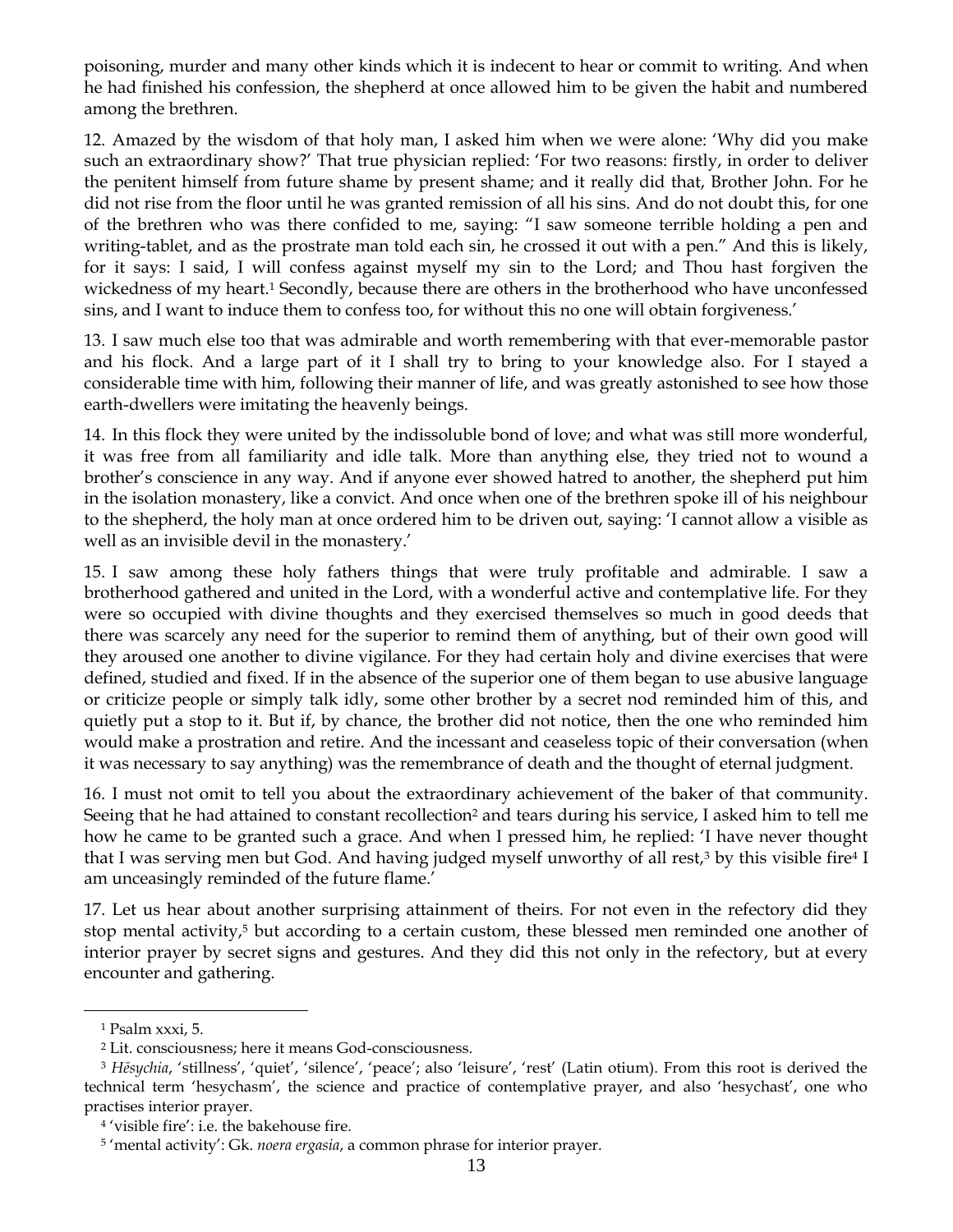18. And if one of them committed a fault, he would receive many requests from the brothers to allow them to take the case to the shepherd and bear the responsibility and the punishment. That is why this great man, on learning that his disciples did this, inflicted lighter punishments, knowing that the one punished was innocent. And he did not even inquire who had actually fallen into the blunder.

19. Could any hint of idle talk and joking exist among them? If one of them began a dispute with his neighbour, then another, passing by, assumed the role of penitent and so dissolved the anger. But if he noticed that the disputants were spiteful or revengeful, he would report the quarrel to the father occupying the second place after the superior, and prepare the ground for their mutual reconciliation before sundown. But if they continued obstinate, they would either be punished by being deprived of food until they were reconciled, or else be expelled from the monastery.

20. And it is not in vain that this laudable rigour is brought to perfection among them, for it bears and shows abundant fruit. And among these holy fathers many become proficient both in active life and spiritual insight, both in discernment and humility. And there was to be seen among them an awful and angelic sight: venerable and white-haired elders of holy beauty running about in obedience like children and taking a great delight in their humiliation. There I have seen men who had spent some fifty years in obedience. And when I asked them to tell me what consolation they had gained from so great a labour, some of them replied that they had attained to deep humility with which they had permanently repelled every assault. Others said that they had obtained complete insensibility and freedom from pain in calumnies and insults.

21. I have seen others of those ever-memorable fathers with their angelic white hair attain to the deepest innocence and to wise simplicity, spontaneous and God-guided. (Just as an evil man is somewhat double, one thing outwardly and another inwardly, so a simple person is not something double, but something of a unity.)<sup>1</sup> Among them there are none who are fatuous and foolish, like old men in the world who are commonly called 'in their dotage'. On the contrary, outwardly they are utterly gentle and kindly, radiant and sincere, and they have nothing hypocritical, affected or false about them either in speech or character (a thing not found in many); and inwardly, in their soul, like innocent babes, they make God Himself and their superior their very breath, and the eye of their mind keeps a bold and strict watch for demons and passions.

22. The whole of my life, dear and reverend father and God- loving community, would be insufficient to describe the heavenly life and virtue of those blessed monks. But yet it is better to adorn our treatise and rouse you to zeal in the love of God by their most laborious struggles than by my own paltry counsels; for beyond all dispute the inferior is adorned by the superior.<sup>2</sup> Only this I ask, that you should not imagine that we are inventing what we write, for such a suspicion would detract from its value. But let us continue again what we were saying before.

## *About Isidore*

23. A certain man called Isidore, of magistrate's rank, from the city of Alexandria, had recently renounced the world in the above-mentioned monastery, and I found him still there. That most holy shepherd, after accepting him, found that he was full of mischief, very cruel, sly, fierce and arrogant. But with human ingenuity that most wise man contrived to outwit the cunning of the devils, and said to Isidore: 'If you have decided to take upon yourself the yoke of Christ, then I want you first of all to learn obedience.' Isidore replied: 'As iron to the smith, so I surrender myself in submission to you, holy father.' The great father, making use of this comparison, at once gave exercise to the iron Isidore, and said: 'I want you, brother by nature, to stand at the gate of the monastery, and to make a prostration to

<sup>&</sup>lt;sup>1</sup> The words in parenthesis are missing in some versions.

<sup>2</sup> Hebrews vii, 7.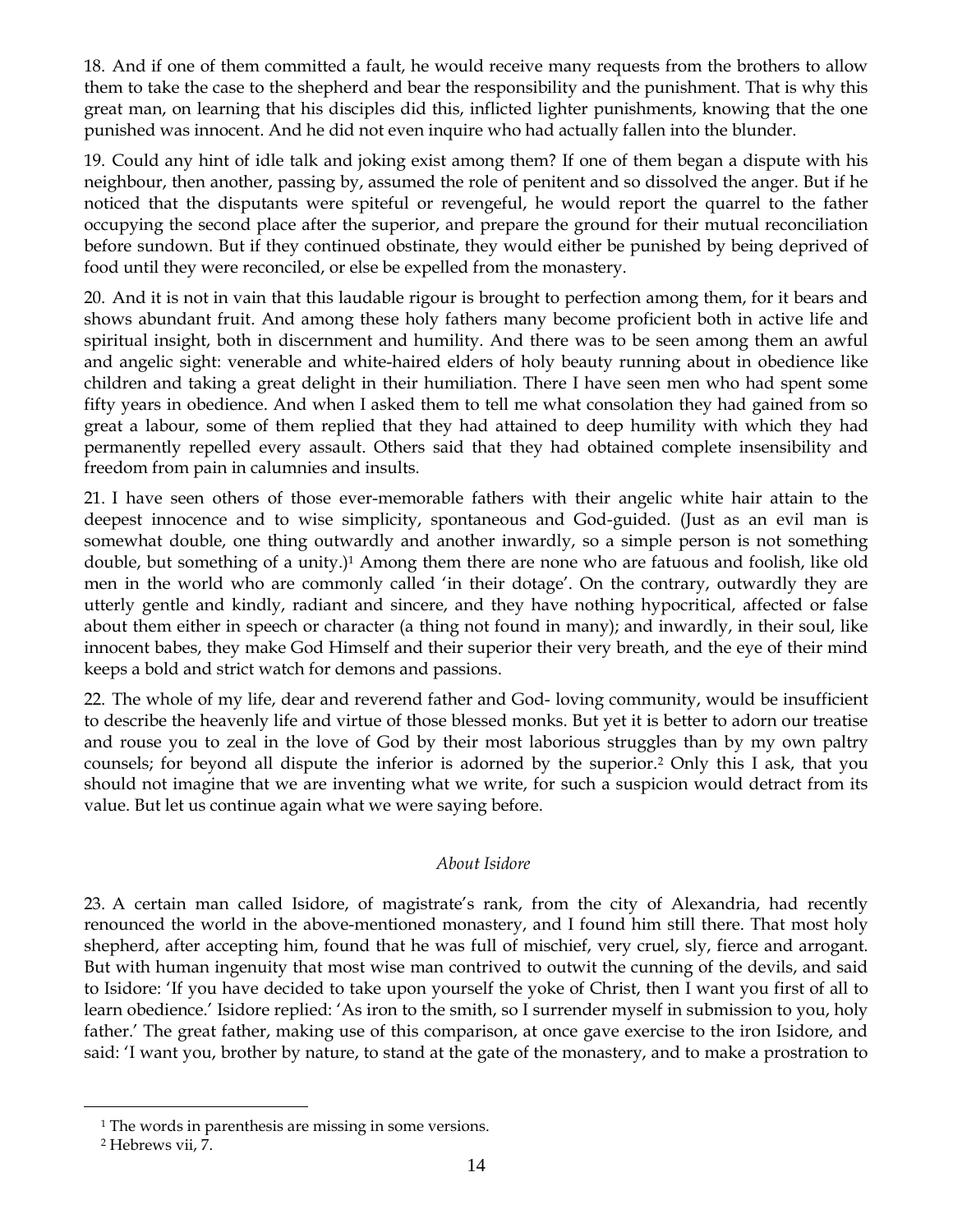everyone coming in or going out, and to say: "Pray for me, father; I am an epileptic." 'And he obeyed as an angel obeys the Lord.

When he had spent seven years there, he attained to deep humility and compunction. Then the glorious father, after the lawful seven years and the man's incomparable patience, judged him fully worthy to be numbered among the brethren and wanted to profess him and have him ordained. But Isidore through others and through my feeble intervention, implored the shepherd many times to let him finish his course as he was living before, vaguely hinting that his end and call were drawing near. And that was actually the case. For when his director had allowed him to remain as he was, ten days later in his lowliness he passed gloriously to the Lord. And on the seventh day after his own falling asleep, the porter of the monastery was also taken. For the blessed man had said to him: 'If I have found favour in the sight of the Lord, in a short time you also will be inseparably joined to me there.'<sup>1</sup> And that is what happened, in witness of his unashamed obedience and divine humility.

24. When he was still living, I asked this great Isidore what occupation his mind had found during his time at the gate. And the famous ascetic did not hide this from me, wishing to help me: 'In the beginning', he said, 'I judged that I had been sold into slavery for my sins; and so it was with bitterness, with a great effort, and as it were with blood that I made the prostration. But after a year had passed, my heart no longer felt sorrow, and I expected a reward for my obedience from God Himself. But when another year had gone by, I began to be deeply conscious of my unworthiness even to live in the monastery, and see and meet the fathers, and partake of the Divine Mysteries. And I did not dare to look anyone in the face, but bending low with my eyes, and still lower with my thought, I sincerely asked for the prayers of those coming in and going out.'

#### *About Laurence*

25. Once as we were sitting together in the refectory, this great superior put his holy mouth to my ear and said: 'Do you want me to show you divine prudence in extreme old age?' And when I begged him to do so, the righteous man called from the second table one named Laurence, who had been about forty-eight years in the community and was second priest in the monastery. He came and made a prostration to the abbot, and took his blessing. But when he stood up, the abbot said nothing whatever to him, but left him standing by the table without eating. Breakfast had only just begun, and so he was standing for a good hour, or even two. I was ashamed to look this toiler in the face, for his hair was quite white and he was eighty years old. And when we got up, the saint sent him to the great Isidore whom we mentioned above to recite to him the beginning of the 39th Psalm.<sup>2</sup>

26. And I, like a most worthless person, did not miss the chance of tempting the old man. And when I asked him what he was thinking of when he was standing by the table, he said: 'I thought of the shepherd as the image of Christ, and I considered that I had not received the command from him at all, but from God. And so I stood praying, Father John, not as before a table of men, but as before the altar of God; and because of my faith and love for the shepherd, no evil thought of him entered my mind, for Love does not resent an injury.<sup>3</sup> But know this, Father, that if anyone surrenders himself to simplicity and voluntary innocence, then he no longer gives the devil either time or place to attack him.'

#### *About a bursar*

27. God sent that just saviour of spiritual sheep under God another exactly like himself to be the bursar of the monastery; for he was chaste and temperate as no one else, and meek as very few are. Once the

<sup>1</sup> I.e. just as they were joined at the gate.

<sup>2</sup> Psalm xxxix begins: 'I waited patiently for the Lord, and He inclined to me and heard my cry.'

<sup>3</sup> 1 Corinthians xiii, 15.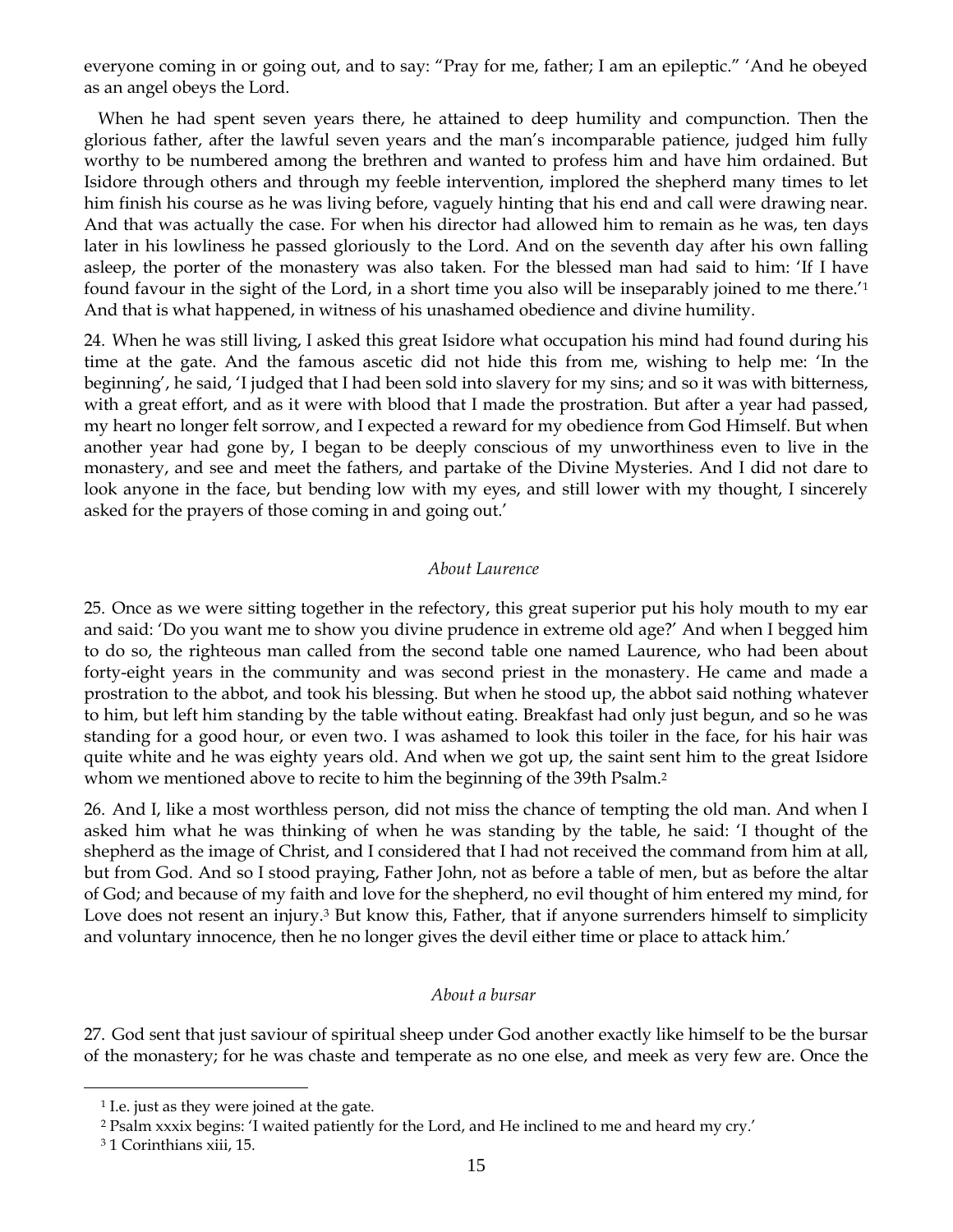great elder, for the edification of the others, pretended to get angry with him in church, and ordered him to be sent out before the time. Knowing that he was innocent of what the pastor accused him, when we were alone I began to plead the cause of the bursar before the great man. But the wise director said: 'And I too know, Father, that he is not guilty, but just as it would be a pity and wrong to snatch bread from the mouth of a starving child, so too the director of souls does harm both to himself and to the ascetic if he does not give him frequent opportunities to obtain crowns such as the superior considers he merits at every hour by bearing insults, dishonour, contempt or mockery. For three very serious wrongs are done: first, the director himself is deprived of the rewards which he would receive for corrections and punishments; secondly, the director acts unjustly when by virtue of that one person he could have brought profit to others, but does not do so; and thirdly, the most serious harm is that often the very people who seem to be most hard-working and patient, if left for a time without blame or reproach from the superior as people confirmed in virtue, lose the meekness and patience they previously had. For even land that is good and fruitful and fertile, if left without the water of dishonour, can revert to forest and produce the thorns of vanity, cowardice and audacity. Knowing this, that great Apostle sent word to Timothy: 'Keep at it, reprove, rebuke them in season and out of season.' 1

28. I disputed the matter with that true director, and reminded him of the infirmity of our race, and that the undeserved, or perhaps not undeserved, punishment may make many break away from the flock. Again that temple of wisdom said: 'A soul attached to the shepherd with love and faith for Christ's sake will not leave him even if it were at the price of his blood, and especially if he has received through him the healing of his wounds, for he remembers him who says: Neither angels, nor principalities, nor powers, nor any other creature can separate us from the love of Christ.<sup>2</sup> But if the soul is not attached, bound and devoted to the shepherd in this way, then I wonder if such a man is not living in this place in vain, for he is united to the shepherd by a hypocritical and false obedience.' And truly this great man is not deceived, but he has directed, led to perfection and offered to Christ unblemished sacrifices.

## *About Abbacyrus*

29. Let us hear and wonder at the wisdom of God found in earthen vessels. When I was in the same monastery, I was amazed at the faith and patience of the novices, and how they bore rebukes and insults from the superior with invincible fortitude, and some times even expulsion; and endured this not only from the superior but even from those far below him. For my spiritual edification I questioned one of the brothers called Abbacyrus who had lived fifteen years in the monastery. For I saw that almost all greatly maltreated him, and those who served drove him out of the refectory almost every day because the brother was by nature just a little too talkative. And I said to him: 'Brother Abbacyrus, why do I see you being driven out of the refectory every day, and often going to bed without supper?' He replied: 'Believe me, Father, my fathers are testing me to see whether I am really a monk. But they are not doing this in real earnest. And knowing the great man's aim and theirs, I bear all this without getting depressed; and I have done so now for fifteen years. For on my entry into the monastery they themselves told me that those who renounce the world are tested for thirty years. And rightly, Father John, for without trial gold is not purified.'

30. This heroic Abbacyrus lived in the monastery for two years after my coming there, and then passed to the Lord. Just before his death he said to the Fathers: 'I am thankful, thankful to the Lord and to you. For having been tempted by you for my salvation, I have lived for seventeen years without temptations from devils.' The just shepherd duly rewarded him and ordered him, as a confessor, to be buried with the local saints.

<sup>&</sup>lt;sup>1</sup> 2 Timothy iv, 2.

<sup>2</sup> Romans viii, 58.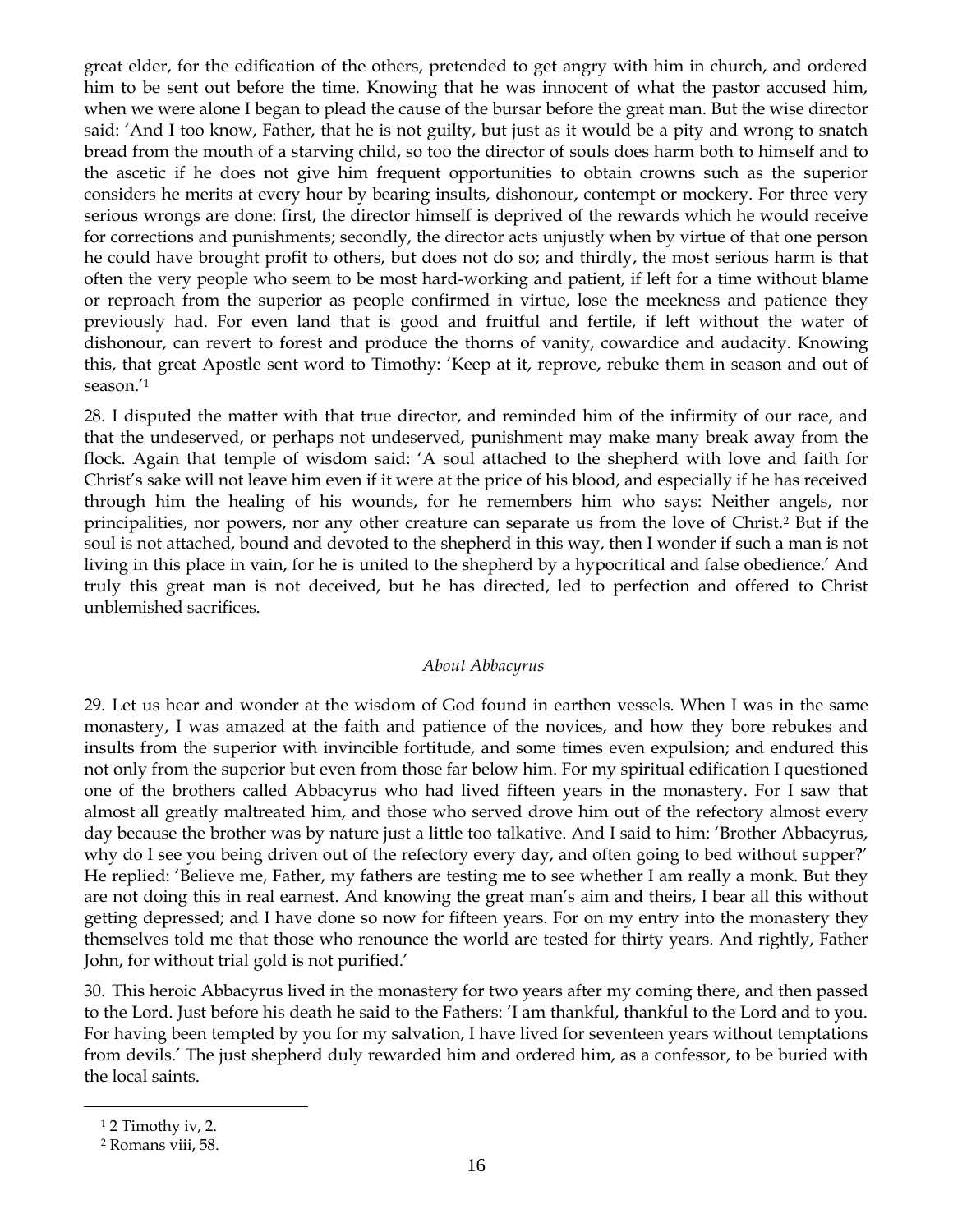#### *About Macedonius the archdeacon*

31. I should be quite unjust to all enthusiasts for perfection if I were to bury in the tomb of silence the achievement and reward of Macedonius, the first of the deacons there. This man, so consecrated to the Lord, just before the feast of the Holy Theophany,<sup>1</sup> actually two days before it, once asked the pastor for permission to go to Alexandria for a certain personal need of his, promising to return from the city as soon as possible for the approaching festival and the preparation for it. But the devil, the hater of good, hindered the archdeacon, and though released by the abbot, he did not return to the monastery for the holy feast at the time appointed by the superior. On his returning a day late, the pastor deposed him from the diaconate and put him in the rank of the lowest novices. But that good deacon of patience and archdeacon of endurance accepted the father's decision as calmly as if another had been punished and not himself. And when he had spent forty days in that state, the wise pastor raised him again to his own rank. But scarcely a day had passed before the archdeacon begged the pastor to leave him in his former discipline and dishonour, saying: 'I committed an unforgivable sin in the city.' But knowing that Macedonius was telling him an untruth and that he sought punishment only for the sake of humility, the Saint yielded to the good wish of the ascetic. Then what a sight there was! An honoured elder with white hair spending his days as a novice and sincerely begging everyone to pray for him. 'For', said he, 'I fell into the fornication of disobedience.' But this great Macedonius in secret told me, lowly though I am, why he voluntarily pursued such a humiliating course of life. 'Never', he assured me, 'have I felt in myself such relief from every conflict and such sweetness of divine light as now. It is the property of angels,' he continued, 'not to fall, and even, as some say, it is quite impossible for them to fall. It is the property of men to fall, and to rise again as often as this may happen. But it is the property of devils, and devils alone, not to rise once they have fallen.'

## *About a certain other brother*

32. A brother who was the bursar of the monastery confided this to me: 'When I was young', he said, 'and was looking after cattle, I once had a very serious spiritual fall. But as it was never my habit to hide a snake in a hole in my heart, I caught it by the tail (and by the tail I mean the end of the business) and at once showed it to the physician. But with a smiling face, he struck me lightly on the jaw, and said to me: "Go, child, and continue your work as before, without being afraid in the least." And accepting this with flaming faith, in the course of a few days I received the assurance of my healing, and continued my way with both joy and fear.'

33. Every kind of creature, as some say, has its differences which distinguish it from others. So, too, in the company of the brothers there were differences both in success and in disposition. When their physician noticed that some liked to display themselves before people of the world who were visiting the monastery, then in the presence of such visitors he subjected them to extreme insults and gave them the most humiliating task, so that they began to beat a hasty retreat, and the arrival of secular visitors proved to be their victory. Then an extraordinary spectacle presented itself: vanity chasing herself away and escaping from people.

## *About Saint Menas*

34. As the Lord did not wish to deprive me of the prayer of a holy father in the same monastery, a week before my departure He took to Himself a wonderful man called Menas who occupied the second place after the superior, and had lived fifty-nine years in the community fulfilling all the various offices. On the third day after the falling asleep of this holy man, when we had performed the customary rites over him, suddenly the whole place where the saint was resting was filled with

<sup>&</sup>lt;sup>1</sup> I.e. the feast of the Baptism of Christ, corresponding to some extent to the Western Epiphany.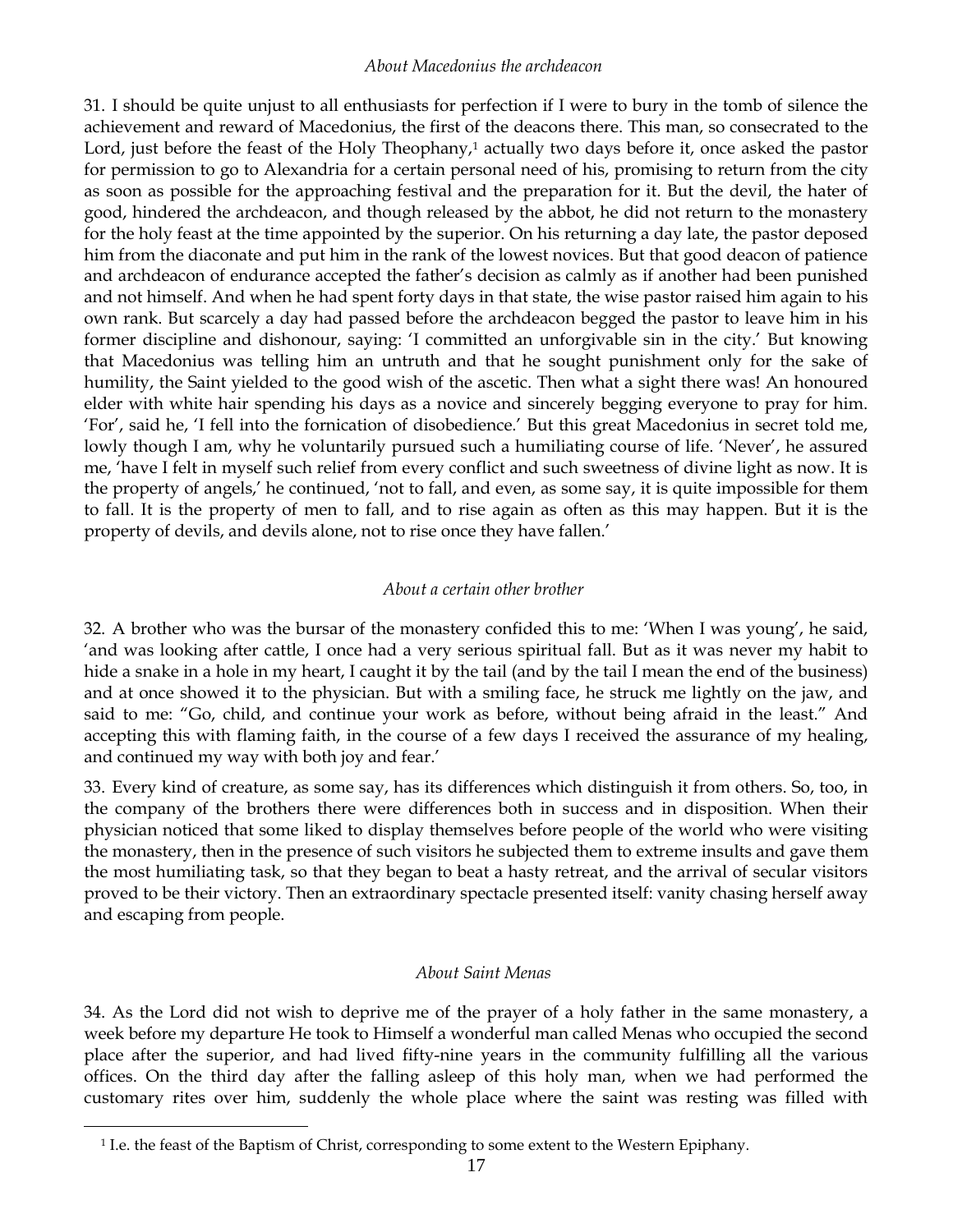fragrance. Then the great man allowed us to uncover the coffin in which he had been placed, and when this was done we all saw that fragrant myrrh was flowing like two fountains from his precious feet. Then that teacher said to all: 'Look! The sweat of his toils and labours have been offered as myrrh to God and truly accepted.'

The fathers of that place told us of many triumphs of this most saintly Menas, and amongst others the following: 'Once the superior wanted to test his God-given patience. In the evening Menas came to the abbot's cell, and having prostrated before the abbot, asked him as usual to give him instruction. But the abbot left him lying on the ground till the hour of the Office, and only then blessed him; and having rebuked him for being fond of self-display and for being impatient, he ordered him to get up. The holy man knew Menas would bear all this courageously, and therefore he made this scene for the edification of all.' A disciple of Saint Menas confirmed what was told us about his director, and added: 'I was inquisitive to know whether sleep overcame him while he lay prostrate before the abbot. But he assured me that while lying on the ground he had recited by heart the whole psalter.'

35. I must not fail to adorn the crown of this step with this emerald. Once I started a discussion on silence with some of the most experienced elders in the community. With a smile on their faces and in jovial mood they said to me in a friendly way: 'We, Father John, being material, live a material life, preferring to wage war according to the measure of our weakness, and considering it better to struggle with men, who are sometimes fierce and some times penitent, than with demons who are continually raging and up in arms against us!'

36. One of those ever-memorable fathers who had great love for me according to God and was very outspoken, once said to me kindly: 'If, wise man, you have within you the power of him who said, I can do all things in Christ who strengthens me;<sup>1</sup> if the Holy Spirit has descended upon you with the dew of purity, as upon the Holy Virgin; if the power of the Highest has over shadowed you with patience; then like the Man (Christ our God), gird your loins with the towel of obedience; and having risen from the supper of silence, wash the feet of the brethren in a spirit of contrition; or rather, roll yourself under the feet of the community in spiritual self-abasement. At the gate of your heart place strict and unsleeping guards. Control your wandering mind in your distracted body. Amidst the actions and movements of your limbs, practise mental quiet (*hesychia*). And, most paradoxical of all, in the midst of commotion be unmoved in soul. Curb your tongue which rages to leap into arguments. Seventy times seven in the day wrestle with this tyrant. Fix your mind to your soul as to the wood of a cross to be struck like an anvil with blow upon blow of the hammers, to be mocked, abused, ridiculed and wronged, without being in the least crushed or broken, but continuing to be quite calm and immovable. Shed your own will as a garment of shame, and thus stripped of it enter the practice ground. Array yourself in the rarely acquired breastplate of faith, not crushed or wounded by distrust towards your spiritual trainer. Check with the rein of temperance the sense of touch that leaps forward shamelessly. Bridle your eyes, which are ready to waste hour after hour looking at physical grandeur and beauty, by meditation on death. Gag your mind, overbusy with its private concerns, and thoughtlessly prone to criticize and condemn your brother, by the practical means of showing your neighbour all love and sympathy. By this will all men truly know, dearest father, that we are disciples of Christ, if, while living together, we have love one for another.'<sup>2</sup> 'Come, come,' said this good friend, 'come and settle down with us and for living water drink derision at every hour. For David, having tried every pleasure under heaven, last of all said in bewilderment: Behold, what is good, or what is beautiful? Nothing else but that brethren should dwell together in unity.<sup>3</sup> But if we have not yet been granted this good, that is, such patience and obedience, then it is best for us, having at least discovered our weakness, to live apart far from the athletic lists, and bless the combatants and pray they may be granted patience.' I was won over to the good arguments of this most excellent father and teacher, who

<sup>1</sup> Philippians iv, 13.

<sup>2</sup> St. John Xlii, 35.

<sup>3</sup> Psalm cxxxii, x.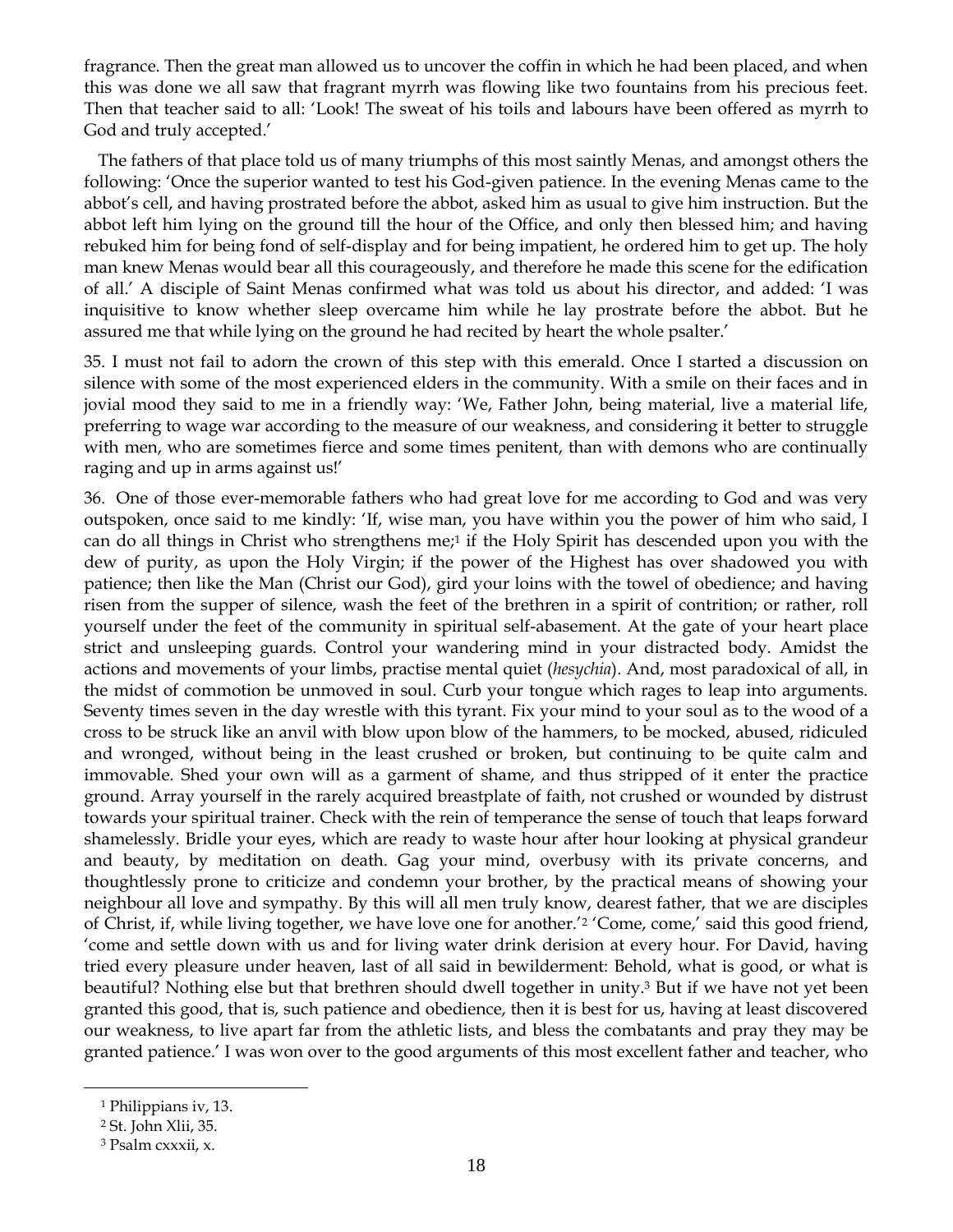disputed with me in an evangelical and prophetic manner, or rather as a friend; and without hesitation I agreed to give the honours to blessed obedience.

37. And now, when I have noted yet another profitable virtue of these blessed fathers, which comes as it were from paradise, I shall then come back to my own unlovely and worthless bunch of thistles.<sup>1</sup> The pastor noticed that some repeatedly carried on conversation when we were standing in prayer. Such people he stood for a whole week by the church, and ordered them to make a prostration to everyone going in and out; and what was still more surprising, he did this even with the clergy, in fact, with the priests.

38. Noticing that one of the brothers stood during the psalm singing with more heartfelt feeling than many of the others, and that his movements and the changes of his face made it look as though he was talking to someone, especially at the beginning of the hymns, I asked him to explain what this habit of the blessed man meant. And knowing that it was for my benefit not to hide it, he told me: 'I have the habit, Father John, at the very beginning, of collecting my thoughts, my mind and my soul, and summoning them, I cry to them: O come, let us worship and fall down before Christ, our King and God.'<sup>2</sup>

39. Having earnestly observed the activities of the brother in charge of the refectory, I saw that he always had in his belt a small book, and I learnt that he wrote his thoughts in it each day and showed them all to the shepherd. And I saw that not only he, but also very many of the brethren there did the same. And this, as I heard, was by order of that great shepherd.

40. Once one of the brothers was expelled by him for slandering his neighbour to him and calling him a windbag and gossip. The expelled man did not leave the gates of the monastery for a whole week, begging to be granted entry and forgiveness. When that lover of souls learnt of this, and heard that this brother had had nothing to eat for six days, he told him: 'If you have a resolute desire to live in the monastery, I will degrade you to the rank of a penitent.' And when the penitent gladly accepted this, the pastor ordered him to be taken to the separate monastery for those who were mourning over their falls. And that was done. But since we have mentioned that monastery, I shall now speak about it briefly.

41. At a distance of a mile from the great monastery was a place called the prison, deprived of every comfort. There neither smoke, nor wine, nor oil in the food, nor anything else could ever be seen but only bread and light vegetables. Here the pastor shut up, without permission to go out, those who fell into sin after entering the brotherhood; and not all together, but each in a separate and special cell, or at most in pairs. And he kept them there until the Lord gave him assurance of the amendment of each one. Over them he placed the sub-prior, a great man called Isaac, who required of those entrusted to him almost unceasing prayer. And to prevent despondency they had a large quantity of palm leaves.<sup>3</sup> Such is the life, such is the rule, such is the conduct of those who truly seek the face of the God of Jacob!<sup>4</sup>

42. To admire the labours of the saints is good; to emulate them wins salvation; but to wish suddenly to imitate their life in every point is unreasonable and impossible.

43. When we are bitten by remorse, let us remember our sins until the Lord, seeing the force of our efforts (the efforts of those who do violence to themselves for His sake), wipes out our sins and transforms the sorrow that is gnawing our heart into joy. For it is said: According to the multitude of my sorrows in my heart, thy consolations have gladdened my soul.<sup>5</sup> At the right time let us not forget

<sup>1</sup> Gk. *akanthologēmata*; this might be rendered 'thistle gatherings' or 'bunch of weeds'.

<sup>2</sup> Psalm xciv, 6 and Church Service Books.

<sup>3</sup> Palm leaves were used for making baskets.

<sup>4</sup> Psalm xxiii, 6.

<sup>5</sup> Psalm xciii, 19.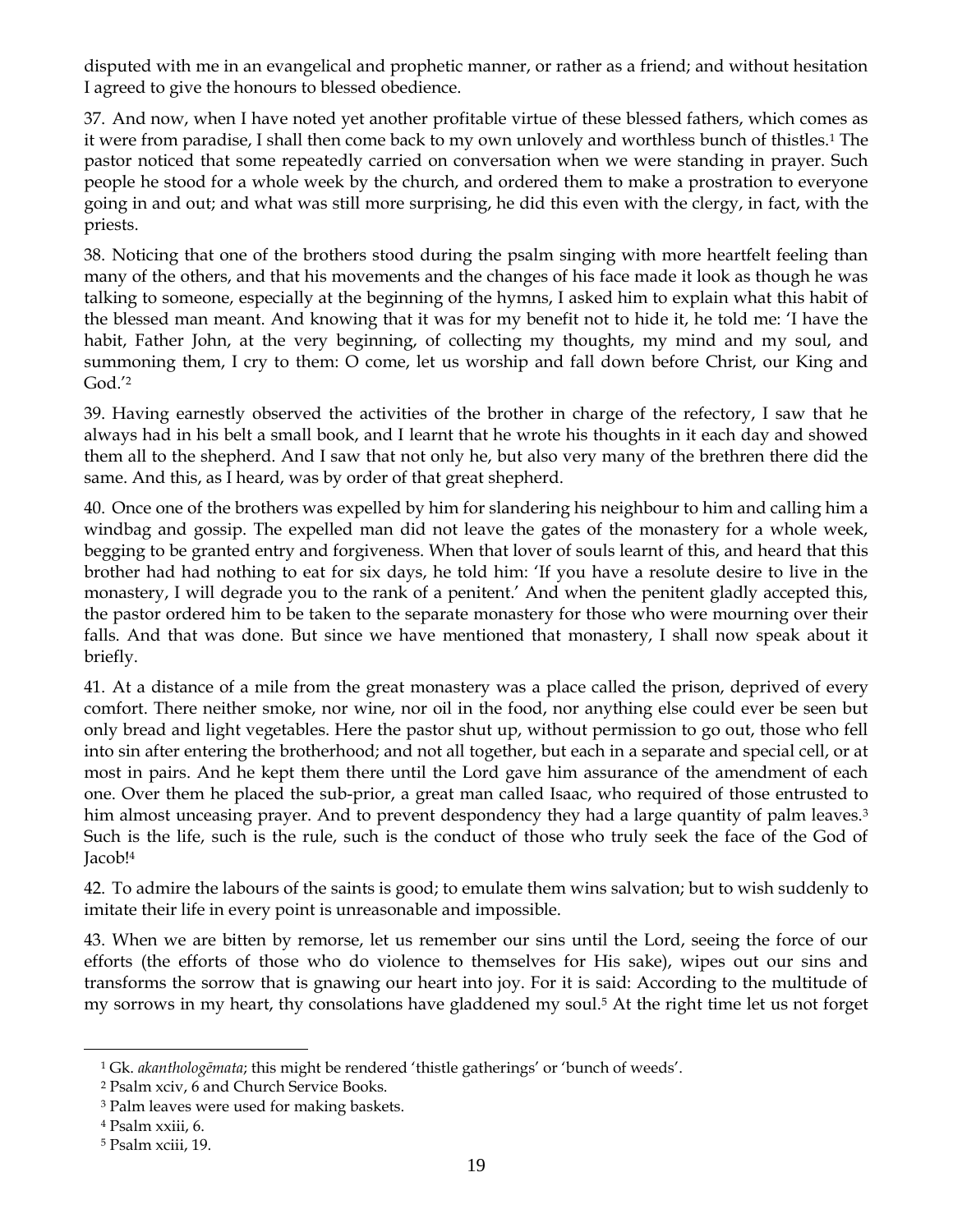him who said to the Lord: O how many troubles and evils hast Thou shown me! Yet Thou didst turn and revive me; and from the depths of the earth after I had fallen, again Thou broughtest me up.<sup>1</sup>

44. Blessed is he who, though maligned and disparaged every day, masters himself for the Lord's sake. He will join the chorus of martyrs and boldly converse with the angels. Blessed is the monk who regards himself as hourly deserving every dishonour and disparagement. Blessed is he who mortifies his will to the end, and leaves the care of himself to his director in the Lord; for he will be placed at the right hand of the Crucified. He who will not accept a reproof, just or unjust, renounces his own salvation. But he who accepts it with an effort, or even without an effort, will soon receive the remission of his sins.

45. Show God in spirit your faith in your spiritual father and your sincere love for him. And God in unknown ways will suggest to him that he may be attached to you and kindly disposed towards you, just as you are well disposed towards him.

46. He who exposes every snake shows that he has real faith; but he who hides them will wander in trackless wastes.

47. A man will know his brotherly love and his genuine charity when he sees that he mourns for his brother's sins, and rejoices at his progress and graces.

48. He whose will and desire in conversation is to establish his own opinion, even though what he says is true, should recognize that he is sick with the devil's disease. And if he behaves like this only in conversation with his equals, then perhaps the rebuke of his superiors may heal him. But if he acts in this way even with those who are greater and wiser than he, then his malady is humanly incurable.

49. He who is not submissive in speech, clearly will not be so in act either. For he who is unfaithful in little is also unfaithful in much, and is intractable. He labours in vain, and he will get nothing from holy obedience but his own doom.

50. If anyone has his conscience in the utmost purity in the matter of obedience to his spiritual father, then he daily awaits death as if it were sleep, or rather life, and is not dismayed, knowing for certain that at the time of his departure, not he, but his director, will be called to account.

51. If anyone receives voluntarily some task from his father, and in doing it suffers a stumble, he should not ascribe the blame to the giver but to the receiver of the weapon. For he took the weapon for battle against the enemy, but has turned it against his own heart. But if he forced himself for the Lord's sake to accept the task, though he previously explained his weakness to him who gave it, let him take courage; for though he has fallen, he is not dead.

52. I have forgotten to set before you, my friends, this sweet bread of virtue. I saw there men obedient in the Lord who subjected themselves to insults and dishonour for God's sake, so that, having prepared themselves in this way, they might get used to not quailing before insults coming from others.

53. By resolving to make one's confession, the soul is thereby held from sinning as by a bridle. For what we do not confess, that we do fearlessly as though in the dark.

54. When in the absence of the superior we imagine his face and think that he is always standing by us, and avoid every meeting, or word, or food, or sleep, or anything else that we think he would not like, then we have really learnt true obedience. Base-born children regard the absence of their teacher as a joy, but legitimate ones think it a loss.

55. I once asked one of the most experienced fathers and pressed him to tell me how humility is obtained by obedience. He said: 'The obedient man who has discernment, even if he raises the dead and receives the gift of tears and freedom from conflict, will still think that it is the prayer of his spiritual father that has done it, and he remains foreign and alien to vain presumption. For how could

<sup>1</sup> Psalm lxx, 20.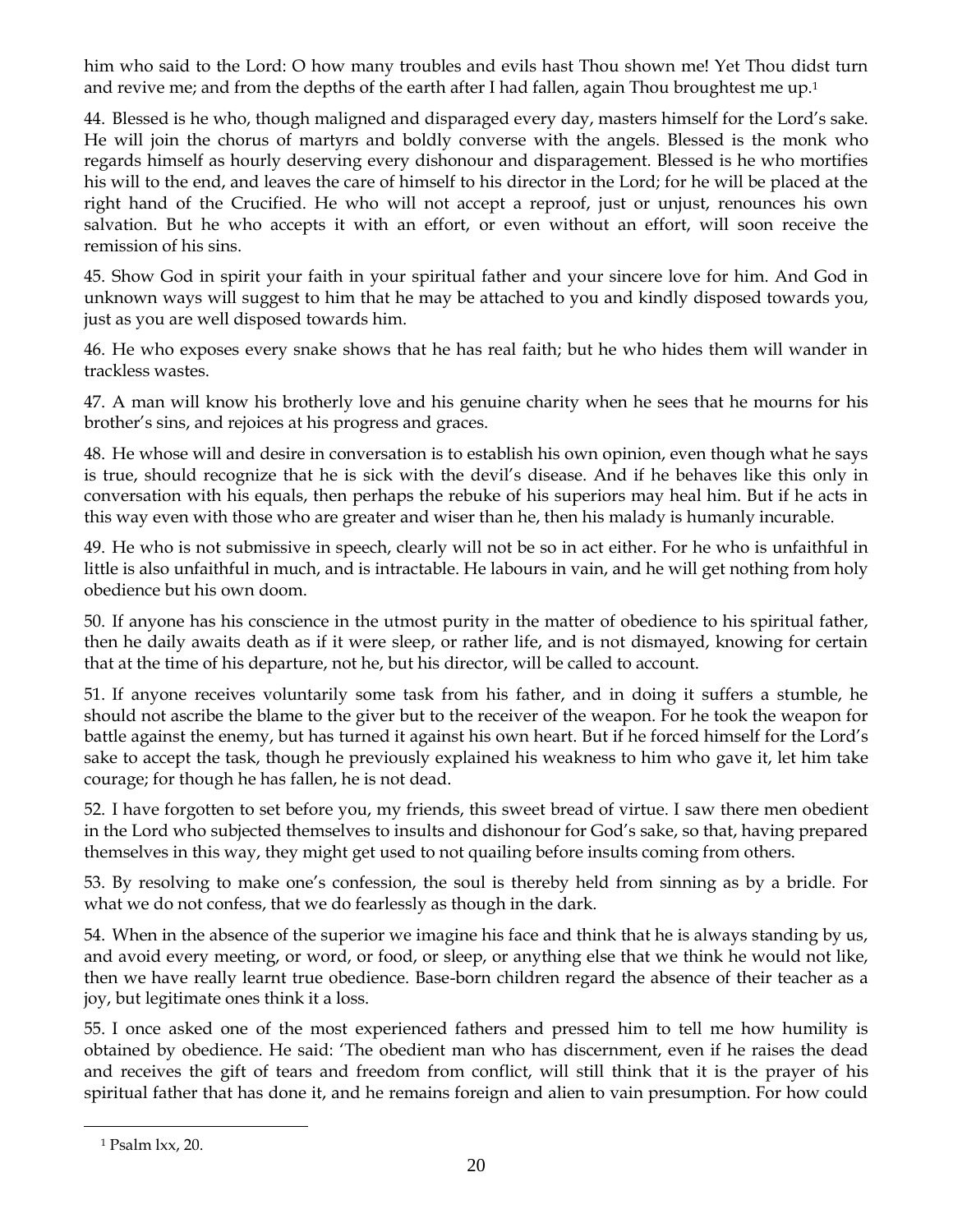he possibly pride himself on what is done, as he himself admits, by the help of his father, and not by his own effort?'

56. But the practice of the above virtues is unknown to the solitary.<sup>1</sup> For his rigours have brought him conceit and suggest to him that his achievements are due to his own effort.

57. He who lives in obedience has eluded two snares and remains in future an obedient servant of Christ.

#### *The first snare*

58. The devil battles with those in obedience, sometimes to defile them with bodily pollutions and make them hard-hearted, and sometimes to provoke more than usual restlessness. At other times he makes them dry and barren, sluggish in prayer, drowsy and confused by spiritual darkness, in order to tear them away from their struggle by making them think they have gained nothing by their obedience but are only backsliding. For he does not allow them time to reflect that often the providential withdrawal of our imagined goods or blessings leads us to the deepest humility.

59. However, some have often repelled that deceiver by patience; but while he is still speaking, another angel<sup>2</sup> stands by us and after a little while tries to hoodwink us in another way.

## *The second snare*

I have seen some living in obedience who, through their father's direction, became filled with compunction, meek, temperate, zealous, free from inner conflicts, and fervent. But demons came to them and sowed in them the thought that they now had the qualifications for the solitary life,<sup>3</sup> and that in solitude they would attain to freedom from passion<sup>4</sup> as the final prize. Thus deceived, they left the harbour and put out to sea, but when a storm came down upon them they were pitifully exposed to danger from this foul and bitter ocean through being unprovided with pilots.

60. This sea is bound to be stirred up and roused and enraged, so as to cast out of it again on to the dry land the wood, and hay, and all the corruption that was brought down into it by the rivers of the passions. Let us watch nature and we shall find that after a storm at sea there comes a deep calm.

61. He who is sometimes obedient to his father and sometimes disobedient is like a person who sometimes puts lotion in his eyes and sometimes quicklime. For it is said, When one builds and an other pulls down, what profit have they had but the labour ?<sup>5</sup>

62. Do not be deceived, son and obedient servant of the Lord, by the spirit of conceit, so that you confess your own sins to your master as if they were another person's. You cannot escape shame except by shame. It is often the habit of the demons to persuade us either not to confess, or to do so as if we were confessing another person's sins, or to lay the blame for our sin on others. Lay bare, lay bare your wound to the physician and, without being ashamed, say: 'It is my wound, Father, it is my plague, caused by my own negligence, and not by anything else. No one is to blame for this, no man, no spirit, no body, nothing but my own carelessness.'

<sup>1</sup> Gk. *hēsychastēs*.

<sup>2</sup> I.e. devil.

<sup>3</sup> 'Holy quiet.' Gk. *hēsychia*.

<sup>4</sup> Or, 'dispassion'.

<sup>5</sup> Ecciesiasticus xxxiv, 23.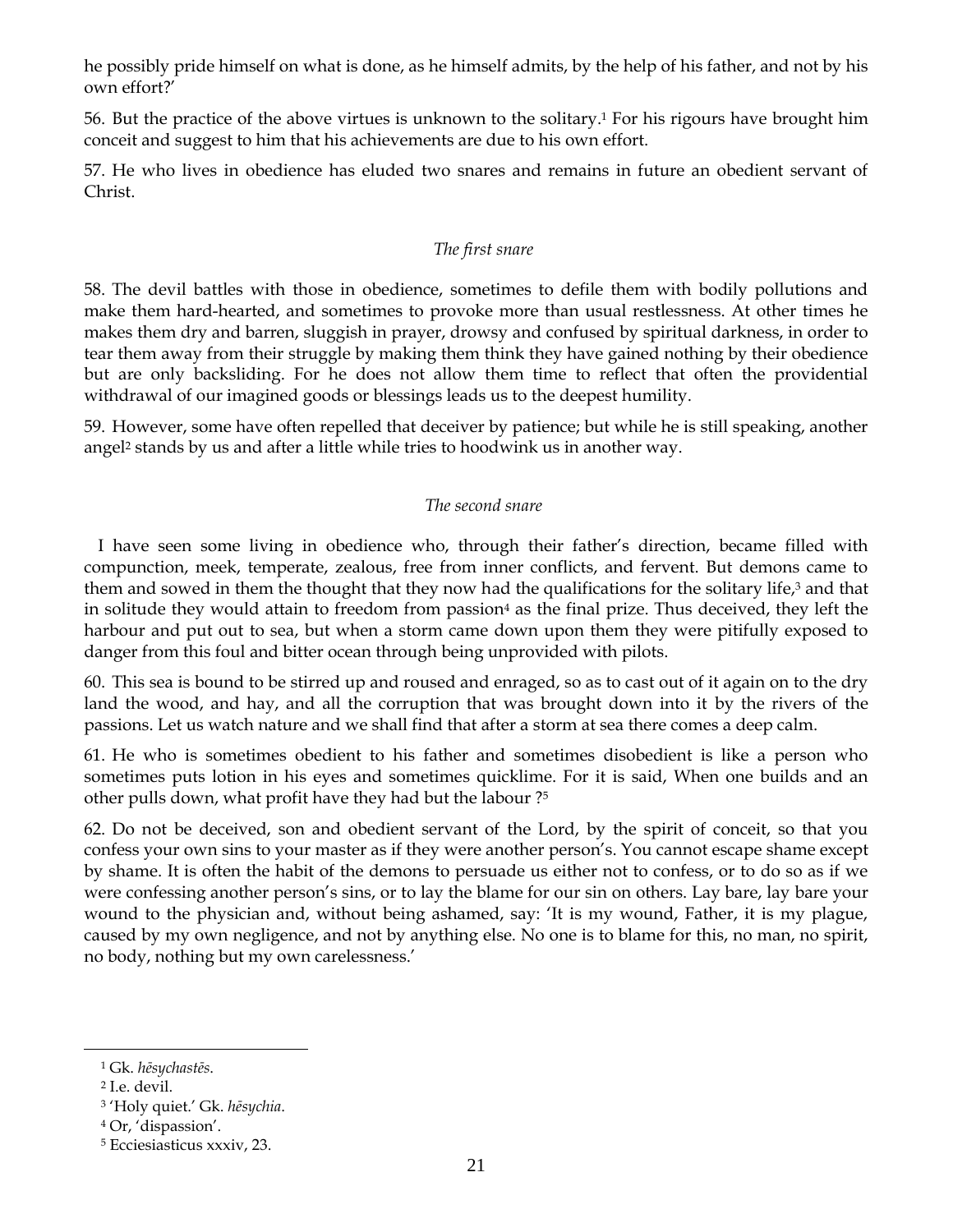63. At confession be like a condemned criminal in disposition and in outward appearance and in thought. Cast your eyes to the earth, and, if possible, sprinkle the feet of your judge and physician, as the feet of Christ, with your tears.

64. If everything depends on habit, and follows upon it, then still more do the virtues depend on habit, for they have God as their great collaborator.

65. You will not labour many years, son, in search of blessed inner peace, if in the beginning you surrender yourself with all your soul to indignities.

66. Do not think that it is improper to make your confession to your helper, as to God, in a prostrate position. I have seen condemned criminals, by their sorry appearance and violent confession and entreaty, soften the severity of the judge and change his anger into mercy. That is why even John the Baptist required confession before baptism of those who came to him, not because he himself needed to know their sins, but so as to effect their salvation.

67. Let us not be surprised if even after confession we are still attacked; for it is better to struggle with thoughts than with conceit.

68. Do not be over-eager and do not be carried away when you hear tales of the silent<sup>1</sup> and hermit fathers. For you are marching in the army of the First Martyr. And if you fall, do not leave the practiceground, for then especially more than ever we need a physician. He who strikes his foot against a stone when he has help, would certainly not only have stumbled unaided but would have died.

69. When we are brought down, then the demons quickly attack us, and seizing on a reasonable, or rather unreasonable pretext, they advise us to adopt the life of a solitary. The aim of our enemies is to inflict wounds upon us as we sin.

70. When a physician protests his incompetence, then you have to go to another, because few are healed without a physician. And who would think of contradicting us when we say that every ship that encounters shipwreck with a skilled pilot would be utterly lost without a pilot?

71. From obedience comes humility, and from humility comes dispassion; for the Lord remembered us in our humility and redeemed us from our enemies.<sup>2</sup> Therefore nothing prevents us from saying that from obedience comes dispassion, through which the goal of humility is attained. For humility is the beginning of dispassion, as Moses is the beginning of the Law; and the daughter perfects the mother, as Mary perfects the Synagogue.

72. Those sick souls who try out a physician and receive help from him, and then abandon him out of preference for another before they are completely healed, deserve every punishment from God. Do not run from the hand of him who has brought you to the Lord, for you will never in your life esteem anyone like him.

73. It is dangerous for an inexperienced soldier to leave his regiment and engage in single combat. And it is not without peril for a monk to attempt the solitary life before he has had much experience and practice in the struggle with the animal passions. The one subjects his body to danger, the other risks his soul. Two are better than one, says Scripture.<sup>3</sup> That is to say, 'It is better for a son to be with his father, and to struggle with his attachments with the help of the divine power of the Holy Spirit.' He who deprives a blind man of his leader, a flock of its shepherd, a lost man of his guide, a child of its father, a patient of his doctor, a ship of its pilot, imperils all. And he who attempts unaided to struggle with the spirits gets killed by them.

<sup>1</sup> Or, 'hesychast'.

<sup>2</sup> Psalm cxxxv, 23—4.

<sup>3</sup> Ecciesiastes iv, 9.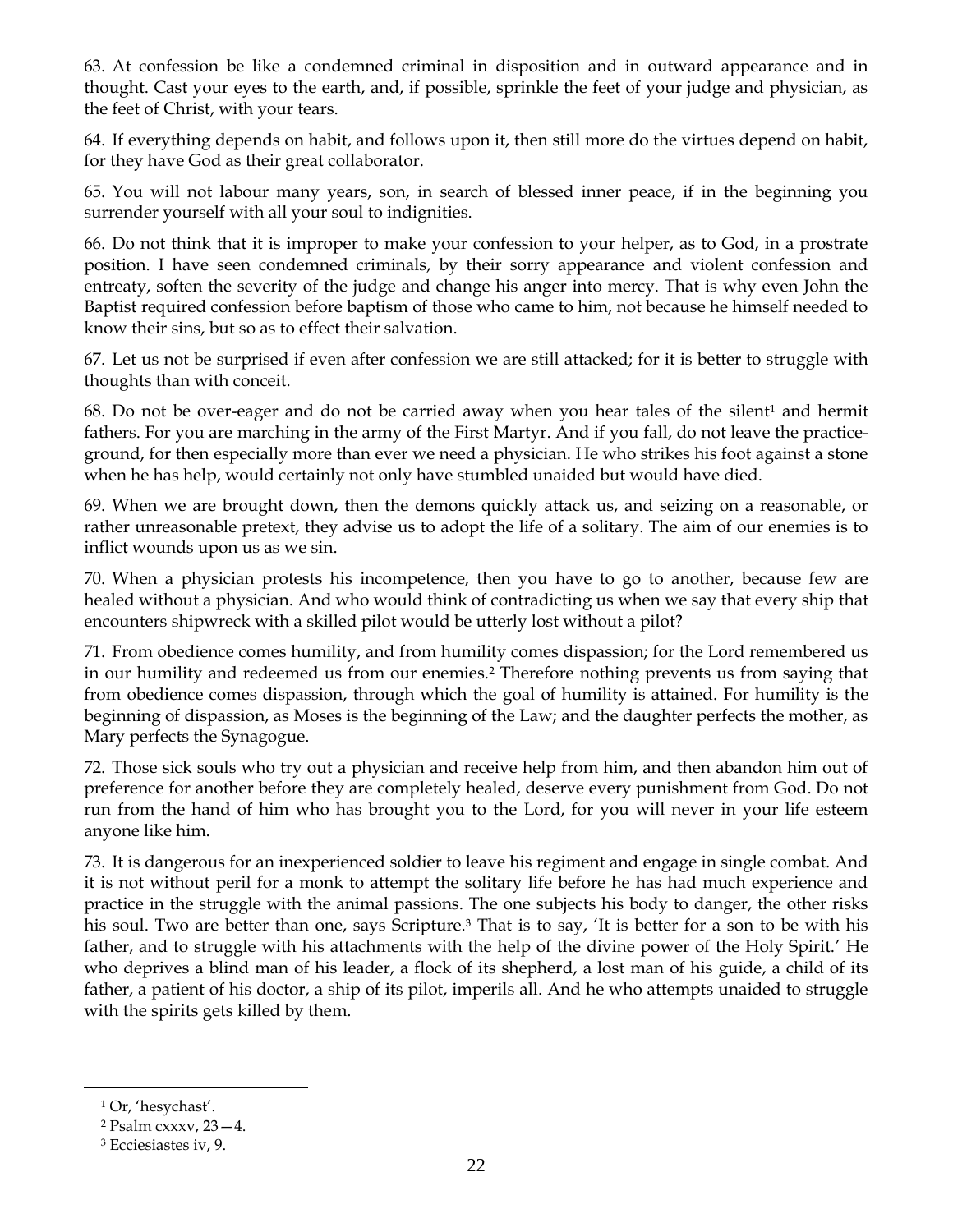74. Let those entering a hospital for the first time indicate their pains, and let those entering upon obedience show their humility. For the former, the first sign of their health is the relief of their pains, and for the latter a growing self-condemnation; and there is no other sign so unerring.

75. Let your conscience be the mirror of your obedience, and it is enough.

76. Those living in silence subject to a father, have only demons working against them. But those living in a community struggle with demons and human beings. The former, being always under the eyes of the master, keep his commands more strictly; but the latter, on account of his absence, break them to some extent. However, those who are careful and industrious more than make up for this failing by enduring collisions and knocks, and win double crowns.

77. Let us keep guard over ourselves with all care. For when a harbour is full of ships it is easy for them to get crushed by each other, especially if they are secretly riddled with bad temper as by some worm.

78. Let us practise extreme silence and ignorance in the presence of the superior. For a silent man is a son of wisdom, always acquiring much knowledge.

79. I have seen a religious who used to snatch the words from his superior's lips, but I despaired of his obedience when I saw it led to pride and not to humility.

80. Let us keep wide awake with all vigilance, take care with all carefulness, watch with all watchfulness as to when and how service should be preferred to prayer. For you cannot do all things at all times.

81. Attend to yourself in the presence of your brethren, and never try to appear more correct than they are in any circumstance whatever. For if you do, you will have wrought a double ill: you will sting them by your false and hypocritical zeal and you will give yourself a motive for presumption.

82. Be zealous within your soul, without showing it in the least outwardly, either by visible sign or by word or by a hint. And you will only do this when you stop looking down on your neighbour. But if you are still inclined to do this, become like your brethren so that you do not differ from them simply in being conceited.

83. I saw an inexperienced disciple who in the presence of certain people boasted of the achievements of his teacher, thinking to win glory for himself from another's harvest, but he only earned for himself dishonour, for everybody asked him: 'But how could a good tree grow such a barren branch?'

84. It is not when we courageously endure the derision of our father that we are judged patient, but when we endure it from all manner of men. For we bear with our father both out of respect and as a duty to him.

85. Eagerly drink scorn and insult as the water of life from everyone who wants to give you the drink that cleanses from lust. Then a deep purity will dawn in your soul and the divine light will not grow dim in your heart.

86. If anyone sees that the brotherhood is appeased by his efforts he should not boast of it in his heart, because thieves are around. Always remember Him who said: When you have done all that is commanded you, say, We are unprofitable servants; we have only done what we were bound to do.<sup>1</sup> The judgment on our labours we shall know at the time of our death.

87. A monastery is an earthly heaven. Therefore let us tune our heart to be like angels serving the Lord. Sometimes those who live in this heaven have hearts of stone. But sometimes again, through compunction, they attain to consolation, in such a way as to avoid conceit or presumption, and they lighten their labours with tears.

<sup>1</sup> St. Luke xvii, 10.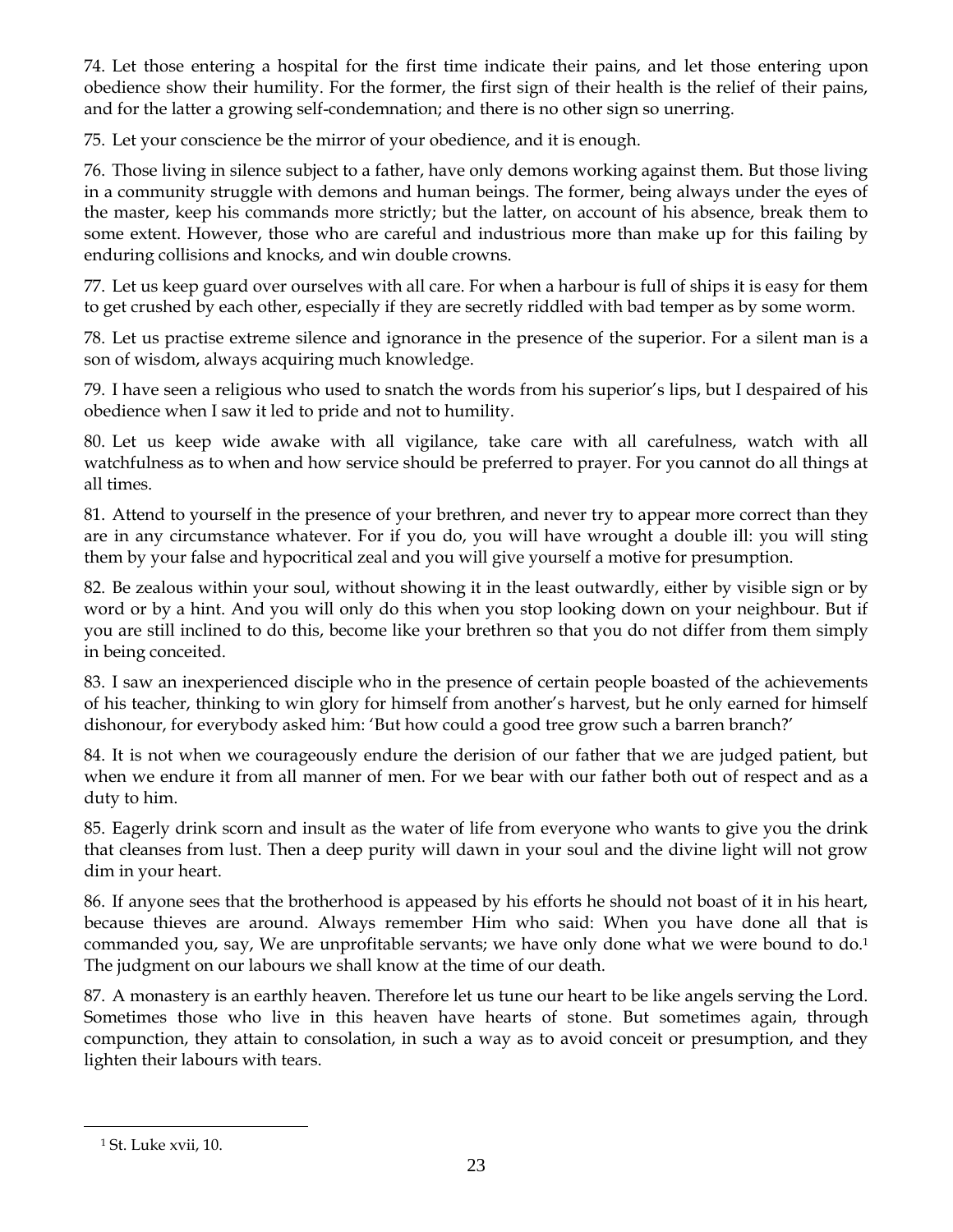88. A little fire softens a large piece of wax. So, too, a small in dignity often softens, sweetens and wipes away suddenly all the fierceness, uncouthness, insensibility and hardness of our heart.

89. I once saw two sitting in hiding and watching the labours and listening to the groans of the ascetics. But one was doing this in order to emulate them, the other in order, when the chance came, openly to mock and to impede God's labourer in his good work.

90. Do not be so unreasonably silent as to annoy and embitter others. And do not be slow in your gait and actions when ordered to hasten. Otherwise, you will be worse than the possessed and the rebellious. Often I have seen, as Job says, $1$  souls suffering from slowness of character, but sometimes from eagerness. And I was amazed at the diversity of evil.

91. He who is not alone but is with others cannot derive so much profit from psalmody as from prayer; for the confusion of voices renders the psalms indistinct.

92. Constantly wrestle with your thought, and whenever it wanders call it back to you. God does not require from those still under obedience prayer completely free of distractions. Do not despond when your thoughts are filched, but remain calm, and unceasingly recall your mind. Unbroken recollection is proper only to an angel.

93. He who has secretly vowed not to retire from the struggle till his last breath and to endure a thousand deaths of body and soul, will not easily fall into any of these defects. For inconstancy of heart and infidelity to one's place always cause stumblings and disasters. Those who easily go from place to place are complete failures, for nothing causes fruitlessness so much as impatience.

94. If you come to an unknown physician and hospital, behave as though you were passing by, and secretly test the life and spiritual experience of all those living there. And when you begin to feel benefit from the doctors and nurses and get relief from your sicknesses, and especially with regard to your special disease, namely, spiritual pride, then go to them and buy it with the gold of humility, and write the contract on the parchment of obedience with the letters of service and with the angels as witnesses. And tear up and destroy in their presence the parchment of your own will. By going from place to place you get into the way of wasting the price with which Christ bought you. Let the monastery be your tomb before the tomb. For no one will come out of the grave until the general resurrection. And if some religious have left their tomb, see! They are dead. Let us implore the Lord that this may not happen to us.

95. When the senses find the orders heavy, the more lazy decide that they would prefer to devote themselves to prayer. But when they find they are ordered to do something easy they run from prayer as from fire.

96. Some undertake a particular duty, but for a brother's peace of mind, at his request they leave it; and some leave their work through laziness; and some do not leave it out of vainglory; and some do not leave it out of zeal.

97. If you have bound yourself by obligations and notice that your soul's eye is making no progress, do not get leave to quit. The genuine are genuine everywhere, and the reverse is equally true. In the world slander has caused many separations; but in communities greed produces all the falls and rejections. If you rule over your mistress (i.e. your stomach), every place of residence will give you dispassion; but if she rules over you, then outside the tomb you will be in danger everywhere.

98. The Lord who makes wise the blind<sup>2</sup> opens the eyes of the obedient to the virtues of their guide, and He blinds them to his defects. But the hater of good does the opposite.

99. Let us find in what is called quicksilver an image of perfect obedience. For with whatever material we roll it, it runs to the lowest place, and will mix with no defilement.

 $1 \text{Cf}$ . Job xiii, I.

<sup>2</sup> Psalm cxlv, 8.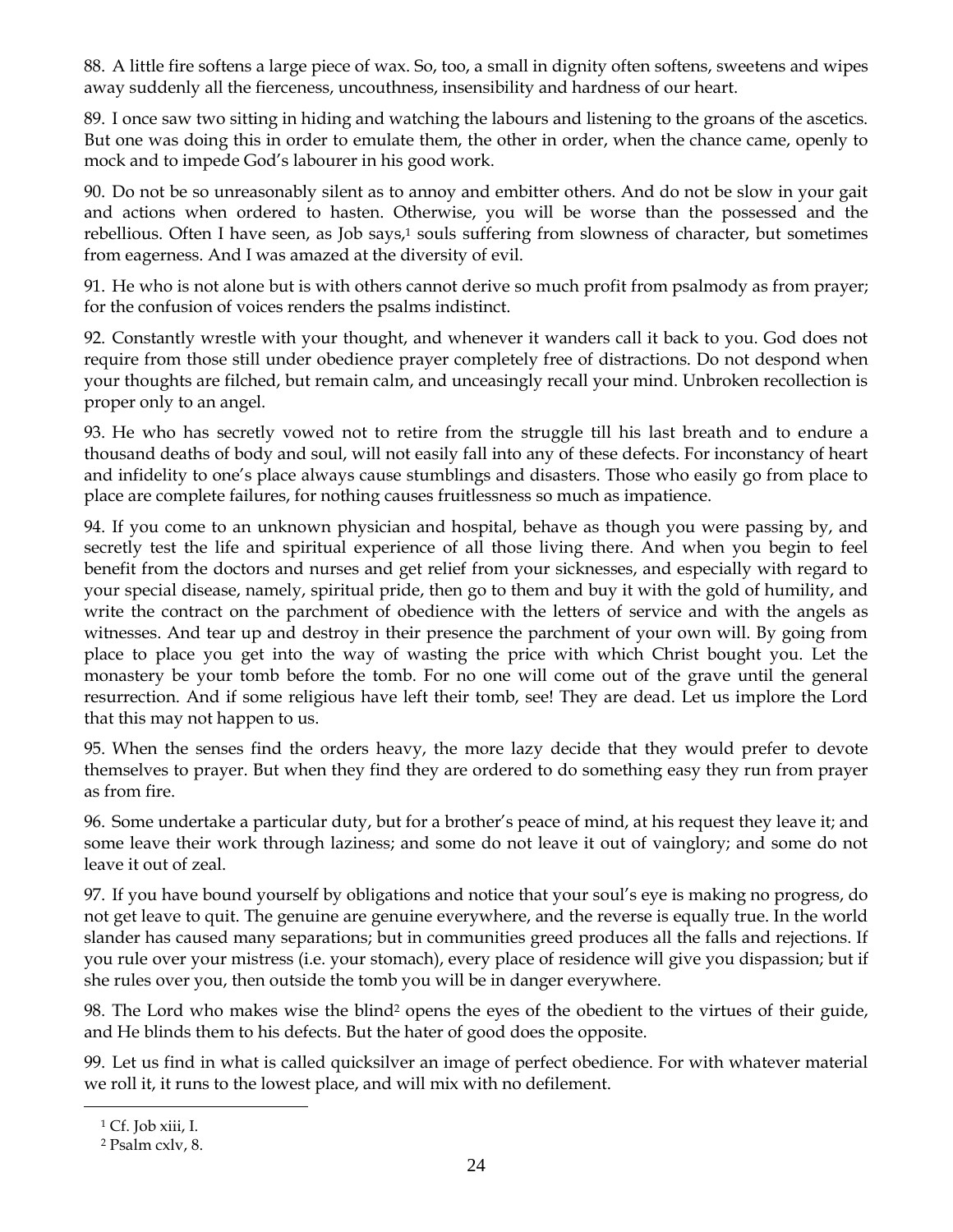100. Let the zealous be particularly attentive to themselves, lest by condemning the careless they themselves incur worse condemnation. And I think the reason why Lot was justified was because, though living among such people, he never seems to have condemned them.

101. At all times, but most of all during the singing in church, let us keep quiet and undistracted. For by distractions the demons aim to bring our prayer to nothing.

102. A servant of the Lord<sup>1</sup> is he who in body stands before men, but in mind knocks at heaven with prayer.

103. Insults, humiliations and similar things are like the bitterness of wormwood to the soul of a novice; while praises, honours and approbation are like honey and give birth to all manner of sweetness in pleasure-lovers. But let us look at the nature of each: wormwood purifies all interior filth, while honey increases gall.

104. Let us trust with firm confidence those who have taken upon themselves the care of us in the Lord, even though they order something apparently contrary and opposed to our salvation. For it is then that our faith in them is tested as in a furnace of humiliation. For it is a sign of the truest faith if we obey our superiors without any hesitation, even when we see the opposite of what we had hoped for happening.

105. From obedience comes humility, as we have already said earlier. From humility comes discernment as the great Cassian has said with beautiful and sublime philosophy in his chapter on discernment.<sup>2</sup> From discernment comes insight, and from insight comes foresight. And who would not follow this fair way of obedience, seeing such blessings in store for him? It was of this great virtue of obedience that the good Psalmist said: Thou hast in Thy goodness prepared for the poor<sup>3</sup> obedient soul, O God, Thy presence in his heart.

106. Throughout your life remember that great athlete who for eighteen whole years never heard with his outward ears his superior say the words, 'May you be saved,' but inwardly heard daily from the Lord, not merely, 'May you be saved' (which is an uncertain wish), but 'You are saved' (which is definite and sure).

107. Some living in obedience, on noticing the condescension and indulgence of the superior, ask his permission to follow their own desires. But let them know that when they obtain this they completely deprive themselves of the confessor's crown. For obedience is entirely foreign to hypocrisy and one's own will.

108. There was the man who received an order, but on seeing the intention of the person who gave it, namely that the fulfilment of the order would not give him pleasure, asked to be excused. And another saw this, but unhesitatingly obeyed. The question is: which of them acted more piously?

109. It is impossible that the devil should act contrary to his own will. Let those living an easy-going life, whether persevering in one solitary place or in a community, convince you of this. Let the temptation to retire from our place be a proof for us that our life there is pleasing to God. For being warred against is a sign that we are making war.

## *About Saint Acacius*

110. I will not be silent about something which it is not right to leave in silence lest I should inhumanly keep to myself what ought to be made known. The famous John the Sabbaite told me things worth hearing. And that he was detached and above all falsehood, and free from words and deeds of

<sup>1</sup> Lit. 'a deacon' or 'minister'.

<sup>2</sup> . John Cassian, Conference 2.

<sup>3</sup> Psalm lxvii, 10.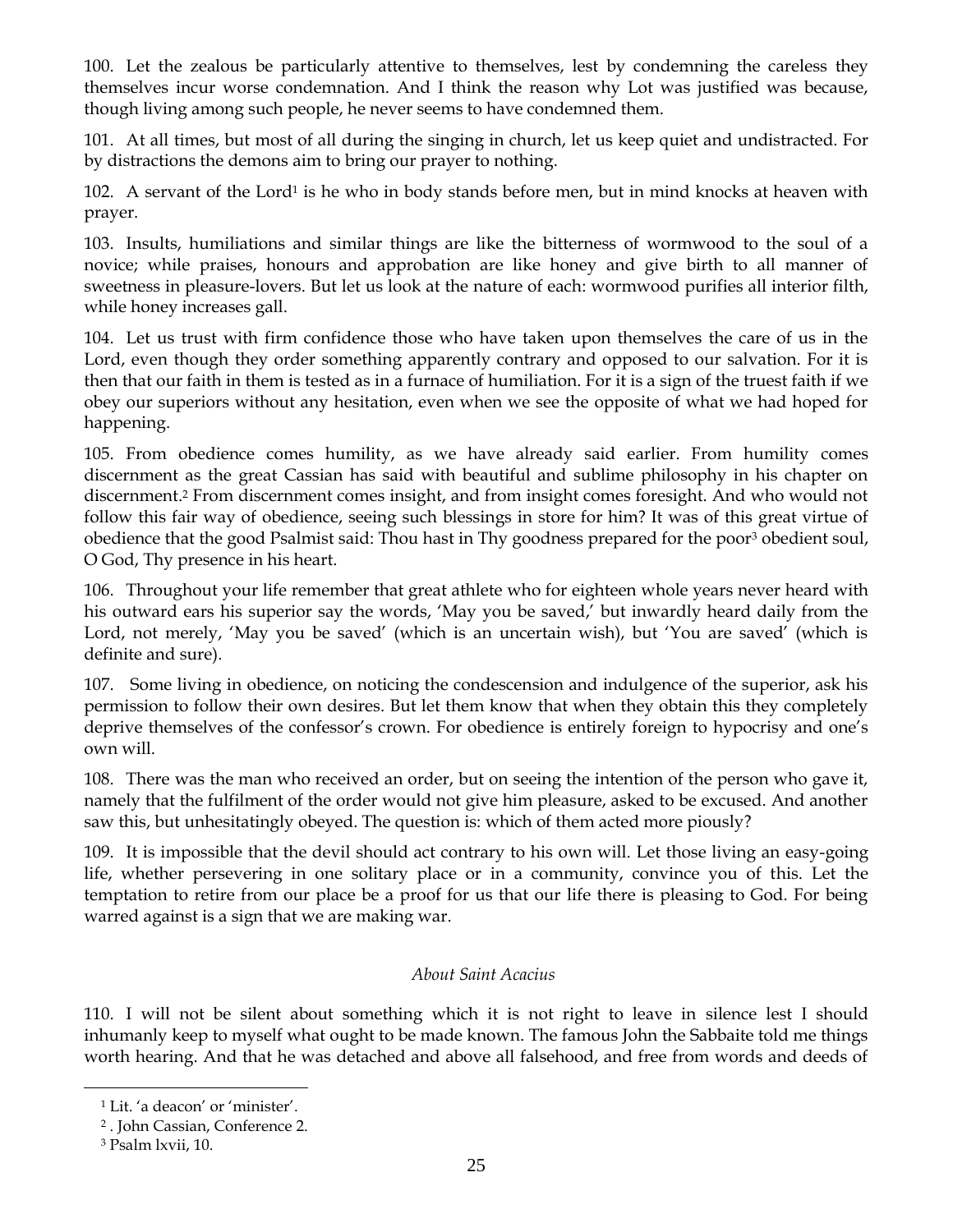evil, you know from your own experience, holy father. This man told me: 'In my monastery in Asia (for that is where the good man came from) there was a certain elder who was extremely careless and undisciplined. I say this without passing judgment on him, but simply to state the truth. He obtained, I do not know how, a disciple, a youth called Acacius, simple-hearted but prudent in thought. And he endured so much from this elder that to many people it will perhaps seem incredible. For the elder tormented him daily not only with insults and indignities, but even with blows. But his patience was not mere senseless endurance. And so, seeing him daily in wretched plight like the lowest slave, I would ask him when I met him: "What is the matter, Brother Acacius, how are you today?" And he would at once show me a black eye, or a scarred neck or head. But knowing that he was a worker, I would say to him: "Well done, well done; endure and it will be for your good." Having done nine years with this pitiless elder, he departed to the Lord. Five days after his burial in the cemetery of the fathers, Acacius's master went to a certain elder living there and said to him: "Father, Brother Acacius is dead." As soon as the elder heard this he said: "Believe me, elder, I do not believe it." The other replied: "Come and see." The elder at once rose and went to the cemetery with the master of the blessed ascetic. And he called as to a living person to him who was truly alive in his falling asleep, and said: "Are you dead, Brother Acacius?" And the good doer of obedience, showing his obedience even after his death, replied to the great elder: "How is it possible, Father, for a man who is a doer of obedience to die ?" Then the elder who had been Acacius's master became terrified and fell on his face in tears. Afterwards he asked the abbot of the Laura for a cell near the tomb, and lived in it devoutly, always saying to the fathers: "I have committed murder." And it seemed to me, Father John, that the one who spoke to the dead man was the great John himself. For that blessed soul told me another story as if it were about someone else, when it was really about himself, as I was afterwards able to learn for certain.'

#### *About John the Sabbaite, or Antiochus*

111. 'There was another,' said John, 'in the same monastery in Asia who became a disciple of a certain meek, gentle and quiet monk. And seeing that the elder honoured and cared for him, he rightly judged that this would be fatal for many men, and he begged the elder to send him away. (As the elder had another disciple, this would not cause him much inconvenience.) And so he went away, and with a letter from his master he settled in a cenobitic monastery in Pontus. On the first night that he entered this monastery he saw in a dream his account being made out by someone, and after settling that awful account he was left a debtor to the sum of a hundred pounds of gold. When he woke up he began to reflect on what he had seen in his dream and said: "Poor Antiochus" (for this was his name), "you certainly fall far short of your debt!"' 'And when,' he continued, 'I had lived in this monastery for three years in unquestioning obedience, and was regarded by all with contempt and was insulted as the stranger (for there was no other strange monk there), then again I saw in a dream someone giving me a credit-note for the payment of ten pounds of my debt. And so when I woke up and had thought about my dream, I said: "Still only ten! But when shall I pay the rest?" After that I said to myself: "Poor Antiochus! Still more toil and dishonour for you." From that time forward I began to pretend to be a blockhead, yet without in any way neglecting the service of all. But when the merciless fathers saw that I willingly served in that same condition, they gave me all the heavy work of the monastery. In such a way of life I spent thirteen years, when in a dream I saw those who had appeared to me before, and they gave me a receipt in complete settlement of my debt. So when the members of the monastery imposed upon me in any way, I remembered my debt and endured it courageously.' So you see, Father John, that wise John told me this as if it were about another person. And that was why he changed his name to Antiochus. But in actual fact it was he himself who so courageously destroyed the handwriting<sup>1</sup> by his patience and obedience.

<sup>1</sup> Cf. Colossians ii, 24.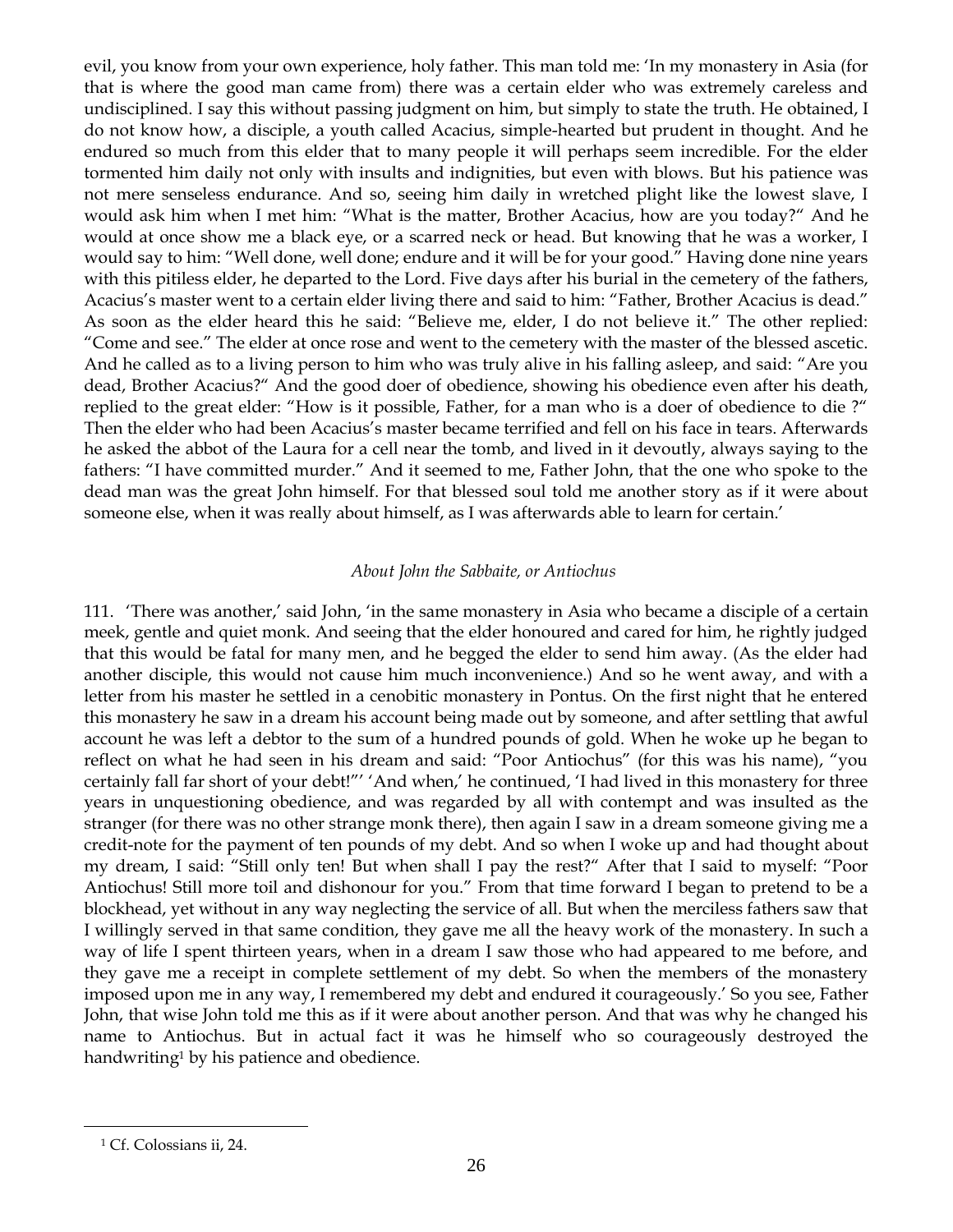112. Let us hear what a gift of discernment this holy man obtained by his utter obedience. When he was residing in the monastery of St. Sabba three young monks came to him wanting to become his disciples. He gladly received them and at once gave them kindly hospitality, wanting to refresh them after the labour of their journey. When three days had passed, the elder said to them: 'By nature, brothers, I am prone to fornication, and I cannot accept any of you.' But they were not scandalized, for they knew the good work of the elder. Yet however much they asked him, they were quite unable to persuade him. Then they threw themselves at his feet and implored him at least to give them a rule how and where they ought to live. So he yielded to their entreaties, and knowing that they would receive it with humility and obedience, the elder said to one: 'The Lord wants you, child, to live in a place of solitude in subjection to a father.' And to the second he said: 'Go and sell your will and give it to God, and take up your cross and persevere in a community and monastery of brothers, and you will certainly have treasure in heaven.' Then to the third he said: 'Take in with your very breath the word of Him who said: "He who endures to the end will be saved."<sup>1</sup> Go, and if possible choose for your trainer in the Lord the most strict and exacting person and with daily perseverance drink abuse and scorn as milk and honey.' Then the brother said to the great John: 'But, Father, what if the trainer lives a lax life?' The elder replied: 'Even if you see him committing fornication, do not leave him, but say to yourself: "Friend, why are you here ?"<sup>2</sup> Then you will see all pride vanish from you, and lust wither.'

113. Let all of us who wish to fear the Lord struggle with our whole might, so that in the school of virtue we do not acquire for ourselves malice and vice, cunning and craftiness, curiosity and anger. For it does happen, and no wonder! As long as a man is a private individual, or a seaman, or a tiller of the soil, the King's enemies do not war so much against him. But when they see him taking the King's colours,<sup>3</sup> and the shield, and the dagger, and the sword, and the bow, and clad in soldier's garb, then they gnash at him with their teeth, and do all in their power to destroy him. And so, let us not slumber.

114. I have seen innocent and most beautiful children come to school for the sake of wisdom, education and profit, but through contact with the other pupils they learn there nothing but cunning and vice. The intelligent will understand this.

115. It is impossible for those who learn a craft whole-heartedly not to make daily advance in it. But some know their progress, while others by divine providence are ignorant of it. A good banker never fails in the evening to reckon the day's profit or loss. But he cannot know this clearly unless he enters it every hour in his notebook. For the hourly account brings to light the daily account.

116. When a foolish person is accused or shouted at he is wounded by it and tries to contradict, or at once makes an apology to his accuser, not out of humility but in order to stop the accusations. But when you are being ridiculed, be silent, and receive with patience these spiritual cauterizations, or rather, purifying flames. And when the doctor has finished, then ask his forgiveness. For while he is angry perhaps he will not accept your apology.

117. While struggling against all the passions, let us who are in communities struggle every hour, especially against these two: greed of stomach and irritability. For in a community there is plenty of food for these passions.

118. The devil suggests to those living in obedience the desire for impossible virtues. Similarly, to those living in solitude he proposes unsuitable ideas. Scan the mind of inexperienced novices and there you will find distracted thought: a desire for quiet, for the strictest fast, for uninterrupted prayer, for absolute freedom from vanity, for unbroken remembrance of death, for continual compunction, for perfect freedom from anger, for deep silence, for surpassing purity. And if by divine providence they are without these to start with, they rush in vain to another life and are deceived. For the enemy urges

<sup>&</sup>lt;sup>1</sup> St. Matthew x, 22.

<sup>2</sup> St. Matthew xxvi, 50.

<sup>&</sup>lt;sup>3</sup> Lit. 'seal'. In the Orthodox service of Confirmation each anointing is accompanied by the words 'The seal of the gift of the Holy Spirit'. Cf. 2, Cor. i, 22.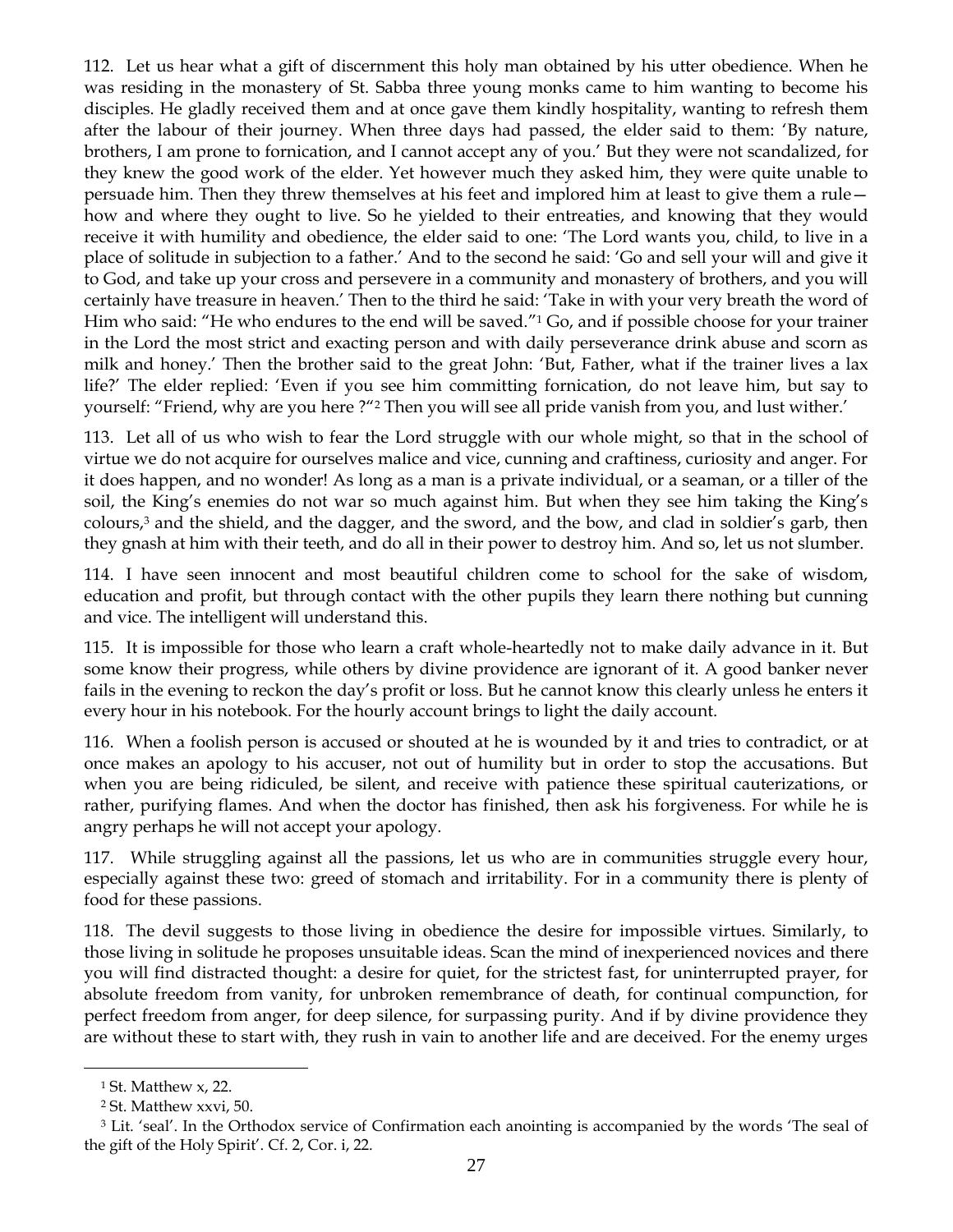them to seek these perfections prematurely, so that they may not persevere and attain them in due course. But to those living in solitude the deceiver extols hospitality, service, brotherly love, community life, visiting the sick. The devil's aim is to make the latter as impatient as the former.

119. Only a few (and it is true what I say) can live in solitude;<sup>1</sup> in fact, only those who have obtained divine consolation for encouragement in their labours and divine co-operation in their struggles.

120. Let us judge the nature of our passions and of our obedience, and choose our spiritual father accordingly. If you are prone to lust, then do not select as your trainer a wonderworker who is ready for everyone with a welcome and a meal, but rather an ascetic who will hear of no consolation in food. If you are haughty, then let him be stern and unyielding, and not meek and kindly. Let us not seek those who have the gift of foreknowledge and foresight, but rather those who are unquestionably humble and whose character and place of residence correspond to our maladies. And after the example of the above-mentioned righteous Abbacyrus, adopt this good habit so conducive to obedience, of always thinking that the Superior is trying you, and you will certainly never go wide of the mark. If your director constantly rebukes you and you thereby obtain great faith and love for him, then know that the Holy Spirit has invisibly made His abode in your soul and the power of the Highest has overshadowed you.

121. But do not boast or rejoice when you bear insults and indignities courageously, but rather mourn that you have done something meriting your bad treatment and incensed the soul of your director against you. Do not be surprised at what I am going to say (for I have Moses to support me). It is better to sin against God than against our father; for when we anger God, our director can reconcile us; but when he is incensed against us, there is no one to propitiate him for us. But it seems to me that both cases amount to the same thing.

122. Let us look carefully and make our decision and keep alert as to when we ought to endure thankfully and silently accusations made to our pastor, and when we ought to reassure him. It seems to me that in all cases when indignity is offered to us we should be silent; for it is our moment of profit. But in those cases where another person is involved, we should put up a defence so as to maintain the link of love and peace unbroken.

123. Those who have jumped out of obedience will tell you of its value; for it was only then that they fully realized the heaven in which they had been living.

124. He who is running towards dispassion and God regards as a great loss any day in which he is not reviled. Just as trees swayed by the winds drive their roots deeply into the earth, so those who live in obedience get strong and unshakable souls.

125. He who has come to know his weakness by living in solitude, and has then changed his place and sold himself to obedience, has without trouble recovered his sight and seen Christ.

126. Keep at it, brother athletes, and I will say it again, keep running, as you hear Wisdom crying of you: As gold in the furnace, or rather, in a community, the Lord has tried them, and as a whole burnt offering has He received them into His bosom.<sup>2</sup> To Him belongs the glory and eternal dominion, with the eternal Father and with the Holy and adorable Spirit! Amen.

This step is equal in number to the Evangelists. Athlete, keep running fearlessly!<sup>3</sup>

<sup>&</sup>lt;sup>1</sup> Lit. 'silence'.

<sup>2</sup> Wisdom iii, 6.

<sup>&</sup>lt;sup>3</sup> In some manuscripts there is dislocation here. The first sentence of Step 5 is sometimes placed here.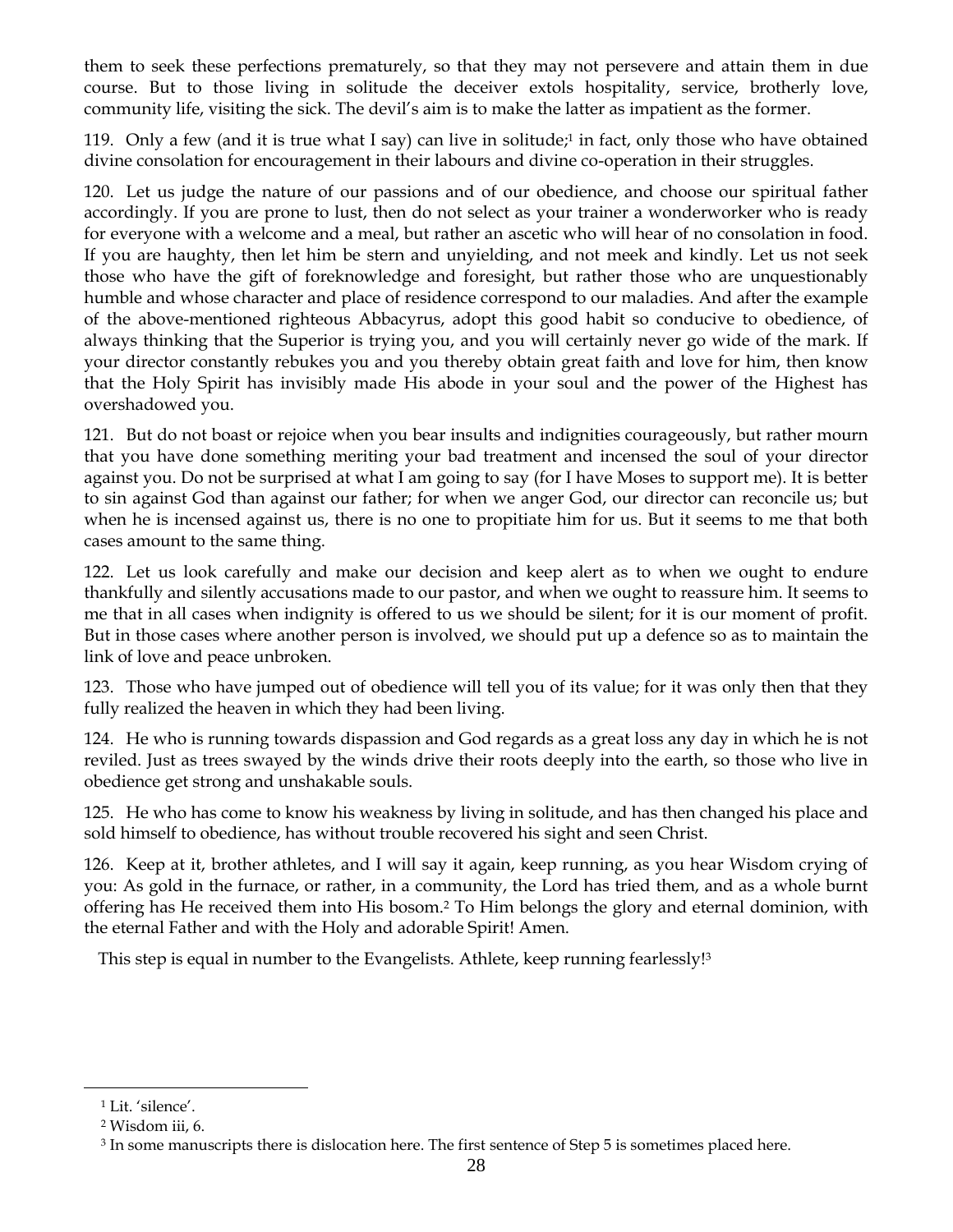# Step 5

## *On painstaking and true repentance which constitute the life of the holy convicts; and about the prison.*

Once John outran Peter;<sup>1</sup> and now obedience precedes repentance. For the one who came first is a symbol of obedience, and the other of repentance.

1. Repentance is the renewal of baptism. Repentance is a contract with God for a second life. A penitent is a buyer<sup>2</sup> of humility. Repentance is constant distrust of bodily comfort. Repentance is selfcondemning reflection, and carefree self-care. Repentance is the daughter of hope and the renunciation of despair. A penitent is an undisgraced convict. Repentance is reconciliation with the Lord by the practice of good deeds contrary to the sins. Repentance is purification of conscience. Repentance is the voluntary endurance of all afflictions. A penitent is the inflicter of his own punishments. Repentance is a mighty persecution of the stomach, and a striking of the soul into vigorous awareness.

2. Gather together and come near, all you who have angered God; come and listen to what I expound to you; assemble and see what He has revealed to my soul for your edification. Let us give first place and first honour to the story of the dishonoured yet honoured workers. Let all of us who have suffered an unexpected and inglorious fall listen, watch and act. Rise and be seated, you who through your falls are lying prostrate. Attend, my brothers, attend to my word. Incline your ears, you who wish to be reconciled afresh with God by a true conversion.

3. Weak as I am, I heard that there was a certain powerful and strange way of life and humility for those living in a separate monastic establishment called 'The Prison' which was under the authority of the above-mentioned man, that light of lights. So when I was still staying there I asked the good man to allow me to visit it. And the great man, never wishing to grieve a soul in any way, agreed to my request.

4. And so, coming to this abode of penitents and to this true land of mourners, I actually saw (if it is not audacious to say so) what is most cases the eye of a careless person never saw, and what the ear of a slothful and easy-going person never heard, and what never entered the heart of a timid person<sup>3</sup> that is, I saw such deeds and words as can incline God to mercy; such activities and postures as speedily attract His love for men.

5. I saw some of those guilty yet guiltless men standing in the open air, all night till morning and never moving their feet, by force of nature pitifully dazed by sleep; yet they allowed themselves no rest, but reproached themselves, and drove away sleep with dishonours and insults.

6. Others lifted up their eyes to heaven, and with wailings and outcries, implored help from there.

7. Others stood in prayer with their hands tied behind their backs like criminals, their faces, darkened by sorrow, bent to the earth. They regarded themselves as unworthy to look up to heaven. Overwhelmed by the embarrassment of their thoughts and conscience they could not find anything to say or pray about to God, how or with what to begin their prayers. But as if filled with darkness and a blank despair, they offered to God nothing but a speechless soul and a voiceless mind.

8. Others sat on the ground in sackcloth and ashes, hiding their faces between their knees, and striking the earth with their foreheads.

9. Others were continually beating their breasts and recalling their past life and state of soul. Some of them watered the ground with their tears; others, incapable of tears, struck themselves. Some loudly lamented over their souls as over the dead, not having the strength to bear the anguish of their heart.

 $1$  St. John XX, 4.

<sup>2</sup> Gk. *agorastēs*, the slave who did the shopping.

<sup>3</sup> I Corinthians ii, 9.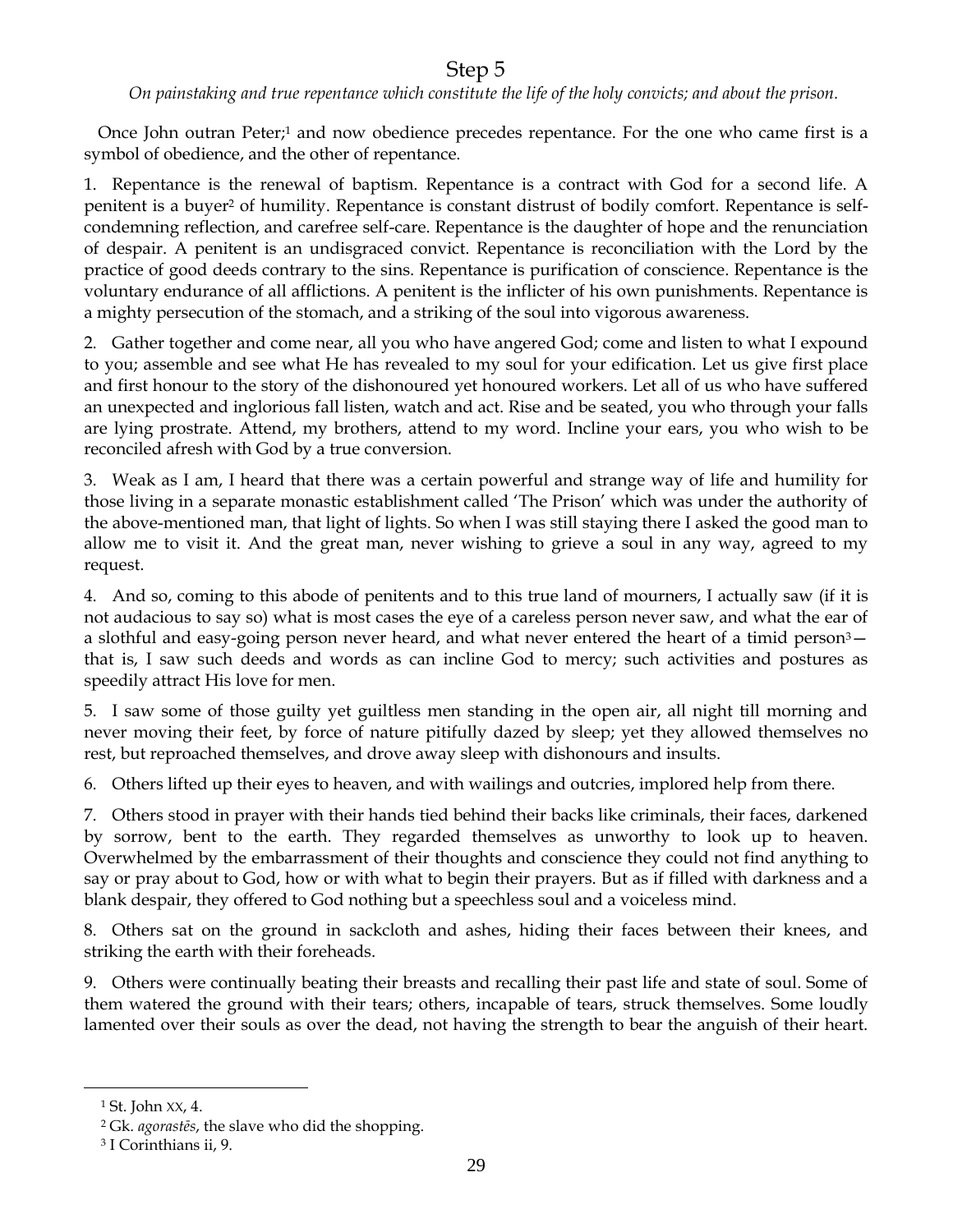Others groaned in their heart, but stifled all sound of their lamentation. But sometimes they could control themselves no longer, and would suddenly cry out.

10. I saw there some who seemed from their demeanour and their thoughts to be out of their mind. In their great disconsolateness they had become like dumb men in complete darkness, and were insensible to the whole of life. Their minds had already sunk to the very depths of humility, and had burnt up the tears in their eyes with the fire of their despondency.

11. Others sat thinking and looking on the ground, swaying their heads unceasingly, and roaring and moaning like lions from their inmost heart to their teeth. And some were praying in good hope and asking for complete forgiveness. Others out of unspeakable humility condemned themselves as unworthy of forgiveness, and would cry out that it was not within their power to justify themselves before God. Some begged the Lord that they be punished here, and receive mercy in the next world. Others, crushed by the weight of their conscience, would say in all sincerity: 'Spare us from future punishment, even though we are not worthy to be granted the Kingdom. And that will satisfy us.'

12. I saw there humble and contrite souls depressed by the weight of their burden. Their voices and outcries to God would have moved the very stones to compassion. For, casting their gaze to the earth they would say: 'We know, we know that in all justice we deserve every punishment and torment. For how could we make satisfaction for the multitude of our debts even if we were to summon the whole world to weep for us? But this is our only petition, this our prayer, this our supplication, that He may not rebuke us in anger, nor chasten us in His wrath.<sup>1</sup> Punish, but spare! It is sufficient for us if Thou deliverest us from Thy great threat, from the unknown and hidden torments. For we dare not ask for complete forgiveness—how could we? For we have not kept our vow but have defiled it, even Thy past loving kindness and forgiveness.

13. And there, friends, the fulfilment of the words of David could be clearly seen, men enduring hardship and bowed down to the end of their life, going about with a sad countenance all day long, the wounds in their body stinking of rottenness,<sup>2</sup> and they took no notice of them, and they forgot to eat their bread, and they mingled their drink of water with weeping; they ate dust and ashes with their bread, and their bones cleaved to their flesh, and were withered like grass.<sup>3</sup> You could hear from them nothing but the words: 'Woe, woe! Alas, alas! It is just, it is just! Spare us, spare us O Lord.' Some were saying: 'Have mercy, have mercy,' and others still more plaintively: 'Forgive, O Lord; forgive if it is possible.'

14. One could see how the tongues of some of them were parched and hung out of their mouths like a dog's. Some chastised themselves in the scorching sun, others tormented themselves in the cold. Some, having tasted a little water so as not to die of thirst, stopped drinking; others having nibbled a little bread, flung the rest of it away, and said that they were unworthy of being fed like human beings, since they had behaved like beasts.

15. Where could you see anything like laughter, or idle talking, or irritation, or anger? They did not even know that such a thing as anger existed among men, because in themselves grief had finally eradicated anger. Where were disputes among them, or frivolity, or audacious speech, or concern for the body, or a trace of vanity, or hope of comfort, or thought of wine, or eating of fruit, or the cheer of cooked food, or pleasing the palate? For even the hope of all such things had been extinguished in them in this present world. Where amongst them is there any care for earthly things, or condemnation of anyone? Nowhere at all.

16. Such were the unceasing utterances and cries to the Lord which they made. Some, striking themselves hard on the breast, as if standing before the gates of heaven would say to God: 'Open to us,

<sup>1</sup> Psalm vi, 1.

 $2$  Psalm xxxvi,  $6 - 7$ .

<sup>3</sup> Psalm ci, 4—12.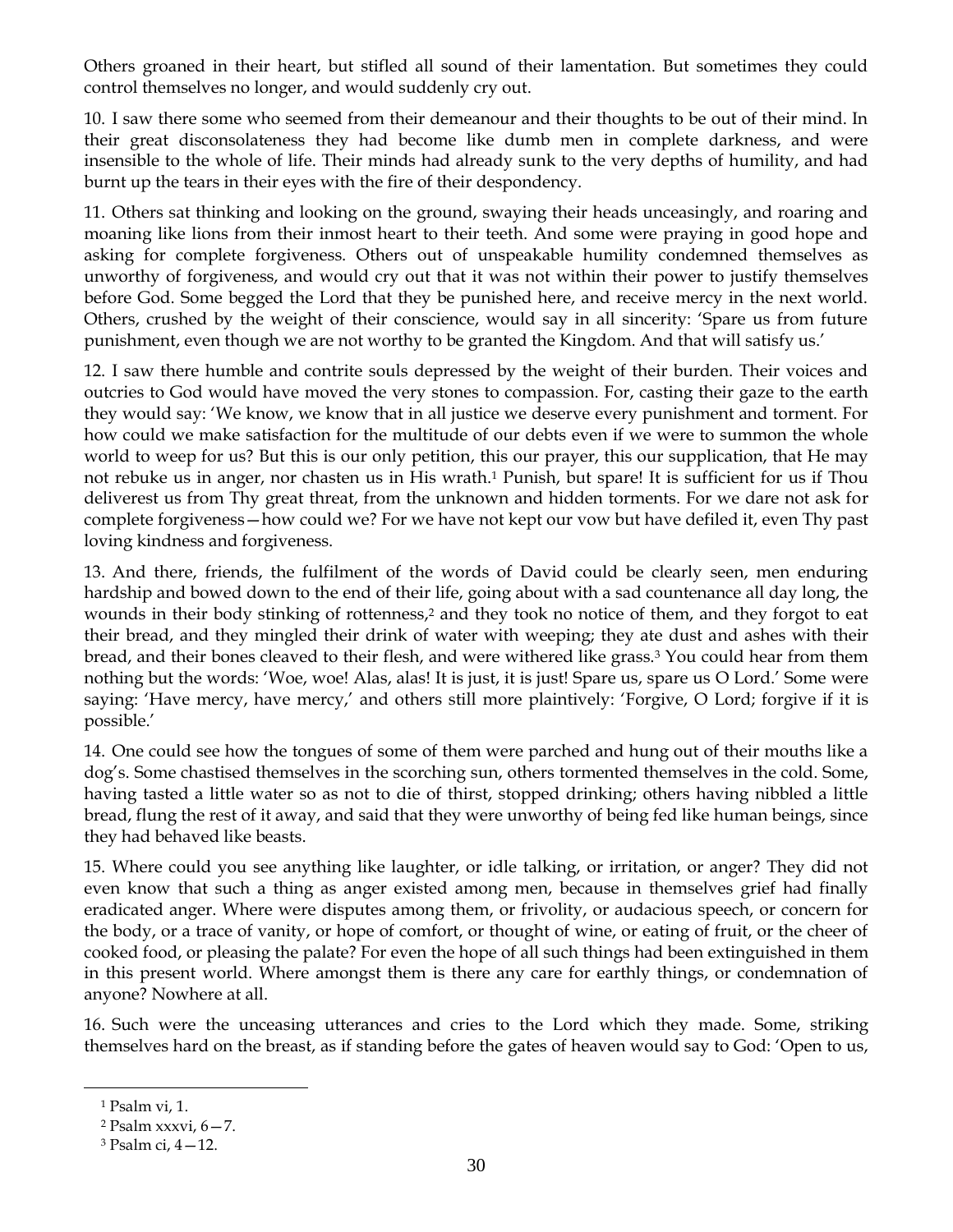O Judge, open! We have shut ourselves out by our sins. Open to us.' Others would say: 'Only show the light of Thy face, and we shall be saved.'<sup>1</sup> Another again: 'Give light to the humble sitting in darkness and in the shadow of death;<sup>2</sup> and another: 'Let Thy mercies speedily forestall us, O Lord;<sup>3</sup> we have perished, we have despaired; for we have utterly fallen away.' Some would say: 'Will the Lord ever again show the light of His face to us?<sup>'4</sup> Others: 'Will our soul pass through the insupportable debt?'<sup>5</sup> Another said: 'Will the Lord at last be moved to mercy for us?<sup>6</sup> Shall we ever hear Him say to us who are in unending bonds, Come forth,<sup>7</sup> and to us who are in the hell of repentance, Be forgiven? I our cry reached the ears of the Lord?'

17. They all used to sit with the sight of death unceasingly before their eyes and say: 'How will it be with us? What will be our sentence? What kind of end shall we have? Will there be a reprieve for us? Will there be forgiveness for those in darkness, the humble, the convicted? Is our prayer powerful enough to enter before the Lord? Or has it not been deservedly rejected, deemed worthless and shameful? And if it did reach the Lord, how much of the Divine favour would it gain there? What success would it have? What profit would it bring? What power would it have? Coming from foul lips and bodies, it would not have great power. And so, would it reconcile us with the Judge completely or only in part—only to the extent of half our sores? Because they really are tremendous, calling for much sweat and labour. Have our guardian angels drawn nearer to us, or are they still far from us? And until they come nearer to us, all our labours are futile and useless. For our prayer has not the power of access nor the wings of purity to reach the Lord unless our angels approach us and take it and bring it to the Lord.'

18. Some often expressed their doubts to each other and said: 'Are we accomplishing anything brothers? Are we obtaining our requests? Will the Lord accept us again? Will He open to us?' And to this others would reply: 'Who knows, as our brothers the Ninevites said, if God will repent<sup>8</sup> and will deliver us even from great punishment? In any case, let us do our part. And if He opens the door, well and good. And if not, blessed is the Lord God who in His justice has closed the door to us. At least let us persist in knocking at the door till the end of our life. Perhaps He will open to us for our great assiduity and importunity.' <sup>9</sup> Therefore they exhorted one another, saying: 'Let us run, brothers, let us run. For we need to run, and to run hard, because we have fallen behind our holy company. Let us run, and not spare this our foul and wicked flesh, but let us kill it as it has killed us.'

19. And that is what these blessed ones who had been called to account were actually doing. From the number of their prostrations their knees seemed to have become wooden, their eyes dim and sunk deep within their sockets. They had no hair. Their cheeks were bruised and burnt by the scalding of hot tears. Their faces were pale and wasted. They were quite indistinguishable from corpses. Their breasts were livid from blows; and from their frequent beating of the chest, they spat blood. Where was to be found in this place any rest on beds, or clean or starched clothes? They were all torn, dirty and covered with lice. In comparison with them, what are the sufferings of the possessed, or of those weeping for the dead, or of those living in exile, or of those condemned for murder? Their involuntary torture and punishment is really nothing in comparison with this voluntary suffering. I ask you, brothers, not to regard all this as a made-up story.

- <sup>3</sup> Psalm lxxviii, 8.
- <sup>4</sup> Psalm lxvi, 2.
- <sup>5</sup> Psalm cxxiii, 5.
- 6 Judges ii, 18.
- <sup>7</sup> Cf. Isaiah xlix, 9.

<sup>1</sup> Psalm lxxix, 4.

<sup>2</sup> St. Luke i, 7-9.

<sup>8</sup> Jonah iii, 9.

<sup>9</sup> Cf. St. Luke xi, 8.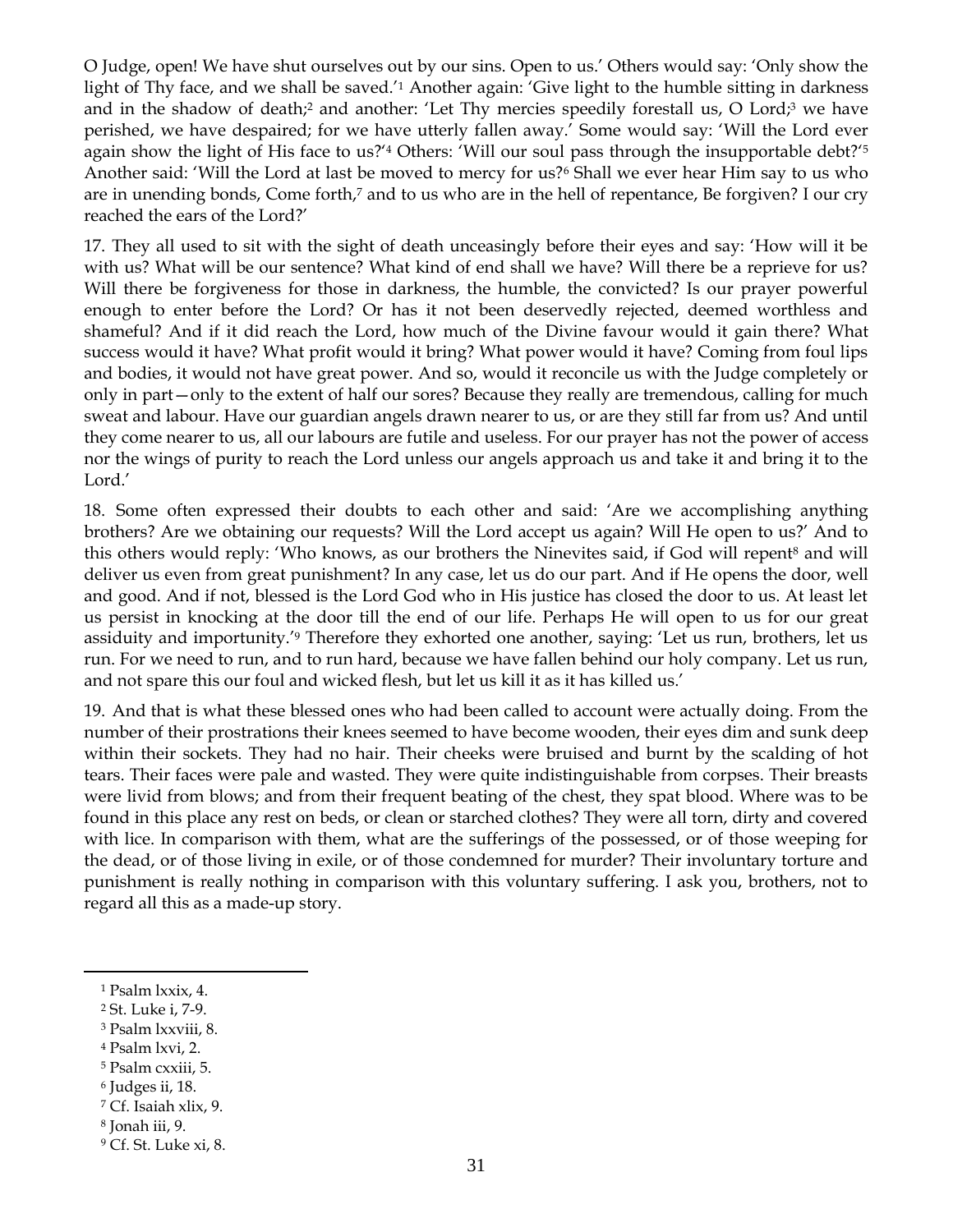20. Often they applied to the great judge, I mean the shepherd, that angel among men, with requests and begged him to put irons and chains on their hands and neck, and to manacle their legs in the stocks, and not to set them free until the tomb received them, or not even the tomb.

21. For I shall certainly not hide this most moving lowliness in these blessed men, and their contrite love for God and repentance. When one of these good inhabitants of the land of repentance was about to go to God and stand before the impartial tribunal, then as soon as he saw that his end was at hand, he would beg the great abbot through the superior set over them with adjurations not to give him human burial, but to fling him, like an irrational animal, into a river bed or to give him up to wild beasts in the fields. And this was often done by that lamp of discernment who would order the dead to be carried out without any psalmody or honour.

22. Most terrible and pitiful was the sight of their last hour. When his fellow-defaulters learnt that one of their number was ready to precede them by finishing his course, they gathered round him while his mind was still active and with thirst, with tears, with love, with a tender look and sad voice, shaking their heads, they would ask the dying man, and would say to him, burning with compassion: 'How are you, brother and fellow criminal? What will you say? What do you hope? What do you expect? Have you accomplished what you sought with such labour or not? Has the door been opened to you, or are you still under judgment? Have you attained your object, or not yet? Have you received any sort of assurance, or is your hope still uncertain? Have you obtained freedom, or is your thought clouded with doubt? Have you felt any enlightenment in your heart or is it still dark and ashamed? Has any inner voice said: Behold thou art made whole,<sup>1</sup> or: Thy sins are forgiven thee, <sup>2</sup>or: Thy faith has saved thee?<sup>3</sup> Or, have you heard a voice like this: "Let the sinners be turned into hell,"<sup>4</sup> and: "Bind him hand and foot, and cast him into the outer darkness,"<sup>5</sup> and again: "Let the wicked man be removed that he may not see the glory of the Lord?"<sup>6</sup> What, quite simply, can you say, brother? Tell us, we beg you, that we too may know in what state we shall be. For your time is already closed, and you will never find another opportunity.' To this some of the dying would reply: 'Blessed is God who has not turned away my prayer, nor His mercy from me.' 7Others again: 'Blessed is the Lord, who has not given us for a prey to their teeth.'<sup>8</sup> Others said dolefully: 'Will our soul pass through the impassable water<sup>9</sup> of the spirits of the air?'—not having complete confidence, but looking to see what would happen in that rendering of accounts. Others still more dolefully would answer and say: 'Woe to the soul that has not kept its vow intact! In this hour, and in this only, it will know what is prepared for it.'

23. But when I had seen and heard all this among them, I nearly despaired of myself, seeing my own indifference and comparing it with their suffering. For what a place and habitation theirs was! All dark, reeking, filthy and squalid. It was rightly called the prison and house of convicts. The very sight of the place was sufficient to teach all penitence and mourning. But what is hard and intolerable for others becomes easy and acceptable for those who have fallen away from virtue and spiritual riches. For the soul that has lost its former confidence; that has lost hope of dispassion; that has broken the seal of chastity; that has allowed its treasury of gifts to be robbed; that has become a stranger to divine consolation; that has rejected the commandment of the Lord; that has extinguished the beautiful fire of spiritual<sup>10</sup> tears, and is wounded and pierced with sorrow by the remembrance of this will not only undertake the above-mentioned labours with all readiness, but will even devoutly resolve to kill itself

 $\overline{a}$ 

<sup>4</sup> Psalm ix, 18.

- 6 Isaiah xxvi, 10.
- <sup>7</sup> Psalm lxv, 20.
- <sup>8</sup> Psalm cxxiii, 6.

<sup>1</sup> St. John v, 14.

<sup>2</sup> St. Matthew ix, 2.

<sup>3</sup> St. Mark v, 34.

<sup>5</sup> St. Matthew xxii, 13.

<sup>9</sup> Psalm cxxiii, 5

<sup>10</sup> 'Spiritual' is omitted in some manuscripts.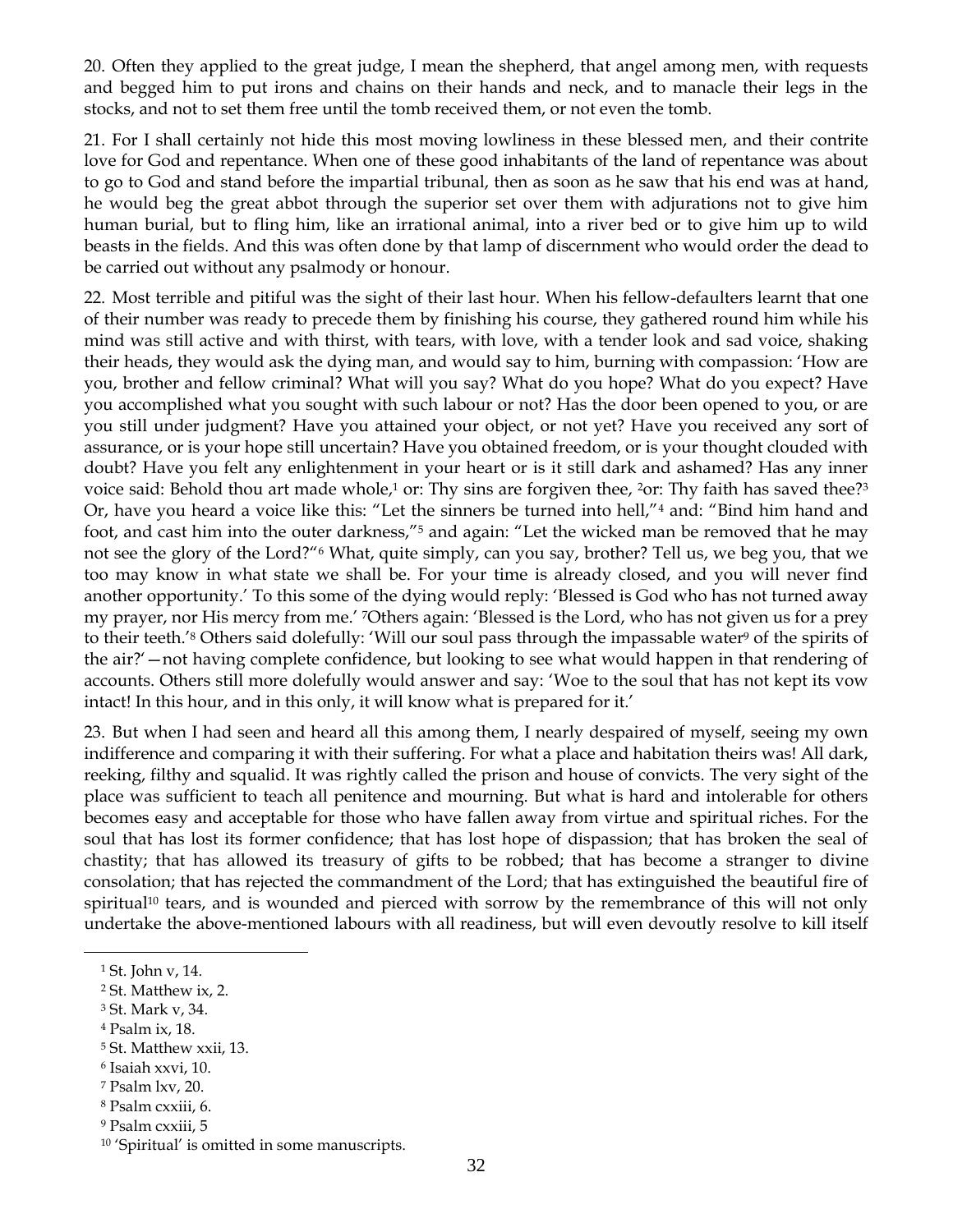with works of penance, if only there is in it a remnant of a spark of love or fear of the Lord. Such, in truth, were these blessed men. For keeping these things in mind, and considering the height of virtue from which they had fallen, they would say: 'We remember the days of old<sup>1</sup> and that fire of our zeal.' Some would cry to God: 'Where are Thine ancient mercies, O Lord, such as Thou didst reveal to our soul in Thy truth? Remember the reproach and hardships of Thy servants.'<sup>2</sup> And another would say: 'O that I were reinstated as in times past, in the days of the months when God watched over me, when the lamp of His light shone over the head of my heart!<sup>'3</sup>

24. How they would recall their former attainments! And be- wailing them as if they were children that had died, they would say: 'Where is my purity of prayer? Where is its boldness? Where the sweet tears instead of the bitter? Where is the hope of perfect chastity and purification? Where is the expectation of blessed dispassion? Where is my faith in the shepherd? Where is the effect of his prayer in us? All this is lost, and has slipped away as if it had never appeared, and has vanished as if it had never been.'

25. And some prayed to become possessed by devils; others begged the Lord that they might fall into epilepsy;<sup>4</sup> some wished to lose their eyes and present a pitiful spectacle; others, to become paralyzed, only that they might not experience sufferings hereafter. And I, my friends, found so much pleasure in their grief that I forgot myself, and was wholly rapt in mind, and could not contain myself.

26. Having stayed for thirty days in the prison, impatient as I am, I returned to the great monastery and the great shepherd. And when he saw that I was quite changed and had not yet come to myself like a wise man he understood what this change meant and said: 'Well, Father John, did you see the struggles of those who labour at their task?' I replied: 'I saw them, Father, and I was amazed; and I consider those fallen mourners more blessed than those who have not fallen and are not mourning over themselves; because as a result of their fall, they have risen by a sure resurrection.' 'That is certainly so,' he said; and his truthful tongue related to me this story: 'About ten years ago I had a brother here who was extremely zealous and active. And so, when I saw that he was so burning in spirit, I trembled for him lest the devil out of envy should trip his foot against a stone, as he sped along on his course as is apt to happen to those who walk swiftly. And that is just what happened. Late one evening he came to me, showed me the open wound, wanted plaster, asked for cauterization, and was very alarmed. Then, when he saw that the doctor did not wish to make too severe an incision (because he deserved sympathy), he flung himself on the ground, embraced my feet, moistened them with abundant tears, and asked to be shut in the prison which you saw. "It is impossible for me not to go there," he cried. Finally— a rare and most unusual thing among the sick—he urged the doctor to change his kindness to sternness, and with all haste he went to the penitents and became their companion and fellow sufferer. The grief that springs from the love of God pierced his heart as with a sword and on the eighth day, he departed to the Lord, asking that he should not be given burial. But I brought him here, and buried him among the fathers, as he deserved, be cause after his week of slavery, on the eighth day he was released as a free man.<sup>5</sup> And there is one who knows for certain that he did not rise from my foul and wretched feet before he had won God's favour. And no wonder! For having received in his heart the faith of the harlot in the Gospel, he moistened my lowly feet with the same assurance. All things are possible to him who believes, said the Lord.<sup>6</sup> I have seen impure souls raving madly about physical love; but making their experience of carnal love a reason for repentance, they transferred the same love to the Lord; and, over coming all fear, they spurted themselves insatiably into the love of God. That is why

<sup>1</sup> Psalm cxlii, 5.

<sup>2</sup> Psalm lxxxviii, 49—50.

<sup>3</sup> Job xxix, 2—3.

<sup>4</sup> Lit. 'the sacred illness'.

<sup>5</sup> Deuteronomy xv, 12 ff.

<sup>6</sup> St. Mark ix, 23.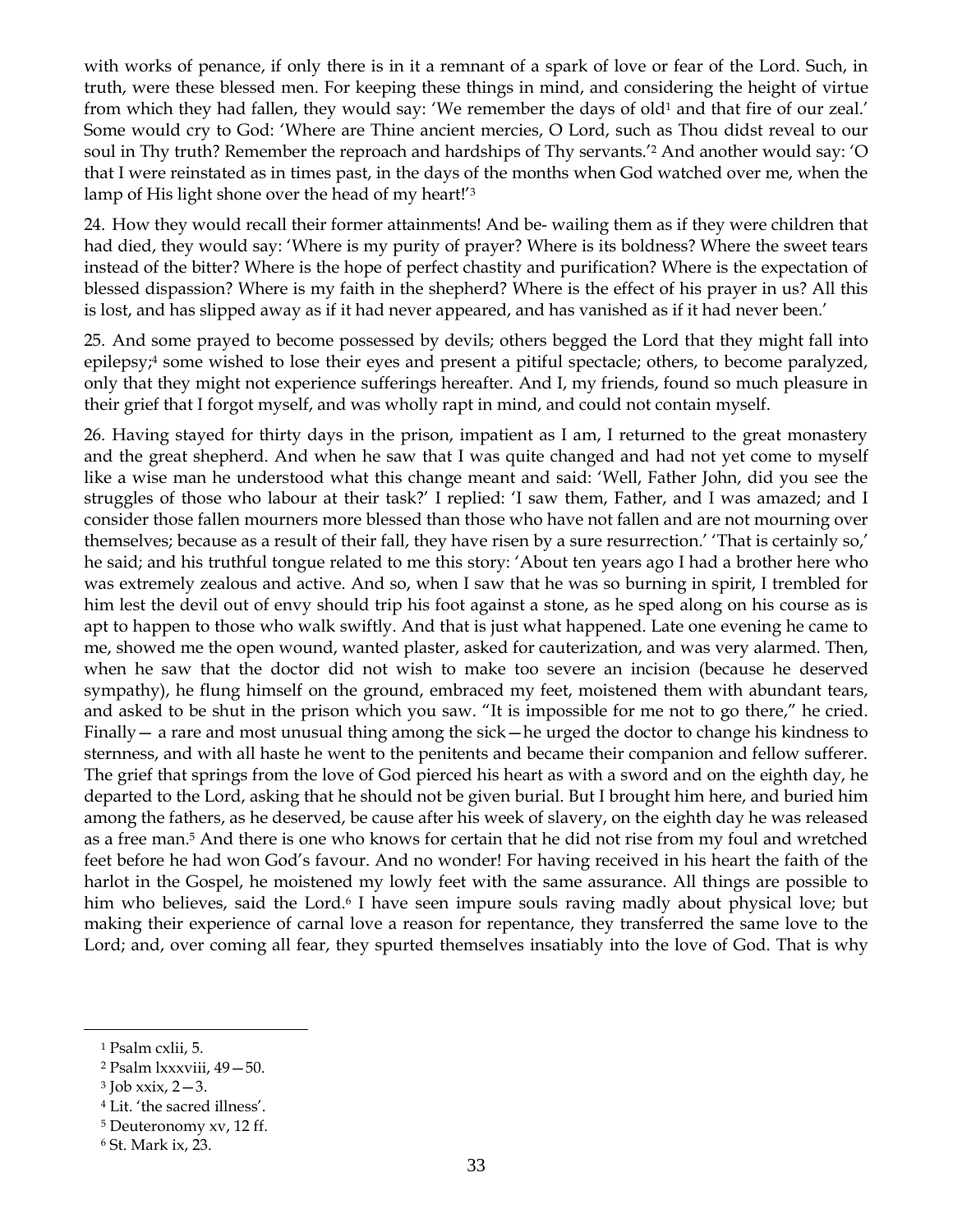the Lord does not say of that chaste harlot: "Because she feared", but: "Because she loved much,"<sup>1</sup> and could easily get rid of love by love.'

27. I am full aware, my good friends, that the struggles I have described will seem to some incredible, to others hard to believe, and will seem to some to breed despair. But to the courageous soul they will serve as a spur, and a shaft of fire; and he will go away carrying zeal in his heart. He who is not up to this will realize his infirmity, and having easily obtained humility by self- reproach, he will run after the former; and I do not know whether he may not even overtake him. But the careless man should leave my stories alone, lest he despair and squander even the little which he has accomplished, and thus correspond to the man of whom it was said: From him who is without alacrity or generosity even what he has will be taken away from him.'<sup>2</sup>

28. It is impossible for us who have fallen into the pit of iniquities ever to be drawn out of it, unless we sink into the abyss of the humility of the penitents.

29. The sorrowful humility of penitents is one thing; the condemnation of the conscience of those who are still living in sin is another; and the blessed wealth of humility which the perfect attain by the action of God is yet another. Let us not be in a hurry to find words to describe this third kind of humility, for our effort will be in vain. But a sign of the second is the perfect bearing of indignity. Previous habit often tyrannizes even over him who deplores it. And no wonder! The account of the judgments of God and our falls is shrouded in darkness, and it is impossible to know which are the falls that come from carelessness, and which from providential abandonment, and which from God's turning away from us. But someone told me that in the case of falls which come to us by Divine Providence we acquire a swift revulsion from them, because He who delivers us does not allow us to be held for long. And let us who fall wrestle above all with the demon of grief. For he stands by us at the time of our prayer, and by reminding us of our former favour with God, he tries to divert our attention from prayer.

30. Do not be surprised that you fall every day; do not give up, but stand your ground courageously. And assuredly the angel who guards you will honour your patience. While a wound is still fresh and warm it is easy to heal, but old, neglected and festering ones are hard to cure, and require for their care much treatment, cutting, plastering and cauterization. Many from long neglect become incurable. But with God all things are possible.<sup>3</sup>

31. The demons say that God is merciful before our fall, but that He is inexorable after the fall.

32. After your fall, do not believe him who says to you of small shortcomings: 'If only you had not done that great fault! But this is nothing in comparison.' Often small gifts appease the great anger of the Judge.

33. He who really keeps account of his actions considers as lost every day in which he does not mourn, whatever good he may have done on it.

34. Let no one who laments expect assurance at his departure. For the unknown is not sure. Spare me, through assurance, that I may revive before I depart hence unassured (of salvation.)<sup>4</sup> Where the Spirit of the Lord is, the bond is loosed. Where there is profound humility, the bond is loosed. But let those who are without these two assurances make no mistake -- they are bound.

35. Those living in the world, and they only, are strangers to these two assurances, and especially the first. But through almsgiving, some so run the race that they know at their departure what their gain has been.

<sup>&</sup>lt;sup>1</sup> St. Luke vii, 47.

<sup>2</sup> St. Matthew xxv, 29.

<sup>3</sup> St. Matthew xix, 26.

<sup>4</sup> Psalm xxxviii, 14.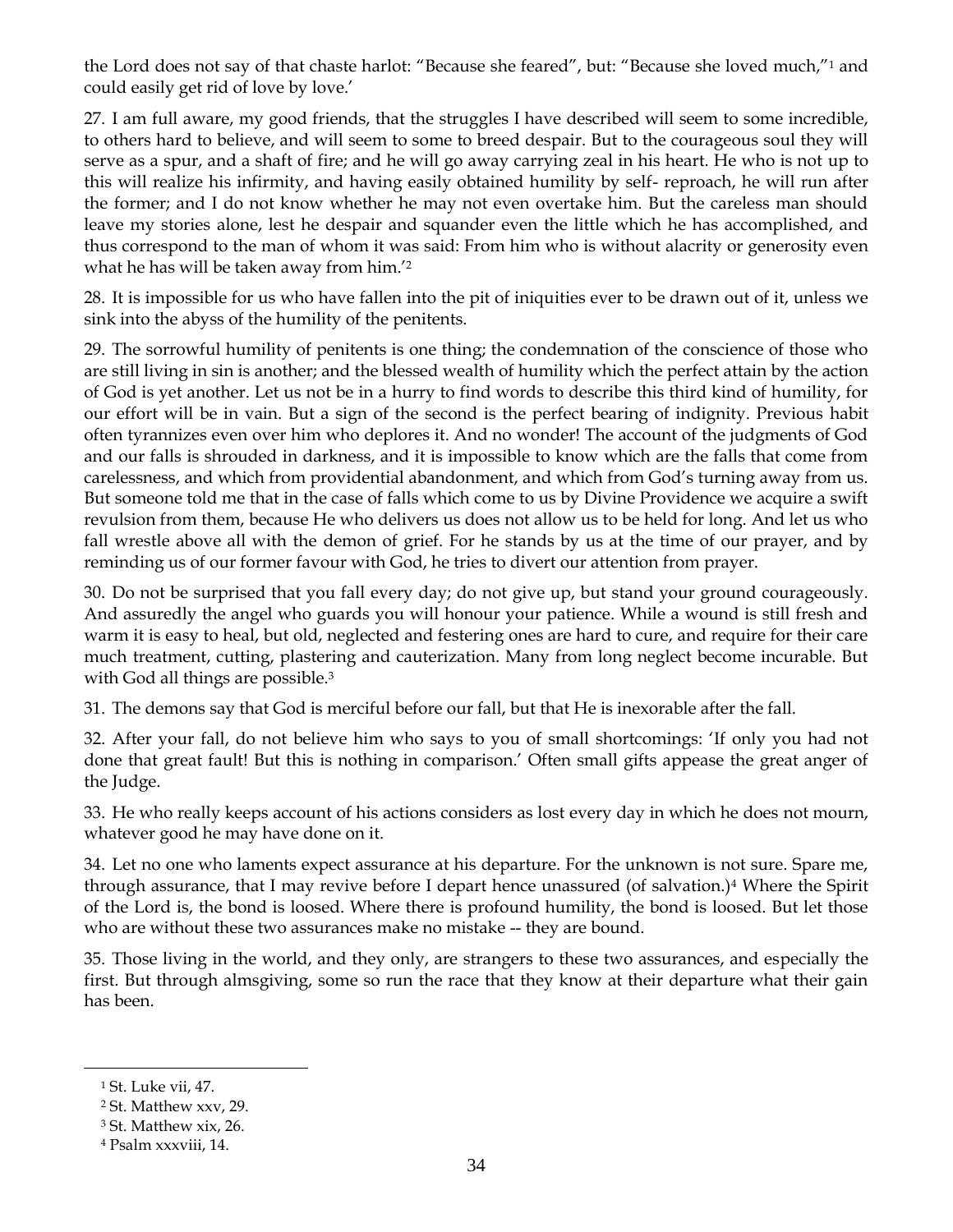36. He who grieves for himself will not know another's grief or fall or reproach. A dog bitten by a wild beast becomes all the more furious against it and is driven to implacable fury by the pain of the wound.

37. We must carefully consider whether our conscience has ceased to accuse us, not as a result of purity, but because it is immersed in evil. A sign of deliverance from our falls is the continual acknowledgment of our indebtedness.

38. Nothing equals or excels God's mercies. Therefore he who despairs is committing suicide. A sign of true repentance is the acknowledgement that we deserve all the troubles, visible and invisible, that come to us, and even greater ones. Moses, after seeing God in the bush, returned again to Egypt, that is to darkness and to the brick-making of Pharaoh, symbolical of the spiritual pharaoh. But he went back again to the bush, and not only to the bush but also up the mountain. Whoever has known contemplation will never despair of himself. Job became a beggar, but he became twice as rich again.

39. In the case of cowardly and slothful people, the falls that occur after our call are hard to bear; they crush the hope of dispassion and persuade us to regard our rising from the pit of sin as a state of blessedness. Look, look! For certainly we do not return by the way we went astray, but by another shorter route.

40. I saw two men travelling to the Lord in the same way and at the same time. One of them was old and more advanced in labours; but the other was his disciple and soon outran the elder and came first to the sepulchre of humility.<sup>1</sup>

41. Let all of us, and especially the fallen, beware lest we sicken in heart from the disease of the godless Origen.<sup>2</sup> For this foul disease, by using God's love for man as an excuse, is readily accepted by pleasure-lovers.

42. In my meditation, or rather, in my repentance, a fire of prayer will be kindled consuming the material.<sup>3</sup> May the holy convicts mentioned above provide you with a rule, and a pattern, and a model, and a living picture of repentance; and throughout your life you will need no book at all until Christ, the Son of God and God, enlightens you in the resurrection of true repentance. Amen.

You who are repenting have now reached the fifth step. For by repentance you have purified the five senses, and by voluntarily accepting retribution and punishment, you have escaped the punishment which is everlasting.

## Step 6

## *On remembrance of death.*

1. Every word is preceded by thought. And the remembrance of death and sins precedes weeping and mourning. Therefore, this subject comes in its proper place in this chapter.

2. The remembrance of death is a daily death; and the remembrance of our departure is an hourly sighing or groaning.

3. Fear of death is a natural instinct that comes from disobedience; but terror at death is evidence of unrepented sin. Christ fears death,<sup>4</sup> but does not show terror, in order to demonstrate clearly the properties of His two natures.

 $1$  St. John xx, 4.

<sup>2</sup> I.e. that all would eventually be saved.

<sup>3</sup> Psalm xxxviii, 4.

<sup>4</sup> St. Matthew xxvi, 37.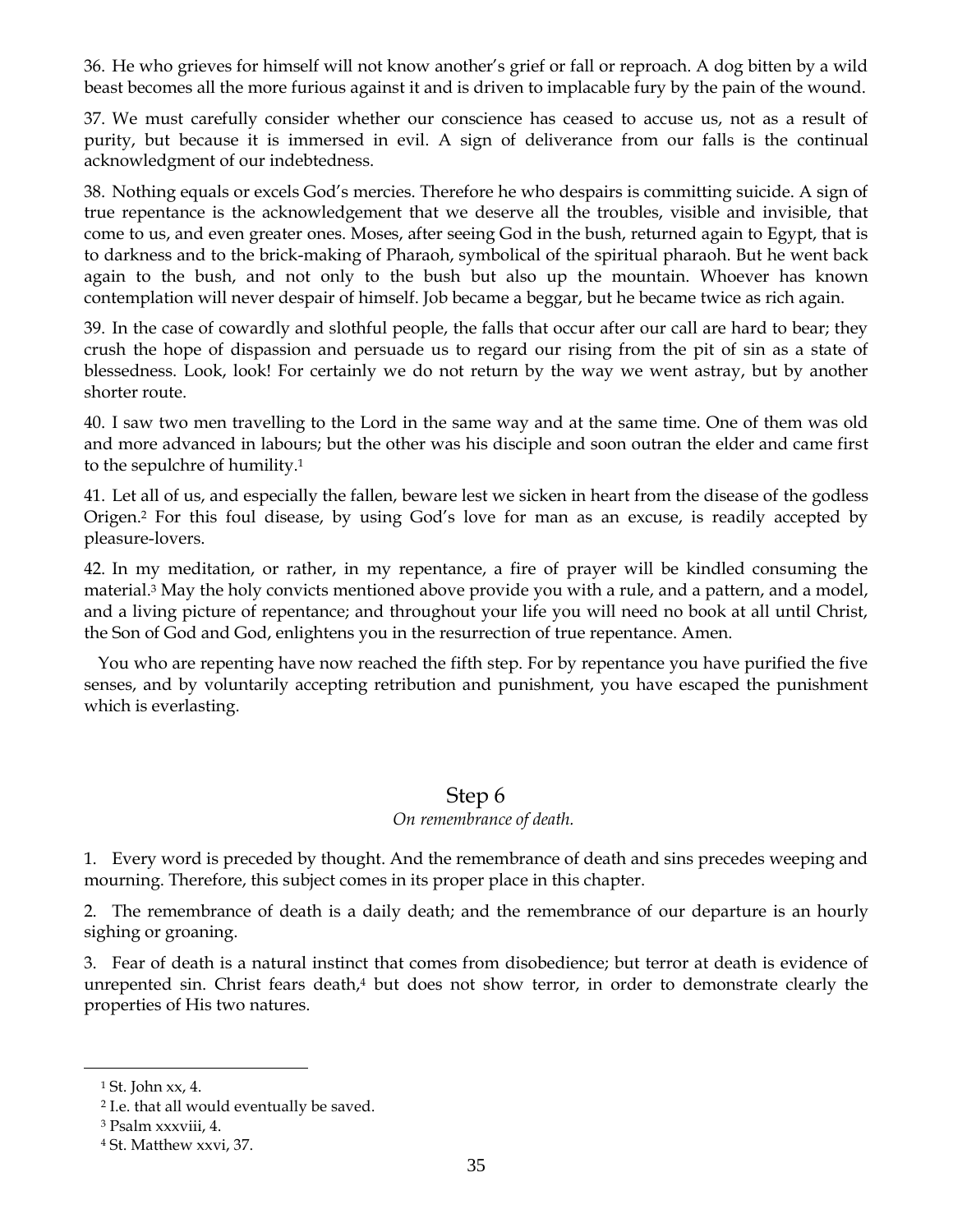4. As of all foods bread is the most essential, so the thought of death is the most necessary of all works. The remembrance of death amongst those in the midst of society gives birth to distress and frivolity, and even more—to despondency. But amongst those who are free from noise it produces the putting aside of cares, and constant prayer and guarding of the mind. But these same virtues both produce the remembrance of death and are also produced by it.

5. As tin is distinct from silver although it resembles it in appearance, so for the discerning there is a clear and obvious difference between the natural and supernatural fear of death.

6. A true sign of those who are mindful of death in the depth of their being is a voluntary detachment from every creature and complete renunciation of their own will.

7. He who with undoubting trust daily expects death is virtuous; but he who hourly yields himself to it is a saint.

8. Not every desire for death is good. Some, constantly sinning from force of habit, pray for death with humility. And some, who do not want to repent, invoke death out of despair. And some, out of self-esteem consider themselves dispassionate, and for a while have no fear of death. And some (if such can now be found) through the action of the Holy Spirit long for their departure.

9. . Some inquire and wonder: 'Why, when the remembrance of death is so beneficial for us, has God hidden from us the know ledge of the hour of death?'—not knowing that in this way God wonderfully accomplishes our salvation. For no one who foreknew his death would at once proceed to baptism or the monastic life; but everyone would spend all his days in iniquities, and only on the day of his death would he approach baptism and repentance. From long habit he would become confirmed in vice, and would remain utterly incorrigible.

10. Never, when mourning for your sins accept that  $cur<sup>1</sup>$  which suggests to you that God is tender hearted (this thought is useful only when you see yourself being dragged down to deep despair). For the aim of the enemy is to thrust from you your mourning and fearless fear.

11. He who wishes ever to retain within him the remembrance of death and judgment and God, and at the same time yields to material cares and distractions, is like a man who is swimming and wants to clap his hands.

12. A vivid remembrance of death cuts down food; and when in humility food is cut, the passions are cut out too.

13. Insensibility of heart dulls the mind, and abundance of food dries the fountains of tears. Thirst and vigil afflict the heart, and when the heart is afflicted the waters flow. The things we have said will seem cruel to epicures and incredible to the indolent; but a man of action will readily test them, and he who has found them out by experience will smile at them. But he who is still seeking will become more gloomy.

14. Just as the Fathers lay down that perfect love knows no sin, so I for my part declare that a perfect sense of death is free from fear.

15. There are many activities for an active mind. I mean, meditation on the love of God, on the remembrance of God, on the remembrance of the Kingdom, on the remembrance of the zeal of the holy martyrs, on the remembrance of God Himself present, according to him who said, 'I saw the Lord before me,'<sup>2</sup> on remembrance of the holy and spiritual powers, on remembrance of one's departure, judgment, punishment and sentence. We began with the sublime, but have ended with things that never fail.

<sup>1</sup> I.e. the devil.

<sup>2</sup> Psalm xv, 8.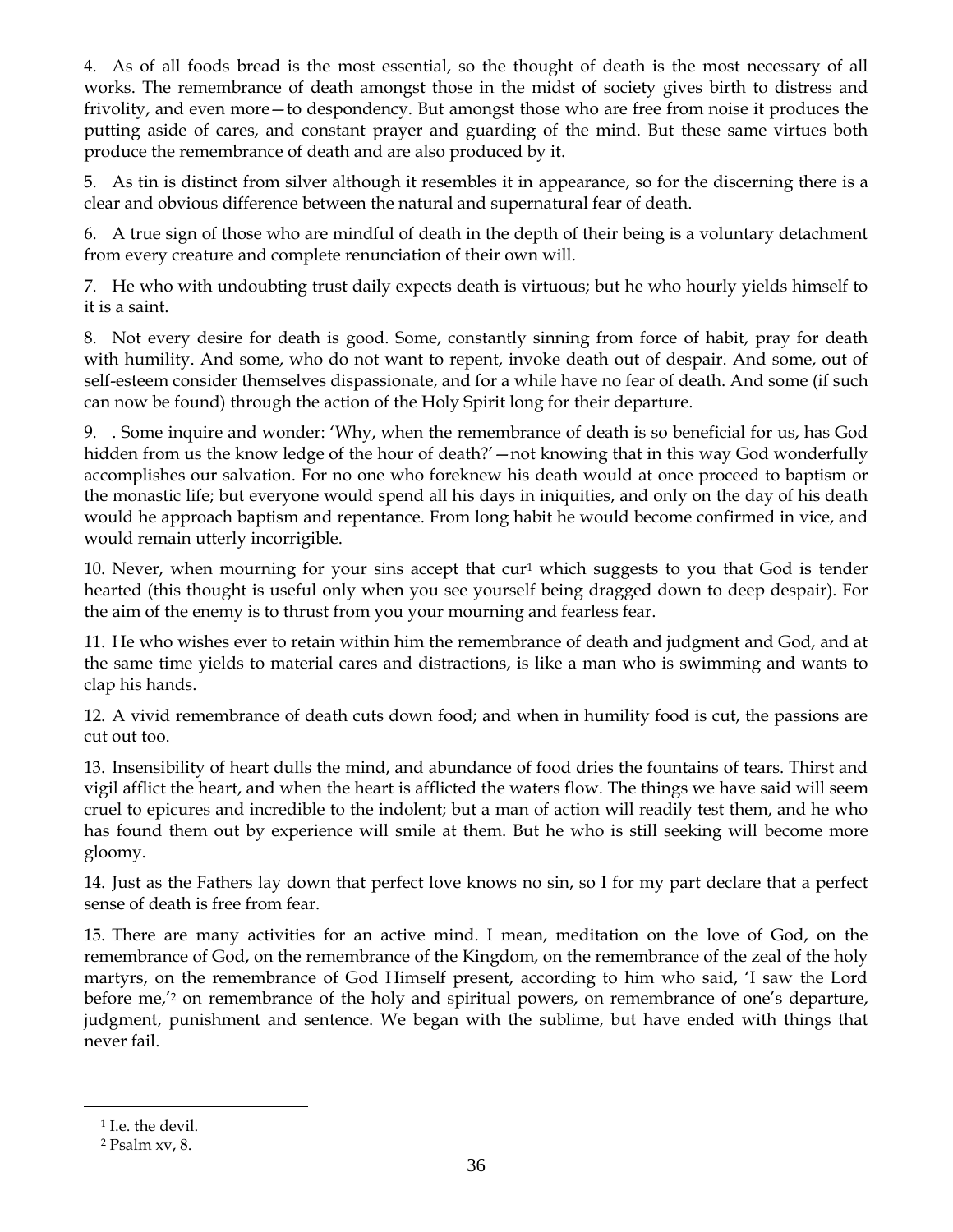16. An Egyptian monk once told me: 'After I had established in my heart the remembrance of death, whenever need arose and I wanted to comfort the clay a little, this remembrance prevented me like a judge. And the wonderful thing was that, even though I wanted to thrust it away, I was quite unable to do so.'

17. Another who lived here in the place called Thola, often went into ecstasy at the thought of death; and the brothers who found him would lift him and carry him off scarcely breathing, like one who had fainted or had an epileptic fit.

18. And I cannot be silent about the story of Hesychius the Horebite. He passed his life in complete negligence, without paying the least attention to his soul. Then he became extremely ill, and for an hour he left his body. And when he came to himself he begged us all to leave him immediately. And he built up the door of his cell, and he stayed in it for twelve years without ever uttering a word to anyone, and without eating anything but bread and water. And, always remaining motionless, he was so wrapt in spirit in what he had seen in his ecstasy that he never changed his place but was always as if out of his mind, and silently shed hot tears. But when he was about to die, we broke open the door and went in, and after many questions this alone was all we heard from him: 'Forgive me! No one who has acquired the remembrance of death will ever be able to sin.' We were amazed to see that one who had before been so negligent was so suddenly transfigured by this blessed change and transformation. We reverently buried him in the cemetery near the fort<sup>1</sup> and after some days we looked for his holy relics, but did not find them. So by his true and praiseworthy repentance the Lord showed us that even after long negligence He accepts those who desire to amend.

<span id="page-36-1"></span>19. Just as some declare that the abyss is infinite, for they call it a bottomless place, so the thought of death brings chastity and activity to a state of incorruption. The above-mentioned saint confirms the truth of what has been said. For such men, unceasingly adding fear to fear, do not stop until the very strength of their bones is spent.

20. Let us rest assured that the remembrance of death, like all other blessings, is a gift of God; since how is it that often when we are at the very tombs we are left tearless and hard; and frequently when we have no such sight, we are full of compunction?

21. He who has died to all things remembers death, but who ever is still tied to the world does not cease plotting against himself.

22. Do not wish to assure everyone in words of your love for them, but rather ask God to show them your love without words. Otherwise time will not suffice you for both intimacies and compunction.

23. Do not deceive yourself, rash worker, as if one time can make up for another. For the day is not sufficient to repay in full its own debt to the Lord.

24. It is impossible, someone says, impossible to spend the present day devoutly unless we regard it as the last of our whole life. And it is truly astonishing how even the pagans<sup>2</sup> have said something of the sort, since they define philosophy as meditation on death.

This is the sixth step. He who has mounted it will never sin again. Remember thy last end, and thou shalt never sin.<sup>3</sup>

<span id="page-36-0"></span><sup>1</sup> Justinian built a fort on Mount Sinai as well as a church and monastery (Procopius, *De aedificiis*, V, viii). Today the fort is represented by the actual monastery; cf. E. A. Sophocles, *Greek Lexicon of the Roman and Byzantine Periods* (1887), *Kastron*, Clim. P.G., 88, 79A, 812B, 'now the Monastery of Mount Sinai'.

<sup>2</sup> Gk. *Hellēnes*.

<sup>3</sup> Ecclesiasticus vii, 36.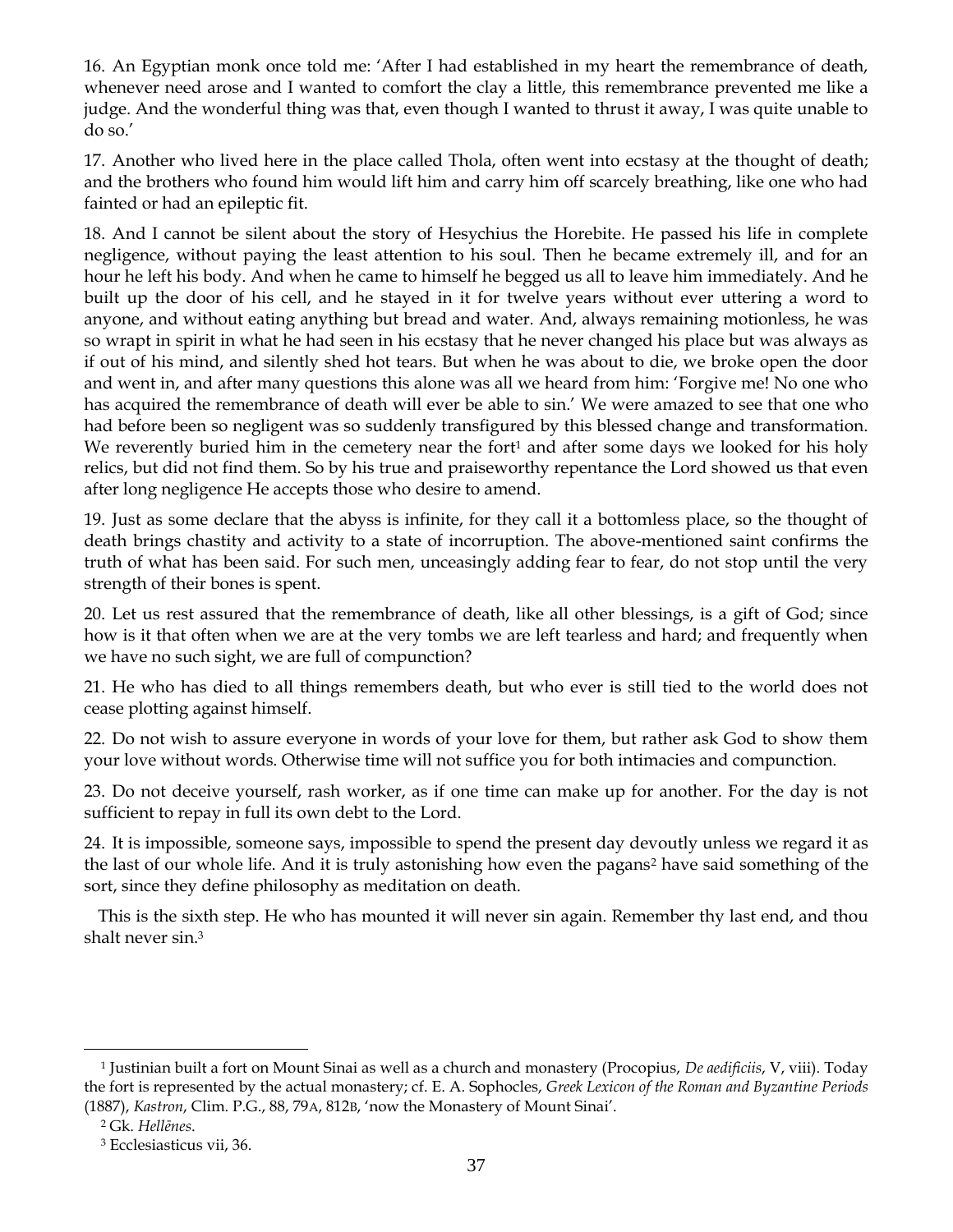# Step 7

### *On mourning which causes joy.*

1. Mourning, according to God, is sadness of soul, and the disposition of a sorrowing heart, which ever madly seeks that for which it thirsts; and when it fails in its quest, it painfully pursues it, and follows in its wake grievously lamenting. Or thus: mourning is a golden spur in a soul which is stripped of all attachment and of all ties, fixed by holy sorrow to watch over the heart.

2. Compunction is a perennial testing of the conscience which brings about the cooling of the fire of the heart through spiritual confession. And confession is a forgetfulness of nature, if anyone because of this really forgot to eat his bread.<sup>1</sup>

3. Repentance is the cheerful deprival of every bodily comfort.

4. A characteristic of those who are still progressing in blessed mourning is temperance and silence of the lips, and of those who have made progress—freedom from anger and patient endurance of injuries; and of the perfect—humility, thirst for dishonours, voluntary craving for involuntary afflictions, noncondemnation of sinners, compassion even beyond one's strength. The first are acceptable, the second laudable; but blessed are those who hunger for hardship and thirst for dishonour, for they shall have their fill of the food that does not cloy.

5. If you possess the gift of mourning, hold on to it with all your might. For it is easily lost when it is not firmly established. And just as wax melts in the presence of fire, so it is easily dissolved by noise and bodily cares, and by luxury, and especially by talkativeness and levity.

6. Greater than baptism itself is the fountain of tears after baptism, even though it is somewhat audacious to say so. For baptism is the washing away of evils that were in us before, but sins committed after baptism are washed away by tears. As baptism is received in infancy, we have all defiled it, but we cleanse it anew with tears. And if God in His love for mankind had not given us tears, few indeed and hard to find would be those in a state of grace.<sup>2</sup>

7. Groanings and sorrows cry to the Lord. Tears shed from fear intercede for us; but tears of all-holy love show us that our prayer has been accepted.

8. If nothing goes so well with humility as mourning, certainly nothing is so opposed to it as laughter.

9. Keep a firm hold of the blessed joy-grief of holy compunction, and do not stop working at it until it raises you high above the things of this world and presents you pure to Christ.

10. Do not cease to picture and scrutinize the dark abyss of eternal fire, and the merciless servants, the unsympathetic and in exorable Judge, the bottomless pit of subterranean flame, the narrow descents to the awful underground chambers and yawning gulfs, and all such things, so that the sensuality in our soul may be checked by great terror and give place to incorruptible chastity, and itself receive the shining of the immaterial light which radiates beyond any fire.

11. During prayer and supplication stand with trembling like a convict standing before a judge, so that both by your outward appearance as well as by your inner disposition you may extinguish the wrath of the just Judge; for He will not despise a widow soul standing before Him burdened with sorrow and wearying the Unwearying One.<sup>3</sup>

12. He who has obtained heartfelt tears will find any place convenient for mourning. But he whose weeping is only outward show will spend endless time discussing places and manners. Just as hidden

<sup>1</sup> Psalm ci, 5.

<sup>2</sup> Lit. 'who are being saved'.

<sup>3</sup> St. Luke xviii, 5.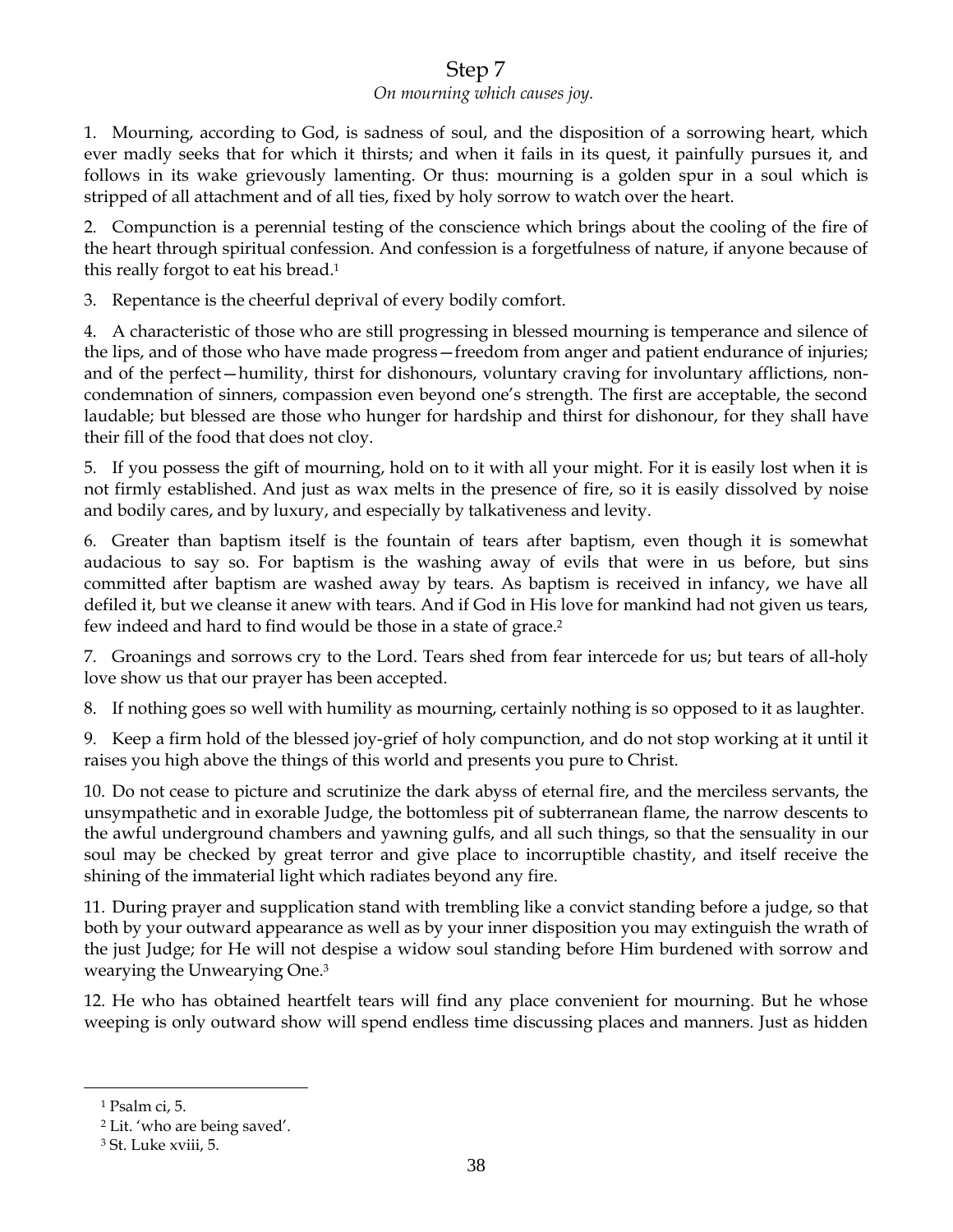treasure is safer from robbery than that exposed in the market, so let us apply this to what we have just said.

13. Do not be like those who in burying their dead first lament over them and then get drunk for their sake. But be like the prisoners in the mines who are flogged every hour by the gaolers.

14. He who sometimes mourns and sometimes indulges in luxury and laughter is like one who stones the dog of sensuality with bread. In appearance he is driving it away, but in fact he is encouraging it to be constantly with him.

15. Be concentrated without self-display, withdrawn into your heart. For the demons fear concentration as thieves fear dogs.

16. It is not to a wedding banquet that we have been called here—certainly not—but He who has called us has called us here to mourn for ourselves.

17. When they weep, some force themselves unseasonably to think of nothing at all during this blessed time, not realizing that tears without thought are proper only to an irrational nature and not to a rational one. Tears are the product of thought, and the father of thought is a rational mind.

18. Let your reclining in bed be for you an image of your declining into your grave—and you will sleep less. Let your refreshment at table be for you a reminder of the grim table of those worms—and you will be less luxurious. And in drinking water, do not forget the thirst of that flame—and you will certainly refuse your nature all it wants.

19. When we suffer from the Superior honourable dishonour, scolding or punishment, let us remember the fearful sentence of the Judge, and we shall kill with meekness and patience, as with a two-edged sword, the irrational sorrow and bitterness which will certainly be sown in us.

20. The sea wastes with time, as Job says.<sup>1</sup> And with time and patience the things of which we have spoken are gradually acquired and perfected in us.

21. Let the remembrance of the eternal fire lie down with you every evening, and let it rise with you too. Then sloth will never overwhelm you at the time of psalmody.

22. Let your very dress urge you to the work of mourning, because all who lament the dead are dressed in black. If you do not mourn, mourn for this cause. And if you mourn, lament still more that you have brought yourself down from a painless state to a painful one by your sins.

23. In the case of tears as in everything else our good and just Judge will certainly take into consideration the strength of our nature. For I have seen small tear-drops shed with difficulty like drops of blood, and I have also seen fountains of tears poured out without difficulty. And I judged those toilers more by their toil than by their tears, and I think that God does too.

24. Theology will not suit mourners, for it is of a nature to dissolve their mourning. For the theologian is like one who sits in a teacher's seat, whereas the mourner is like one who spends his days on a dung heap and in rags. That is why David, so I think, although he was a teacher and was wise, replied to those who questioned him when he was mourning: 'How shall I sing the Lord's song in a strange land? $^2$  - that is to say, the land of passions.

25. Both in creation and in compunction there is that which moves itself and that which is moved by something else. When the soul becomes tearful, moist and tender without effort or trouble, then let us run, for the Lord has come uninvited, and is giving us the sponge of God-loving sorrow and the cool water of devout tears to wipe out the record of our sins. Guard these tears as the apple of your eye until

<sup>1</sup> Job xiv, ii.

<sup>2</sup> Another reading is: 'how shall we sing… (Cf. Psalm cxxxvi, 4.)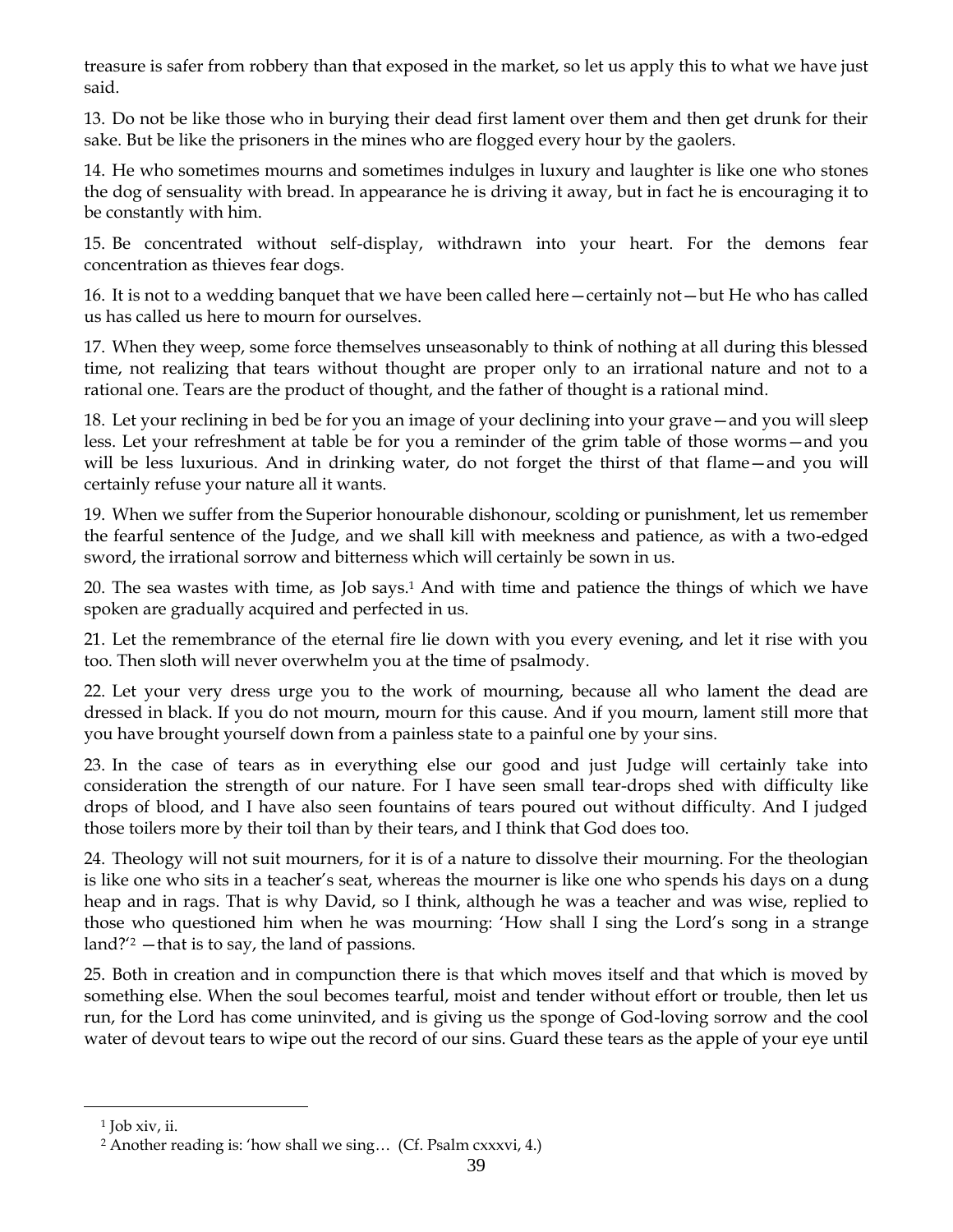they withdraw. Great is the power of this compunction—greater than that which comes as a result of our effort and meditation.<sup>1</sup>

26. He who mourns when he wishes has not attained the beauty of mourning, but rather he who mourns on the subjects of his choice, and not even on these, but on what God wants. The ugly tears of vainglory are often interwoven with mourning which is pleasing to God. Acting devoutly, we shall find this out by experiment when we see ourselves mourning and still doing evil.

27. Genuine compunction is pain of soul shorn of all elation,<sup>2</sup> in which it gives itself no relief but hourly imagines only its dissolution; and it awaits, like cool water, the comfort of God who comforts humble monks.

28. Those who have obtained mourning in the depth of their being hate their own life as something painful and wearisome, and a cause of tears and sufferings; and they turn and flee from their body as from an enemy.

29. When we see anger and pride in those who seem to be mourning in a way pleasing to God, then their tears are to be regarded as a repugnant to God. For what fellowship has light with darkness?<sup>3</sup>

30. The fruit of morbid compunction is self-esteem, and the fruit of meritorious compunction is consolation.

31. Just as fire is destructive of straw, so are pure tears destructive of all material and spiritual impurity.

32. Many of the Fathers say that the question of tears, especially in the case of beginners, is an obscure matter and hard to ascertain, as tears are born in many different ways. For instance, there are tears from nature, from God, from adverse suffering, from praise worthy suffering, from vainglory, from licentiousness, from love, from the remembrance of death, and from many other causes.

33. Let us, stripped by the fear of God, train ourselves in all these ways, and acquire for ourselves pure and guileless tears over our dissolution. For there is no dissimulation or self-esteem in them, but on the contrary there is purification, progress in love for God, washing away of sin and the sublimation of the passions to dispassion.

34. It is not surprising if mourning begins with good tears and ends with bad. But it is praiseworthy if reprehensible and natural tears are sublimated to spiritual tears. People inclined to vainglory understand this problem clearly.

35. Do not trust your fountains of tears before your soul has been perfectly purified. For wine cannot be trusted when it is drawn straight from the vats.

36. No one will dispute that all our tears according to God are profitable. But we shall only know at the time of our death what the profit is.

37. He who wends his way in constant mourning according to God does not cease to feast daily; but eternal weeping awaits him who does not cease to feast bodily.

38. Convicts in prison have no joy or delight, and true monks have no feast on earth. Perhaps that is why that excellent mourner, sighing, said: 'Bring my soul out of prison<sup>4</sup> that it may rejoice henceforward in Thy ineffable light.'

39. Be like a king in your heart, seated high in humility, and commanding laughter: Go, and it goes; and sweet weeping: Come, and it comes; and our tyrant and slave, the body: Do this, and it does it.<sup>1</sup>

<sup>&</sup>lt;sup>1</sup> Note in this paragraph the difference between ascetical and mystical activity.

<sup>2</sup> Or, 'unwavering pain of soul'.

<sup>3</sup> 2 Corinthians vi, 14.

<sup>4</sup> Psalm cxli, 8.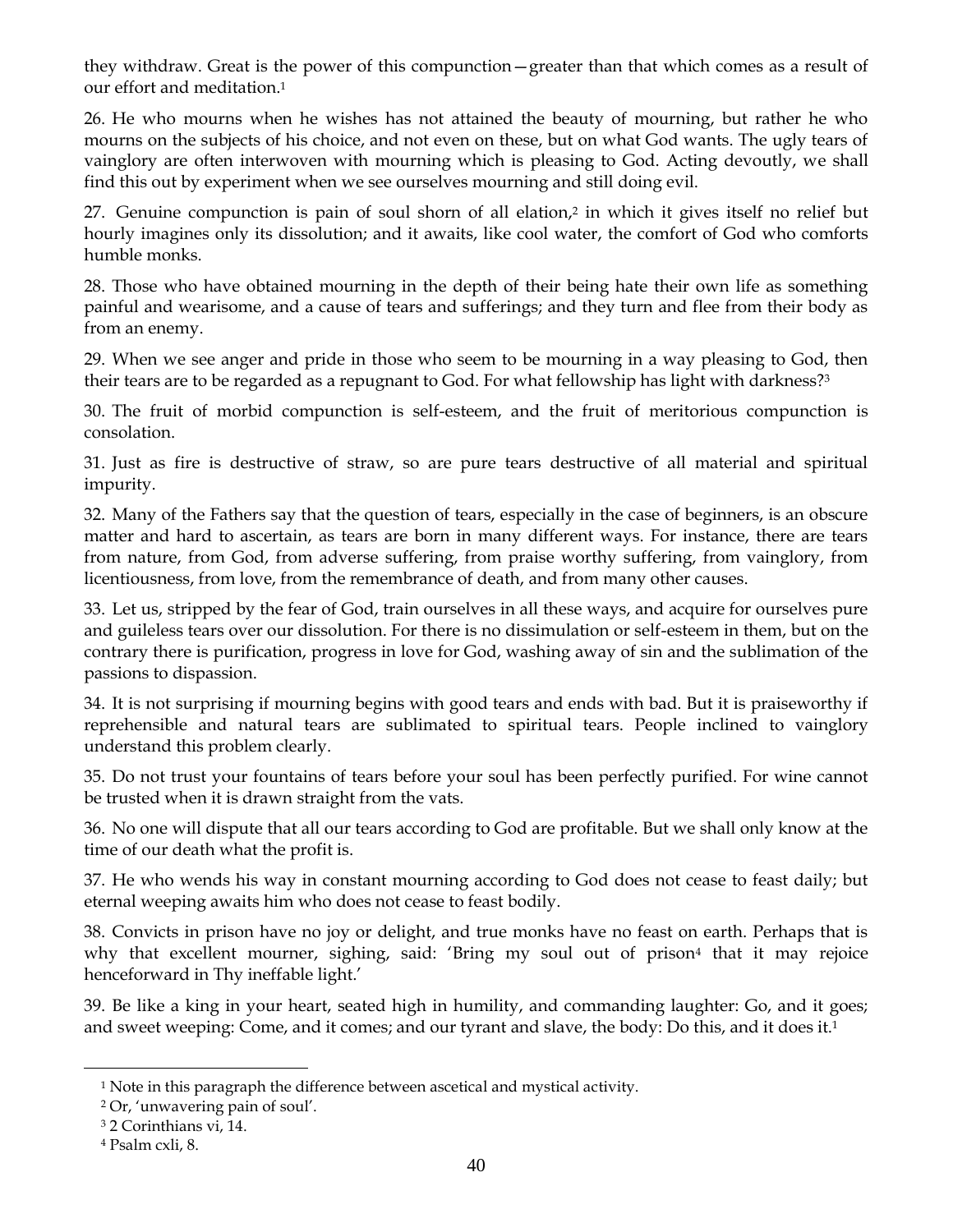40. He who is clothed in blessed and grace-given mourning as in a wedding garment knows the spiritual laughter of the soul.

41. Can anyone be found who has spent all his days in the monastic life so piously that he has never lost a day, or hour, or moment, but has spent all his time for the Lord, bearing in mind that never in your life can you see the same day twice?

42. Blessed is the monk who can lift up the eyes of his soul to the spiritual powers. But he is truly safe from falling who from the remembrance of sin and death constantly moistens his cheeks with living waters from his bodily eyes. And it is not hard for me to believe that the second condition leads on to the first.

43. I have seen shameless petitioners and beggars with clever words soon incline even the hearts of kings to compassion. And I have seen men poor and needy in virtue, with words not clever but rather humble, vague and stumbling, call shamelessly and persistently from the depths of a desperate heart upon the Heavenly King and by their violence force His inviolable nature and compassion.<sup>2</sup>

44. . He who in his heart is proud of his tears, and secretly condemns those who do not weep, is like a man who asks the king for a weapon against his enemy, and then commits suicide with it.

45. My friends, God does not ask or desire that man should mourn from sorrow of heart, but rather that out of love for Him he should rejoice with spiritual laughter. Remove sin, and the tear of sorrow is superfluous for your eyes of sense. What is the use of a bandage when there is no wound? Before his transgression, Adam had no tears, just as there will be none after the resurrection when sin will be abolished; for pain, sorrow and sighing will then have fled away.<sup>3</sup>

46. In some I have seen mourning, and in others I have seen mourning for lack of mourning. Though having it, they are as if they were without it. And through this splendid ignorance they remain inviolate; and of them it is said: The Lord makes wise the blind.<sup>4</sup>

47. Tears often lead frivolous people to pride, and that is why they are not given to some. And such people, seeking tears in vain, consider themselves unfortunate, and condemn themselves to sighing, lamentation, sorrow of soul, deep grief and utter dismay. All of which, though profitably regarded by them as nothing, can safely take the place of tears.

48. If we watch carefully we shall often find a bitter joke played on us by the demons. For when we are full they stir us up to compunction, and when we are fasting they harden our heart so that, being deceived by spurious tears, we may give ourselves up to indulgence which is the mother of passions. We must not listen to them but rather do the opposite.

49. When I consider the actual nature of compunction I am amazed at how that which is called mourning and grief should contain joy and gladness interwoven within it like honey in the comb. What then are we to learn from this? That such compunction is in a special sense a gift of the Lord. There is then in the soul no pleasureless pleasure, for God consoles those who are contrite in heart in a secret way. But as an inducement to most splendid mourning and profitable sorrow, let us hear a soulprofiting and most pitiful story.

50. There lived here a certain Stephen who had embraced an eremitic and solitary life, and had spent many years in the monastic training. His soul was especially adorned with tears and fasting, and was bedecked with other good achievements. He had a cell on the slope of this holy mountain where the holy prophet and seer Elijah once lived. But later this famous man resolved upon a more effective, austere and stricter repentance, and went to a place of hermits called Siddim. There he spent several

<sup>1</sup> St. Matthew viii, 9.

<sup>2</sup> Cf. St. Matthew xi, Il; St. Luke xvi, i6.

<sup>3</sup> Isaiah xxxv, 10. Cf. Apocrypha vii, 17; xxi, 4.

<sup>4</sup> Psalm cxlv, 8.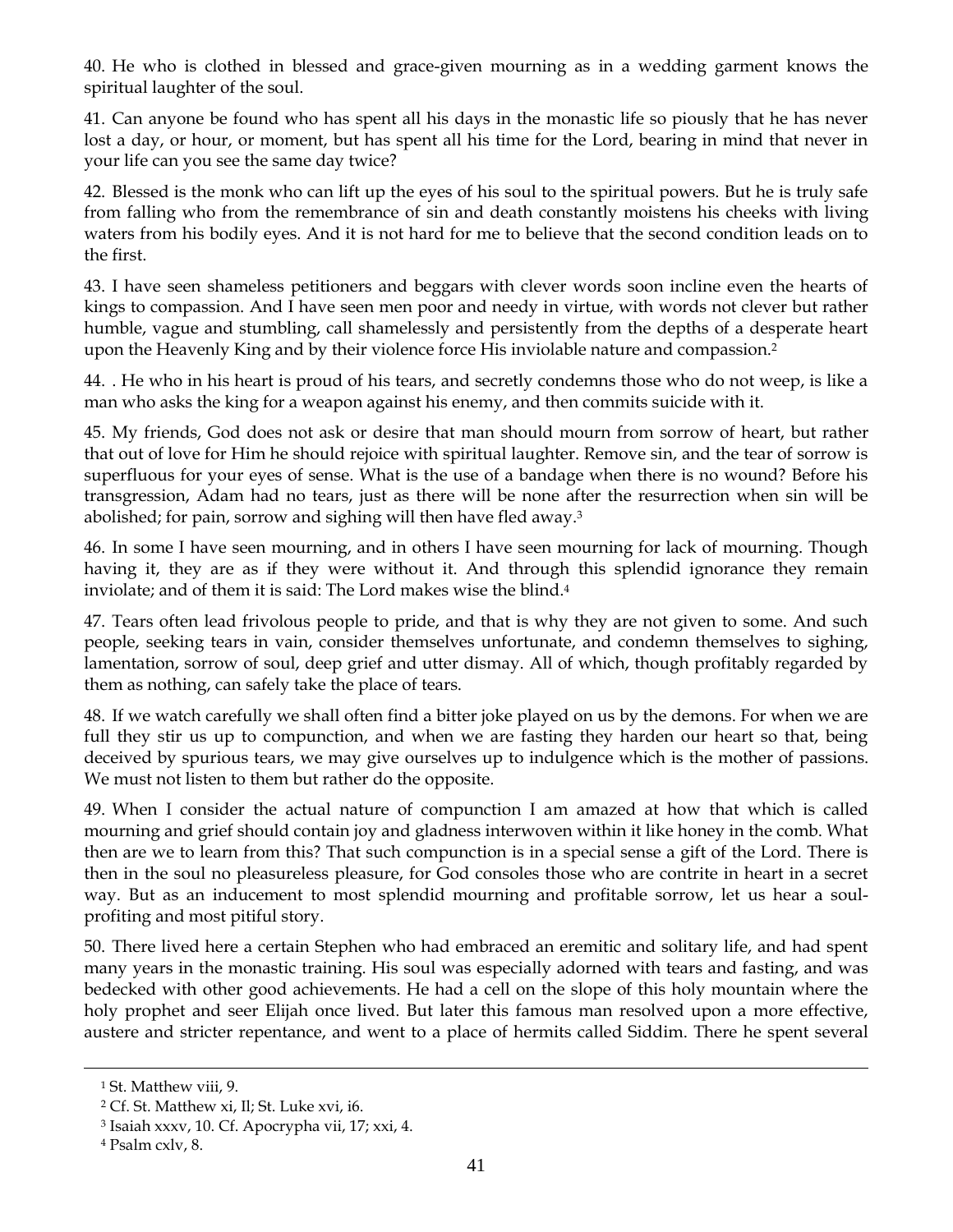years in a life of great austerity. This place was bereft of every comfort, and was almost untrodden by the foot of man, being about seventy miles from the fort.<sup>1</sup> Towards the end of his life the elder returned to his cell on the holy mountain where he had two extremely pious disciples from Palestine who took care of the elder's cell. Having passed a few days there he fell into the illness from which he died. On the day before his death, he went into ecstasy of mind and with open eyes he looked to the right and left of his bed and, as if he were being called to account by someone, in the hearing of all the bystanders he said: 'Yes indeed, that is true; but that is why I fasted for so many years.' And then again: 'Yes, it is quite true; but I wept and served the brethren.' And again: 'No, you are slandering me.' And sometimes he would say: 'Yes, it is true. Yes, I do not know what to say to this. But in God there is mercy.' And it was truly an awful and horrible sight—this in visible and merciless inquisition. And what was most terrible, he was accused of what he had not done. How amazing! Of several of his sins the hesychast and hermit said: 'I do not know what to say to this,' although he had been a monk for nearly forty years and had the gift of tears. Alas, alas! Where was then the voice of Ezekiel to say to the tormentor: 'As I find you, I will judge you, says God.' <sup>2</sup> Truly he could not say anything of the sort. Why? Glory to Him who alone knows! And some, as before the Lord, told me that he even fed a leopard from his hand<sup>3</sup> in the desert. And while being thus called to account he was parted from his body, leaving us in uncertainty as to his judgment, or end, or sentence, or how the trial ended.

51. Just as a widow bereft of her husband and having an only son finds in him her sole comfort after the Lord, so for a soul that has fallen there is no other consolation at the time of its departure but the toils of fasting and tears.

52. People like that never sing, nor do they shout loudly to themselves in songs, because such things dissipate mourning. And if you hope to summon it by such means, then you are a long way from achieving your aim. For mourning is the characteristic pain of a soul on fire.

53. In many people mourning has been the precursor of blessed dispassion, and it prepared, ploughed, and got rid of sinful matter.

54. One skilled practiser of this virtue told me: 'Frequently, as soon as I tried to surrender myself to vanity, or anger, or over-eating, the thought of mourning protested within me and said: "Do not be vain, or I shall leave you." And so too, at the urge of other passions. And I would say to the thought: "I shall never disobey you until you present me to Christ."'

55. The abyss of mourning has seen comfort, and purity of heart has received illumination. Illumination is an ineffable activity which is unknowingly perceived and invisibly seen. Comfort is the solace of a sorrowing soul which, like a child, at once both whimpers to itself and shouts happily. Divine intervention is the renewal of a soul depressed by grief which in a wonderful way transforms painful tears into painless ones.

56. Tears over our departure produce fear; and when fear begets fearlessness, joy dawns. And when joy is unfailingly obtained, holy love bursts into flower.

57. Drive away with the hand of humility every transitory joy, as being unworthy of it, lest by readily admitting it you receive a wolf instead of a shepherd.

58. Do not hasten to contemplation when it is not time for contemplation, that it may pursue and embrace the beauty of your humility, and unite with you for ever in immaculate marriage.

59. As soon as a baby begins to recognize its father, it is all filled with joy. But if the father goes away for a time on business and then comes home again, the child becomes full of joy and sorrow—joy at seeing the beloved, and sorrow at being deprived for so long of that fair beauty. And a mother

<sup>1</sup> See above, p. [37,](#page-36-0) note [143.](#page-36-1)

<sup>2</sup> Cf. Ezekiel xxxiii, 13—20. This 'unwritten saying' of Christ is recorded by St. Justin (*Dial.* 47).

<sup>&</sup>lt;sup>3</sup> Another reading is: 'reared a leopard by hand'.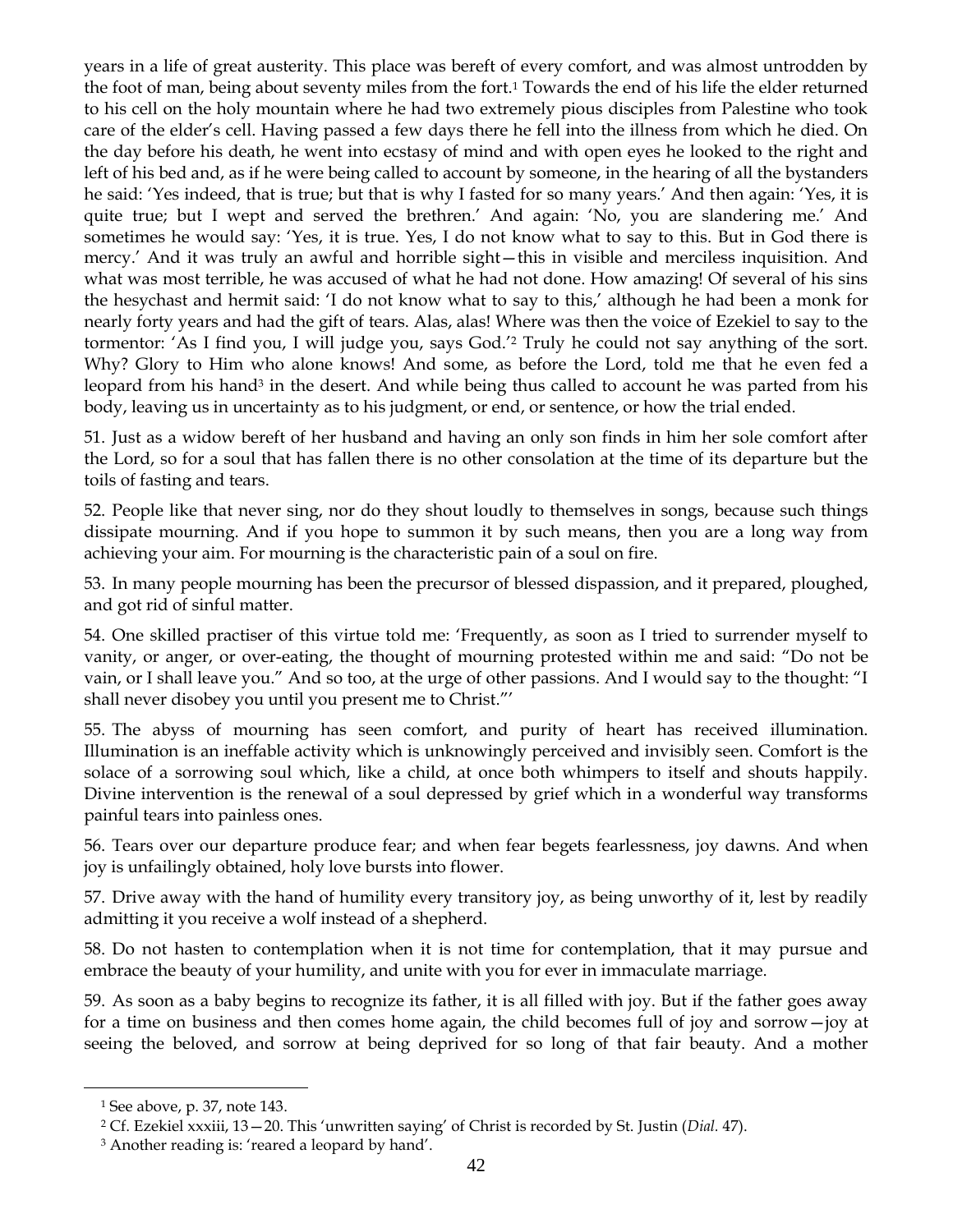sometimes hides herself from her child, and when she sees with what sorrow it seeks her, she is delighted; for thus she teaches it to be attached to her for ever, and fans the flame of its love for her. He who has ears to hear, let him hear, says the Lord.<sup>1</sup>

60. A condemned man, who has heard the death sentence, will not worry about how theatres are managed. So too, he who is truly lamenting will never return to luxury, or glory, or anger, or irritability. Mourning is the characteristic sorrow of a penitent soul who adds sorrow to sorrow, as a woman suffers when she bears a child.

61. Just and holy is the Lord.<sup>2</sup> He leads him who is reasonably silent into reasonable compunction, and He daily gladdens him who is reasonably submissive. But he who does not practise rightly one of these two ways is deprived of mourning.

62. Drive away the hell-dog that comes at the time of your deepest mourning, and suggests that God is not merciful or compassionate. For if you watch it, you will find that before the sin he calls God loving, compassionate and forgiving.

63. Practice<sup>3</sup> produces habit, and perseverance grows into a feeling of the heart; and what is done with an ingrained feeling of the heart is not easily eradicated.

64. However great may be the life we lead, if we have not acquired a contrite heart we may count it stale and spurious. For this is essential, truly essential if I may say so, for those who have again been defiled after baptism that they should cleanse the pitch from their hands with unceasing fire of heart and with the oil of God.

65. I have seen some who had attained to the last degree of mourning; for I saw them literally pouring out of their mouths the blood of a suffering and wounded heart. And I remembered him who said: 'I am cut down like grass, and my heart is withered.'<sup>4</sup>

66. Tears caused by fear bring protection with them. But tears produced by love which has not attained perfection, as may happen in the case of some, are easily stolen away. Unless perhaps the memory of the eternal fire, at the times of its effective influence, should kindle the heart. And it is surprising how much safer is the humbler way in its season.

67. There are material substances which dry the fountains of our tears, and there are others which give birth to mud and reptiles in them. From the former Lot had illicit intercourse with his daughters, and from the latter the devil fell from heaven.<sup>5</sup>

68. Our enemies are so wicked that they turn even the mothers of virtues into the mothers of vices, and those things which make for humility, they make into a cause for pride. Frequently the very setting and sight of our dwellings are of a nature to rouse our mind to compunction. Let Jesus, Elijah and John who prayed alone convince you of this. I have often seen tears provoked in cities and crowds to make us think that crowds do us no harm and so draw nearer to the world. For this is the aim of the evil spirits.

69. One word has often dispelled mourning. But it would be a wonder indeed if one word brought it back.

70. When our soul leaves this world we shall not be blamed for not having worked miracles, or for not having been theologians or contemplatives. But we shall certainly have to give an account to God of why we have not unceasingly mourned.

<sup>1</sup> St. Luke xiv, 35.

<sup>2</sup> Psalm cxliv, 18.

<sup>3</sup> I.e. practice of mourning.

<sup>4</sup> Psalm ci, 5.

<sup>5</sup> Genesis xix, 30—8. 'Materials' that dry up tears are wine and food taken to excess, while honours, power and authority are fuel for pride.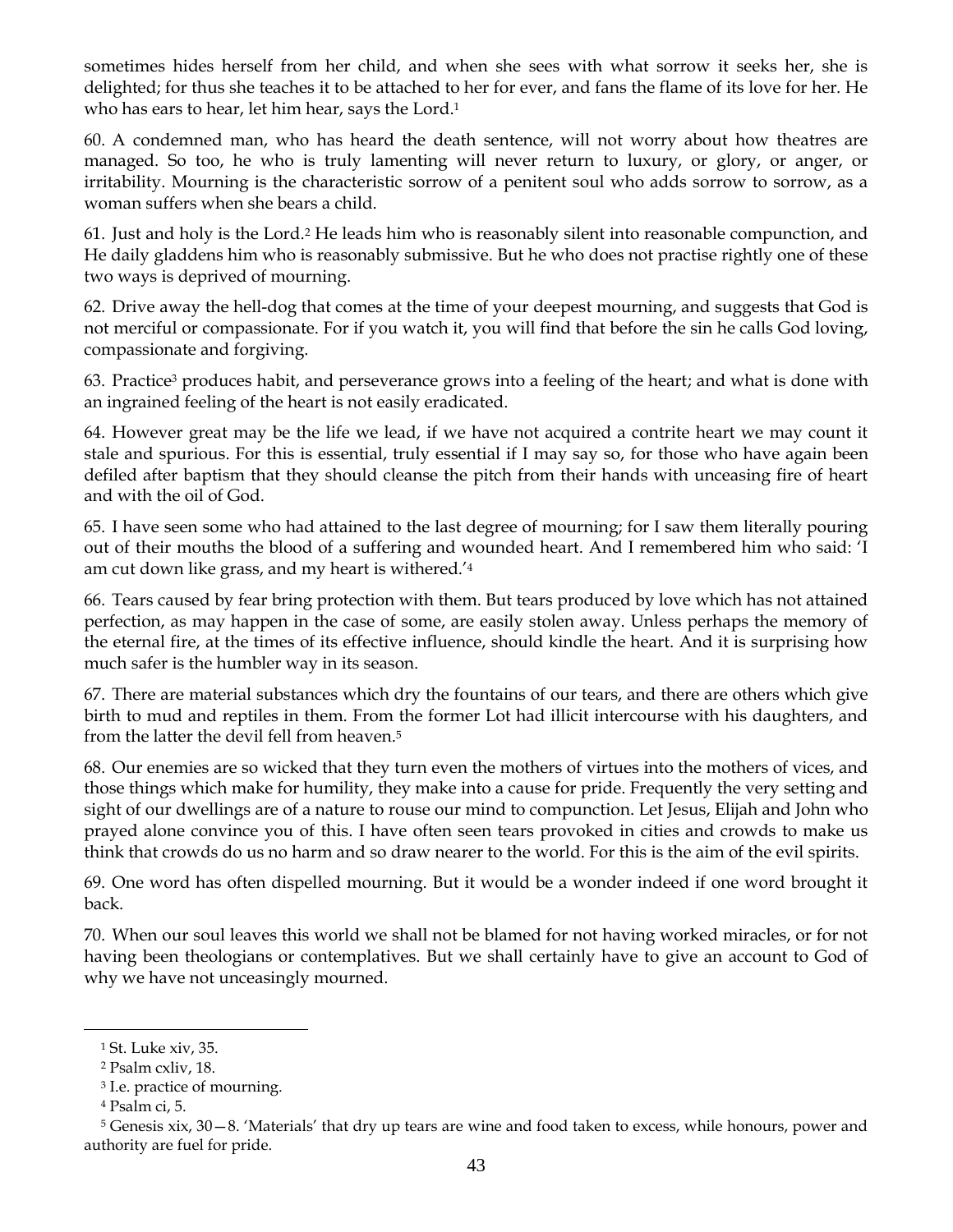This is the seventh step. May he who has been found worthy of it help me too; for he himself has already been helped, since through this seventh step he has washed away the stains of this world.

## Step 8

*On freedom from anger and on meekness.*

1. As the gradual pouring of water on a fire completely extinguishes the flame, so the tears of true mourning are able to quench every flame of anger and irritability. Therefore we place this next in order.

2. Freedom from anger, or placidity, is an insatiable appetite for dishonour, just as in the vainglorious there is an unbounded desire for praise. Freedom from anger is victory over nature and insensibility to insults, acquired by struggles and sweat.

3. Meekness is an immovable state of soul which remains unaffected whether in evil report or in good report, in dishonour or in praise.

4. The beginning of freedom from anger is silence of the lips when the heart is agitated; the middle is silence of the thoughts when there is a mere disturbance of soul; and the end is an imperturbable calm under the breath of unclean winds.

5. Anger is a reminder of hidden hatred, that is to say, remembrance of wrongs. Anger is a desire for the injury of the one who has provoked you. Irascibility is the untimely blazing up of the heart. Bitterness is a movement of displeasure seated in the soul. Peevishness is a changeable movement of one's disposition and disorder of soul.

6. As with the appearance of light, darkness retreats, so at the fragrance of humility all anger and bitterness vanishes.

7. Some who are prone to anger are neglectful of the healing and cure of this passion. But these unhappy people do not give a thought to him who said: 'The moment of his anger is his fall.'<sup>1</sup>

8. There is a quick movement of a millstone which in one moment grinds and does away with more spiritual grain and fruit than another crushes in a whole day. And so we must, with understanding, pay attention. It is possible to have such a blaze of flame, suddenly fanned by a strong wind, as will ruin the field of the heart more than a lingering flame.

9. And we ought not to forget, my friends, that the wicked demons sometimes suddenly leave us, so that we may neglect our strong passions as of little importance, and then become incurably sick.

10. As a hard stone with sharp corners has all its sharpness and hard formation crushed by knocking and rubbing against other stones, and is made round, and in the same way a sharp and curt soul, by living in community and mixing with hard, hot-tempered men, undergoes one of two things: either it cures its wound by its patience, or by retiring it will certainly discover its weakness, its cowardly flight making this clear to it as in a mirror.

11. An angry person is a wilful epileptic, who on a casual pretext keeps breaking out and falling down.

12. Nothing is so inappropriate to penitents as an agitated spirit, because conversion requires great humility, and anger is a sign of every kind of presumption.

13. If it is a mark of extreme meekness even in the presence of one's offender to be peacefully and lovingly disposed towards him in one's heart, then it is certainly a mark of hot temper when a person continues to quarrel and rage against his (absent) offender both by words and gestures, even when by himself.

<sup>1</sup> Ecclesiasticus i, 22.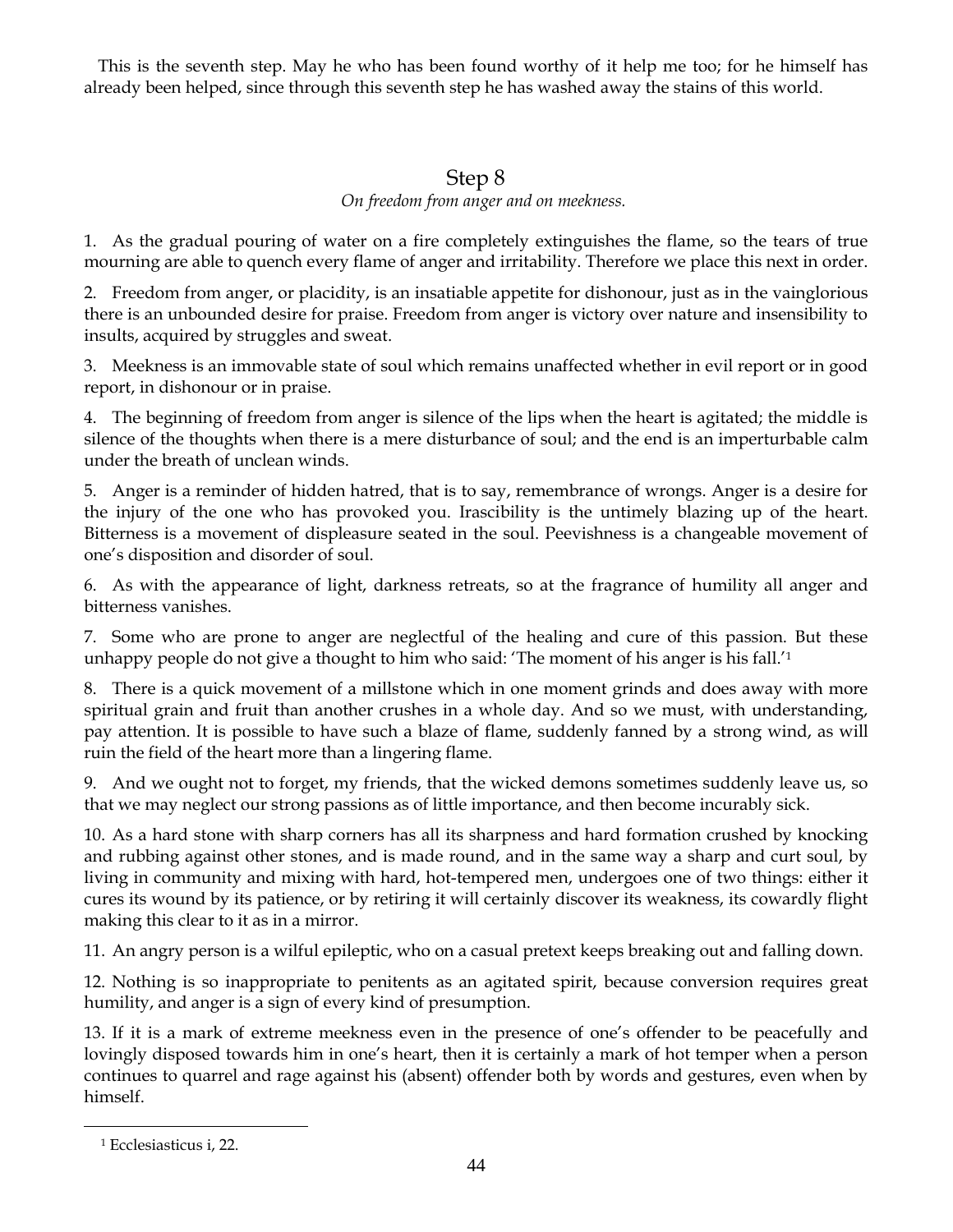14. If the Holy Spirit is peace of soul, as He is said to be, and as He is in reality, and if anger is disturbance of heart, as it actually is and as it is said to be, then nothing so prevents His presence in us as anger.'<sup>1</sup>

15. Though we know very many intolerable fruits of anger, we have only found one, its involuntary offspring, which, though illegitimate, is nevertheless useful. I have seen people flaring up madly and vomiting their long-stored malice, who by their very passion were delivered from passion, and who have obtained from their offender either penitence or an explanation of the long standing grievance. I have seen others who seemed to show a brute patience, but who were nourishing resentment within them under the cover of silence. And I considered them more pitiable than those given to raving, because they were driving away the holy white Dove with black gall. We need great care in dealing with this snake; for it too, like the snake of physical impurities, has nature collaborating with it.

16. I have seen angry people push away food, out of bitterness; and yet through their unreasonable abstinence they only added poison to poison. And I have seen others who on being disgruntled for some specious reason, gave themselves up to gluttony, and fell out of a pit headlong over a precipice.<sup>2</sup> But I have seen others who were sensible, who, by mixing both like good physicians, have gained from moderate consolation very great profit.

17. Sometimes singing, in moderation, successfully relieves the temper. But sometimes, if untimely and immoderate, it lends itself to the lure of pleasure. Let us then appoint definite times for this, and so make good use of it.

18. When for some reason I was sitting outside a monastery, near the cells of those living in solitude, I heard them fighting by themselves in their cells like caged partridges from bitterness and anger, and leaping at the face of their offender as if he were actually present. And I devoutly advised them not to stay in solitude in case they should be changed from human beings into demons. And I have also observed that people who are sensual and corrupt in heart are sometimes meek, what you might call flatterers, familiar, fond of outward show. And I advised these to go and adopt the life of a solitary, using this as a cure for sensuality and corruption of heart, lest from rational beings they should be pitifully changed into irrational animals. But when some of them told me that they were the wretched victims of these two passions (i.e. anger and sensuality), I absolutely forbade them to live according to their own will, but in a friendly way I suggested to their superiors that they should allow them sometimes to live in one way, sometimes in the other way of life, but that they should be entirely subject to the superior. The sensual person is liable to harm himself and perhaps one other intimate friend of his as well. But the angry person, like a wolf, often disturbs the whole flock, and offends and discourages many souls.

19. It is bad to disturb the eye of the heart by anger, according to him who said: 'My eye is troubled from anger.'<sup>3</sup> But it is still worse to show in words the turmoil of the soul. And to come to blows is utterly inimical and alien to the monastic, angelic and divine life.

20. If you want, or rather intend, to take a splinter out of another person, then do not hack at it with a stick instead of a lancet for you will only drive it deeper. And this is a stick—rude speech and rough gestures. And this is a lancet—tempered instruction and patient reprimand. 'Reprove,' says the Apostle, 'rebuke, exhort,'<sup>4</sup> but he did not say 'beat'. And if even this is required, do it rarely, and not with your own hand (i.e. use the agency of another).<sup>5</sup>

<sup>1</sup> Or, 'His coming to us'.

<sup>2</sup> I.e. Out of the pit of anger into the precipice of gluttony.

<sup>3</sup> Psalm vi, 8.

<sup>4</sup> Timothy iv, 2.

<sup>5</sup> The words in parenthesis occur only in the Russian version.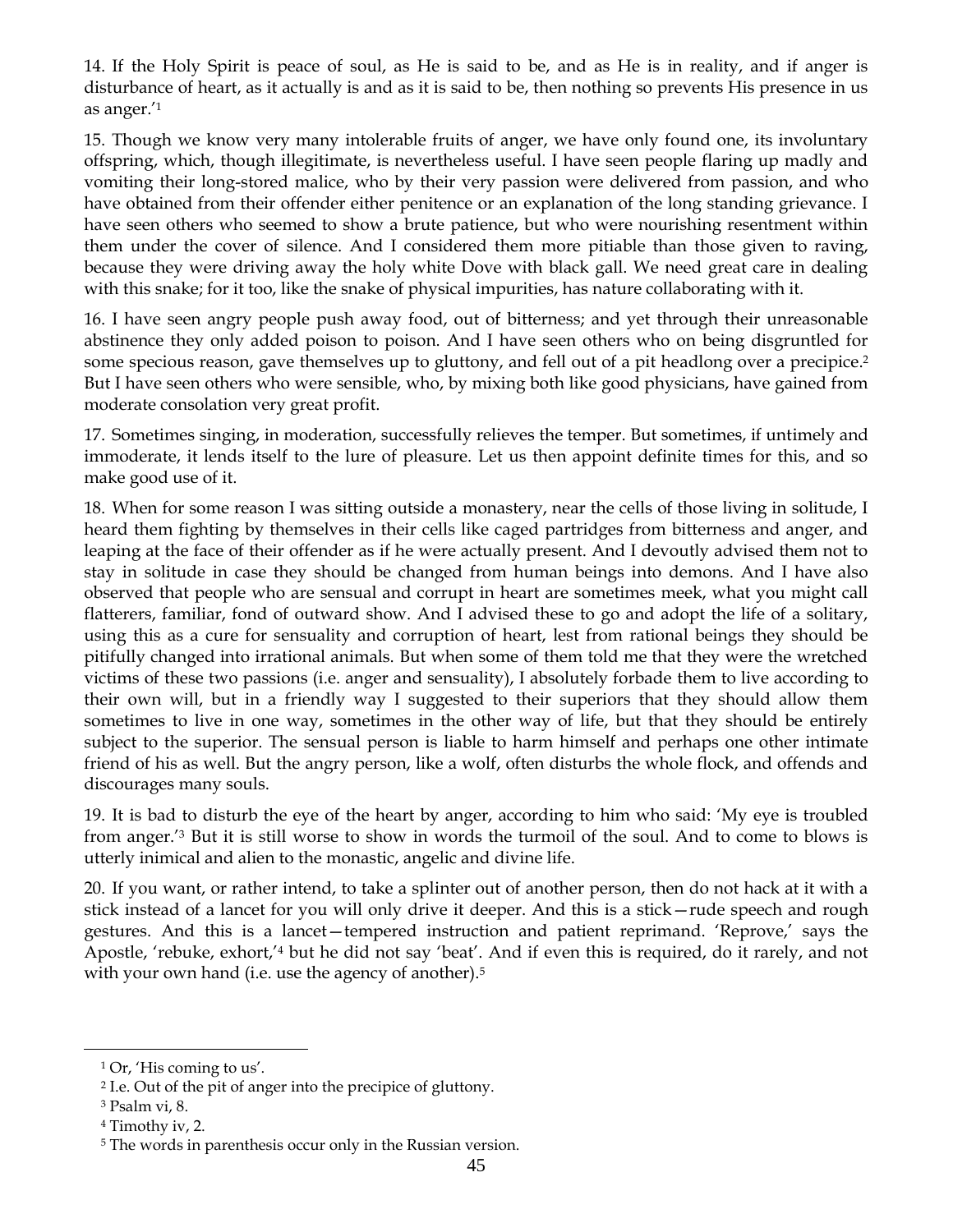21. If we are observant we shall see that many irritable people are practising vigils, fasts and silence. For the aim of the demons is to suggest to them, under the pretext of penance and mourning, just what is likely to increase their passion.

22. If, as we said above, a single wolf with the help of a demon can trouble a flock, then certainly one most wise brother with the help of an angel can make the waves abate and the ship sail calmly, by pouring, as it were, a good skin full of oil on the waters.<sup>1</sup> And the condemnation of the former is indeed heavy, and equally great is the reward that the latter will receive from God, and he will become an edifying example for all.

23. The beginning of blessed patience is to accept dishonour with sorrow and bitterness of soul. The middle stage is to be free from pain in the midst of these things. But perfection (if it is possible) is to regard dishonour as praise. Let the first rejoice; let the second be strong; blessed is the third, for he exults in the Lord.

24. I have noticed what a sorry sight angry people presented due to their self-esteem, though they themselves were unaware of this. For they get into a state of anger and then they become still more angry at their defeat. And I was astonished to see how one fall was punished by another, and I pitied them as I saw them avenging sin by sin. I was horrified at the demons' trickery, and nearly despaired of my own life.

25. If anyone has noticed that he is easily overcome by conceit and sharp temper, malice and hypocrisy, and has thought of defending himself against them by drawing the two-edged sword of meekness and patience, then if he wishes to be completely freed from these vices he should go and live in a monastic community as in a fuller's shop of salvation. He should especially choose the most austere. Then he will be spiritually stretched and beaten by the insults, slights and surging rebuffs of the brethren, and perhaps even sometimes physically thrashed, trampled on and kicked, and so he may wash out the filth which is still in the perceptive part of his soul. You should believe the popular saying that reproof is the washtub for the passions of the soul. For when people in the world overwhelm someone to his face with indignities, and then boast of this before others, they say: 'I gave him a scrubbing.' And this is perfectly true.

26. Freedom from anger in novices as a result of mourning is one thing; the tranquillity that is found in the perfect is another. In the former, anger is held in by tears as by a bridle; but in the latter it has been mortified by dispassion, as a snake is killed by a sword.

27. I once saw three monks receive the same injury at the same time. One felt the sting of this, but kept silent; the second rejoiced at his injury for the reward it would bring him, but was sorry for the wrongdoer; and the third, thinking of the harm his erring neighbour was suffering, wept fervently. And fear, reward and love were to be seen at work.

28. Bodily fever is one thing, but the occasions of this are not one but many. So also the boiling up of anger and the movement of our other passions have many and various causes. That is why it is impossible to prescribe one identical rule for them. Instead I would rather suggest that each of those who are sick should most carefully seek out his own particular cure. The first step in the cure should be a diagnosis of the cause of each disease; for when this is discovered, the patients will get the right cure from God's care and from their spiritual physicians. And so, for instance, those who wish to join us in the Lord should enter the spiritual tribunal provided, and there we should test ourselves in a general way concerning the above-mentioned passions or their causes.

29. So let the tyrant anger be bound with the chains of meekness and be beaten by patience, and dragged out by holy love; and, being arraigned before this court of reason, let it be duly examined: 'Tell us, base idiot, what is the name of the father who begot you and the mother who brought you for evil

 $\overline{a}$ <sup>1</sup> Our author is speaking allegorically. By 'skin' he means the body, by 'oil' he means meekness, and by 'waves', pride and anger. The 'ship' may mean the community, or brotherhood, or just a single person.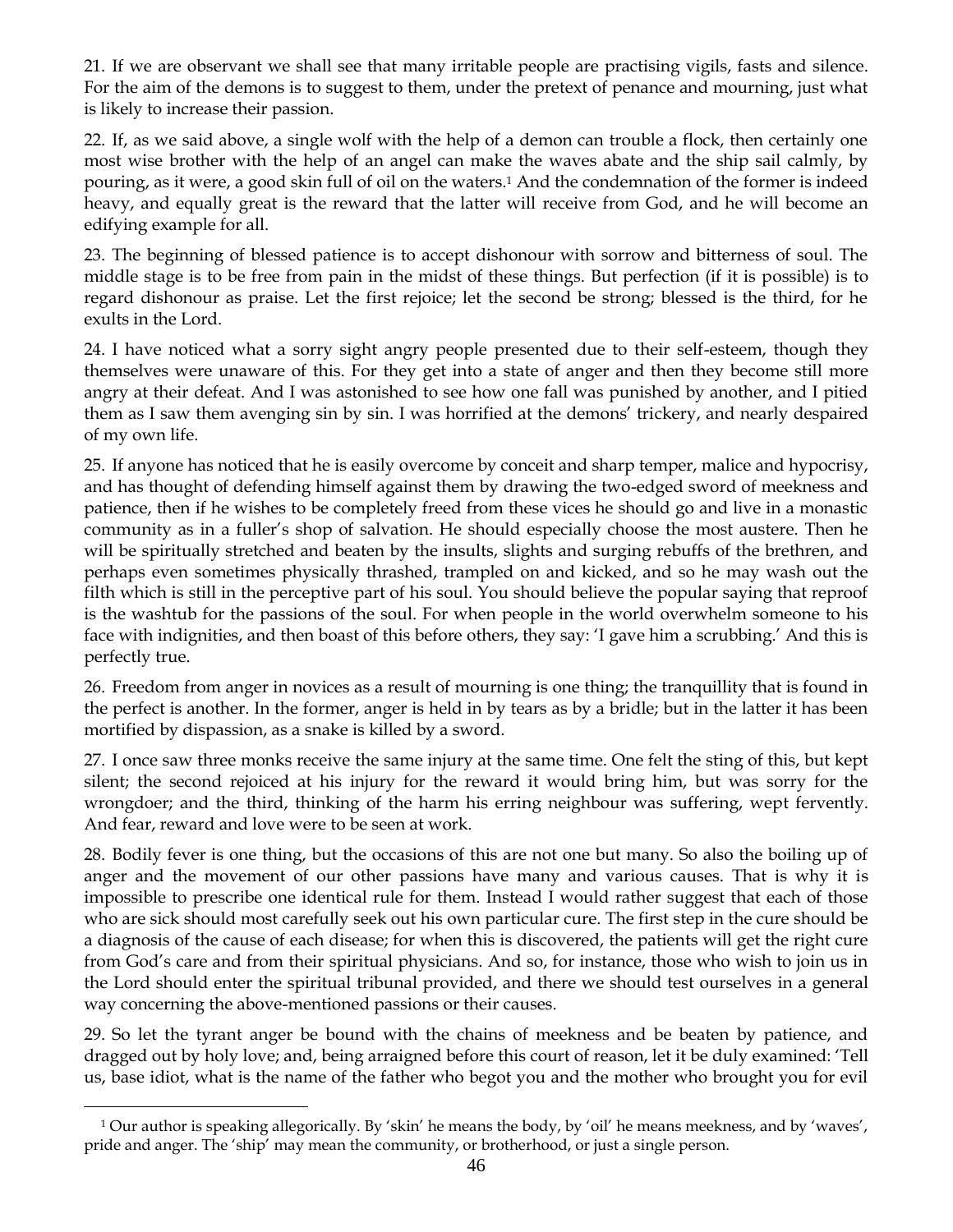into the world, and the names of your foul sons and daughters. And not only that, but tell us the designations of those who wage war against you and kill you.' And anger tells us in reply: 'Many are my origins, and I have more than one father. My mothers are vainglory, love of money, greed, and sometimes lust. My father is called conceit. My daughters are: remembrance of wrongs, hatred, enmity, and assertion of rights. But my opponents, who are now holding me captive, are the opposite virtues of freedom from anger and meekness. She who schemes against me is called humility. But as to who bore humility, ask her in due time her self.'

For the eighth step is appointed the crown of freedom from anger. He who wears it by nature will perhaps wear no other crown. But he who has won it by sweat has conquered all eight together.

### Step 9

#### *On remembrance of wrongs. 1*

1. The holy virtues are like Jacob's ladder, and the unholy vices are like the chains that fell from the chief Apostle Peter. For the virtues, leading from one to another, bear him who chooses them up to Heaven; but the vices by their nature beget and stifle one another. And as we have just heard senseless anger calling remembrance of wrongs its own offspring, it is appropriate that we should now say something about this.

2. Remembrance of wrongs is the consummation of anger, the keeper of sins, hatred of righteousness, ruin of virtues, poison of the soul, worm of the mind, shame of prayer, stopping of supplication, estrangement of love, a nail stuck in the soul, pleasureless feeling beloved in the sweetness of bitterness, continuous sin, unsleeping transgression, hourly malice.

3. This dark and hateful passion, I mean remembrance of wrongs, is one of those that are produced but have no offspring. That is why we do not intend to say much about it.

4. He who has put a stop to anger has also destroyed remembrance of wrongs; because childbirth continues only while the father is alive.

5. He who has obtained love has banished revenge; but he who nurses enmities stores up for himself endless sufferings.

6. A banquet of love dispels hatred, and sincere gifts soothe a soul. But an ill-regulated banquet is the mother of boldness, and through the window of love gluttony leaps in.

7. I have seen hatred break the bond of long-standing fornication, and afterwards remembrance of wrongs, in an amazing way, did not allow the severed union to be renewed. Wonderful sight—a demon curing a demon! But perhaps this is the work not of demons but of Divine Providence.

8. Remembrance of wrongs is far from strong natural love, but fornication easily comes near it, just as a hidden louse can some times be seen in a dove.

9. Be malicious and spiteful against the demons, and be at constant enmity with your body. The flesh is a headstrong and treacherous friend. The more you care for it, the more it injures you.

10. Remembrance of wrongs is an interpreter of Scripture of the kind that adjusts the words of the Spirit to its own views. Let it be put to shame by the Prayer of Jesus<sup>2</sup> which cannot be said with it.

<span id="page-46-1"></span><sup>1</sup> Or, 'resentment', 'malice', 'rancour', 'spite'.

<span id="page-46-0"></span><sup>2</sup> The 'Prayer of Jesus' used in the Orthodox Church is 'Lord Jesus Christ, Son of God, have mercy on me'. What is said in this paragraph applies equally to the Lord's Prayer, especially the clause 'forgive us our debts as we forgive our debtors'.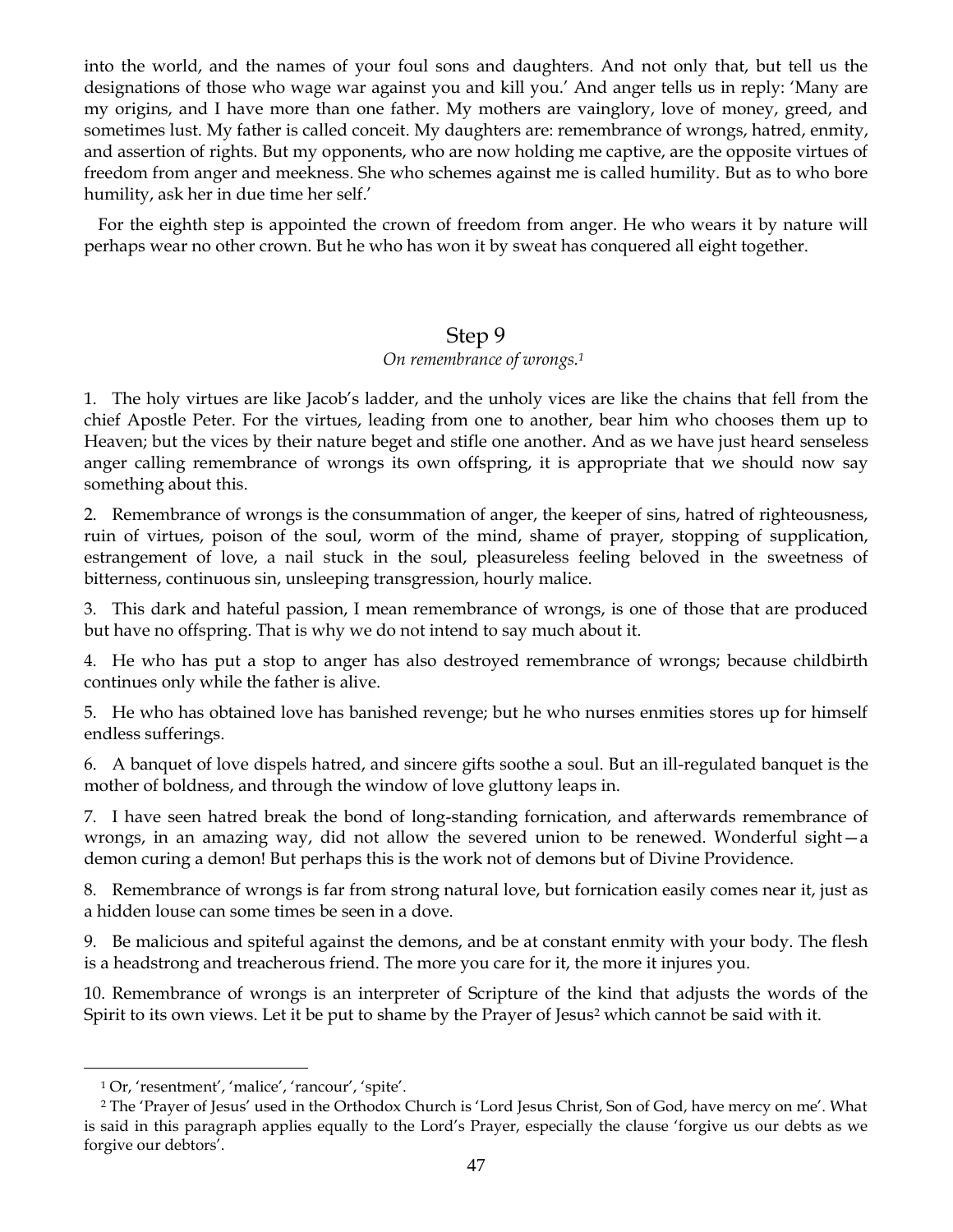11. When, after much struggling, you are still unable to extract this thorn, you should apologize to your enemy, even if only in word. Then perhaps you may be ashamed of your long-standing insincerity towards him, and, as your conscience stings you like fire, you may feel perfect love towards him.

12. You will know that you have completely got rid of this rot, $1$  not when you pray for the person who has offended you, nor when you exchange presents with him, nor when you invite him to your table, but only when, on hearing that he has fallen into spiritual or bodily misfortune, you suffer and weep for him as for yourself.

13. A malicious anchorite<sup>2</sup> is an adder hidden in a hole, which carries about within itself deadly poison.

14. The remembrance of Jesus' sufferings cures remembrance of wrongs which is mightily shamed by His forbearance.

15. Worms grow in a rotten tree, and malice finds a place in falsely meek and silent people. He who has cast it out has found forgiveness, but he who sticks to it is deprived of mercy.

16. Some, for the sake of forgiveness, give themselves up to labours and struggles, but a man who is forgetful of wrongs excels them. If you forgive quickly, then you will be generously forgiven.<sup>3</sup>

17. The forgetting of wrongs is a sign of true repentance. But he who dwells on them and thinks that he is repenting is like a man who thinks he is running while he is really asleep.

18. I have seen resentful people recommend forgiveness to others. Yes, and being put to shame by their own words, they rid themselves of the passion.

19. Let no one regard dark spite as a harmless passion, for it often manages to reach out even to spiritual men.

The ninth step. Let him who has reached it boldly ask the Saviour Jesus for release from his sins for the future.

## Step 10

#### *On slander or calumny.*

1. No sensible person, I think, will dispute that slander is born of hatred and malice. Therefore it comes next in order after its forebears.

2. Slander is an offspring of hatred, a subtle yet coarse disease, a leech lurking unfelt, wasting and draining the blood of charity. It is simulation of love, the patron of a heavy and unclean heart, the ruin of chastity.

3. Some girls do wrong without shame, and there are others who secretly and with apparently great modesty behave still worse than the former; and it is the same with shameful passions.<sup>4</sup> There are many insincere maidens, such as: hypocrisy, vice, melancholy, the remembrance of injuries, disparagement of others in one's heart. They appear to propose one thing, but they have something else in view.

4. I have heard people slandering, and I have rebuked them. And these doers of evil replied in selfdefence that they were doing so out of love and care for the person whom they were slandering. I said

<sup>1</sup> Vices are forms of decay or corruption.

<sup>2</sup> Or, 'hesychast'.

<sup>3</sup> Cf. St Luke vi, 37.

<sup>4</sup> Romans i, 26.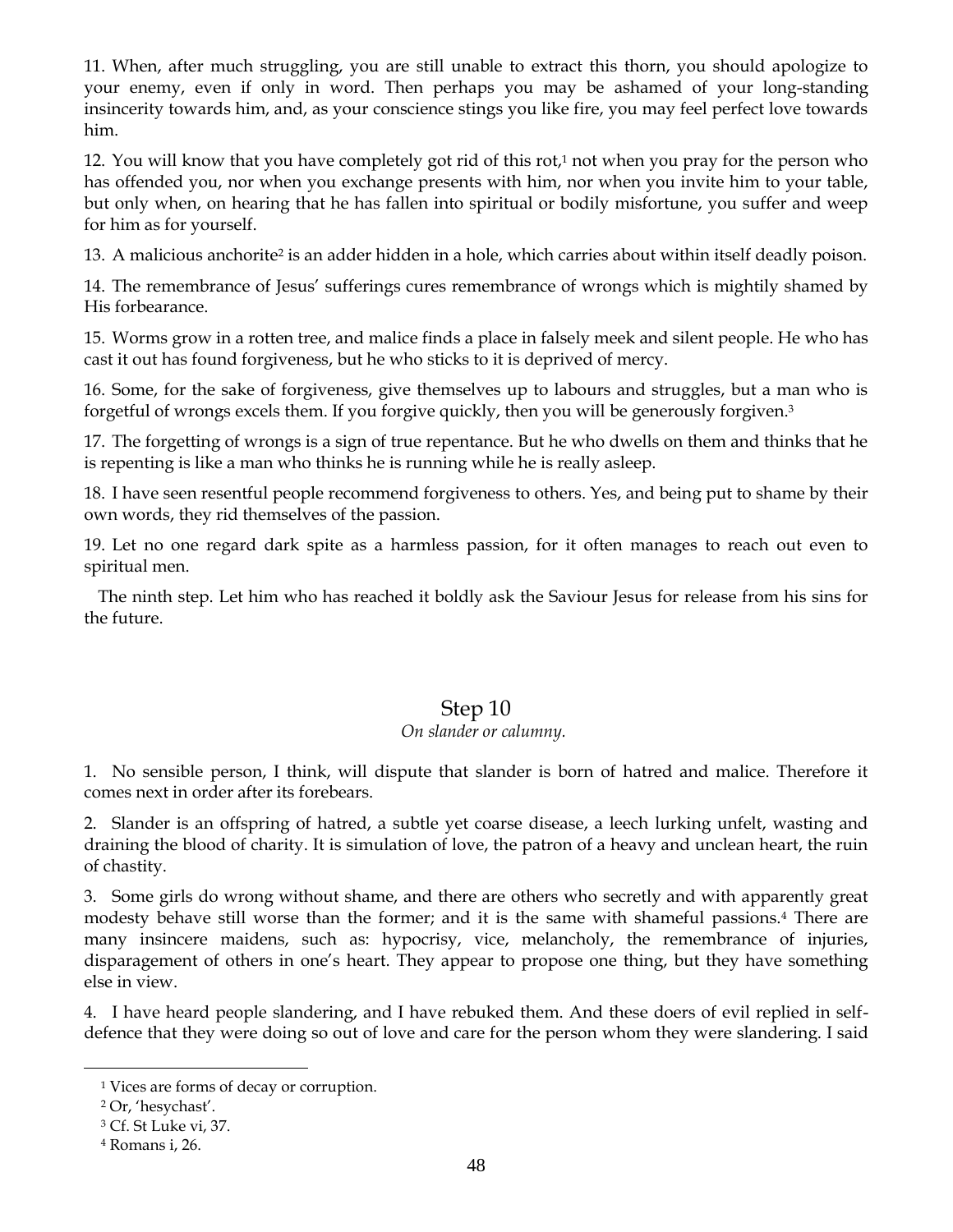to them: 'Stop that kind of love, otherwise you will be condemning as a liar him who said: "Him who secretly slanders his neighbour, him I drove away."<sup>1</sup> If you say you love, then pray secretly, and do not mock the man. For this is the kind of love that is acceptable to the Lord. But I will not hide this from you (and of course think about it, and do not judge the offender): Judas was in the company of Christ's disciples, and the Robber was in the company of murderers. And what a reversal when the crisis came!'

5. He who wants to overcome the spirit of slander, should not ascribe the blame to the person who falls, but to the demon who suggests it. For no one really wants to sin against God, even though we do all sin without being forced to do so.

6. I have known a man who sinned openly and repented secretly. I condemned him as a profligate, but he was chaste before God, having propitiated Him by a genuine conversion.

7. Do not regard the feelings of a person who speaks to you about his neighbour disparagingly, but rather say to him: 'Stop, brother! I fall into graver sins every day, so how can I criticize him?' In this way you will achieve two things: you will heal yourself and your neighbour with one plaster. This is one of the shortest ways to the forgiveness of sins; I mean, not to judge. 'Judge not, that you be not judged.'<sup>2</sup>

8. Fire and water are incompatible; and so is judging others in one who wants to repent. If you see someone falling into sin at the very moment of his death, even then do not judge him, because the Divine judgment is hidden from men. Some have fallen openly into great sins, but they have done greater good deeds in secret; so their critics were tricked, getting smoke instead of the sun.

9. Listen to me, listen, all you malicious reckoners of other men's accounts! If it is true (as it really is true) that 'with what judgment ye judge, ye shall be judged', $3$  then whatever sins we blame our neighbour for, whether bodily or spiritual, we shall fall into them ourselves. That is certain.

10. Hasty and severe judges of the sins of their neighbour fall into this predicament because they have not yet attained to a thorough and constant remembrance and concern for their own sins. For if anyone could see his own vices accurately without the veil of self-love, he would worry about nothing else in this life, considering that he would not have time enough for mourning for himself even though he were to live a hundred years, and even though he were to see a whole river Jordan of tears streaming from his eyes. I have observed that mourning, and I did not find in it even a trace of calumny or criticism.

11. The demons, murderers as they are, push us into sin. Or if they fail to do this, they get us to pass judgment on those who are sinning, so that they may smear us with the stain which we our selves are condemning in another.

12. This is one of the marks by which we can recognize malicious and slanderous people: they are plunged in the spirit of hatred, and with pleasure and without a qualm they slander the teaching or affairs or achievements of their neighbour.

13. I have seen some committing the gravest sins in secret and without exposure, and in their supposed purity they have harshly inveighed against persons who have had a petty fall in public.

14. To judge others is a shameless arrogation of the Divine prerogative; to condemn is the ruin of one's soul.

15. Self-esteem without any other passion can ruin a man, and in the same way, if we have formed the habit of judging, we can be utterly ruined by this alone, for indeed the Pharisee was condemned for this very thing.

<sup>1</sup> Psalm c, 5.

<sup>2</sup> St. Luke vi, 37.

<sup>3</sup> St. Matthew vii, 2.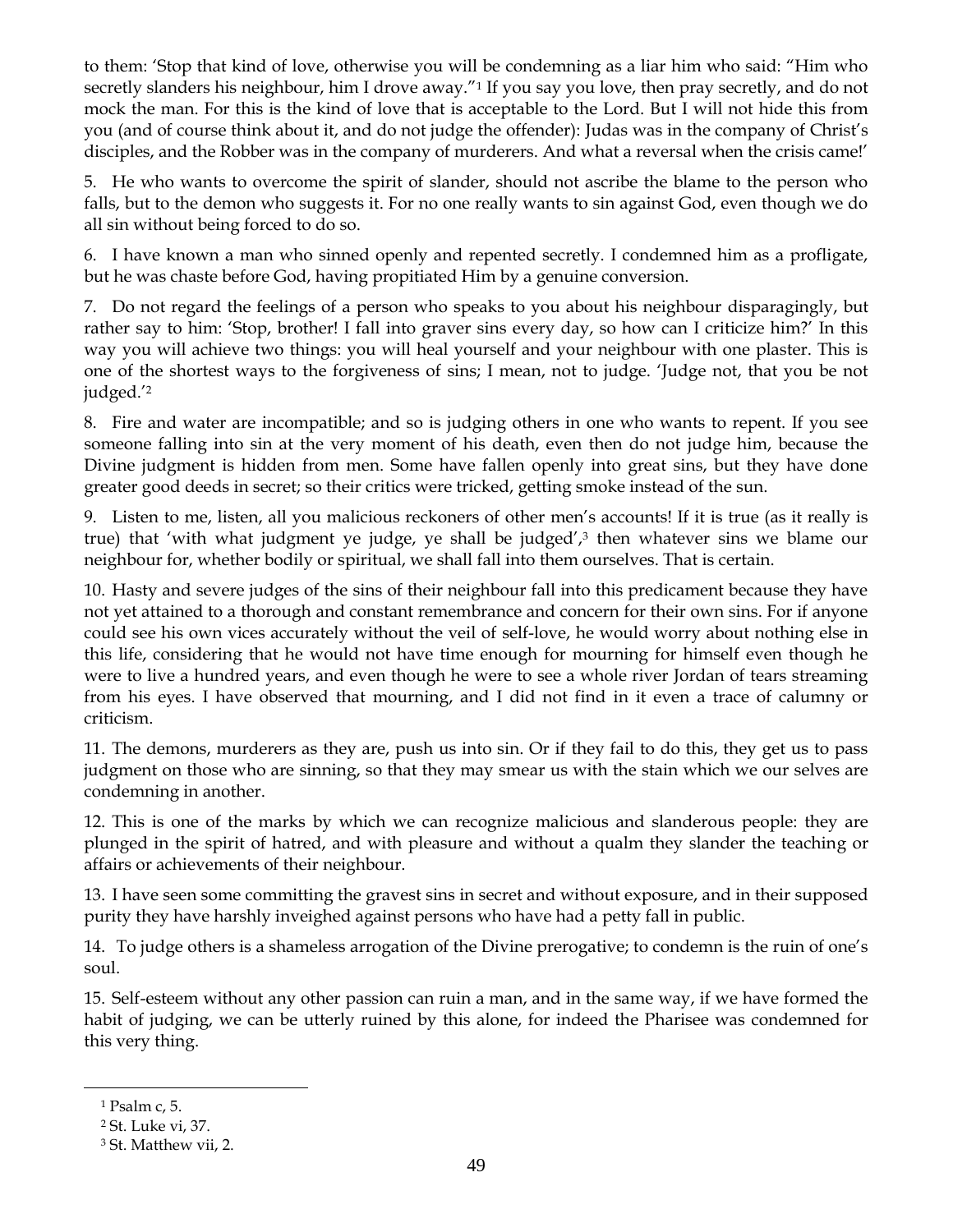16. A good grape-picker, who eats the ripe grapes, will not start gathering unripe ones. A charitable and sensible mind takes careful note of whatever virtues it sees in anyone. But a fool looks for faults and defects. And of such it is said: 'They have searched out iniquity and expired in the search.'<sup>1</sup>

17. Do not condemn, even if you see with your eyes, for they are often deceived.

The tenth ascent. He who has mastered it is one who practises love or mourning.

## Step 11

### *On talkativeness and silence.*

1. In the preceding chapter we spoke briefly of how extremely dangerous it is to judge others and of how this vice steals into even the most apparently spiritual people; and how it is better to subject oneself to condemnation and punishment by the tongue. Now we must show the cause of this vice, and give a proper account of the door by which it enters, or rather, goes out.

2. Talkativeness is the throne of vainglory on which it loves to show itself and make a display. Talkativeness is a sign of ignorance, a door to slander, a guide to jesting, a servant of falsehood, the ruin of compunction, a creator of despondency, a precursor of sleep, the dissipation of recollection, the abolition of watchfulness, the cooling of ardour, the darkening of prayer.

3. Deliberate silence is the mother of prayer, a recall from captivity, preservation of fire, a supervisor of thoughts, a watch against enemies, a prison of mourning, a friend of tears, effective remembrance of death, a depicter of punishment, a meddler with judgment, an aid to anguish, an enemy of freedom of speech, a companion of quiet, an opponent of desire to teach, increase of knowledge, a creator of contemplation, unseen progress, secret ascent.

4. He who has become aware of his sins has controlled his tongue, but a talkative person has not yet got to know himself as he should.

5. The friend of silence draws near to God, and by secretly conversing with Him, is enlightened by God.

6. The silence of Jesus put Pilate to shame, and by a man's stillness vainglory is vanquished.

7. Peter, having said a word, lamented it bitterly, because he forgot him who said: 'I said, I will take heed to my ways that I sin not with my tongue,"<sup>2</sup> and the other who said: 'A fall from a height to the ground is better than a slip with the tongue.<sup>3</sup>

8. I do not wish to write much about this, even though the wiles of the passions urge me to do so. But I once heard from someone who asked me about silence that talkativeness is in variably born of one of the following causes: either from a bad, lax environment and habit (for the tongue, said he, being a member of the body, like the rest of the members, requires the training of habit), or again, in the case of ascetics, garrulity comes especially from vainglory, and sometimes also from gluttony. That is why many who bridle the stomach by force afterwards easily check the tongue and its chatter.

9. He who is anxious about his departure, cuts down words; and he who has obtained spiritual mourning, shuns talkativeness like fire.

10. He who has come to love silence shuts his mouth, but he who delights in wandering about outside is driven out of his cell by his passion.

<sup>1</sup> Psalm lxiii, 7.

<sup>2</sup> Psalm xxxviii, 1.

<sup>3</sup> Ecclesiasticus xx, iS.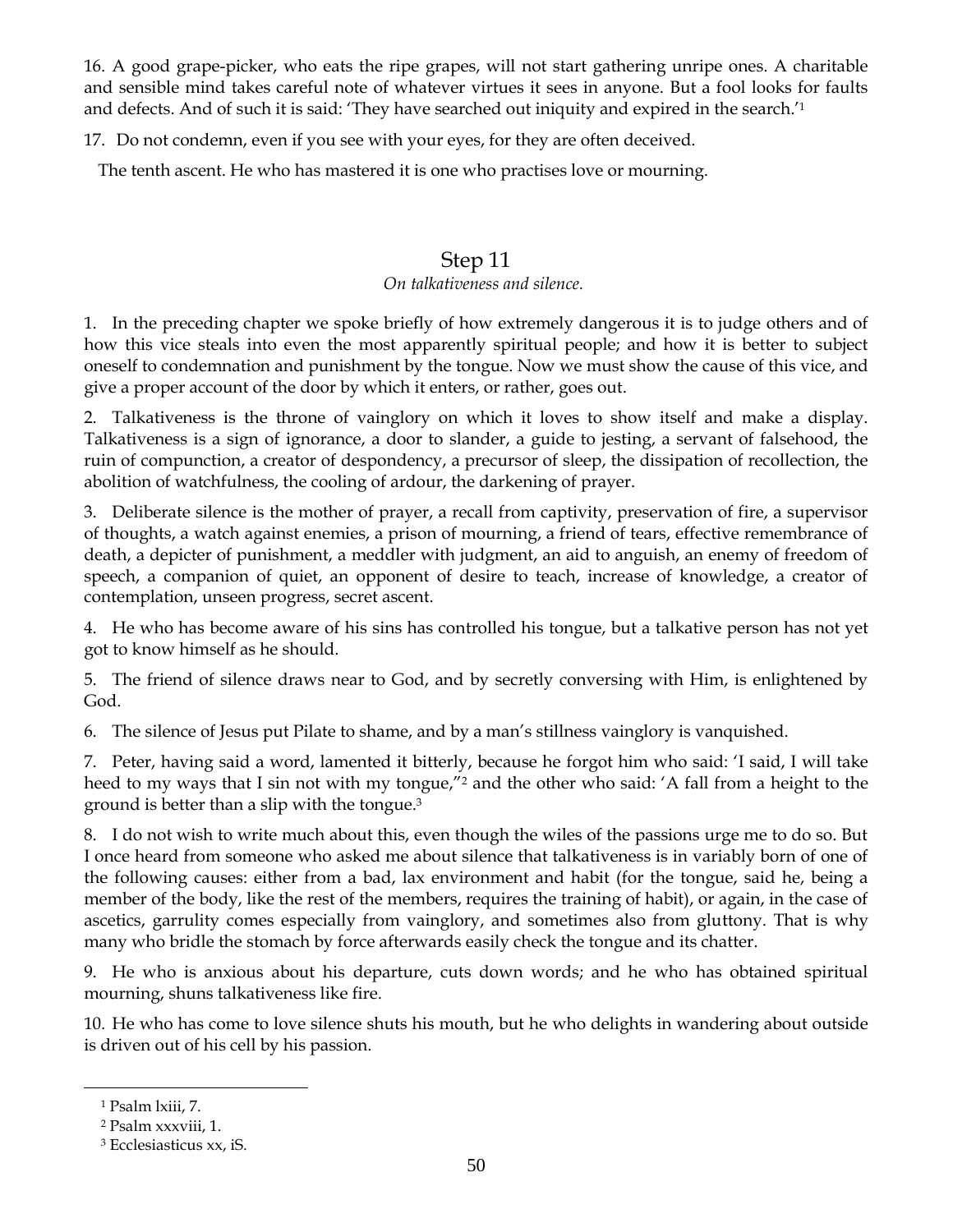11. He who knows the fragrance of the Fire from on high, runs from a concourse of men like a bee from smoke; for the bee is routed by smoke, whereas man is hampered by company.

12. Few can hold water without a sluice; still fewer can tame an intemperate mouth.

The eleventh step. He who has mastered it has cut off at one blow a multitude of evils.

# Step 12

### *On lying.*

1. The offspring of flint and steel is fire; and the offspring of chatter and joking is lying.

2. A lie is the destruction of love, and perjury is a denial of God.

3. Let no one with right principles suppose that the sin of lying is a small matter, for the All-Holy Spirit pronounced the most awful sentence of all against it above all sins. If Thou wilt destroy all who tell lies, as David says to God, what will they suffer who stitch an oath on to a lie?

4. I have seen some who, priding themselves on their skill in lying, and exciting laughter by their jests and twaddle, have pitiably destroyed in their hearers the habit of mourning.

5. When the demons see that in the very beginning we intend to keep aloof from the witty lecture of a coarse leader, as from an infectious disease, then they try to catch us by two thoughts, suggesting to us: 'Do not offend the story-teller,' or: 'Do not appear to love God more than they do.' Be off! Do not dally, otherwise at the time of your prayer the jokes will recur to your mind. And not only run, but even piously disconcert the bad company by offering for their general attention the thought of death and judgment. For perhaps it is better for you to be sprinkled with a few drops of vainglory, if only you can become a channel of profit for many.

6. Hypocrisy is the mother of lying and often its purpose. For some define hypocrisy as no other than meditation on falsehood, and an inventor of falsehood which has a reprehensible oath twisted up with it.

7. He who has obtained the fear of the Lord has forsaken lying, having within himself an incorruptible judge—his own conscience.

8. We notice various degrees of harm in all the passions, and this is certainly the case with lying. There is one judgment for him who lies through fear of punishment, and another for him who lies when no danger is at hand.

9. One lies for sheer wantonness, another for amusement; one, to make the bystanders laugh; and another, to trap his brother and do him injury.

10. Lying is wiped out by the tortures of superiors; but it is finally destroyed by an abundance of tears.

11. He who gives way to lying does so under the pretext of care for others and often regards the destruction of his soul as an act of charity. The inventor of lies makes out that he is an imitator of Rahab,<sup>1</sup> and says that by his own destruction he is effecting the salvation of others.

12. When we are completely cleansed of lying, then we can resort to it, but only with fear and as occasion demands.

13. A babe knows nothing of lying; neither does a soul that is stripped of evil.

<sup>1</sup> Joshua ii, 1 ff.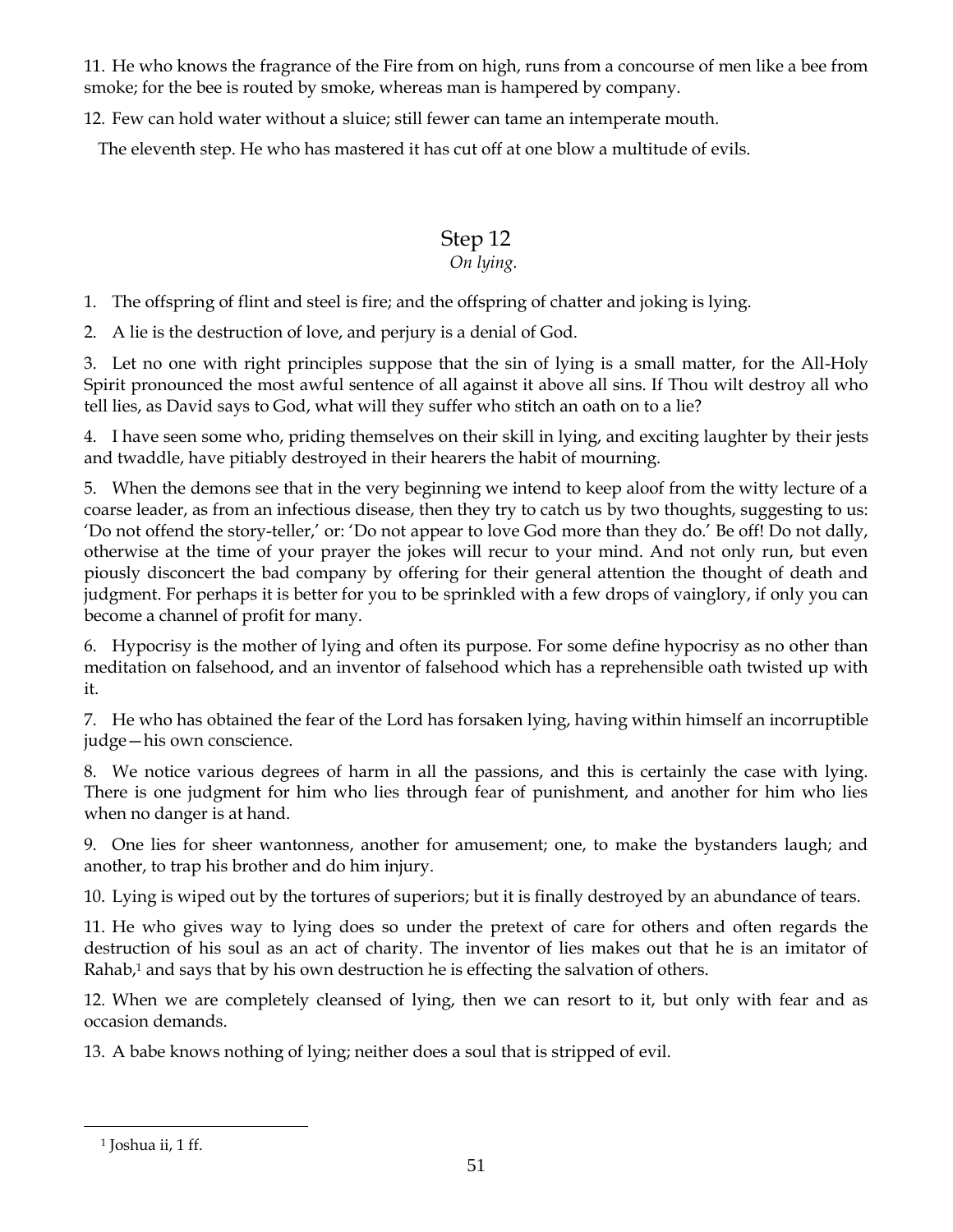14. He who has become merry with wine involuntarily speaks the truth on all subjects, and he who is drunk with compunction cannot lie.

The twelfth step. He who has mounted it has obtained the root of all blessings.

## Step 13

### <span id="page-51-0"></span>*On despondency. 1*

1. As we have already frequently said, this—we mean despondency—is very often one of the branches of talkativeness, and its first child. And so we have given it its appropriate place in this chain of vices.

2. Despondency is a slackness of soul, a weakening of the mind, neglect of asceticism, hatred of the vow made. It is the blessing of worldlings. It accuses God of being merciless and without love for men. It is being languid in singing psalms, weak in prayer, stubbornly bent on service, resolute in manual labour, indifferent in obedience.

3. A person under obedience does not know despondency, having achieved spiritual things by means of sensory things.

4. Community life is opposed to despondency. But she is a constant companion of the hermit.<sup>2</sup> She will never leave him till his death, and wrestles with him daily till his end. Seeing an anchorite's cell, she smiles, and creeps up and camps near by.

5. A doctor visits the sick in the morning, but despondency visits ascetics about noonday.<sup>3</sup>

6. Despondency is a pretext for hospitality. She insists that by means of manual labour, alms could be given; and she urges us eagerly to visit the sick, recalling Him who said, I was sick and you visited Me.<sup>4</sup> She puts it into our heads to go out visiting the dejected and faint-hearted, and sets one faintheart to comfort another.

7. She reminds those standing at prayer of necessary duties. And, brutish as she is, she leaves no stone unturned to find some plausible pretext to drag us from prayer as with a kind of halter.

8. At the third hour the demon of despondency produces shivering, headache, and even colic. At the ninth hour the sick man gathers his strength. And when the table is laid he jumps out of bed. But the hour of prayer has come; again the body is weighed down. He had begun to pray, but it steeps him in sleep, and tears his response to shreds with untimely yawns.<sup>5</sup>

9. Each of the other passions is destroyed by some particular virtue. But despondency for the monk is a general death.

10. A courageous soul resurrects his dying mind, but despondency and sloth squander all his riches.

11. Since despondency is one of the eight capital vices, and moreover the gravest, let us deal with it just as we have dealt with the others; but let us only add this. When there is no psalmody, then despondency does not make its appearance. And as soon as the appointed Office is finished, the eyes open.

<span id="page-51-1"></span><sup>1</sup> More exactly, 'On accidie'. It means 'languor', 'torpor', 'tedium', 'spiritual gloom', 'low spirits', 'indifference to the work of salvation', 'distaste for spiritual things', 'spiritual sloth'.

<sup>2</sup> Or, 'hesychast'.

<sup>3</sup> Cf. Psalm xc, 6, 'the noonday devil'.

<sup>4</sup> St. Matthew xxv, 36.

<sup>5</sup> Lit. 'snatches the verse from his mouth with untimely yawns'.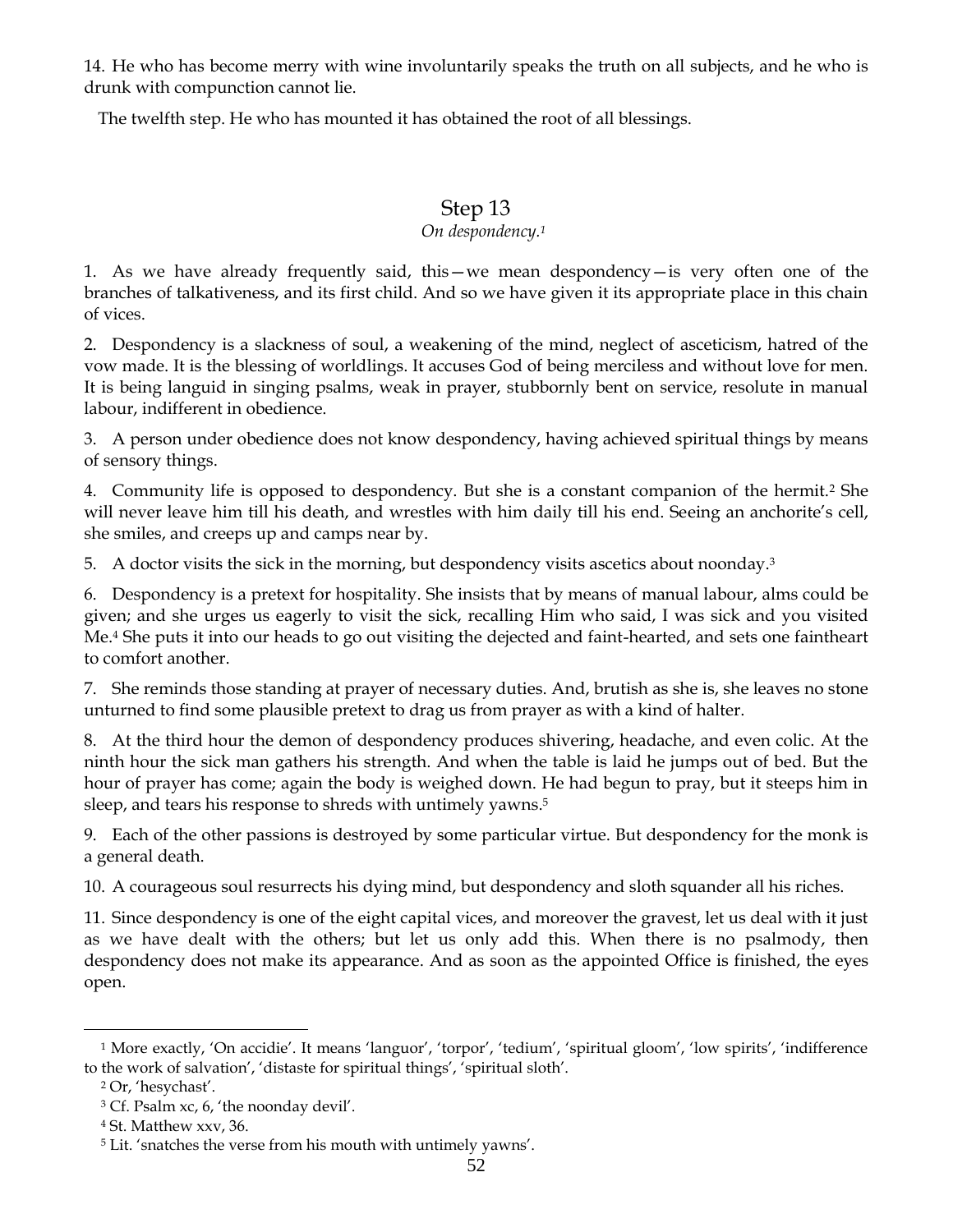12. Spiritual heroes<sup>1</sup> come to light at the time of despondency, for nothing procures so many crowns for a monk as the battle with despondency.

13. Observe, and you will find that if you stand on your feet despondency will battle with you. If you sit, it will suggest that it is better for you to lean back; and it urges you to lean against the wall of the cell; then it persuades you to peep out of the window, by producing noises and footsteps.

14. He who mourns over himself does not know despondency.

15. Let this tyrant be bound by the remembrance of your sins. Let us buffet him by manual labour. He should be brought into court by the thought of blessings to come. And when brought as before a tribunal let him be duly questioned:

16. 'Tell me, you nerveless, shuffling fellow, who viciously spawned you? Who are your offspring? Who are your foes? Who is your destroyer?' And despondency, under compulsion, may be thought to reply: 'Among those who are truly obedient I have nowhere to lay my head; but with those amongst whom I have a place for myself, I live quietly. I have many mothers: sometimes insensibility of soul, sometimes forgetfulness of the things above, sometimes excessive troubles. My offspring who abide with me are: changing from place to place, disobedience to one's spiritual father, forgetfulness of the judgement, and sometimes breach of the vow. And my opponents, by whom I am now bound, are psalmody and manual labour. My enemy is the thought of death. What completely mortifies me is prayer with firm hope of future blessings. And who gave birth to prayer? Ask her.'

This is the thirteenth victory. He who has really gained it has become experienced in all good.

## Step 14

*On the clamorous , yet wicked master—the stomach.<sup>2</sup>*

1. We have been attacking ourselves in everything that we have said, but this is specially so when we speak about the stomach. For I wonder if anyone has got free of this master before settling in the grave.

2. Gluttony is hypocrisy of the stomach; for when it is glutted it complains of scarcity, and when it is loaded and bursting it cries out that it is hungry.

3. Gluttony is a deviser of seasonings, a source of sweet dishes. You stop one jet, and it bobs up elsewhere; you plug this too, and you open another.

4. Gluttony is a delusion of the eyes which receives in moderation but wants to gobble everything at once.

5. Satiety in food is the father of fornication; but mortification of the stomach is an agent of purity.

6. He who fondles a lion often tames it, but he who coddles the body makes it still wilder.

7. The Jew rejoices on Sabbaths and feast days; and a monk who is a glutton on Saturdays and Sundays. He counts beforehand the days till Easter, and he prepares the food for it several days in advance. The slave of his belly calculates with what dishes he will celebrate the feast, but the servant of God considers with what graces he may be enriched.

8. If a stranger comes, the slave of the stomach is moved to love entirely from gluttony, and he regards laxity for himself as consolation for his brother. When others are present, he deems it right to allow himself wine; and thinking to hide his virtue, he becomes a slave of passion.

<sup>&</sup>lt;sup>1</sup> Lit. 'the violent'. St. Matthew xi, 12.

<sup>2</sup> The title varies slightly in different texts.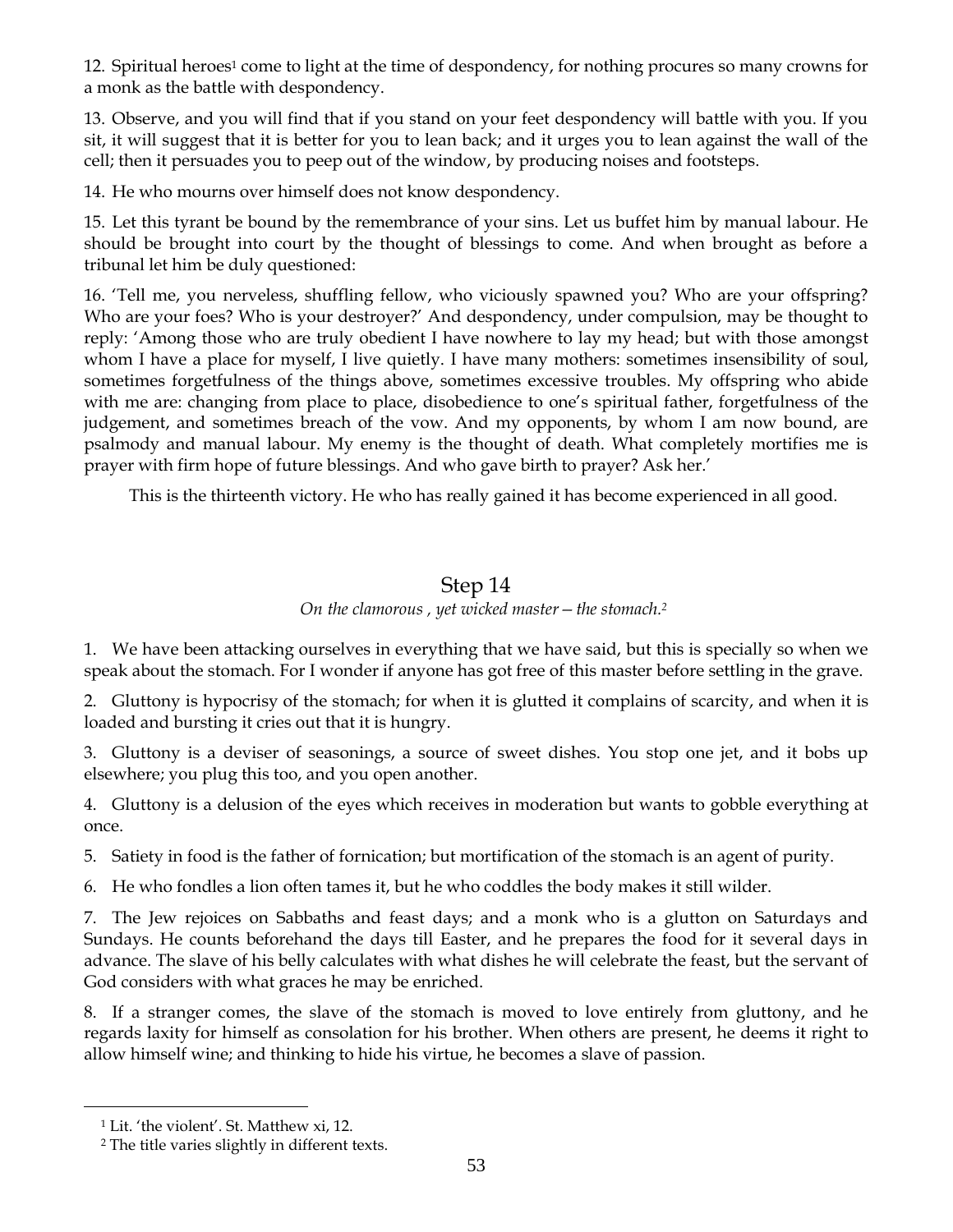9. Often vanity proves an enemy of gluttony, and they quarrel between themselves for the wretched monk as for a purchased slave. The one urges him to relax, while the other proposes that he should make his virtue triumph. The wise monk will shun both, at the right time shaking off each passion by the other.

10. As long as the flesh is still lusty, let us observe temperance at all times and in every place. When it has been pacified (which I do not suppose is possible this side of the grave), then let us hide our accomplishment.

11. I have seen aged priests bewitched by the demons; and on the feasts they gave their blessing to young men not under their direction to use wine and all the rest. If those who give permission have a good witness in the Lord (i.e. are spiritual), then let us also permit ourselves within limits. But if they are negligent, let us not give a thought to their blessing, especially when we are in the actual heat of the struggle with our flesh.

12. Evagrius,<sup>1</sup> afflicted by an evil spirit, imagined himself to be the wisest of the wise both in thought and expression. But he was deceived, poor man, and proved to be the most foolish of fools in this among other things. For he says: 'When our soul desires different foods, then confine it to bread and water.' To prescribe this is like saying to a child: 'Go up the whole ladder in one stride.' And so, rejecting his rule, let us say: When our soul desires different foods, it is demanding what is proper to its nature. Therefore, let us also use cunning against our unscrupulous foe. And unless a very severe conflict is on us, or amends for falls, let us for a while only deny ourselves fattening foods, then heating foods, and only then what makes our food pleasant. If possible, give your stomach satisfying and digestible food, so as to satisfy its insatiable hunger by sufficiency, and so that we may be delivered from excessive desire, as from a scourge, by quick assimilation. If we look into the matter, we shall find that most of the foods which inflate the stomach also excite the body.

13. Laugh at the demon who, after supper, suggests that you should take your meal later in future; for the next day at the ninth hour he will change the arrangements of the previous day.

14. One kind of temperance is suitable for those who behave irreproachably, and another for those subject to weaknesses. For the former, a movement in the body is a signal for restraint; but the latter are affected by such movements without relief or relaxation till their very death and end. The former always wish to preserve peace of mind, and the latter propitiate God by spiritual lamentation and contrition.

15. The perfect find their time of gladness and consolation in the attainment of dispassion in all things; the warrior-ascetic enjoys the heat of the battle; but the slave of the passions revels in the Feast of feasts and the Triumph of triumphs.<sup>2</sup>

16. The heart of gluttons dreams only of food and eatables, but the heart of those who weep dreams of judgment and castigation.

17. Master your stomach before it masters you; and then you are sure to control yourself with the aid of shame. Those who have fallen into the horrible gulf know what I have said; but men who are eunuchs have not experienced this.

18. Let us prune the stomach by thought of the future fire. For some who were servants of their stomach have cut their members right off, and died a double death. If we go into the matter, we shall find that it is the stomach alone that is the cause of all human shipwreck.

<sup>&</sup>lt;sup>1</sup> The fourth century Evagrius of Pontus was a follower of Origen and was condemned with him in the 5th Ecumenical Council in 553.

<sup>2</sup> In the Orthodox Church the Paschal Festival or Easter is known as the Feast of feasts and Triumph of triumphs. It is preceded by a fast of forty-nine days inclusive of Passion Week. There is no fasting in Easter Week, hence the glutton rejoices.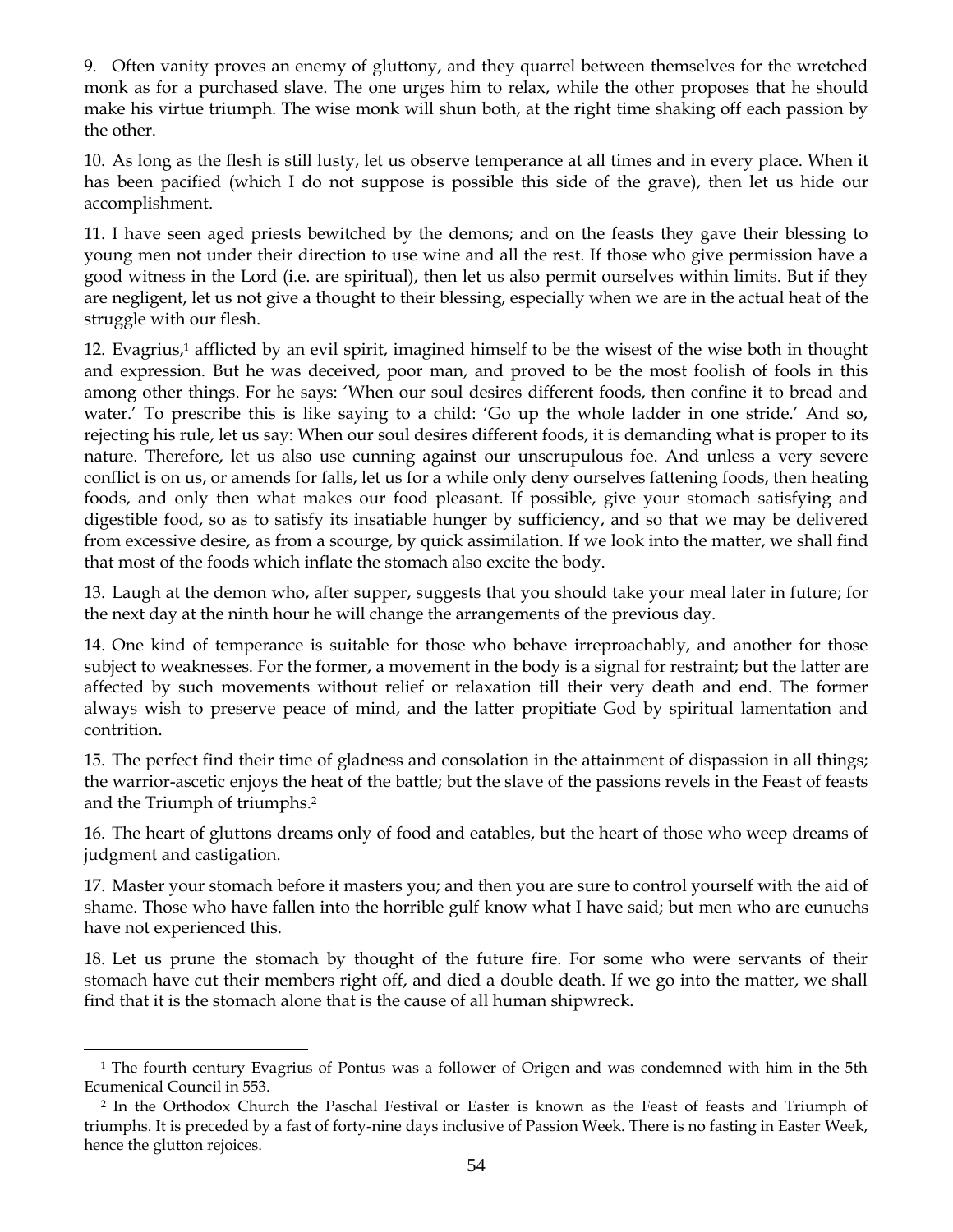19. The mind of a faster prays soberly, but the mind of an intemperate person is filled with impure idols.<sup>1</sup>

20. Satiety of the stomach dries the tear springs, but the stomach when dried produces these waters.

21. He who cherishes his stomach and hopes to overcome the spirit of fornication, is like one who tries to put out a fire with oil.

22. By stinting the stomach the heart is humbled, but by pleasing the stomach the mind becomes proud.

23. Keep watch over yourself early in the morning, at midday, and for an hour before taking food, and you will realize the value of fasting. In the morning, thought leaps and runs from one thing to another. With the approach of the sixth hour of the day it becomes somewhat quieter; and by sunset it is completely at peace.

24. Stint your stomach and you will certainly lock your mouth, because the tongue is strengthened by a lot of food. Struggle with all your might against the stomach and restrain it with all sobriety. If you labour a little, the Lord also will soon work with you.

25. Leather bottles get greater capacity if they are supple, but if they are left in neglect they do not hold so much. He who burdens his stomach with food, distends his inside; but he who wars with his stomach contracts it. And when the inside is contracted, then we cannot take much, and for the future we become fasters naturally.

26. Thirst is often stopped by thirst; but it is difficult to cut off hunger by hunger, and even impossible. When the stomach overcomes you, tame it by labours. And if this is impossible owing to weakness, struggle with it by vigil. If the eyes become heavy, take up manual labour; but if sleep is not upon you, do not touch manual labour, because it is impossible to occupy the mind with God and Mammon, that is, both with God and manual labour.

27. Know that often a devil settles in the belly and does not let the man be satisfied even though he has devoured a whole Egypt and drunk a river Nile. But after taking food this unclean spirit goes away, and sends against us the spirit of fornication, telling him of our condition and saying: 'Catch, catch, hound him; for when the stomach is full, he will not resist much.' With a smile the spirit of fornication comes, and having bound us hand and foot by sleep, does with us all he pleases, defiling soul and body with its impurities, dreams, and emissions.

28. It is amazing to see the bodiless mind defiled and darkened by the body, and likewise the immaterial spirit purified and refined through clay.

29. If you have promised Christ to go by the strait and narrow way, restrain your stomach, because by pleasing it and enlarging it, you break your contract. Attend and you will hear Him who says: 'Spacious and broad is the way of gluttony that leads to the perdition of fornication, and many there are who go in by it; because narrow is the gate and hard is the way of fasting that leads to the life of purity, and few there are who go in by it."<sup>2</sup>

30. The prince of demons is the fallen Lucifer, and the prince of passions is gluttony.

31. When sitting at a table laden with food, remember death and judgment, for even so you will only check the passion slightly. In taking drink, do not cease to imagine the vinegar and gall of your Lord. And you will certainly either be temperate, or you will sigh and humble your mind.

32. Do not be deceived: you will not be delivered from Pharaoh, and you will not see the heavenly Passover, unless you continually eat bitter herbs and unleavened bread. And bitter herbs—this is the coercion and pain of fasting; and unleavened bread—this is a mind that is not puffed up. Let this be

<sup>1</sup> Or 'images'. Gk. *eidōla*

<sup>2</sup> St. Matthew vii, 13—14.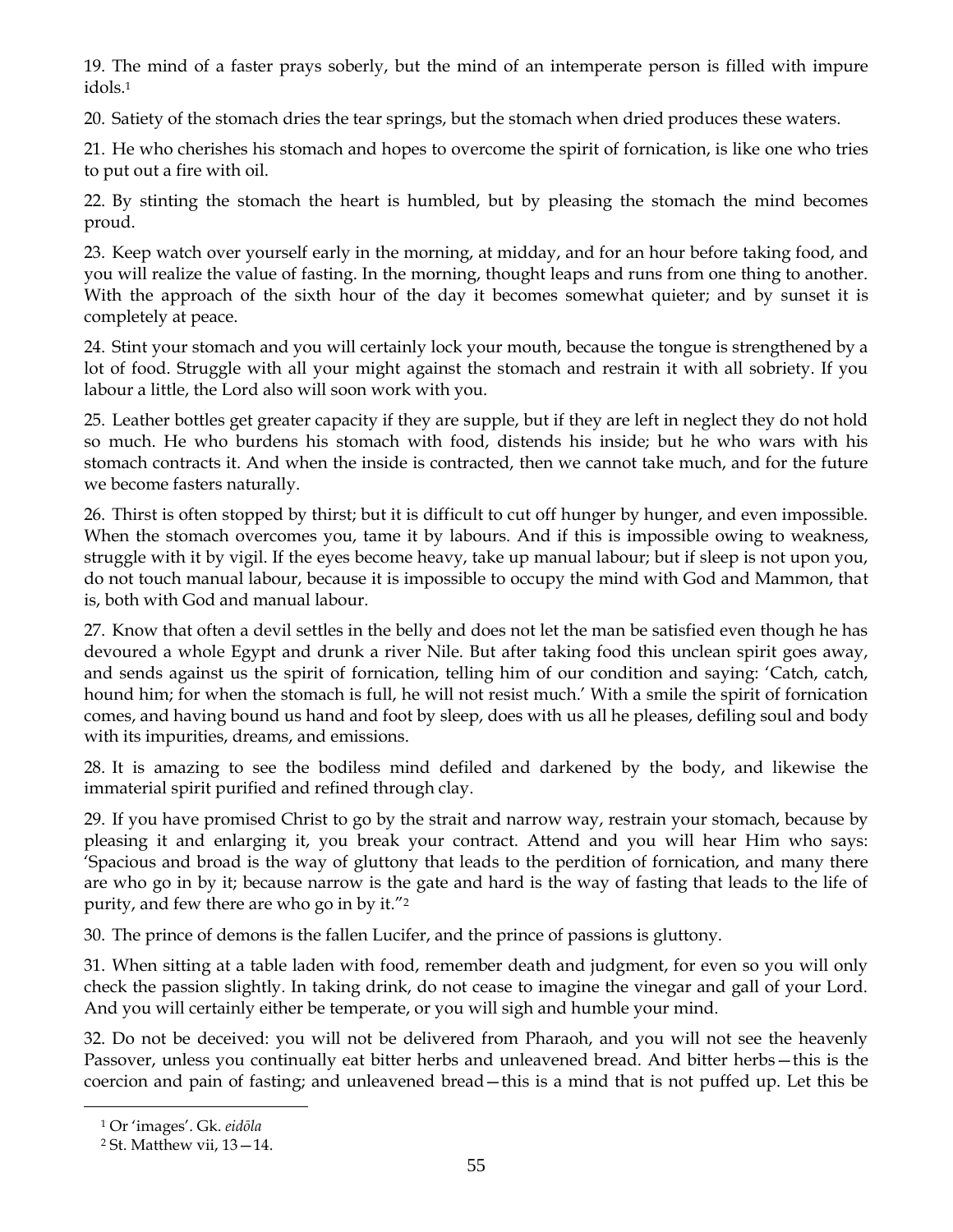knit to your breathing, the word of him who says: 'But I, when demons troubled me, put on sackcloth, and humbled my soul with fasting, and my prayer stuck to the bosom of my soul.'<sup>1</sup>

33. Fasting is the coercion of nature and the cutting out of everything that delights the palate, the prevention of lust, the uprooting of bad thoughts, deliverance from dreams, purity of prayer, the light of the soul, the guarding of the mind, deliverance from blindness, the door of compunction, humble sighing, glad contrition, a lull in chatter, a means to silence, a guard of obedience, lightening of sleep, health of body, agent of dispassion, remission of sins, the gate of Paradise and its delight.

34. Let us ask this foe, or rather this supreme chief of our misfortunes, this door of passions, this fall of Adam, this ruin of Esau, this destruction of the Israelites, this laying naked of Noah's shame, this betrayer of Gomorrah, this reproach of Lot, this death of the sons of Eli, this guide to impurity—let us ask him: From whom is he born? Who are his offspring? Who crushes him? And who finally destroys him?

35. 'Tell us, tormentor of all mortals, who has bought all with the gold of greed: How did you get access to us? And what do you usually produce after your coming? And what is the manner of your departure from us?'

36. And gluttony, annoyed by these insults, raving with fury against us and foaming, replies: 'Why are you who are my underlings overwhelming me with reproaches? How are you trying to get separated from me? I am bound to you by nature. The door for me is the nature of foods. The cause of my insatiability is habit. The foundation of my passion is repeated habit, insensibility of soul and forgetfulness of death. How do you seek to learn the names of my offspring? If I count them, they will be more in number than the sand. But learn at least the names of my first born and beloved children. My first-born son is a minister of fornication, the second after him is hardness of heart, and the third is sleepiness. From me proceed a sea of bad thoughts, waves of filth, depths of unknown and unnamed impurities. My daughters are laziness, talkativeness, familiarity in speech, jesting, facetiousness, contradiction, a stiff neck, obstinacy, disobedience, insensibility, captivity, conceit, audacity, boasting, after which follows impure prayer, whirling of thoughts, and often unexpected and sudden misfortunes, with which is closely bound despair, the most evil of all my daughters. The remembrance of falls resists me but does not conquer me. The thought of death is always hostile to me, but there is nothing among men that destroys me completely. He who has received the Comforter prays to Him against me; and the Comforter, when appealed to, does not allow me to act passionately. But those who have not tasted His gift inevitably seek their pleasure in my sweetness.'

The victory (over this vice) is a courageous one. He who is able, let him hasten to dispassion and to the highest degree of chastity.

## Step 15

*On incorruptible purity and chastity to which the corruptible attain by toil and sweat.<sup>2</sup>*

### *Foreword*

We have heard from that raving mistress gluttony who has just spoken, that her offspring is war against bodily chastity. And this is not surprising since our ancient forefather Adam teaches us this too. For if he had not been overcome by his stomach he would not have known what a wife was.<sup>3</sup> That is why those who keep the first commandment do not fall into the second transgression. And they

<sup>1</sup> Psalm xxxiv, 13.

<sup>2</sup> Texts vary here.

<sup>3</sup> I.e. he would have lived with her as with a sister.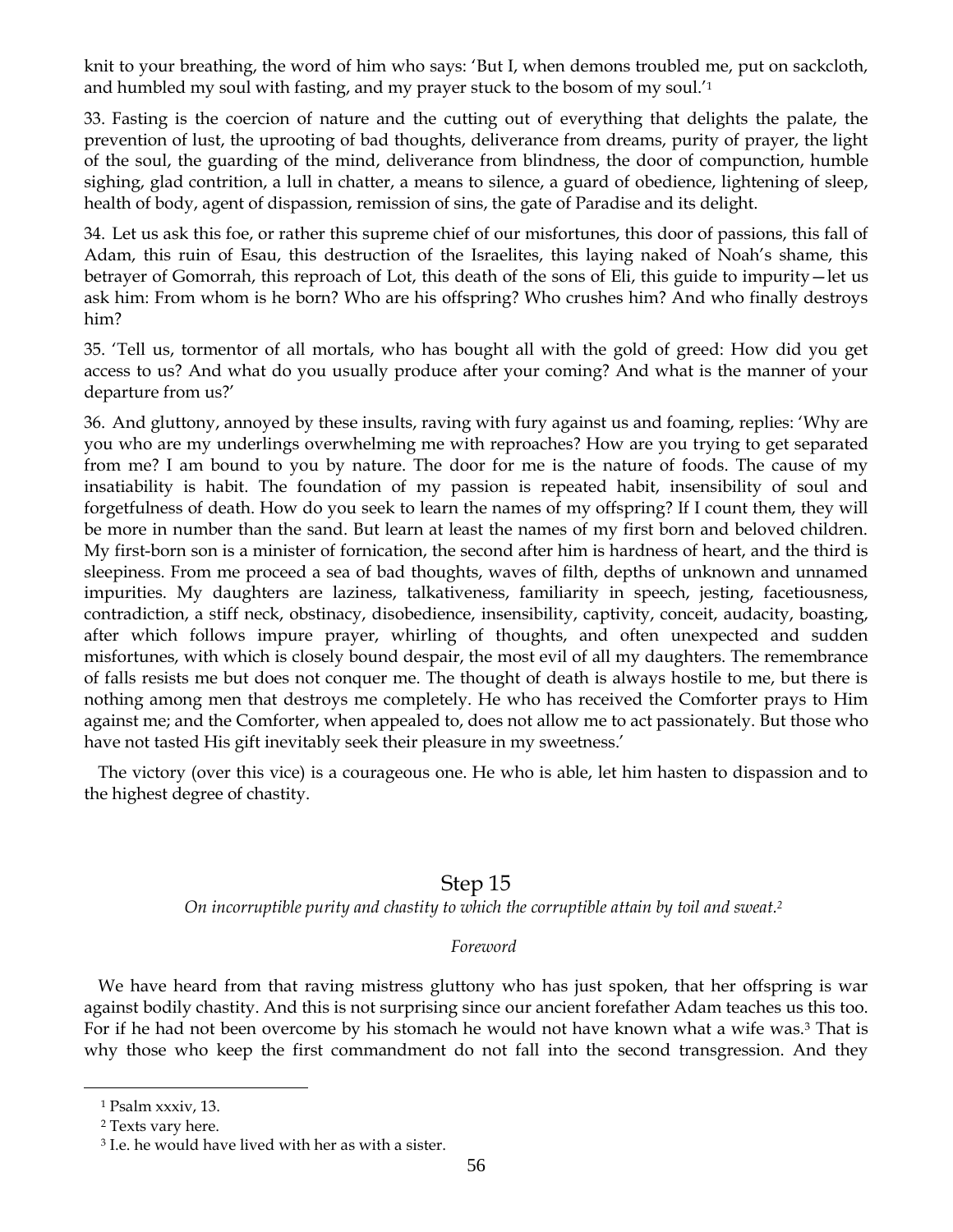continue to be children of Adam without knowing what Adam has been since his fall. But they are a little lower than the angels (in being subject to death).<sup>1</sup> And this is to prevent evil from becoming immortal, as he who is called the Theologian says.<sup>2</sup>

1. Purity means that we put on the angelic nature. Purity is the longed-for house of Christ and the earthly heaven of the heart. Purity is a supernatural denial of nature, which means that a mortal and corruptible body is rivalling the celestial spirits in a truly marvellous way.

2. He is pure who expels love with love and who has extinguished the material fire by the immaterial fire.<sup>3</sup>

3. Chastity is the name which is common to all the virtues.

4. He is chaste who even during sleep feels no movement or change of any kind in his constitution.

5. He is chaste who has continually acquired perfect insensibility to difference in bodies.

6. The rule and limit of absolute and perfect purity is to be equally disposed towards animate and inanimate bodies, rational and irrational.

7. Let no one thoroughly trained in purity attribute its attainment to himself. For it is impossible for anyone to conquer his own nature. When nature is defeated, it should be recognized that this is due to the presence of Him who is above nature. For beyond all dispute, the weaker gives way to the stronger.

8. The beginning of purity is the refusal to have anything to do with bad thoughts and occasional dreamless emissions; the middle state of purity is natural movements due to excess of food, but without dreams and emissions; and the end of purity is the mortification of the body after previously mortifying bad thoughts.

9. Truly blessed is he who has acquired perfect insensibility to every body and colour and beauty.

10. Not he who has kept his clay undefiled is pure, but he whose members are completely subject to his soul.<sup>4</sup>

11. He is great who remains free from passion when touched. But greater is he who remains unwounded by sight, and who has conquered the fire caused by the beauties of earth by meditation on the beauties of heaven.

12. He who drives away this dog by prayer is like someone fighting with a lion; he who subdues him by his resistance is someone still pursuing his enemy; but he who has once for all reduced its appeal to nothing, even though he is still in the flesh, is as one who has already risen from his coffin.

13. If a sign of true purity is to be unmoved by dreams during sleep, then it is certainly a mark of sensuality to be subject to emissions from (impure) thoughts when awake.

14. He who fights this adversary by bodily hardship and perspiration is like one who has tied his foe to a dry branch. But he who opposes him by temperance, sleeplessness and vigil is like one who puts a dog-collar on him. He who opposes him by humility, freedom from irritability and thirst is like one who has killed his enemy and hidden him in the sand. And by sand I mean humility, because it produces no fodder for the passions but is mere earth and ashes.

15. One keeps this tormentor bound by struggles, another by humility, and another by divine revelation. The first resembles the morning star, the second the full moon, and the third the blazing

<sup>1</sup> The words in brackets are not in some versions.

<sup>2</sup> St. Gregory Nazianzen.

<sup>&</sup>lt;sup>3</sup> Or, 'he is pure who expels fleshly love with divine love, and who has extinguished the fire of passion by the fire of heaven (i.e. the Holy Spirit).'

<sup>4</sup> Another reading of the second half of the sentence is: 'but he whose members are subject to his soul is perfect'.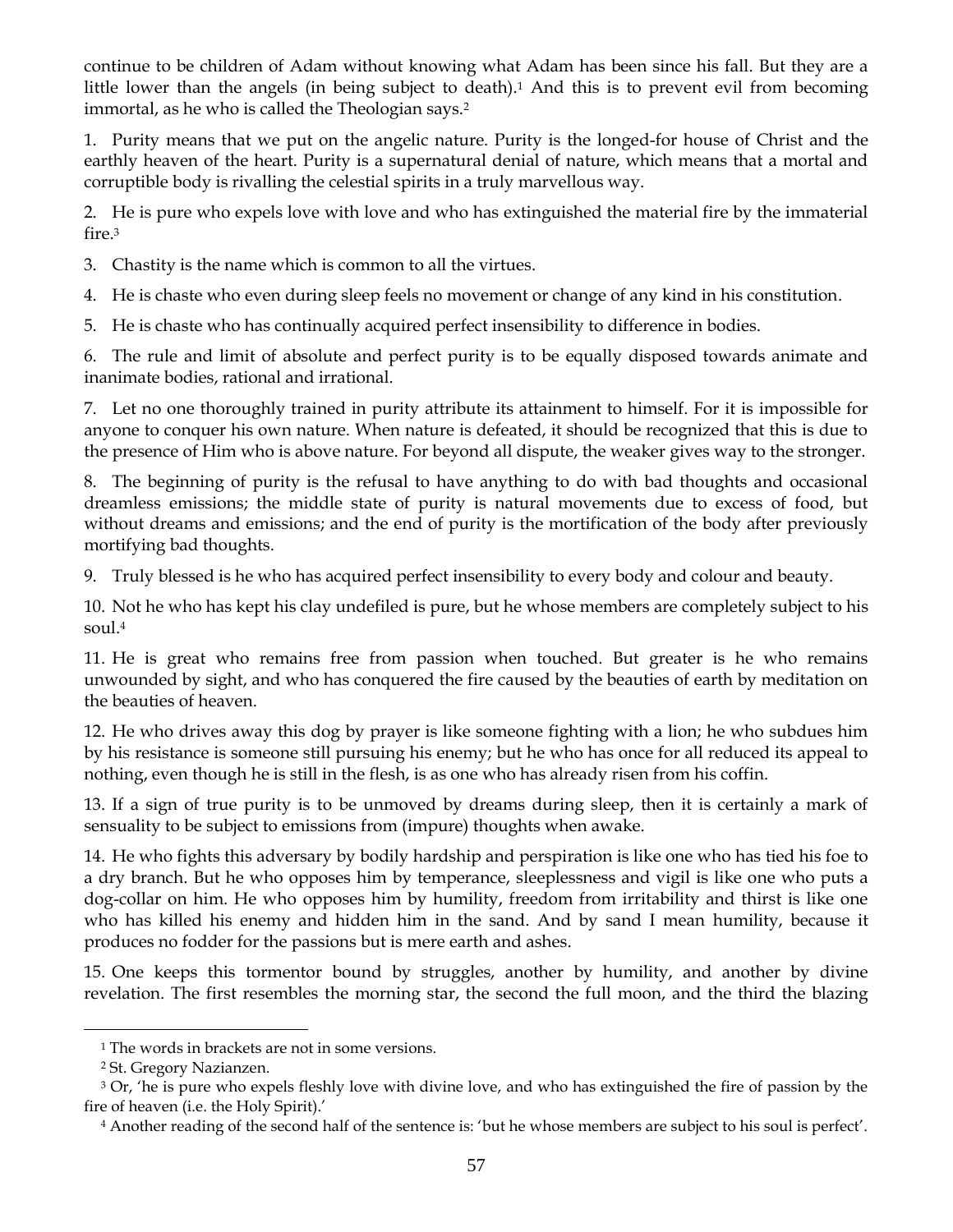sun; and they all have their home in heaven. But from the dawn comes light, and in the light the sun rises. So too with what has been said, we can reflect and make discoveries.

16. A fox pretends to be asleep, and the body and demons pretend to be chaste; the former in order to deceive a bird, and the latter in order to destroy a soul.

17. Throughout your life, do not trust your body,<sup>1</sup> and do not rely on it till you stand before Christ.

18. Do not trust to abstinence not to fall. One who had never eaten was cast from heaven.<sup>2</sup>

19. Certain learned men have well defined renunciation, by saying that it is hostility to the body and a fight against the stomach.

20. With beginners falls usually occur by reason of luxury; with intermediates because of haughtiness as well as from the same cause which leads to the fall of beginners; and with those approaching perfection, solely from judging their neighbour.

21. Some have extolled those who are eunuchs by nature because they are delivered from the martyrdom of the body; but I daily extol those who make themselves eunuchs by castrating their bad thoughts as with a knife.<sup>3</sup>

22. I have seen people who fell unwillingly, and I have seen people who would willingly fall but cannot. And I pitied the latter much more than those who fall daily; because even though impotent, they yearn for the stench.

23. He who falls is to be pitied. But still more to be pitied is he who causes another to fall, because he bears the burden of both, and further, the burden of pleasure tasted by the other.<sup>4</sup>

24. Do not expect to confute the demon of fornication by arguing with him; for with nature on his side, he has the best of the argument.

25. He who has resolved to contend with his flesh and conquer it himself struggles in vain. For unless the Lord destroys the house of the flesh and builds the house of the soul, the man who desires to destroy it has watched and fasted in vain.<sup>5</sup>

26. Offer to the Lord the weakness of your nature, fully acknowledging your own incapacity, and you will receive imperceptibly the gift of chastity.

27. In sensual people (as one who had experienced this passion personally told me after he had got over it) there is a feeling of a sort of love for bodies and a kind of shameless and inhuman spirit which openly asserts itself in the very feeling of the heart. This spirit produces a feeling of physical pain in the heart, fierce as from a blazing stove. As a result of this the sufferer does not fear God, despises the remembrance of punishment as of no consequence, disdains prayer, and during the very act itself regards the body almost as a dead corpse, as though it were an inanimate stone. He is like someone out of his mind and in a trance, perpetually drunk with desire for creatures, rational and irrational. And if the days of this spirit were not cut short, not a soul would be saved, clothed as it is in this clay, mingled with blood and foul moisture. How could they be? For everything created longs insatiably for what is akin to it—blood desires blood, the worm desires a worm, clay desires clay. And does not flesh too desire flesh? Yet we who bridle nature and desire the Kingdom try various tricks to deceive this deceiver. Blessed are they who have not experienced the conflict described above! Let us pray that we may always be delivered from such a trial, because those who slip into the pit we have mentioned fall

<sup>1</sup> Lit. 'clay'.

<sup>2</sup> I.e. Satan.

<sup>3</sup> Cf. St Matthew xix, 12.

<sup>4</sup> See Step26: 127.

<sup>5</sup> Psalm cxxvi, 1.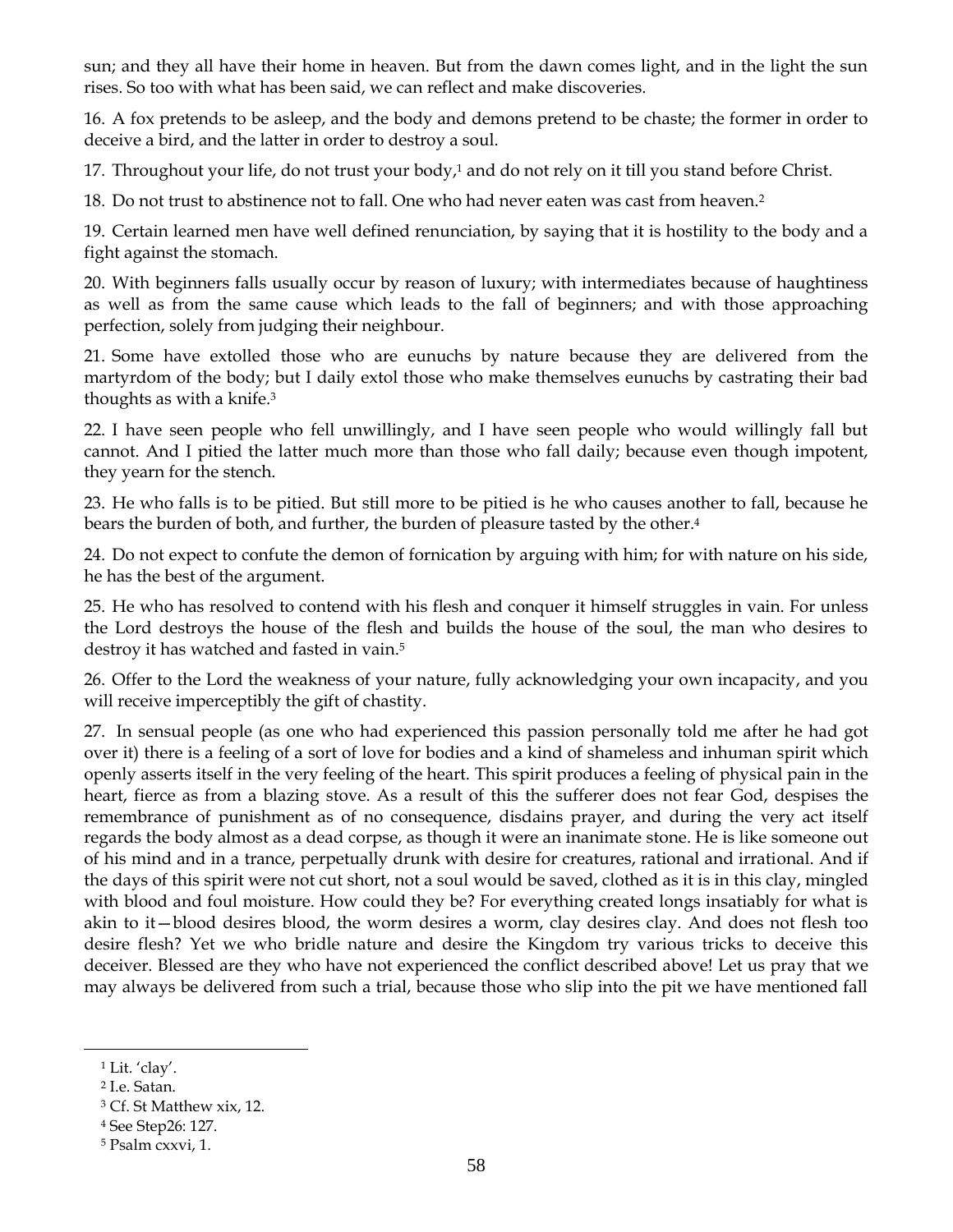far below those ascending and descending by the ladder; $\frac{1}{2}$  and to get out of that pit to the point of beginning to ascend they need much sweat and extreme abstinence.<sup>2</sup>

28. We ought to consider whether our spiritual enemies have not each their own proper task to fulfil when drawn up in battle array against us, just as in a visible war. Surprising to say, they certainly have. When I thought about those who were tempted, I observed that falls were of varying seriousness. He who has ears to hear, let him hear.<sup>3</sup>

29. The devil often has the habit, especially in warring against ascetics and those leading the solitary life, of using all his force, all his zeal, all his cunning, all his intrigue, all his ingenuity and purpose, to assail them by means of what is unnatural, and not by what is natural. Therefore, ascetics coming into contact with women, and not in any way tempted either by desire or thought, have sometimes regarded themselves as already blessed, not knowing, poor things, that where a worse downfall had been prepared for them, there was no need of the lesser one.

30. I think that our wretched murderers have the habit of besetting and seducing us poor creatures with sins contrary to nature for the following two reasons: that we may have everywhere plenty of opportunity to fall, and that we may receive greater punishment. What we have just said, was learnt by personal experience by him who had previously commanded asses and had afterwards been given over to wild asses and pitifully disgraced; and though he had previously been nourished with heavenly bread he was afterwards deprived of this blessing. And what is most astonishing is that even after his repentance, our founder Antony, grieving bitterly, said of him: 'A great pillar has fallen.' But that wise man hid the manner of the fall, for he knew that bodily fornication is possible without intercourse with another body. There is in us a kind of death; there is in us a devastating sin, which is ever borne about with us, but especially in youth. But I have not dared to write about it because my hand is restrained by him who said: the things which are done by them in secret, it is a shame even to speak of, or to write or to hear.<sup>4</sup>

31. This my beloved adversary (and yet not mine)—the flesh— was called death by Paul: Who, says he, will deliver me from this body of death?<sup>5</sup> And another theologian<sup>6</sup> calls it a passionate, slavish and nocturnal enemy. I used to long to know why it was given such names. If the flesh, as was said above, is death, who ever has conquered it undoubtedly does not die. But who is the man who will live and not see death<sup>7</sup> in the impurity of his flesh ?<sup>8</sup>

32. I ask you to consider this question: who is greater, he who dies and rises again or he who does not die at all? Those who extol the latter are deceived, for Christ both died and rose. But he who extols the former urges that for the dying, or rather the falling, there is no cause whatever for despair.

33. And our merciless foe, teacher of fornication, says that God is very merciful towards this passion as it is a natural one. But if we observe the guile of the demons we shall find that after sin has been committed they say that God is a just and inexorable Judge. They said the former in order to lead us into sin, and now the latter to drown us in despair.

34. As long as sorrow and despair are present, we do not so easily abandon ourselves to further sin. But when sorrow and despair are quenched, the tyrant speaks to us again of God's mercy.

<sup>4</sup> Ephesians v, 12.

 $\overline{a}$ 

6 I.e. St. Gregory Nazianzen.

<sup>1</sup> That is, the ladder of angels seen by Jacob (Genesis xxviii, 12; St. John i, 51).

<sup>2</sup> Or, hunger, fasting.

<sup>3</sup> St. Matthew xi, 15.

<sup>5</sup> Romans vii, 24.

<sup>7</sup> Psalm lxxxviii, 49.

<sup>8</sup> This might also be translated: 'of the impurity of his flesh?' The meaning would then be: 'who will live eternally and not see the death of the impurity of the flesh?'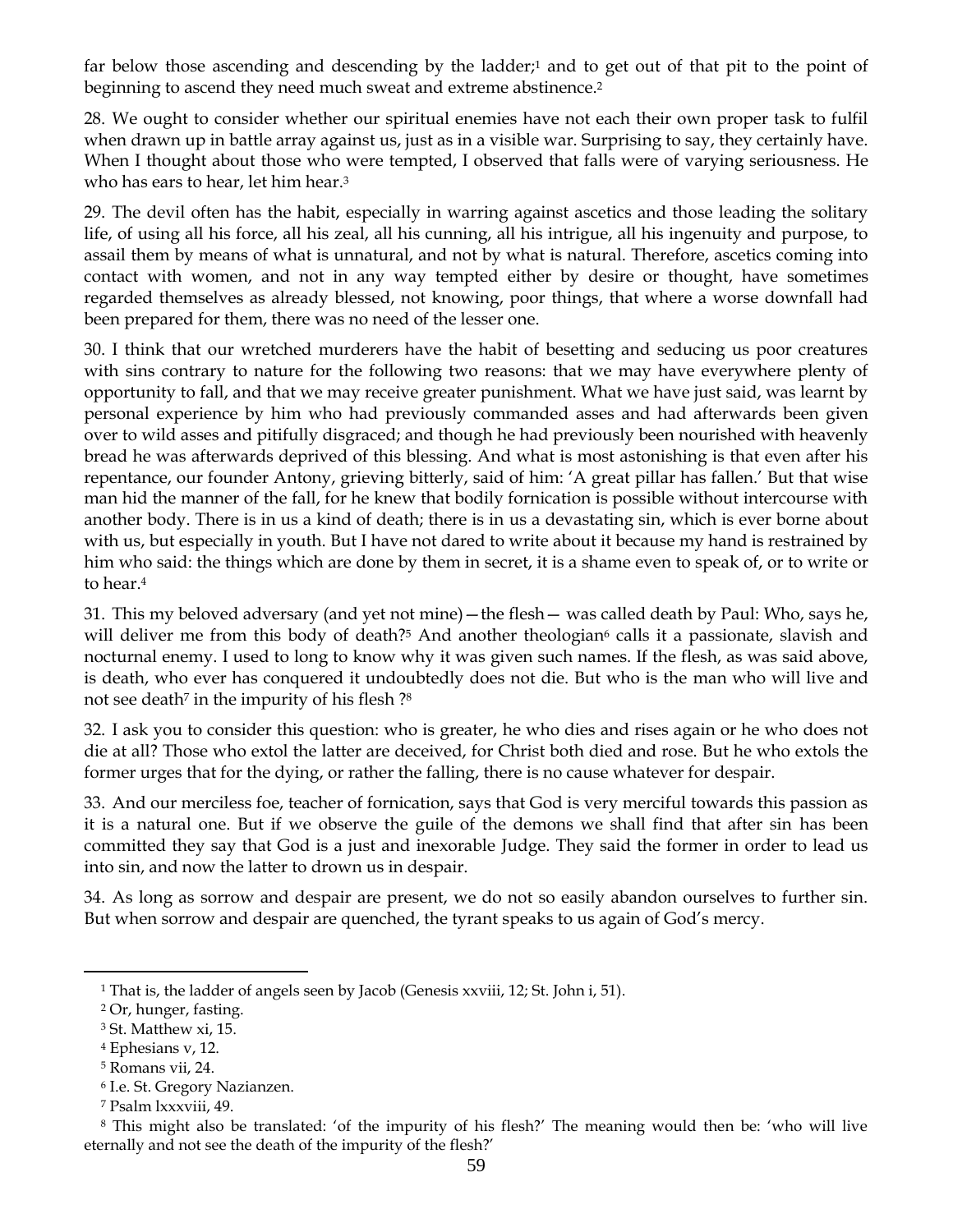35. The Lord, being incorruptible and incorporeal, rejoices in the purity and incorruptibility of our body. But nothing gives such joy to the demons, some say, as the stench of fornication, and no other passion so gladdens them as the defilement of the body.

36. Purity means that we put on the likeness of God, as far as is humanly possible.

37. The mother of sweetness is earth and dew, and the mother of purity is silence with obedience. Dispassion of the body attained by silence, has often been shaken on coming into contact with the world; but that obtained by obedience is genuine and inviolable everywhere.

38. I have seen pride lead to humility. And I remembered him who said: Who has known the mind of the Lord?<sup>1</sup> The pit and fruit of conceit is a fall; but a fall is often an occasion of humility for those who are willing to use it to their advantage.

39. He who wants to overcome the demon of fornication with gluttony and surfeiting is like a man who puts out a fire with oil.

40. He who attempts to stop this war by temperance, and by that alone, is like a man who has the idea of escaping the sea by swimming with one hand. Join humility to temperance, because without the former the latter is useless.

41. He who sees that some passion is getting the better of him, should first of all take up arms against this passion, and moreover against this passion alone, especially if it is the domestic foe; be cause until this passion is destroyed, we shall not derive any profit from the conquest of other passions. When we have killed this Egyptian,<sup>2</sup> we shall certainly see God in the bush of humility.

42. During temptation I have felt that this wolf was producing incomprehensible joy, tears and consolation in my soul, but I was really being deceived when I so childishly thought to have fruit from this and not harm.

43. Every other sin that a man may commit is outside the body, while he who commits impurity sins against his own body, $3$  and this is certainly because the very substance of the flesh is defiled by pollution, which cannot happen in the other sins.

44. And I should like to ask: Why in the case of every other sin do we usually say that people have slipped, and simply that; but when we hear that someone has committed fornication, we say sorrowfully: So and so has fallen?

45. A fish swiftly escapes a hook; and a sensual soul shuns solitude.

46. When the devil wishes to tie two people to each other by a shameful bond, he works on the inclinations of both of them, and then lights the fire of passion.

47. Those who are inclined to sensuality often seem sympathetic, merciful, and prone to compunction; while those who care for chastity do not seem to have these qualities to the same extent.

48. A certain learned man put a serious question to me, saying: 'What is the gravest sin, apart from murder and denial of God?' And when I said: 'To fall into heresy,' he asked: 'Then why does the Catholic Church receive heretics who have sincerely anathematized their heresy, and consider them worthy to partake in the Mysteries; while on the other hand when a man who has committed fornication is received, even though he confesses and forsakes his sin, the Apostolic Constitutions order

<sup>1</sup> Romans xi, 34.

<sup>2</sup> This refers to the story of Moses (Exodus ii, 11) and the burning bush (Exodus iii).

<sup>3</sup> 1 Corinthians vi, 18.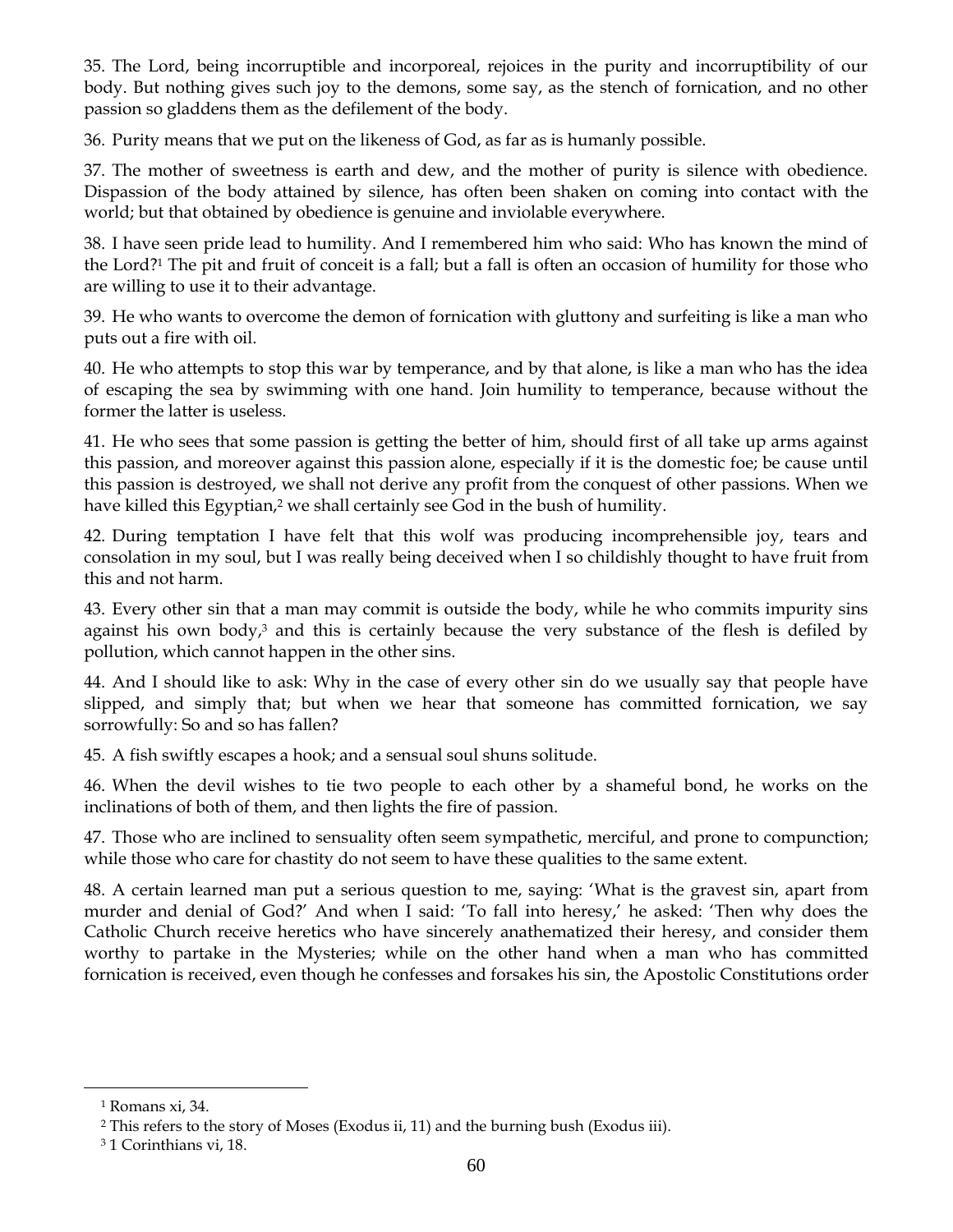him to be excluded from the immaculate Mysteries for a number of years?' I was struck with bewilderment, and what perplexed me then has remained unsolved.<sup>1</sup>

49. In judging delights felt by us during psalmody, let us examine, ponder and observe what comes to us from the demon of fornication, and what comes from the words of the Spirit and from the grace and power contained in them.

50. Do not be ignorant of yourself, young man. I have seen men pray with all their soul for their loved ones, who in reality were moved by the spirit of fornication, while believing that they were fulfilling the law of love.

51. Touch alone is sufficient for bodily defilement, for nothing is so dangerous as this sense. Remember him who wrapped his hand in his cassock when about to carry his sick mother, and deaden your hand to natural or unnatural things, whether your own or another's body.

52. I think that one ought not to call anyone a saint in any real sense, until he has transformed this earth<sup>2</sup> into holiness, if such a transformation is even possible.

53. When we are lying in bed let us be especially sober and vigilant, because then our mind struggles with the demons without our body, and if it is sensual, it readily becomes a traitor.

54. Always let the remembrance of death and the Prayer of Jesus<sup>3</sup> said as a monologue go to sleep with you and get up with you; for you will find nothing to equal these aids during sleep.

55. Some think that battles and emissions during sleep come only from food. But I have observed that people who are seriously ill and the strictest fasters are very prone to these pollutions. I once asked one of the most experienced and distinguished monks about this, and the blessed man explained it to me very clearly. 'Emissions during sleep,' said that ever-memorable man, 'come from abundance of food and from a life of ease. They also come from contempt, when we pride ourselves that we have not been subject to these effluxes for a long time. And also they come from judging our neighbour. The last cases,' he added, 'can happen even to the sick.' But perhaps all three can. But if anyone is unable to find any of these reasons in himself, then he is indeed blessed to be so free from passion. And if this happens to him, then it comes solely from the envy of the demons, and God allows it for a time in order that, after a sinless mishap, he may obtain the most sublime humility.

<sup>1</sup> Cf. P.G., 88; col. 912, Scholion 26: 'Heresy is a deviation of the mind from the truth and a sin of the mouth or tongue, whereas fornication is a sin of the whole body, which damages and depraves all the feelings and powers of body and soul, darkens the image and likeness of God in man, and is therefore called a fall. Heresy comes from presumption, while fornication comes from bodily comfort. Therefore heretics are corrected by humiliation, and sensualists by suffering.' We add the gist of a Greek note in K. A. Vretos's edition of the *Ladder* (Constantinople, 1883, p. 91): 'Obviously heresy is the greatest of sins. But since the passion of fornication has a tyrannical power due to pleasure and attracts attention, it often causes men to fall after repentance. Therefore, the fornicator is debarred for periods from the Holy Mysteries, that he may not return to his vomit and jeopardize his salvation. It also serves to put fear in all, and make them struggle against their passions and use the grace of the Holy Spirit. Heresy is a mental passion that springs from error and ignorance, or from ambition and vainglory. But when the evil is removed, it no longer causes conflict or trouble. Further, spiritual education aims at cutting out evil by the root. By the practice of a strict life, fornicators are trained to forget the pleasure of lust. For whereas the evil of heresy lies only in the mind, the passion of fornication also affects the body with corruption. The man who repents of heresy is at once cleansed by turning to God with his whole personality. But one who returns to God from fornication usually needs time and tears and fasting to get rid of the pleasure and heal the wound in his flesh and stabilize his mind. If, however, both remain unrepentant, they will certainly have the same condemnation.'

<sup>2</sup> I.e. his body.

<sup>3</sup> 2 See above, p[.47,](#page-46-0) note [175.](#page-46-1)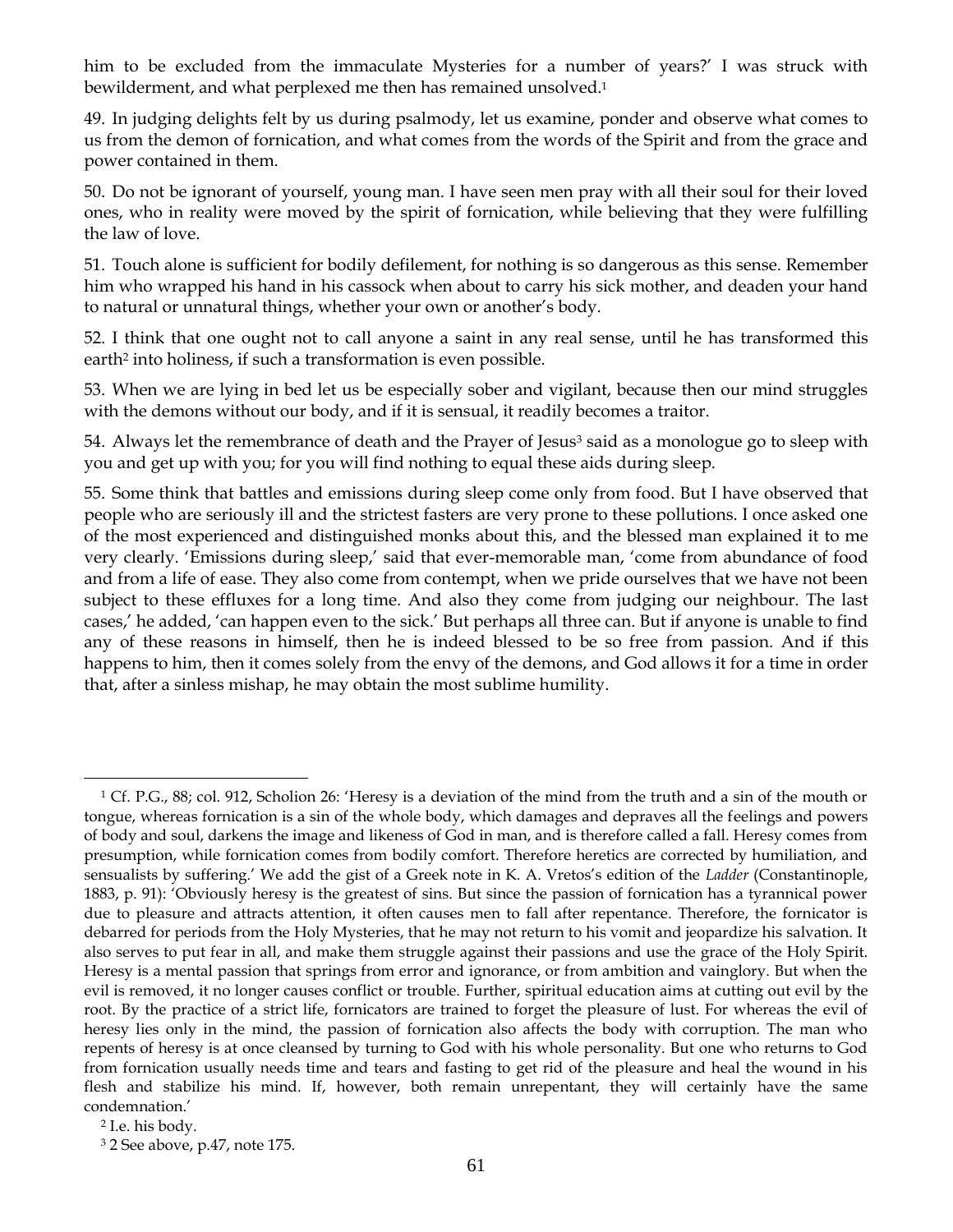56. Let no one get into the habit of thinking over during the day-time the phantasies that have occurred to him during sleep; for the aim of the demons in prompting this is to defile us while we are awake by making us think about our dreams.

57. Let us listen again to another wile of our foes. Just as food bad for the body produces sickness after a time or some days, so this often happens in the case of actions which defile the soul. I have seen some give way to luxury and not at once feel the attacks of the enemy. I have seen others eat with women and converse with them and at the time have no bad thoughts whatsoever in their mind. They were thus deceived and encouraged to grow careless and to think that they were in peace and safety, and they suddenly suffered destruction in their cells. But what bodily and spiritual destruction comes to us when we are alone? He who is tempted knows. And he who is not tempted does not need to know.

58. On these occasions<sup>1</sup> the best aids for us are: sackcloth, ashes, all-night standing, hunger, moistening the tongue in moderation when parched with thirst, dwelling amongst the tombs, and above all humility of heart; and if possible a spiritual father or a careful brother, an elder in spirit to help us. But I shall be surprised if anyone will be able to save his ship from the sea by himself.

59. One and the same sin often incurs a condemnation a hundred times greater for one person than for another, according to character, place, progress, and a good deal else.

60. Someone told me of an extraordinarily high degree of purity. He said: 'A certain man,<sup>2</sup> on seeing a beautiful body, thereupon glorified the Creator, and from that one look he was moved to the love of God and to a fountain of tears. And it was wonderful to see how what would have been a cause of destruction for one was for another the supernatural cause of a crown.' If such a person always feels and behaves in the same way on similar occasions, then he has risen immortal before the general resurrection.

61. Let us be guided by the same rule in singing melodies and songs. For lovers of God are moved to holy gaiety, to divine love and to tears both by worldly and by spiritual songs; but lovers of pleasure to the opposite.

62. As we have said before, some people in hermitages suffer far more severe attacks from the enemies. And no wonder! For the demons haunt such places, since the Lord in His care for our salvation has driven them into the deserts and the abyss (of hell). Demons of fornication cruelly assail the solitary in order to drive him back into the world, as having received no benefit from the desert. Demons keep away from us when we are living in the world, that we may go on staying among worldly-minded people because we are not attacked there. Hence we should realize that the place in which we are attacked is the one in which we are certainly waging bitter war on the enemy; for if we ourselves are not waging war, the enemy is presenting himself as our friend.<sup>3</sup>

63. When we are in the world for some justifiable reason, we are protected by the hand of God, perhaps through the prayer of our spiritual father, that the Lord may not be blasphemed through us.<sup>4</sup> And sometimes we are protected through our insensitivity and through having had long experience of the sights of the world and its subjects of conversation and all its doings. And sometimes it is because the demons go away of their own accord and leave us only the demon of conceit which takes the place of all the rest.

64. Hear yet another trick and villainy of that deceiver, all you who wish to be confirmed in purity, and look out for it. One who had experience of this craftiness told me that the demon of sensuality very often hid himself completely, and while a monk was sitting or conversing with women, he would suggest to him extreme piety, and perhaps even a fountain of tears, and would put into his mind the

<sup>&</sup>lt;sup>1</sup> At the time when the struggle in the blood rages' (St. Isaac the Syrian).

<sup>2</sup> St. Nonus, Bishop of Heliopolis; see Russian *Menologium* by St. Demetrius of Rostov, October 8th.

<sup>3</sup> Cf. Step 4: 109.

<sup>4</sup> Cf. 2 Kings xii, 34.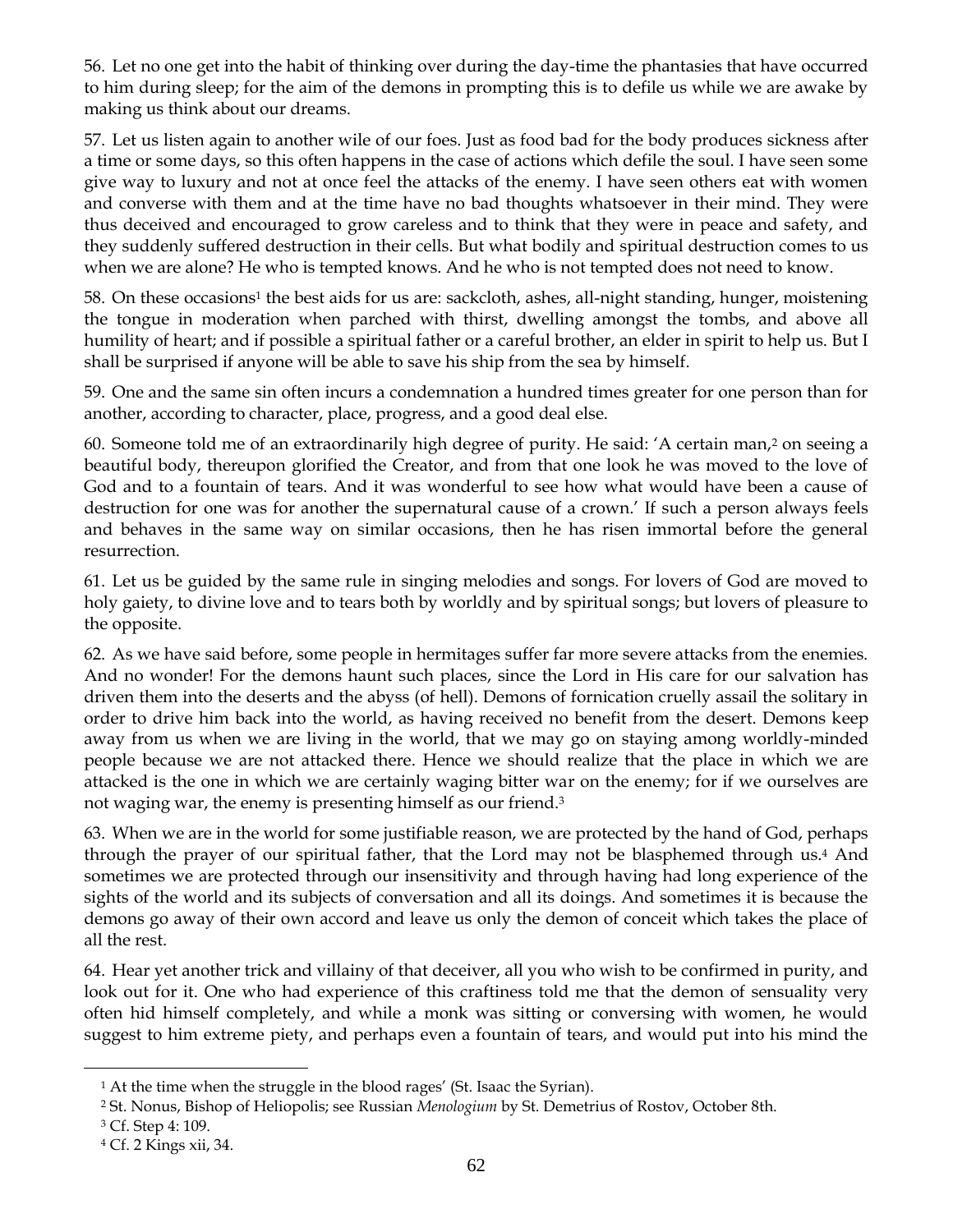thought of instructing them on the remembrance of death, judgment, and chastity. Then the poor women, being deceived by his speech and false piety, would run to this wolf as to a shepherd, and when at last acquaintance ripened into familiarity, the unfortunate monk would suffer a fall.

65. Let us by every means in our power avoid either seeing or hearing of that fruit which we have vowed not to taste. For it is absurd to think ourselves stronger than the Prophet David—that is impossible.<sup>1</sup>

66. Purity is worthy of such great and high praise that certain of the Fathers ventured to call it freedom from passion.

67. Some say that those who have tasted sin cannot be called pure. In refutation of this view I would say: If anyone is willing, it is possible and easy to graft a good olive on to a wild olive. And if the keys of heaven had been entrusted to one who had always lived in a state of virginity, then perhaps the teaching of those who maintain what I have quoted above would be right. But let them be put to shame by him who had a mother-in-law, and having become pure, received the keys of the Kingdom.<sup>2</sup>

68. The snake of sensuality is many-faced. In those who are inexperienced in sin he sows the thought of making one trial and then stopping. But this crafty creature incites those who have tried this to fresh trial through the remembrance of their sin. Many inexperienced people feel no conflict in themselves simply because they do not know what is bad; and the experienced, because they know this abomination, suffer disquiet and struggle. But often the opposite of this also happens.

69. When we rise from sleep in a good and peaceful mood, we are being secretly encouraged by the holy angels, especially if we went to sleep with much prayer and watching. But sometimes we rise from sleep in a bad mood, and this is a result of evil dreams and visions.

70. I have seen the wicked highly exalted and towering aloft and foaming and raging in me like the cedars of Lebanon. And I passed by with temperance and lo, his fury was not as before, and I humbled my thought and sought him out, and his place could not be found in me—not a trace of it.<sup>3</sup>

71. He who has conquered his body has conquered nature; and he who has conquered nature has certainly risen above nature. And he who has done this is little (if at all) lower than the angels.<sup>4</sup>

72. It is not surprising for the immaterial to struggle with the immaterial. But it is truly surprising for one inhabiting matter, and in conflict with this hostile and crafty matter, to put to flight immaterial foes.

73. The good Lord shows His great care for us in that the shamelessness of the feminine sex is checked by shyness as with a sort of bit. For if the woman were to run after the man, no flesh would be saved.

74. In the rulings made by the Fathers a distinction is drawn between different things, such as attraction, or intercourse, or consent, or captivity, or struggle, or so-called passion in the soul. And these blessed men define attraction as a simple conception, or an image of something encountered for the first time which has lodged in the heart. Intercourse is conversation with what has presented itself, accompanied by passion or dispassion. And consent is the bending of the soul to what has been presented to it, accompanied by delight. But captivity is a forcible and invo1untary rape of the heart or a permanent association with what has been encountered which destroys the good order of our condition. Struggle, according to their definition, is power equal to the attacking force, which is either victorious or else suffers defeat according to the soul's desire. And they define passion in a special sense as that which lurks disquietingly in the soul for a long time, and through its intimacy with the soul brings it finally to what amounts to a habit, a self-incurred downright desertion. Of all these states

<sup>&</sup>lt;sup>1</sup> Cf. 2 Kings xi.

<sup>2</sup> Cf. St. Luke iv, 38; St. Matthew xvi, 19.

<sup>3</sup> Psalm xxxvi, 35—6.

<sup>4</sup> Psalm viii, 6.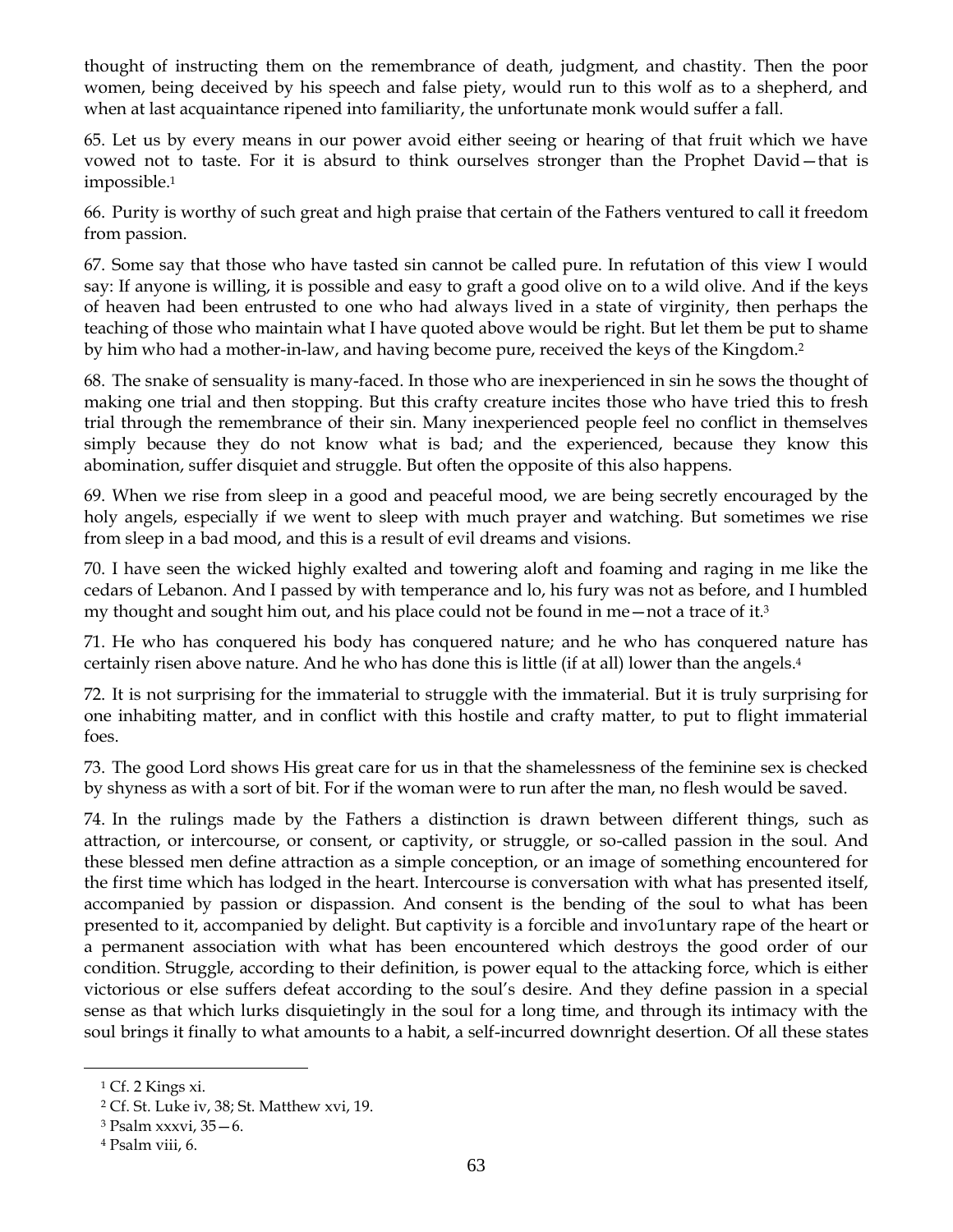the first is without sin, the second not always, but the third is sinful or sinless according to the state of the contestant. Struggle is the occasion of crowns or punishments. Captivity is judged differently, according to whether it occurs at the time of prayer, or at other times; it is judged one way in matters of little importance, and in another way in the case of evil thoughts. But passion is unequivocally condemned in every case, and demands either corresponding repentance or future correction. Therefore he who regards the first attraction dispassionately cuts off at a single blow all the rest which follow.

75. Amongst the more precise and discerning Fathers there is mention of a still more subtle notion, something which some of them call a flick of the mind.<sup>1</sup> This is its characteristic: without passage of time, without word or image, it instantaneously introduces the passion to the victim. There is nothing swifter than this in the material world or more indiscernible in the spiritual. It manifests itself in the soul by a simple remembrance with which the soul has no time to dally, since it is independent of time, unconnected with any image, impervious to analysis, and in some cases even unknown to the person himself. If anyone, therefore, with the help of mourning has been able to detect such a subtlety, he can explain to us how it is possible for a soul, by the eye alone, by a mere glance, or the touch of the hand, or the hearing of a song, without any notion or thought, to commit a definite sin of impurity.

76. Some say that it is from thoughts of fornication that passions invade the body. But some affirm on the contrary that it is from the feeling of the body that evil thoughts are born. The former say that if the mind had not gone before, the body would not have followed after. And the latter adduce the malice of bodily passion in justification of their view, saying that often bad thoughts manage to enter into the heart as the result of a pleasant sight, or the touch of a hand, or the smell of perfume, or hearing sweet voices. If anyone can do so in the Lord, let him explain this; for knowledge of this sort is extremely necessary and profitable for those living the active life scientifically. But for those practising virtue in simplicity of heart, this is not of the least importance. For not all have knowledge; but neither have all the blessed simplicity which is the breastplate against the wiles of evil spirits.

77. Some passions pass to the body from the soul, and some do the opposite. The latter happens to people living in the world, but the former to those living the monastic life, because of the lack of outward stimulus. But about this I will only say: Thou shalt seek wisdom among evil men and shalt not find it.<sup>2</sup>

78. When we have struggled much with this demon, partner of filth, and driven it out of our heart, torturing it with the stone of fasting and the sword of humility, then this wretch like some kind of worm hides itself in our body and endeavours to defile us, tickling us into senseless and untimely movements.

79. It is those who are subject to the demon of arrogance who especially suffer in this way; because, as their hearts are no longer continually occupied with impure thoughts, they are prone to the passion of pride. And in order to be convinced of the truth of what has been said, when they have achieved a certain measure of holy quiet, let them discreetly examine themselves. Then they will certainly find that some thought is concealed in the depth of their heart like a snake in dung, suggesting to them that they have made some progress in purity of heart by their own effort and zeal. Poor wretches! They do not think of what was said: 'What hast thou that thou didst not receive<sup>3</sup> as a free gift, either from God, or by the co-operation and prayers of others?' And so let them look to their own affairs, and let them cast out of their heart with all speed the snake mentioned above, killing it by much humility, so that when they have got rid of it they may in time be stripped of their clothing of skin<sup>4</sup> and as chaste children sing

<sup>1</sup> Cf. Step 27: 45. The 'discerning father' appears to be St. Mark the Ascetic in his *Admonition to Nicholas* (PG. 65 col. 1036 B).

<sup>2</sup> Proverbs xiv, 6.

<sup>3</sup> 1 Corinthians iv, 7.

<sup>4</sup> I.e. carnal movements and impure desires (cf. Genesis iii, 21).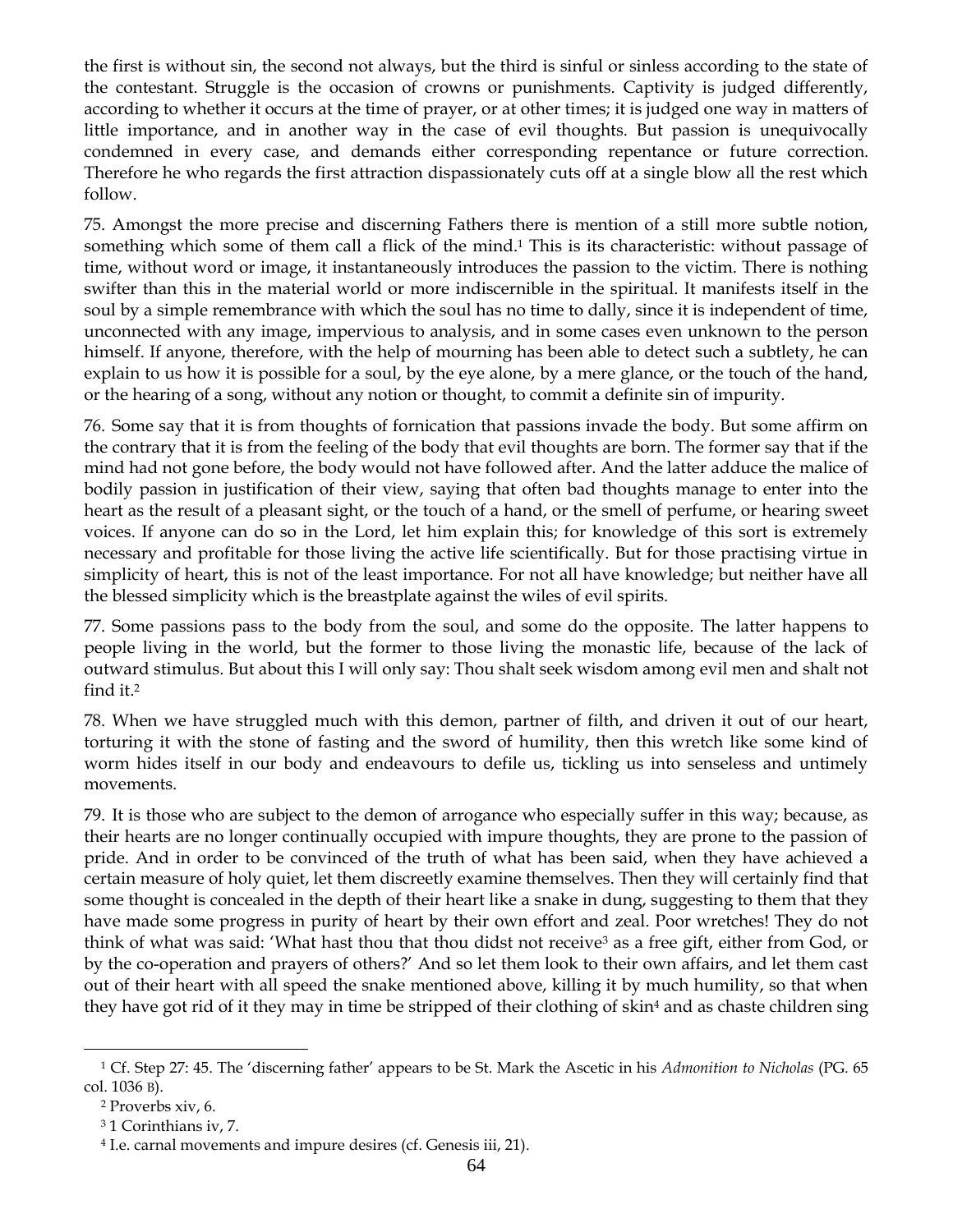to the Lord the triumph song of purity; if only, when they are stripped, they do not find themselves naked of that humility and freedom from malice which is natural to children.

80. This demon much more than any other watches for critical moments. And when we are physically unable to pray against it, then the unholy creature launches a special attack against us.

81. Those who have not yet obtained true prayer of the heart, can find help in violence in bodily prayer—I mean stretching out the hands, beating the breast, sincere raising of the eyes to heaven, deep sighing, frequent prostrations. But often they cannot do this owing to the presence of other people, and so the demons especially choose to attack them just at this very time. And as we have not yet the strength to resist them by firmness of mind and the invisible power of prayer, we yield to our enemies. If possible, go apart for a brief space. Hide for a while in some secret place. Raise on high the eyes of your soul, if you can; but if not, your bodily eyes. Hold your arms motionless in the form of a cross, in order to shame and conquer your Amalek<sup>1</sup> by this sign. Cry to Him who is mighty to save, using no subtle expressions but humble speech, preferably making this your prelude: Have mercy on me, for I am weak.<sup>2</sup> Then you will know by experience the power of the Most High, and with invisible help you will invisibly drive away the invisible ones. He who accustoms himself to wage war in this way will soon be able to put his enemies to flight solely by spiritual means; for the latter is a recompense from God to doers of the former; and rightly.

82. In a gathering where I was, I noticed that an earnest brother was troubled by evil thoughts. As he could not find a suitable place for secret prayer, he went out as if compelled by natural necessity to the place set apart for that purpose, and there armed himself with vigorous prayer against the enemy. When I reproached him for choosing an indecent place, he replied: 'In an unclean place I prayed to drive away unclean thoughts in order to be cleansed of all impurity.'

83. All demons try to darken our mind, and then they suggest what they want to. For as long as the mind does not shut its eyes, we shall not be robbed of our treasure. But the demon of fornication tries to do this much more than all the rest. Often, after darkening our mind which controls us, it urges and disposes us in the presence of people to do what only those who are out of their mind do. Then later when the mind becomes sober we are ashamed of our unholy acts, words and gestures not only before those who saw us but also before ourselves, and we are amazed at our previous blindness. Often as a result of such reflection, men have desisted from this evil.

84. Banish the enemy when he hinders you from prayer, meditation, or vigil after you have committed sin. Remember Him who said: Yet because the soul tormented by the thought of previous sins gives me trouble, I will give her relief from her enemies.<sup>3</sup>

85. Who has conquered his body? He who has crushed his heart. And who has crushed his heart? He who has denied himself. For how can he not be crushed who has died to his own will?

86. There is a passionate person more passionate than the passionate, and he will even confess his pollutions with pleasure and enjoyment. Unclean and shameful thoughts in the heart are generally produced by the deceiver of the heart, the demon of fornication. But temperance and disregard of them is the cure.

87. But I do not know by what habit and rule of life I can bind this friend of mine and judge him by the example of the other passions. For before I can bind him he is let loose; before I can condemn him I am reconciled to him; before I can punish him I bend down and pity him. How can I hate him whom by nature I habitually love? How can I get free of him with whom I am bound forever? How can I escape what will share my resurrection? How am I to make immortal what has received a mortal nature? What argument can I use to one who has the argument of nature on his side?

<sup>1</sup> I.e. the unclean spirit.

<sup>2</sup> Psalm vi, 3.

<sup>3</sup> Cf. St. Luke xviii, 5.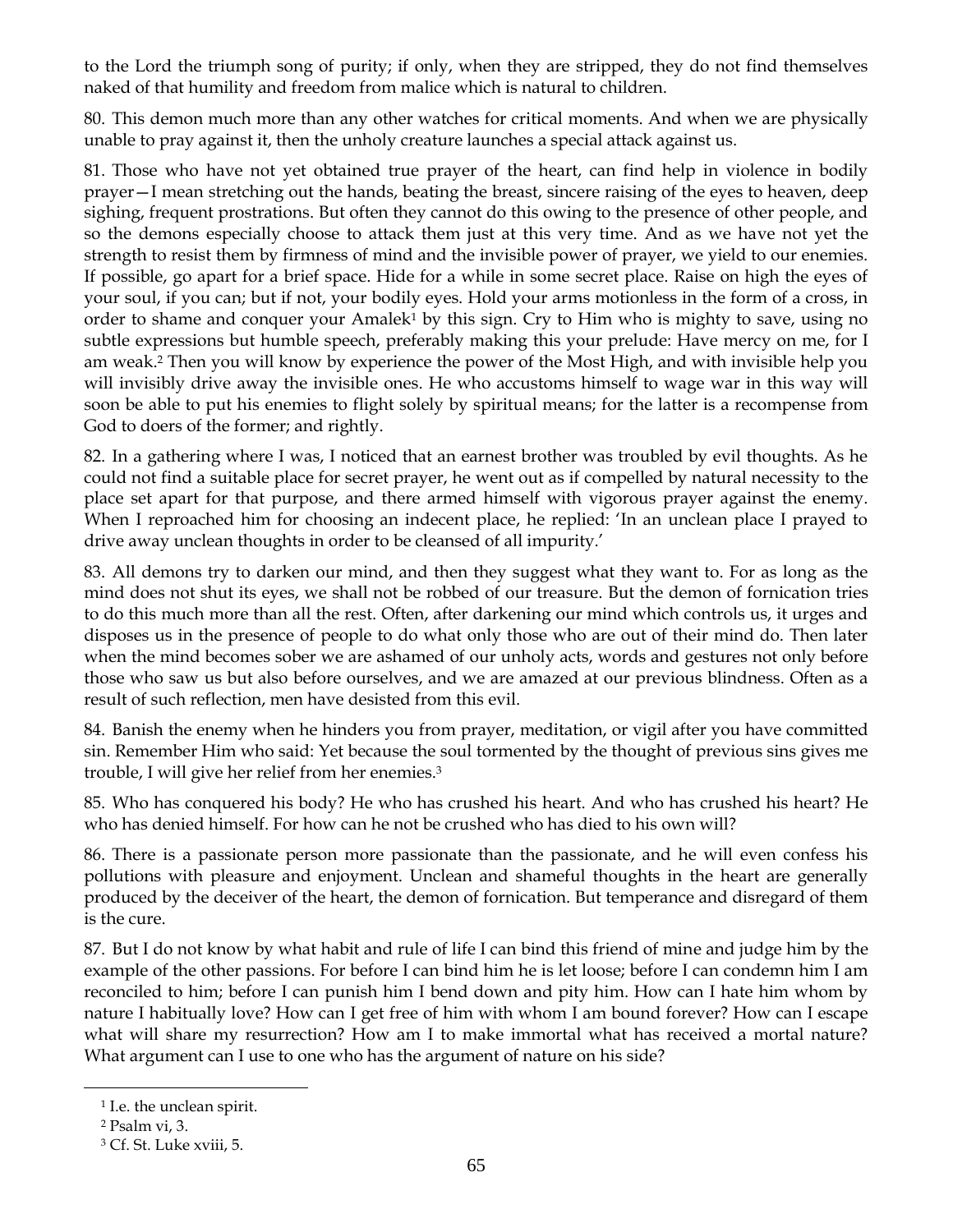88. If I bind him by fasting, by condemning my neighbour I am handed over to him again. If, desisting from judgment, I overmaster him, then being proud of this, I am subjected to him again. For he is an ally and a foe, an assistant and a rival, a defender and a traitor. If I humour him he attacks me. If I exhaust him he gets feeble. When he is rested, he misbehaves himself. If I turn away in loathing, he cannot bear it. If I mortify him, I endanger myself. If I strike him down, I have nothing with which to obtain virtues. I embrace him and I turn away from him.

89. What is this mystery in me? What is the meaning of this blending of body and soul? How am I constituted a friend and foe to myself? Tell me, tell me, my yoke-fellow, my nature, for I shall not ask anyone else in order to learn about you. How am I to remain unwounded by you? How can I avoid the danger of my nature? For I have already made a vow to Christ to wage war against you. How am I to overcome your tyranny? For I am resolved to be your master.

90. And the flesh might say in reply to its soul: 'I shall never tell you anything which you do not know equally well, but only of things of which we both have knowledge. I have my father<sup>1</sup> within me  $-$  selflove. The fire which I experience from without comes from humouring me and from general comfort. The fire which burns within comes from past ease and bygone deeds. Having conceived, I give birth to sins, and they, when born, in turn beget death or despair. If you know the deep and obvious weakness which is in both you and me, you have bound my hands. If you starve your appetite, you have bound my feet from going further. If you take the yoke of obedience, you have thrown off my yoke. If you obtain humility, you have cut off my head.'

This is the fifteenth reward of victory. He who has received it while still living in the flesh has died and risen, and from now on experiences the foretaste of future immortality.

### STEP 16

#### *On love of money or avarice.*

1. Many learned teachers treat next, after the tyrant just described, the thousand-headed demon of avarice. We, unlearned as we are, did not wish to change the order of the learned, and we have therefore followed the same convention and rule. So let us first say a little about the disease, and then speak briefly about the remedy.

2. Avarice, or love of money, is the worship of idols,<sup>2</sup> a daughter of unbelief, an excuse for infirmities, a foreboder of old age, a harbinger of drought, a herald of hunger.

3. The lover of money sneers at the Gospel and is a wilful transgressor. He who has attained to love scatters his money. But he who says that he lives for love and for money has deceived himself.

4. He who mourns for himself has also renounced his body; and at the appropriate time he does not spare it.

5. Do not say that you are collecting money for the poor; with two mites the Kingdom was purchased.<sup>3</sup>

6. A hospitable man and a money-lover met one another, and the latter called the former unintelligible.

7. He who has conquered this passion has cut out care; but he who is bound by it never attains to pure prayer.

<sup>1</sup> Some Greek versions read 'mother'.

<sup>2</sup> Cf. Ephesians v, 5.

<sup>3</sup> St. Luke xxi, 2.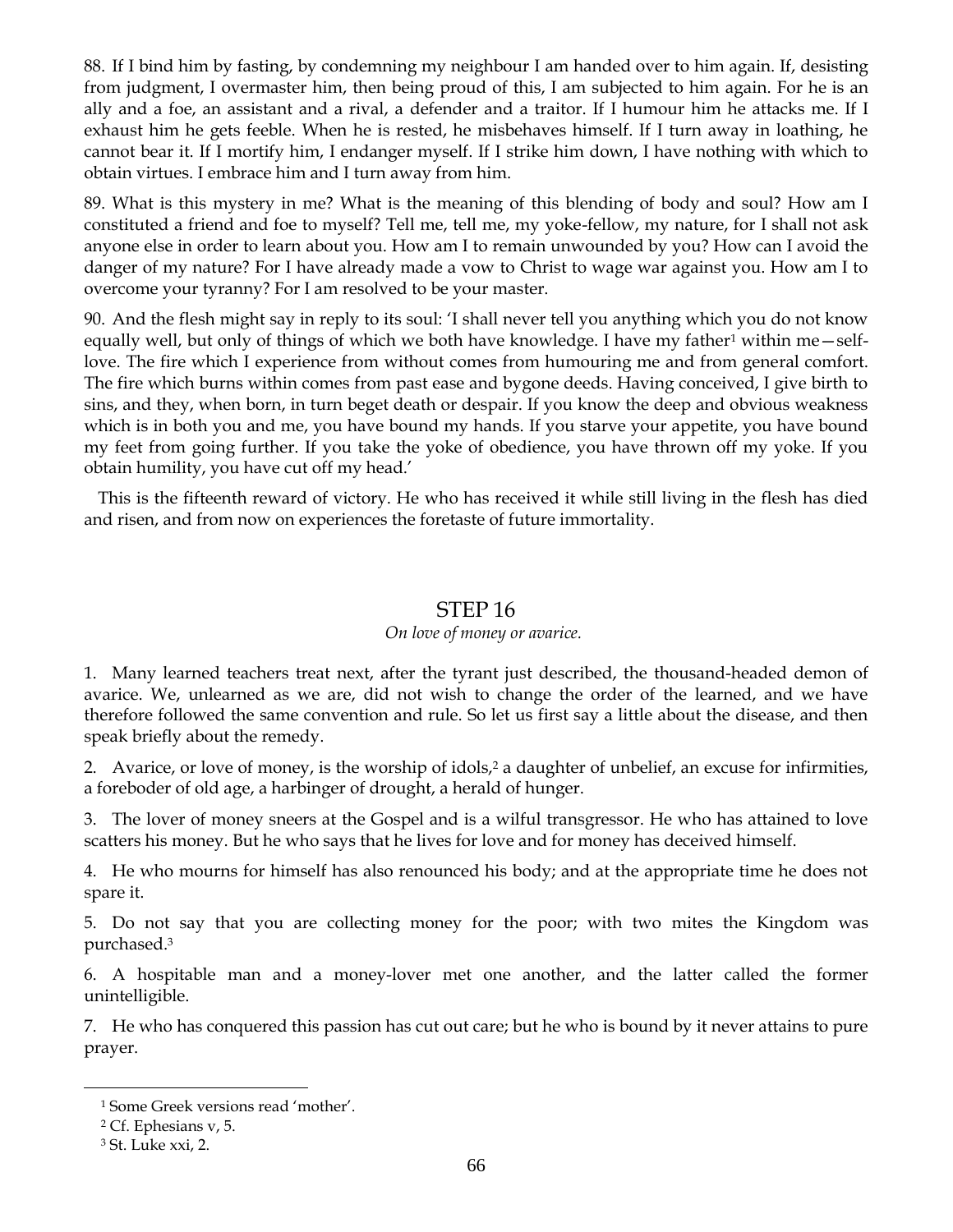8. The beginning of love of money is the pretext of almsgiving, and the end of it is hatred of the poor. So long as he is collecting he is charitable, but when the money is in hand he tightens his hold.

9. I have seen how men of scanty means enriched themselves by living with the poor in spirit, and forgot their first poverty.<sup>1</sup>

10. A monk who loves money is a stranger to idleness<sup>2</sup> and hourly remembers the word of the Apostle: Let an idle man not eat,<sup>3</sup> and: These hands of mine have ministered to me and to those who were with me.<sup>4</sup>

This is the sixteenth struggle. He who has won this victory has either obtained love or cut out care.

# Step 17

*On poverty (that hastens heavenwards).<sup>5</sup>*

1. Poverty is the resignation of cares, life without anxiety, an unencumbered traveller, alienation from sorrow, fidelity to the commandments.

2. A poor monk is lord of the world. He has entrusted his cares to God and by faith has obtained all men as his slaves. He will not tell his need to man, and he receives what comes to him, as from the hand of the Lord.

3. The poor ascetic is a son of detachment and thinks of what he has as if it were nothing. When he becomes a solitary, he regards everything as refuse. But if he worries about something, he has not yet become poor.

4. A poor man is pure during prayer, but an acquisitive man prays to material images.

5. Those who live in obedience are strangers to love of money. For where even the body has been given up, what is left to be one's own? Only in one way can they do wrong, namely by being ready and quick to go from place to place. I have seen material possessions make monks patient to remain in one place. But I praise those who are pilgrims for the Lord.

6. He who has tasted the things on high easily despises what is below. But he who has not tasted the things above finds joy in possessions.

7. A man who impoverishes himself for no reason suffers a double harm: he abstains from present goods and is deprived of future ones.

8. Let us monks, then, be as trustful as the birds are; for they do not have cares, and they do not collect.

9. Great is he who piously renounces possessions, but holy is he who renounces his will. The one will receive a hundredfold, either in money or in graces, but the other will inherit eternal life.

10. Waves never leave the sea, nor do anger and grief leave the avaricious.

11. He who despises what is material, is rid of quarrels and controversies; but the covetous man will fight till death for a needle.

12. Unwavering faith cuts off cares, and remembrance of death denies the body as well.

<sup>1</sup> Cf. St. Matthew v, 3.

<sup>2</sup> 'Accidie'. Cf. Step 13: note [187,](#page-51-0) p[. 52.](#page-51-1)

<sup>3</sup> 2 Thessalonians iii, 10.

<sup>4</sup> Acts xx, 34.

<sup>5</sup> The words in parenthesis are so printed in P.G. 88.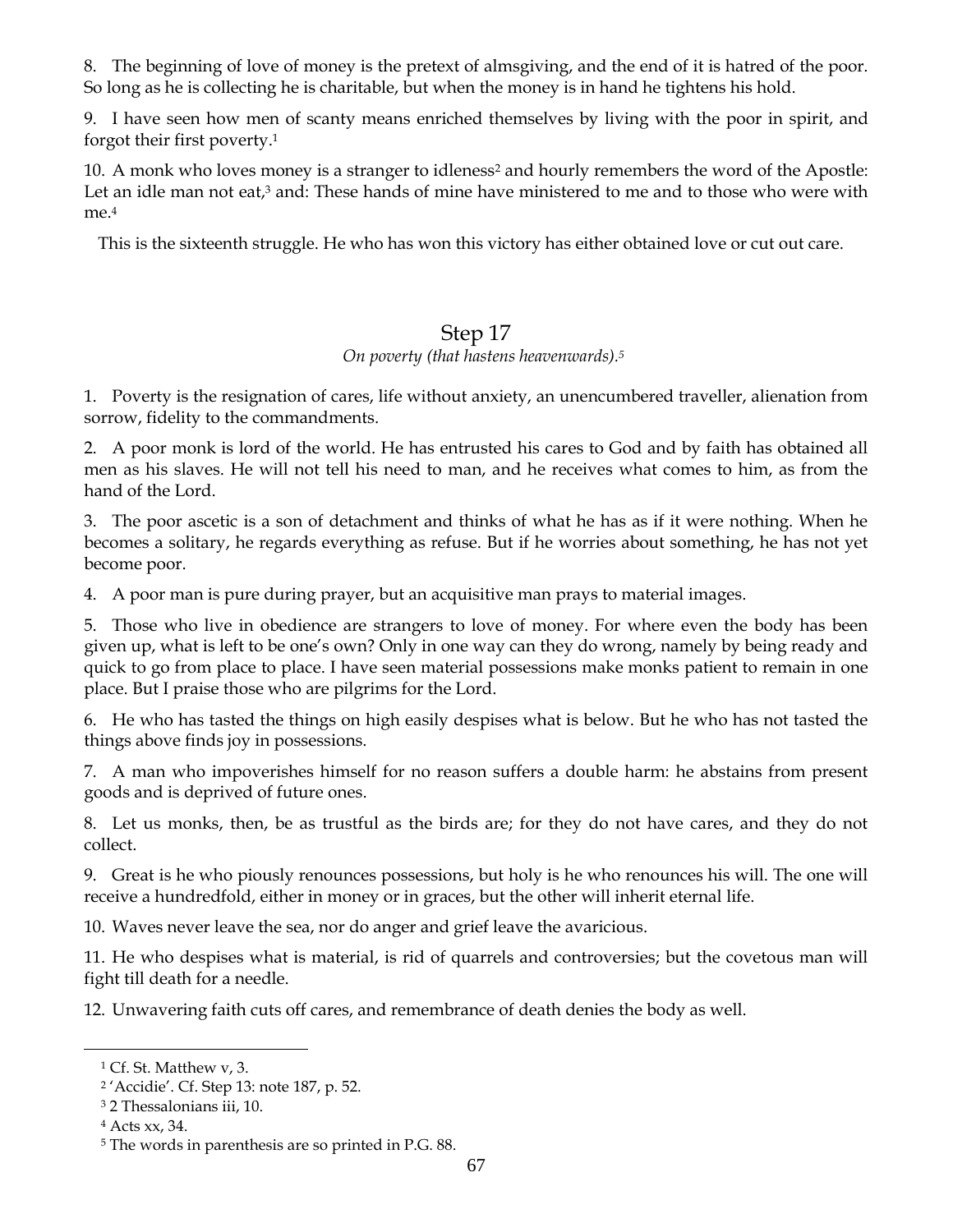13. In Job there was no trace of avarice; therefore, when he lost everything, he remained undisturbed.

14. The love of money is (and is called) the root of all evils,<sup>1</sup> because it produces hatred, thefts, envy, separations, enmities, storms, remembrance of wrong, hard-heartedness, murders.

15. Some have burned much wood with a small fire; and with the help of one virtue some have escaped all the passions just mentioned. This virtue is called detachment, and it is born of experience and a taste of God and meditation on the account to be given at death.

16. The attentive reader will remember the history of the mother of all evil. When she enumerated her wicked and cursed children she said that her second offspring was the stone of insensibility. But the many-headed snake of idolatry prevented me from giving it its own special place. I do not know why, but the discerning Fathers gave it the third place in the chain of the eight deadly sins. Having said sufficient about avarice, we now intend to speak about insensibility, as the third infirmity (though the second born). And after this, we shall treat briefly of sleep and watchfulness, and also of puerile and cowardly fear; for these are the failings of beginners.

This is the seventeenth step. He who has mounted it is journeying to Heaven stripped of material things.

## Step 18

### *On insensibility, that is, deadening of the soul and the death of the mind before the death of the body.*

1. Insensibility both in the body and in the spirit is deadened feeling, which from long sickness and negligence lapses into loss of feeling.

2. Insensibility is negligence that has become habit; benumbed thought; the birth of presumption; a snare for zeal; the noose of courage; ignorance of compunction; a door to despair; the mother of forgetfulness, which gives birth to loss of the fear of God. And then she becomes the daughter of her own daughter.<sup>2</sup>

3. He who has lost sensibility is a brainless philosopher, a self-condemned commentator, a selfcontradictory windbag, a blind man who teaches others to see. He talks about healing a wound, and does not stop irritating it. He complains of sickness, and does not stop eating what is harmful. He prays against it, and immediately goes and does it. And when he has done it, he is angry with himself; and the wretched man is not ashamed of his own words. 'I am doing wrong,' he cries, and eagerly continues to do so. His mouth prays against his passion, and his body struggles for it. He philosophises about death, but he behaves as if he were immortal. He groans over the separation of soul and body, but drowses along as if he were eternal. He talks of temperance and self-control, but he lives for gluttony. He reads about the judgment and begins to smile. He reads about vainglory, and is vainglorious while actually reading. He repeats what he has learnt about vigil, and drops asleep on the spot. He praises prayer, but runs from it as from the plague. He blesses obedience, but he is the first to disobey. He praises detachment, but he is not ashamed to be spiteful and to fight for a rag. When angered he gets bitter, and he is angered again at his bitterness; and he does not feel that after one defeat he is suffering another. Having overeaten he repents, and a little later again gives way to it. He blesses silence, and praises it with a spate of words. He teaches meekness, and during the actual teaching frequently gets angry. Having woken from passion he sighs, and shaking his head, he again yields to passion. He condemns laughter, and lectures on mourning with a smile on his face. Before others he blames himself for being vainglorious, and in blaming himself is only angling for glory for

<sup>&</sup>lt;sup>1</sup> 1 Timothy vi, 10.

<sup>2</sup> Loss of the fear of God is the daughter of forgetfulness, which is the daughter of insensibility. Then loss of the fear of God in turn gives birth to insensibility.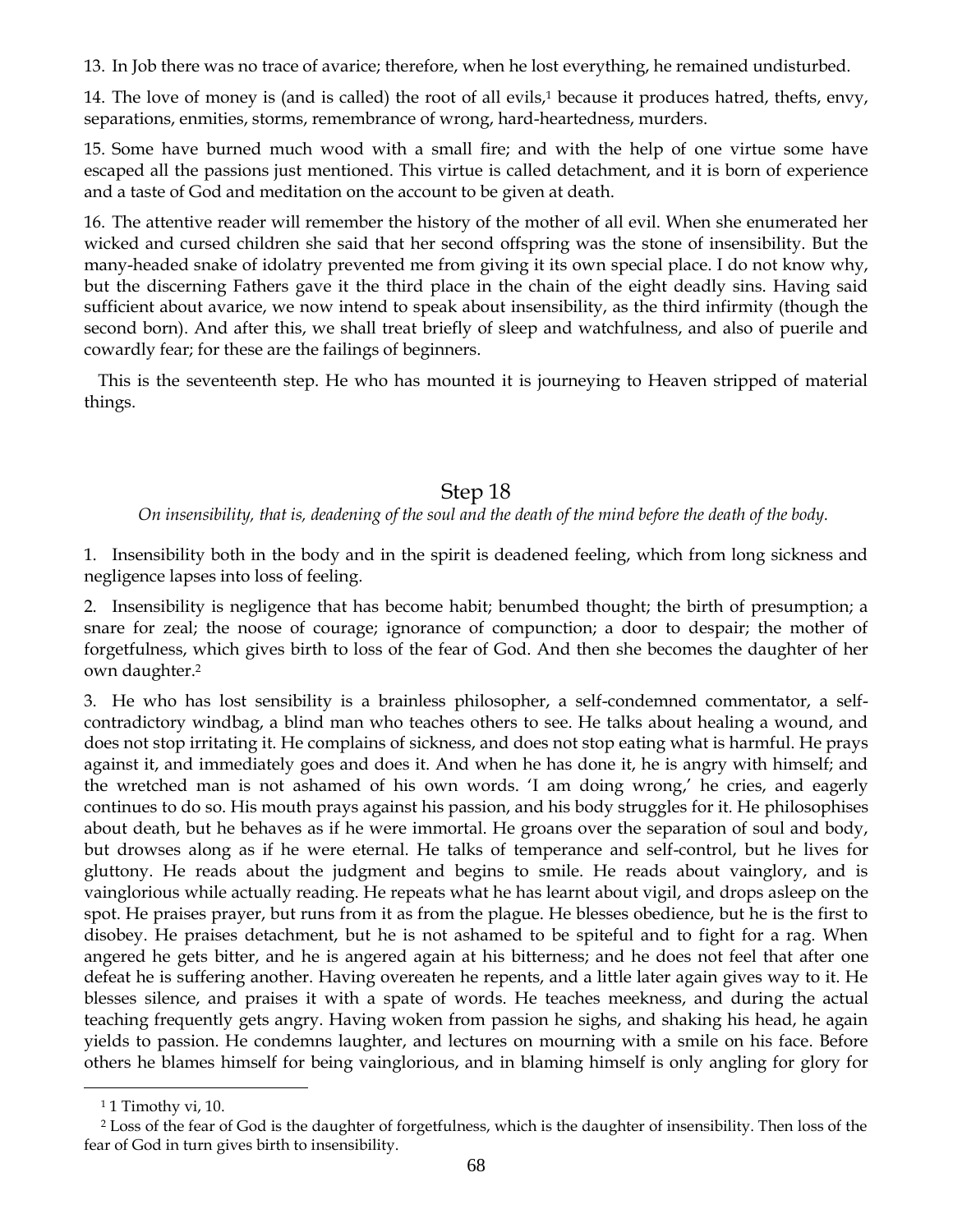himself. He looks people in the face with passion, and talks about chastity. While frequenting the world, he praises the solitary life, without realizing that he shames himself. He extols almsgivers, and reviles beggars. All the time he is his own accuser, and he does not want to come to his senses—I will not say cannot.

4. I have seen many people like this hear about death and the terrible judgment and shed tears, and with the tears still in their eyes they eagerly go to a meal. And I was amazed how this tyrant, this stinkpot of gluttony, by complete indifference, can grow so strong as to turn the tables even on mourning.

5. As far as my poor powers and knowledge allow, I have exposed the wiles and weals of this stony, obstinate, raging and stupid passion. I have not the patience to expatiate on it. He who is experienced and able in the Lord should not shrink from applying healing to the sores. For I am not ashamed to admit my own powerlessness, since I am sorely afflicted with this sickness. I should not have been able to discover its wiles and tricks by myself if I had not caught it and held it firmly, probing it to make it acknowledge what has been said above, and plying it with the scourge of the fear of the Lord and with unceasing prayer. That is why this tyrant and evil doer said to me: 'My subjects laugh when they see corpses. When they stand at prayer they are completely stony, hard and darkened. When they see the holy altar they feel nothing; when they partake of the Gift, it is as if they had eaten ordinary bread. When I see persons moved by compunction, I mock them. From my father I learnt to kill all good things which are born of courage and love. I am the mother of laughter, the nurse of sleep, the friend of a full belly. When exposed I do not grieve. I go hand in hand with sham piety.<sup>1</sup>

6. I was astounded at the words of this raving creature and asked her about her father, wishing to know her name, and she said; 'I have no single parentage; my conception is mixed and indefinite. Satiety nourishes me, time makes me grow, and bad habit entrenches me. He who keeps this habit will never be rid of me. Be constant in vigil, meditating on the eternal judgment; then perhaps I shall to some extent relax my hold on you. Find out what caused me to be born in you, and then battle against my mother; for she is not in all cases the same. Pray often at the coffins, and engrave an indelible image of them in your heart. For unless you inscribe it there with the pencil of fasting, you will never conquer me.'

### Step 19

### *On sleep, prayer, and psalm-singing in chapel.*

1. Sleep is a particular state of nature, an image of death, inactivity of the senses. Sleep is one, but, like desire, its sources and occasions are many: that is to say, it comes from nature, from food, from demons, or perhaps, sometimes, from extreme and prolonged fasting, through which the flesh is weakened and at last longs for the consolation of sleep.

2. Just as prolonged drinking is a matter of habit, so too from habit comes too much sleeping. Therefore we must struggle with the question of sleep, especially in the easy days of obedience, because a long-standing habit is difficult to cure.

3. Let us observe and we shall find that the spiritual trumpet<sup>2</sup> serves as an outward signal for the gathering of the brethren, but it is also the unseen signal for the assembly of our foes. So some of them stand by our bed and when we get up urge us to lie down again: 'Wait,' they say, 'till the preliminary hymns are finished; then you can go to church.' Others plunge those standing at prayer into sleep. Some produce severe, unusual pains in the stomach. Others egg us on to make conversation in church.

<sup>1</sup> Some manuscripts reverse these last two sentences.

<sup>2</sup> I.e. the gong or bell, often of wood; horns and drums of various kinds were also used.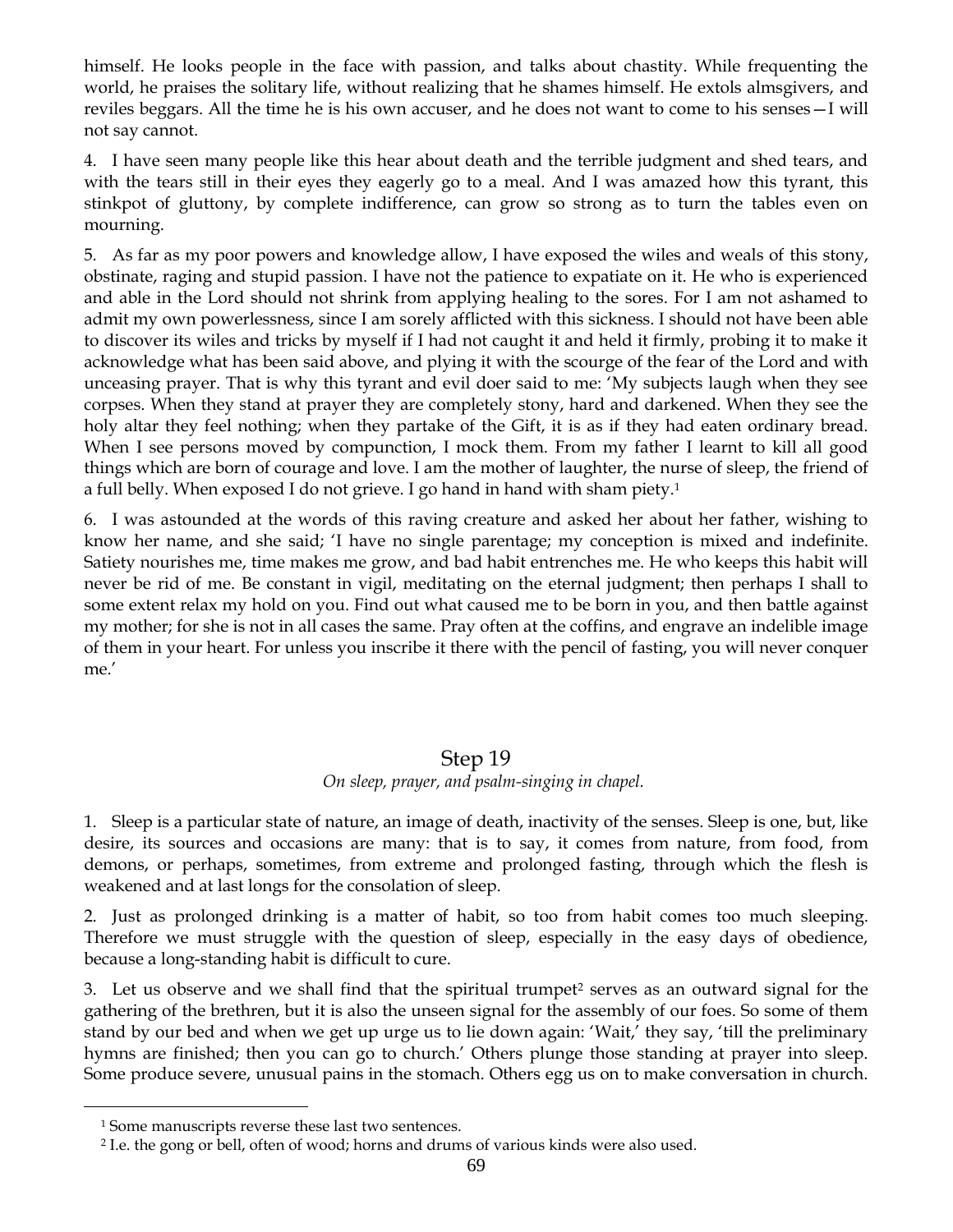Some entice the mind to shameful thoughts. Others make us lean against the wall as though from fatigue. Sometimes they involve us in fits of yawning. Some of them bring on waves of laughter during prayer, thereby desiring to stir up the anger of God against us. Some force us to hurry the reading or singing—merely from laziness; others suggest that we should sing more slowly for the pleasure of it; and sometimes they sit at our mouths and shut them, so that we can scarcely open them. He who realizes that he is standing before God will be as still as a pillar during prayer and will pray with heartfelt feeling; and none of the aforesaid demons will make sport of him.

4. The really obedient man often suddenly becomes radiant and exultant during prayer; for this wrestler was prepared and fired beforehand by his sincere service.

5. It is possible for all to pray with a congregation; for many it is beneficial to pray with a single kindred spirit; solitary prayer is for the very few.

6. In singing with many it is impossible to pray with the wordless prayer of the spirit. But your mind should be engaged in contemplation of the words being chanted or read, or you should say some definite prayer while you are waiting for the alternate verse to be chanted.

7. It is not proper for anyone to engage in any accessory work, or rather distraction, during the time of prayer. For the angel who attended Antony the Great taught him this clearly.

8. Just as a furnace tests gold, so the practice of prayer tests the monk's zeal and love for God.

A praiseworthy work—he who makes it his own draws near to God and expels demons.

## Step 20

### *On bodily vigil and how to use it to attain spiritual vigil and how to practise it.*

1. Some stand before earthly kings without weapons and without armour, others hold staffs of office, and some have shields, and some swords. The former are vastly superior to the latter, for they are usually personal relations of the king and members of the royal household. So it is with earthly kings.

2. Now let us see how we stand before God our King, when we stand at our prayers in the evening, or during the day and night. For some at their evening all-night vigil lift up their hands in prayer as if they were incorporeal and stripped of all care. Others stand at that time singing psalms. Others are more occupied in reading. And some out of weakness courageously resist sleep by working with their hands. Others try to feel the horror of the thought of death, hoping thus to obtain contrition. And of all these, the first and last are in all-night vigil for the love of God; the second do what befits a monk; while the third go the lowest way. Yet God accepts and values the offerings of each according to their intention and power.

3. A vigilant eye makes the mind pure; but much sleep binds the soul.

4. A vigilant monk is a foe to fornication but a sleepy one mates with it.

5. Vigil is a quenching of lust, deliverance from dream phantoms, a tearful eye, a softened heart, the guarding of thoughts, the dissolving of food, the subduing of passions, the taming of spirits, the bridling of the tongue, the banishment of phantasies.

6. A monk who denies himself sleep is a fisher of thoughts, and in the stillness of the night he can easily observe and catch them.

7. The God-loving monk, when the bell rings for prayer, says: 'Good, good!' The lazy one says: 'What a nuisance!'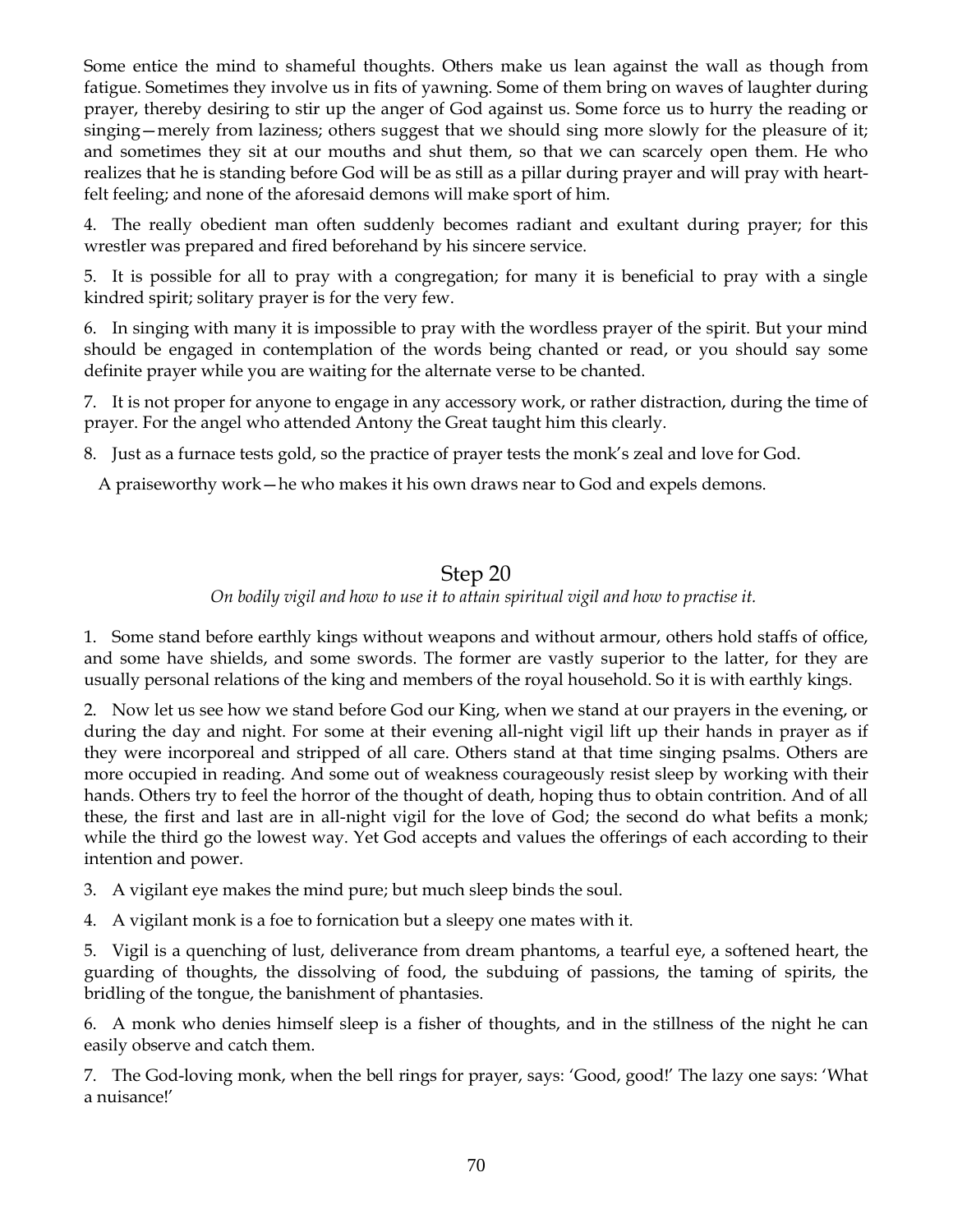8. The preparing of the table exposes gluttons, but the work of prayer exposes lovers of God. The former dance on seeing the table, but the latter scowl.

9. Long sleep produces forgetfulness, but vigil purifies the memory.

10. The farmer's wealth is gathered on the threshing floor and in the wine-press, but the wealth and knowledge of monks is gathered during the evenings and the night hours while standing at prayer and engaged in spiritual activity.

11. Long sleep is an unjust comrade; it robs the lazy of half their life, and even more.

12. The inexperienced monk is wide awake in friendly conversation; but his eyes become heavy when the hour of prayer is upon him.

13. The lazy monk is famous and skilled at talking; but when reading is about to begin, he cannot keep his eyes open. At the sound of the trumpet the dead will rise, and when idle talk is afoot those who were asleep come to themselves.

14. The tyrant sleep is a crafty friend; when we are full of food it often leaves us; but in hunger and thirst it attacks us vigorously.

15. It suggests that we should do handwork during our prayers; for it cannot otherwise foil the prayers of the vigilant.

16. It first enters into conflict with beginners in order to make them negligent from the very outset or to prepare the way for the demon of fornication.

17. Not until we are freed from this should we beg to be excused common worship, for often shame keeps us from dozing. The hound is the enemy of the hares, and the demon of vainglory is the enemy of sleep.

18. When the day is over, the vendor sits down and counts his profits, but the ascetic does so when the psalm-singing is over.

19. When prayer is finished wait soberly, and you will see that swarms of demons, as if challenged by us, try to invade us after prayer with absurd phantasies. Sit and watch; you will see those who are in the habit of snatching away the first fruits of the soul.

20. It may happen that continuous meditation on passages of the Psalms is prolonged into the hour of sleep. And it may happen that the demons put these passages into our mind in order to lead us to pride. I would not have mentioned the third case, had not someone forced me to do so. The soul which has spent all day unceasingly engaged with the word of the Lord will love to be occupied with it in sleep too. For this second grace is in a special sense a reward for the first and helps us to avoid falls and phantasies.

This is the twentieth step. He who has mounted it has received light in his heart.

### Step 21 *On unmanly and puerile cowardice.*

1. If you pursue virtue in a monastery or community, you are not likely to be attacked much by fear. But the man who spends his time in more solitary places should make every effort to avoid being overcome by that offspring of vainglory, that daughter of unbelief, cowardice.

2. Cowardice is a childish disposition in an old, vainglorious soul. Cowardice is a falling away from faith that comes of expecting the unexpected.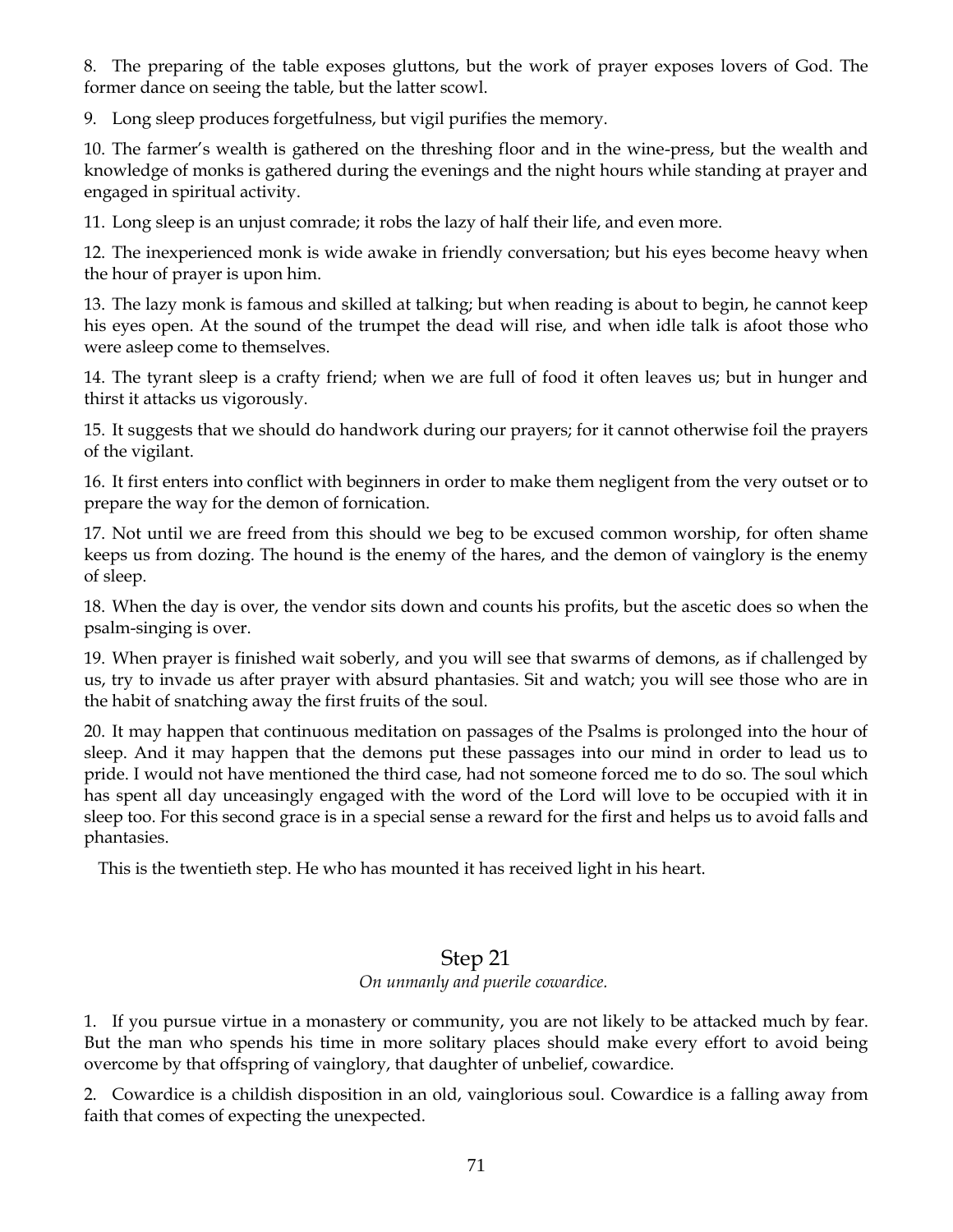3. Fear is a rehearsing of danger beforehand; or again, fear is a trembling sensation of the heart, alarmed and troubled by unknown misfortunes. Fear is a loss of conviction.

4. A proud soul is a slave of cowardice; it vainly trusts in itself, and is afraid of any sound or shadow of creatures.

5. Those who mourn over their sins but are insensible to every other sorrow do not feel cowardice, but the cowardly often have mental breakdowns. And this is natural. For the Lord rightly forsakes the proud<sup>1</sup> that the rest of us may learn not to be puffed up.

6. Although all cowardly people are vainglorious, yet not all who are unafraid are humble, since even robbers and grave-plunderers may be without fear.

7. Do not hesitate to go late at night to those places where you usually feel afraid. But if you yield only a little to such weakness, then this childish and ridiculous infirmity will grow old with you. As you go on your way, arm yourself with prayer. When you reach the place, stretch out your hands. Flog your enemies with the name of Jesus, for there is no stronger weapon in heaven or earth. When you get rid of the disease (of fear), praise Him who has delivered you. If you continue to be thankful, He will protect you for ever.

8. Just as it is impossible to satisfy the stomach in one bout, so also it is impossible to overcome fear instantly. It will yield more quickly in proportion as you mourn; but to the extent that our mourning fails, we continue to be cowards.

9. My hair and my flesh shuddered<sup>2</sup> said Eliphaz, when describing the malice of the demon. Sometimes the soul, and sometimes the flesh, turns coward first, and the one passes its infirmity on to the other. If this untimely fear does not pass into the soul when the flesh flinches, then deliverance from the disease is at hand. But the actual freedom from cowardice comes when we eagerly accept all unexpected events with a contrite heart.

10. It is not darkness and loneliness of place that gives the demons power against us, but barrenness of soul. And through God's providence this sometimes happens in order that we may learn by it.

11. He who has become the servant of the Lord will fear his Master alone, but he who does not yet fear Him is often afraid of his own shadow.

12. In the presence of an invisible spirit the body becomes afraid; but in the presence of an angel the soul of the humble is filled with joy. Therefore, when we recognize the presence from the effect, let us quickly hasten to prayer, for our good guardian has come to pray with us.

He who has conquered cowardice has clearly dedicated his life and soul to God.

## Step 22

### *On the many forms of vainglory.*

1. Some like to distinguish vainglory from pride and to give it a special place and chapter. And so they say that there are eight capital and deadly sins3. But Gregory the Theologian and other teachers have given out that there are seven; and I am strongly inclined to agree with them. For who that has conquered vainglory has pride within him? The only difference between them is such as there is between a child and a man, between wheat and bread; for the one is the beginning and the other the end. And so now that the occasion calls for it let us speak briefly about the beginning and sum of the

<sup>&</sup>lt;sup>1</sup> Cf. St. Matthew xxvii, 46.

<sup>2</sup> Job iv, 15.

<sup>3</sup> Lit. 'thoughts of evil'.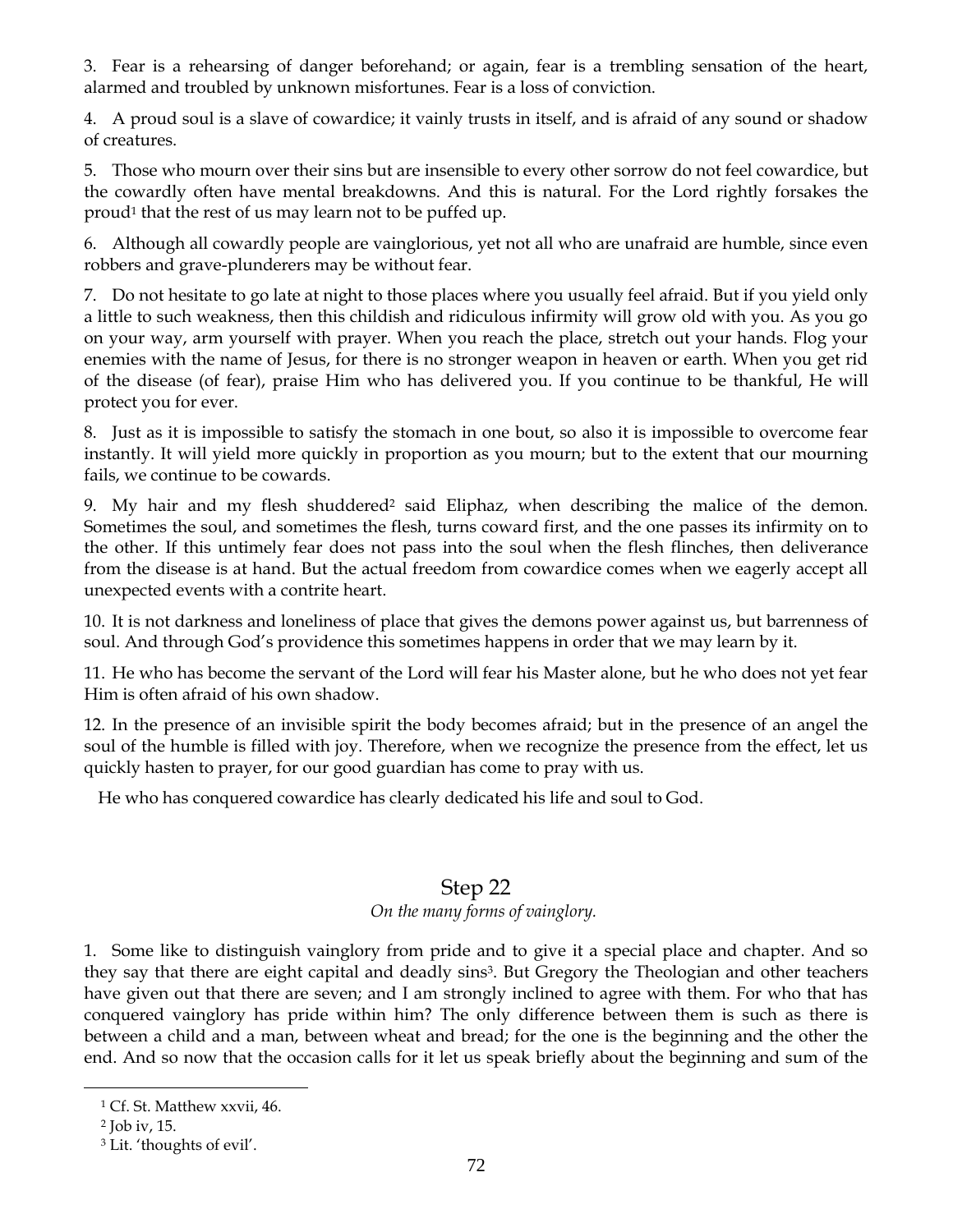passions, unholy self-esteem. For if anyone were to try to philosophize at length on this subject he would be like someone who fusses over the weight of the winds.

2. With regard to its form, vainglory is a change of nature, a perversion of character, a note of blame. And with regard to its quality, it is a dissipation of labours, a waste of sweat, a betrayal of treasure, a child of unbelief, the precursor of pride, shipwreck in harbour, an ant on the threshing-floor which, though small, has designs upon all one's labour and fruit. The ant waits for the gathering of the wheat, and vainglory for the gathering of the riches of virtue; for the one loves to steal and the other to squander.

3. The spirit of despair rejoices at the sight of increasing vice, and the spirit of vainglory at the sight of increasing virtue. The door of the first is a multitude of wounds, and the door of the second is a wealth of labours.

4. Observe and you will find unholy vainglory abounding till the very grave in clothes, oils, servants, perfumes and the like.

5. The sun shines on all alike, and vainglory beams on all activities. For instance, I am vainglorious when I fast, and when I relax the fast in order to be unnoticed I am again vainglorious over my prudence. When well-dressed I am quite overcome by vainglory, and when I put on poor clothes I am vainglorious again. When I talk I am defeated, and when I am silent I am again defeated by it. However I throw this prickly-pear, a spike stands upright.

6. A vainglorious person is a believing idolater; he apparently honours God, but he wants to please not God but men.

7. Every lover of self-display is vainglorious. The fast of the vainglorious person is without reward and his prayer is futile, because he does both for the praise of men.

8. A vainglorious ascetic is cheated both ways: he exhausts his body, and he gets no reward.

9. Who will not laugh at the vainglorious worker, standing for psalmody and moved by this passion now to laughter and then to tears for all to see?

10. God often hides from our eyes even those perfections that we have obtained. But he who praises us or, rather, misleads us, opens our eyes by his praise, and as soon as our eyes are opened, our treasure vanishes.

11. The flatterer is a servant of devils, a guide to pride, a destroyer of contrition, a ruiner of virtues, a misleader. Those who honour you deceive you, says the prophet.<sup>1</sup>

12. People of high spirit bear offence nobly and gladly, but only holy people and saints can pass through praise without harm.

13. I have seen people mourning who, on being praised, flared up in anger; and as at a public gathering one passion gave place to another.

14. Who among men knows the thoughts of a man, except the spirit of the man within him?<sup>2</sup> And so let those who try to praise us to our face be silent and ashamed.

15. When you hear that your neighbour or friend has abused you behind your back or even to your face, then show love and praise him.

16. It is a great work to shake from the soul the praise of men, but to reject the praise of demons is greater.

<sup>1</sup> Isaiah iii, 12.

<sup>2</sup> 1 Corinthians ii, 11.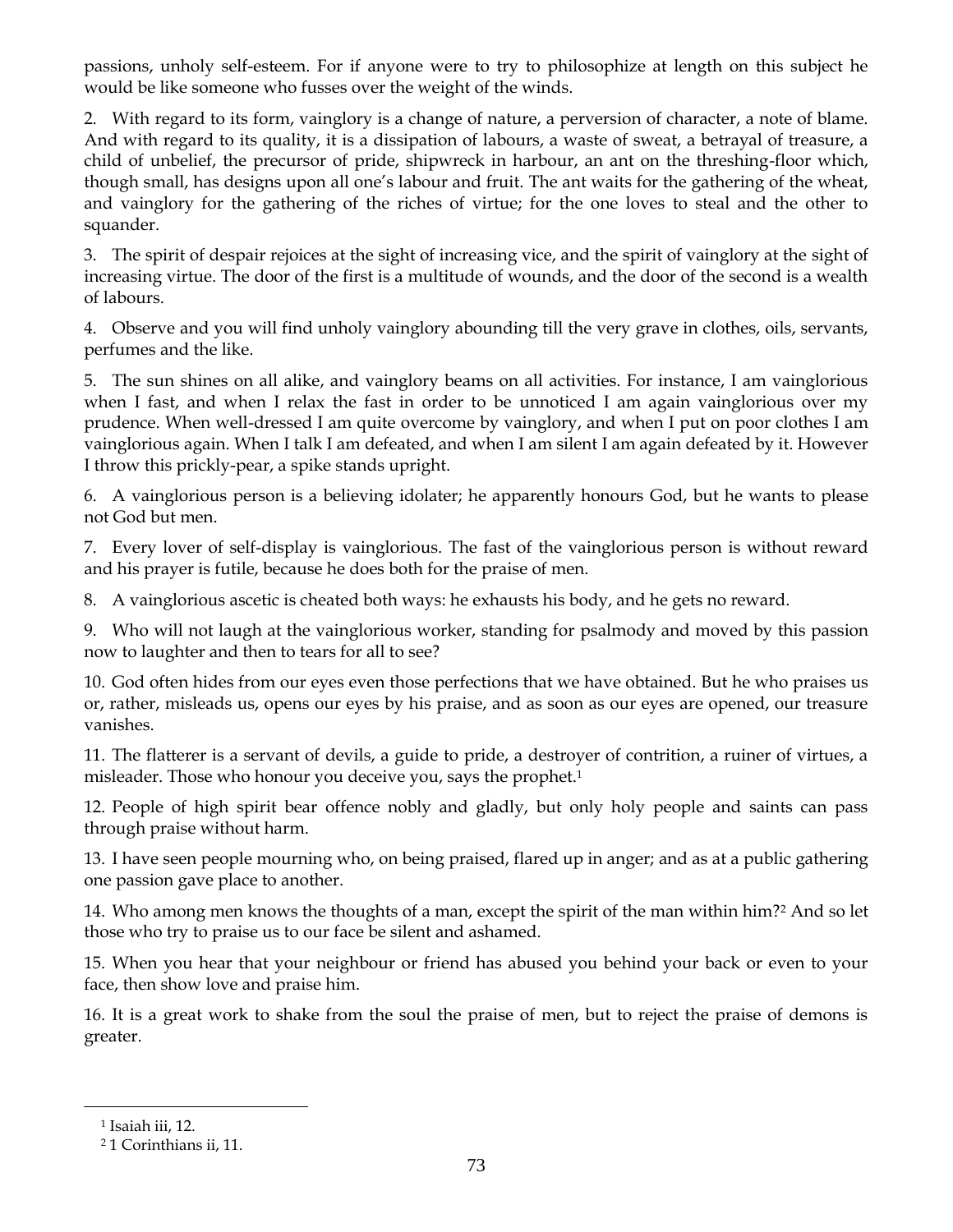17. It is not he who depreciates himself who shows humility (for who will not put up with himself?) but he who maintains the same love for the very man who reproaches him.

18. I have noticed the demon of vainglory suggesting thoughts to one brother, while he reveals them to another, and he incites the latter to tell the former what is in his heart, and then praises him as a thought reader. And sometimes, unholy creature that he is, he even touches the bodily members and produces palpitations.

19. Do not take any notice of him when he suggests that you should accept a bishopric, or abbacy, or doctorate; for it is difficult to drive away a dog from a butcher's counter.

20. Whenever he sees that any have acquired in some slight measure a contemplative attitude, he immediately urges them to leave the desert for the world, saying: 'Go away in order to save the souls which are perishing.'

21. Ethiopians have one kind of face, and statues another; so too the vainglory of those living in a community takes a different form from that of those living in a desert.

22. Vainglory incites monks given to levity to anticipate the arrival of lay guests and to go out of the cloister to meet them. It makes them fall at their feet and, though full of pride, it feigns humility. It checks manner and voice, and keeps an eye on the hands of visitors in order to receive something from them. It calls them lords and patrons, graced with godly life. To those sitting at table it suggests abstinence, and it rebukes subordinates mercilessly. It stirs those who are slack at standing in psalmody to make an effort; those who have no voice become good singers and the sleepy wake up. It flatters the conductor, and begs to be given first place in the choir; it calls him father and master as long as the guests are still there.

23. Vainglory makes those who are preferred, proud, and those who are slighted, resentful.

24. Vainglory is often the cause of dishonour instead of honour, because it brings great shame to its enraged disciples.

25. Vainglory makes quick-tempered people meek before men.

 $\overline{a}$ 

26. It has great ambition for natural gifts, and through them often hurls its wretched slaves to destruction.

27. I have seen a demon injure and chase off his own brother. For just when a brother had lost his temper, secular visitors suddenly arrived; and the wretched fellow resold himself to vain-glory. He could not serve two passions at the same time.

28. He who has sold himself to vainglory leads a double life. Outwardly he lives with monks, but in mind and thought he is in the world.

29. If we ardently desire to please the Heavenly King, we should be eager to taste the glory that is above. He who has tasted that will despise all earthly glory. For I should be surprised if anyone could despise the latter unless he had tasted the former.

30. Often after being stripped by vainglory, we turn and strip it more cleverly. I have seen some who began spiritual activity out of vainglory, and although they made a bad start, yet the end proved praiseworthy, because they changed their intention.

31. He who is proud of his natural advantages, $1$  I mean cleverness, ability to learn, skill in reading, a clear pronunciation, quick understanding and all such gifts received by us without labour, will never

<sup>&</sup>lt;sup>1</sup> There are inclinations which are considered virtues, yet are not, but are really gifts and advantages of nature. Many people are naturally meek, gentle, sober, courageous, modest, chaste, or silent. It is no virtue to be naturally a small eater; but it is a virtue to abstain voluntarily and by choice.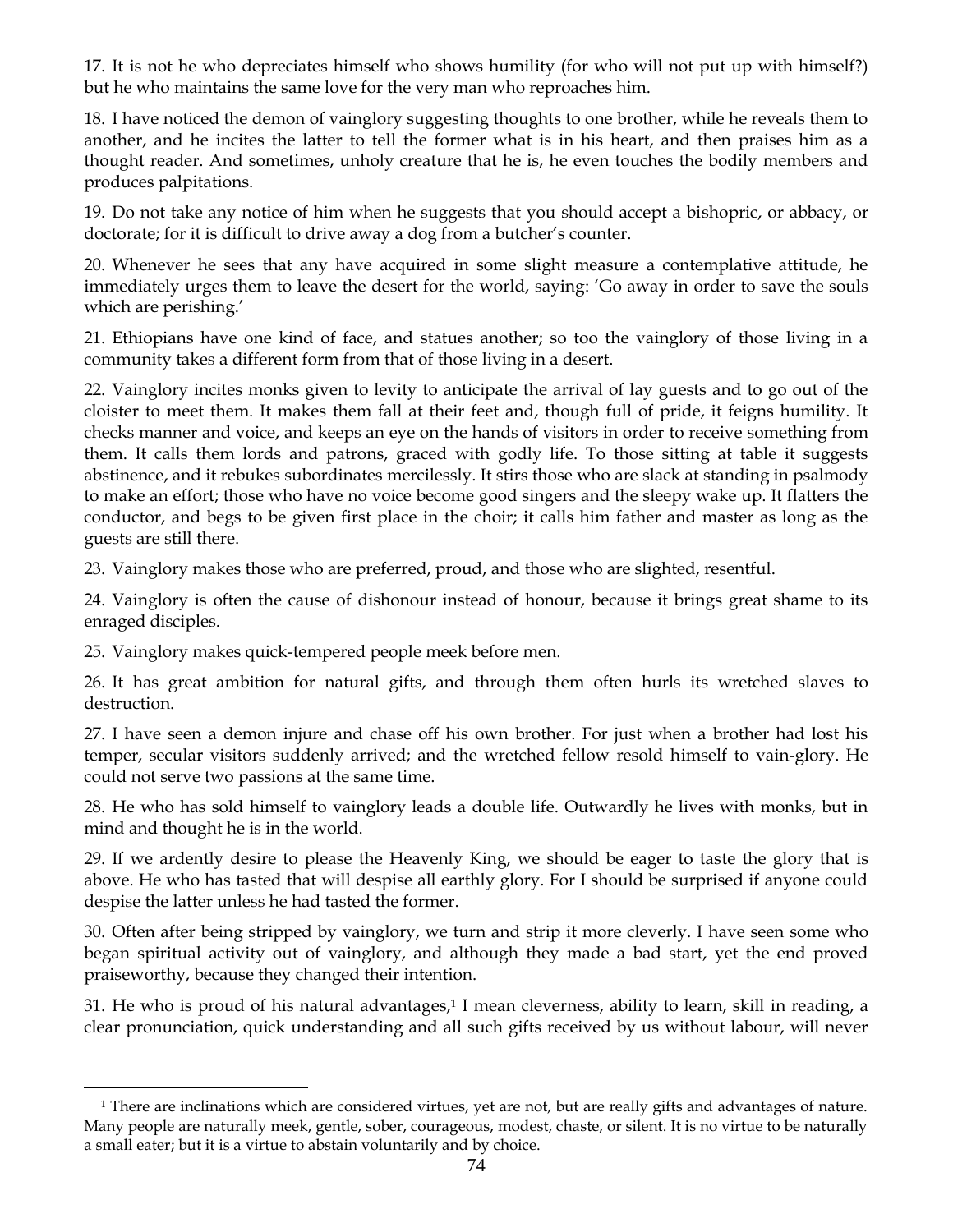obtain the supernatural blessings, because he who is unfaithful in a little is also unfaithful and vainglorious in much.<sup>1</sup>

32. For the sake of extreme dispassion, rich gifts, miracle-working and prophetic powers, many exhaust their bodies in vain. They do not know, poor wretches, that it is not toil so much as humility that is the mother of such perfections.

33. He who asks God for gifts in return for his labours has laid unsure foundations. He who regards himself as a debtor will unexpectedly and suddenly receive riches.

34. Do not believe the winnower when he suggests that you should display your virtues for the benefit of the hearers. For what shall a man be profited if he shall bring profit to the whole world, and forfeit his soul?<sup>2</sup> Nothing so edifies our neighbour as sincere and humble speech and manners; for this serves as a spur to others never to be puffed-up. And what can be more beneficial than this?

35. One who had the gift of sight told me what he had seen. 'Once,' he said, 'when I was sitting in assembly, the demon of vainglory and the demon of pride came and sat beside me, one on either side. The one poked me in the side with the finger of vain-glory and urged me to relate some vision or labour which I had done in the desert. But as soon as I had shaken him off, saying: Let them be turned back and put to shame who plot evil against me,<sup>3</sup> then the demon on my left at once said in my ear: Well done, well done, you have become great by conquering my shameless mother. Turning to him, I made apt use of the rest of the verse and said: Let them be turned back and put to shame who said to me: Well done, well done.<sup>4</sup> And to my question: How is vainglory the mother of pride? he replied: Praises exalt and puff one up; and when the soul is exalted, then pride seizes it, lifts it up to heaven and casts it down to the abyss.'

36. There is a glory that comes from the Lord, for He says: Those who glorify Me, I will glorify.<sup>5</sup> And there is a glory that dogs us through diabolic intrigue, for it is said: Woe, when all men shall speak well of you.<sup>6</sup> You may be sure that it is the first kind of glory when you regard it as harmful and avoid it in every possible way, and hide your manner of life wherever you go. But the other you will know when you do something, however trifling, hoping that you will be observed by men.<sup>7</sup>

37. Abominable vainglory suggests that we should pretend to have some virtue that we do not possess, spurring us on by the text: Let your light so shine before men that they may see your good works.<sup>8</sup>

38. The Lord often brings the vainglorious to a state of humility through the dishonour that befalls them.

39. The beginning of the conquest of vainglory is the custody of the mouth and love of being dishonoured; the middle stage is a beating back of all known acts of vainglory; and the end (if there is an end to an abyss) consists in trying to behave in the presence of others so that we are humbled without feeling it.

40. Do not hide your sins with the idea of removing a cause of stumbling from your neighbour; although perhaps it will not be advisable to use this remedy in every case, but it will depend on the nature of one's sins.

<sup>1</sup> St. Luke xvi, 10.

<sup>2</sup> St. Matthew xvi, 26; St. Luke ix, 25.

<sup>3</sup> Psalm xxxix, 15.

<sup>4</sup> Psalm lxix, 3. Cf. xxxix, 16.

<sup>5</sup> 1 Kings ii, 30.

<sup>6</sup> St. Luke vi, 26.

<sup>7</sup> St. Matthew vi, 1.

<sup>8</sup> St. Matthew v, 16.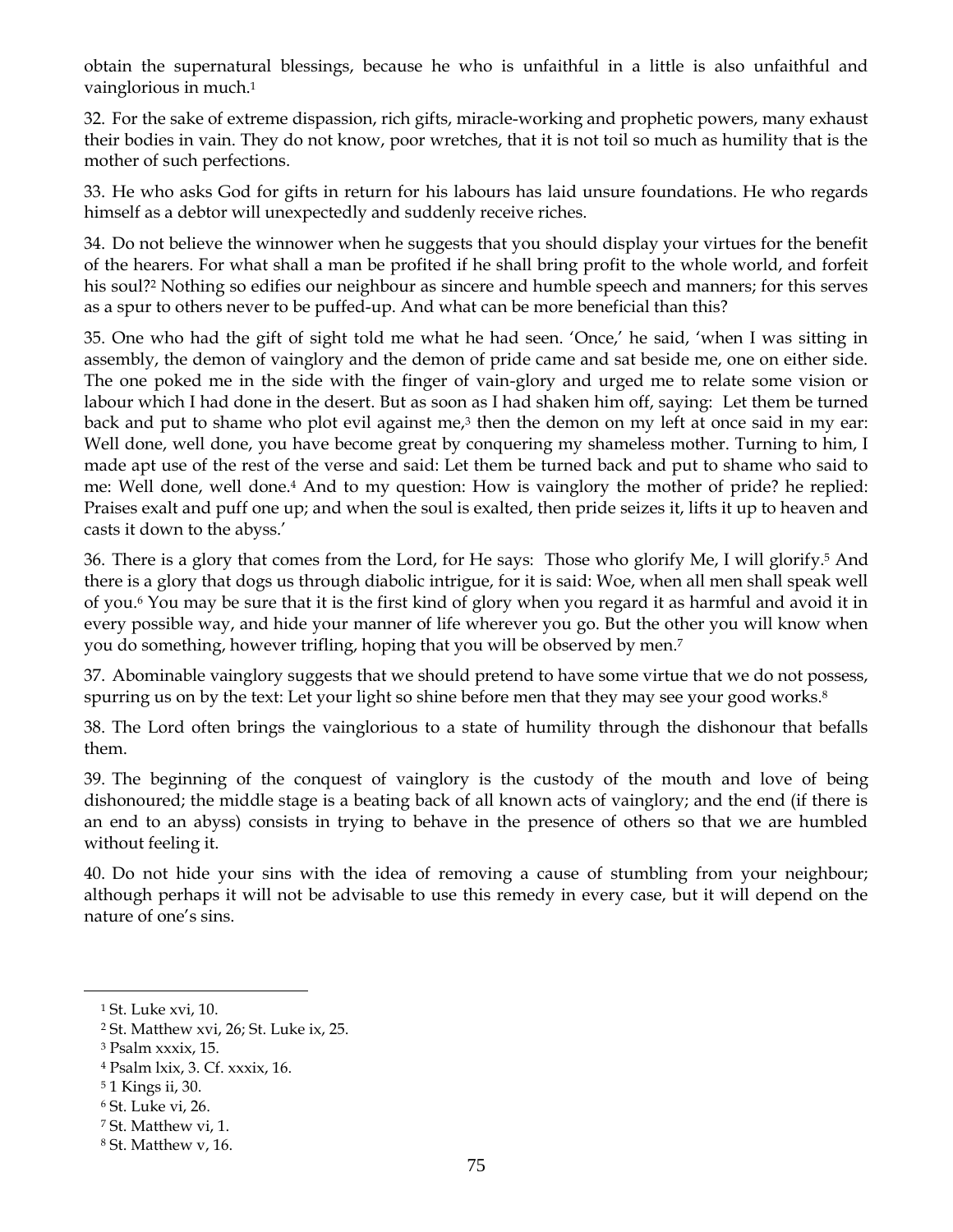41. When we invite glory, or when it comes to us from others uninvited, or when out of vainglory we decide upon a certain course of action, we should remember our mourning and should think of the holy fear with which we stood before God in solitary prayer; and in this way we shall certainly put shameless vainglory out of countenance—if we are really concerned to attain true prayer. If this is insufficient, then let us briefly recollect our death. And if this is also ineffective, at least let us fear the shame that follows honour. For he who exalts himself will be humbled<sup>1</sup> not only there, but certainly here as well.

42. When our praisers, or rather our seducers, begin to praise us, let us briefly call to mind the multitude of our sins, and we shall find ourselves unworthy of what is said or done in our honour.

43. No doubt there are certain prayers of some vainglorious people that deserve to be heard by God; but the Lord has a habit of anticipating their prayers and petitions so that their conceit should not be increased because their prayers have succeeded.

44. Simpler people are not much infected with the poison of vainglory, because vainglory is a loss of simplicity and an insincere way of life.

45. It often happens that when a worm becomes fully grown it gets wings and rises up on high. So too when vainglory increases it gives birth to pride, the origin and consummation of all evils.

46. He who is without this sickness is near to salvation, but he who is not free from it is far from the glory of the Saints.

This is the twenty-second step. He who is not caught by vain-glory will never fall into that mad pride which is so hateful to God.

## Step 23

#### <span id="page-75-1"></span>*On mad<sup>2</sup> pride, and, in the same Step, on unclean blasphemous thoughts.*

1. Pride is denial of God, an invention of the devil, the despising of men, the mother of condemnation, the offspring of praise, a sign of sterility, flight from divine assistance, the precursor of madness, the herald of falls, a foothold for satanic possession, source of anger, door of hypocrisy, the support of demons, the guardian of sins, the patron of unsympathy, the rejection of compassion, a bitter inquisitor, an inhuman judge, an opponent of God, a root of blasphemy.

2. The beginning of pride is the consummation of vainglory; the middle is the humiliation of our neighbour, the shameless parade of our labours, complacency in the heart, hatred of exposure; and the end is denial of God's help, the extolling of one's own exertions, fiendish character.

3. Let all of us who wish to avoid this pit listen: this passion often finds food in gratitude, for at first it does not shamelessly advise us to deny God. I have seen people who thank God with their mouth but mentally magnify themselves. And this is confirmed by that Pharisee who said ironically: God, I thank Thee.<sup>3</sup>

4. Where a fall has overtaken us, there pride has already pitched its tent; because a fall is an indication of pride.

5. A venerable man said to me: 'Suppose that there are twelve shameful passions. If we deliberately love one of them (I mean, pride), it will fill the place of the remaining eleven.'

<sup>&</sup>lt;sup>1</sup> St. Luke xiv, 11.

<span id="page-75-0"></span><sup>2</sup> Or, 'headless', 'headstrong'.

<sup>3</sup> St. Luke xviii, 11.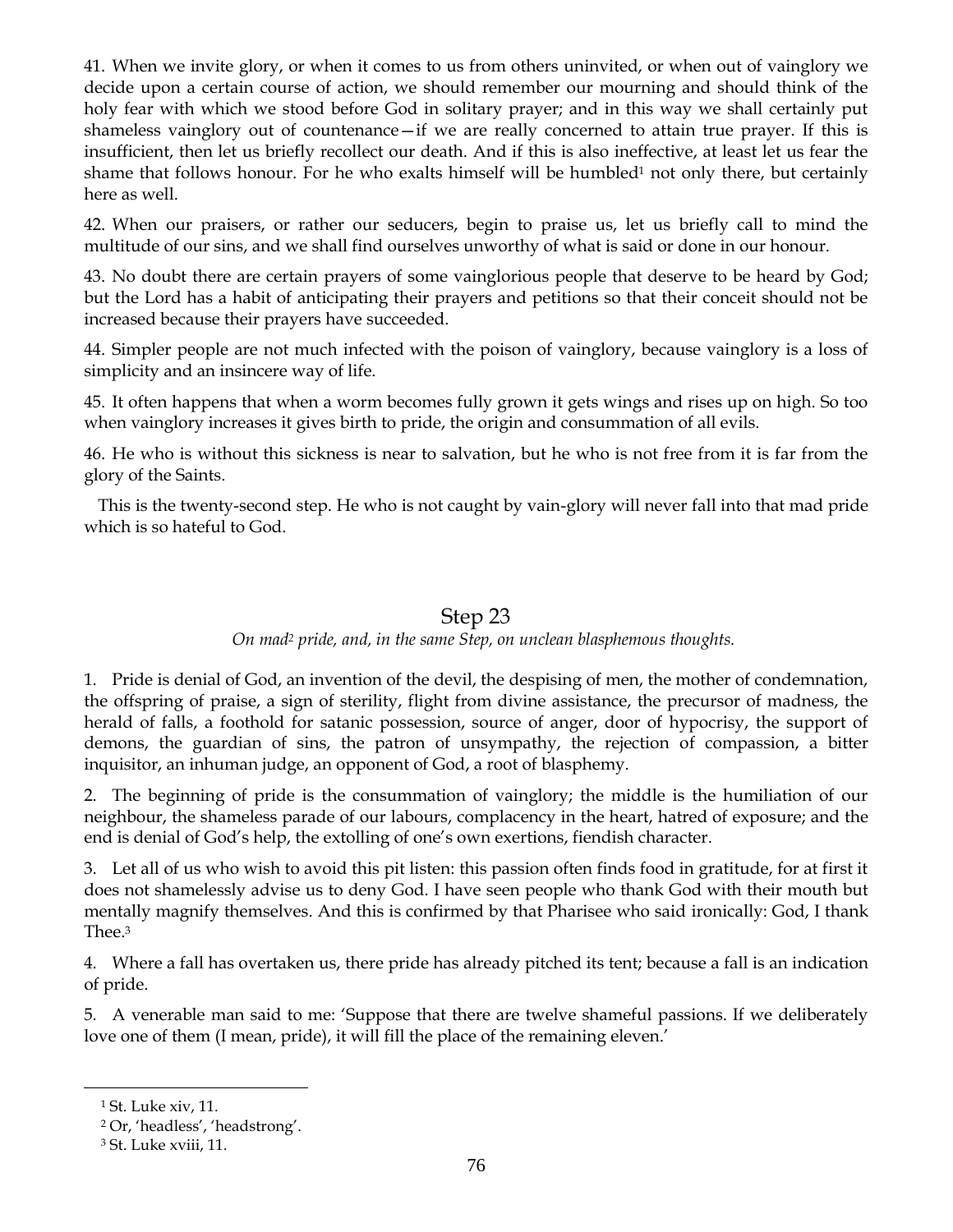6. A haughty monk contradicts violently, but a humble one cannot even look one in the face.

7. The cypress does not bend to live on earth; nor does a lofty-hearted monk do so to acquire obedience.

8. A proud person grasps at authority, because otherwise he cannot, or rather, does not want to be utterly lost.

9. God resists the proud.<sup>1</sup> Who then can have mercy on them? Every proud-hearted man is unclean before God.<sup>2</sup> Who then can cleanse such a person?

10. The proud are corrected by falling into sin.<sup>3</sup> It is a devil which spurs them on.<sup>4</sup> But apostasy is madness. In the first two cases people have often been healed by men, but the last is humanly incurable.

11. He who refuses reproof shows his passion (pride), but he who accepts it is free of this fetter.

12. An angel<sup>5</sup> fell from heaven without any other passion except pride, and so we may ask whether it is possible to ascend to heaven by humility alone without any other of the virtues.

13. Pride is loss of wealth and sweat. They cried but there was none to save, no doubt because they cried with pride. They cried to the Lord and He heard them not, $6$  no doubt because they were not trying to cut out the faults against which they prayed.

14. A most learned old man spiritually admonished a proud brother, but he in his blindness said: 'Excuse me, Father, I am not proud.' The wise old man said to him: 'What clearer proof of this passion could you have given us, son, than to say, "I am not proud"?'

15. Such people can make good use of submission, a more rigorous and humiliating life, and the reading of the supernatural feats of the Fathers. Perhaps even then, there will be little hope of salvation for those suffering from this malady.

16. It is shameful to be proud of the adornments of others, but utter madness to fancy one deserves God's gifts. Be exalted only by such merits<sup>7</sup> as you had before your birth. But what you got after your birth, as also birth itself, God gave you. Only those virtues which you have obtained without the cooperation of the mind belong to you, because your mind was given you by God. Only such victories as you have won without the co-operation of the body have been accomplished by your efforts, because the body is not yours but a work of God.

17. Do not be self-confident until you hear the final sentence passed upon yourself, bearing in mind the guest who got as far as joining in the marriage feast and then was bound hand and foot and cast out into the outer darkness.<sup>8</sup>

18. Do not lift up your neck, creature of earth! For many, though holy and spiritual, were cast from heaven.

19. When the demon of pride gets a foothold in his servants, he appears to them either in sleep or in a waking vision, as though in the form of a holy angel or some martyr, and gives them a revelation of mysteries, or a free bestowal of spiritual gifts, so that these unfortunates may be deceived and completely lose their wits.

<sup>1</sup> James iv, 6.

<sup>2</sup> Proverbs xvi, 5.

<sup>&</sup>lt;sup>3</sup> St. Augustine says that God allows the proud to fall into sin to humble them.

<sup>4</sup> Cf. 'I was given a thorn in the flesh, an angel of satan' (2 Corinthians xii, 7).

<sup>5</sup> I.e. Lucifer.

<sup>6</sup> Psalm xvii, 42.

<sup>7</sup> Or, 'successes', 'achievements', 'exploits'.

<sup>8</sup> St. Matthew xxii, 13.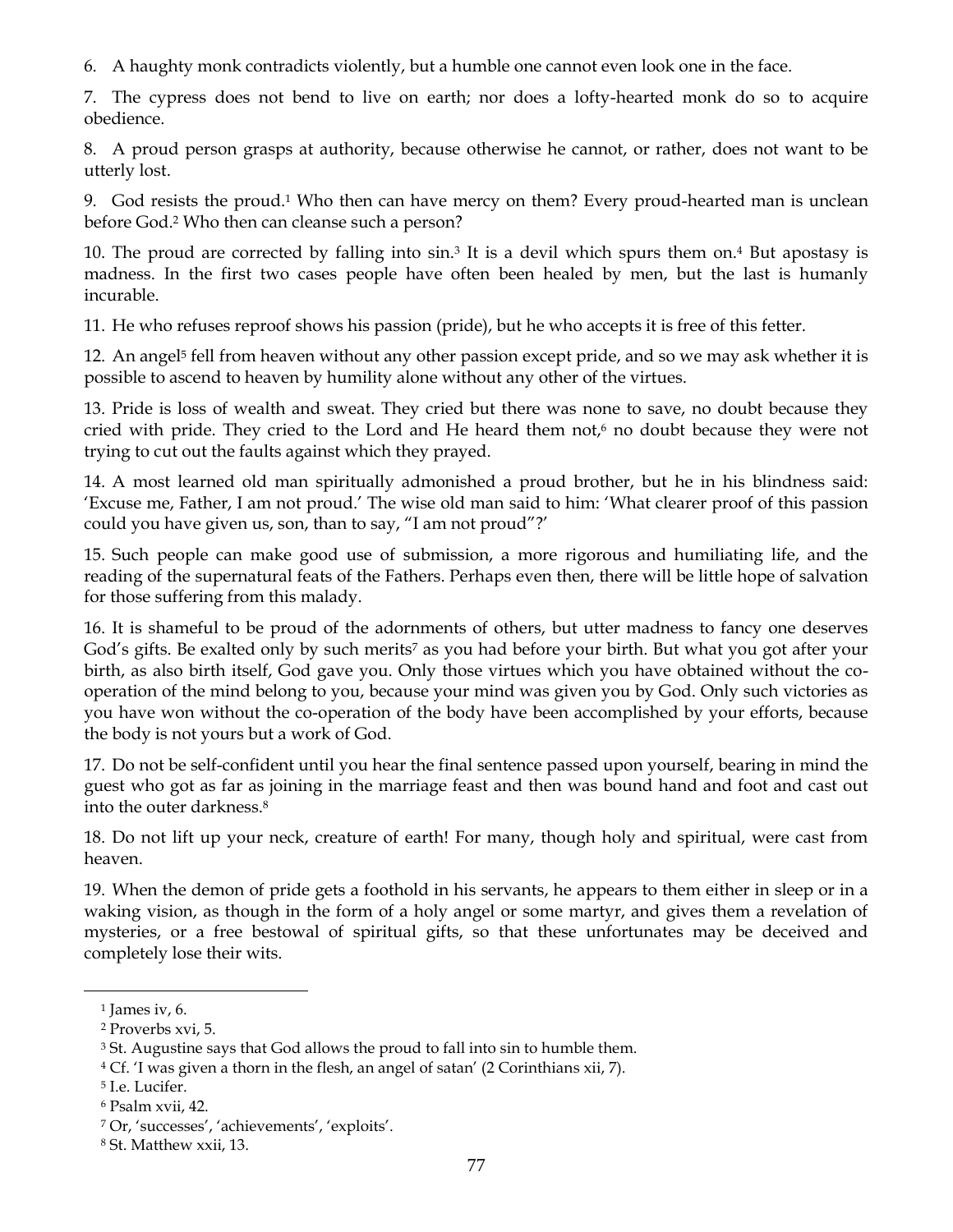20. Even if we endure a thousand deaths for Christ, even so we shall not repay all that is due. For the blood of God, and the blood of his servants are quite different, and I am thinking here of the dignity and not of the actual physical substance.

21. We should constantly be examining and comparing ourselves with the holy Fathers and the lights who lived before us, and we should then find that we have not yet entered upon the path of the ascetic life, and have not kept our vow in holy fashion, and in disposition are still living in the world.

22. A monk, properly speaking, is he whose soul's eye does not look haughtily, and whose bodily feeling is unmoved.

23. A monk is he who calls his enemies to combat like wild beasts, and provokes them as they flee from him.

24. A monk experiences unceasing rapture of mind and sorrow of life.

25. A monk is one who is conditioned by virtues as others are by pleasures.

26. A monk possesses unfailing light in the eye of the heart.

27. A monk has an abyss of humility into which he has plunged and suffocated every evil spirit.

28. Forgetfulness of our sins is the result of conceit, for the remembrance of them leads to humility.

29. Pride is utter penury of soul, under the illusion of wealth, imagining light in its darkness. The foul passion not only blocks our advance, but even hurls us down from the heights.

30. The proud man is a pomegranate, rotten inside, while outwardly radiant with beauty.

31. A proud monk has no need of a devil; he has become a devil and enemy to himself.

32. Darkness is foreign to light; and a proud person is foreign to every virtue.

33. In the hearts of the proud, blasphemous words will find birth, but in the souls of the humble, heavenly contemplations.

34. A thief abominates the sun, as a proud man scorns the meek.

35. I do not know how it is, but the proud for the most part remain ignorant of their real selves, and they imagine that they are victorious over their passions, and they only realize their poverty when they depart from this life.

36. The man enmeshed in pride will need the help of God, for the salvation of men cannot avail him.<sup>1</sup>

37. I once caught this mad<sup>2</sup> imposter as it was rising in my heart bearing on its shoulders its mother, vainglory. Roping them with the noose of obedience and thrashing them with the whip of humility, I demanded how they got access to me. At last, when flogged, they said: We have neither beginning nor birth, for we are the originators of all the passions. Contrition of heart that is born of obedience is our real enemy; we cannot bear to be subject to anyone; that is why we fell from heaven, though we had authority there.

In brief, we are the parents of all that opposes humility; for everything which furthers humility, opposes us. Our power extends to all short of heaven, so where will you run from our presence? We often accompany patience under dishonour, and obedience, and freedom from anger, and lack of resentment, and service of one's neighbour. Our offspring are the sins of spiritual people: anger, calumny, spite, irritability, shouting, blasphemy, hypocrisy, hatred, envy, disputing, self-will, disobedience.

<sup>1</sup> Psalm lix 13; cvii 13.

<sup>2</sup> See above, p. [76,](#page-75-0) note [266.](#page-75-1)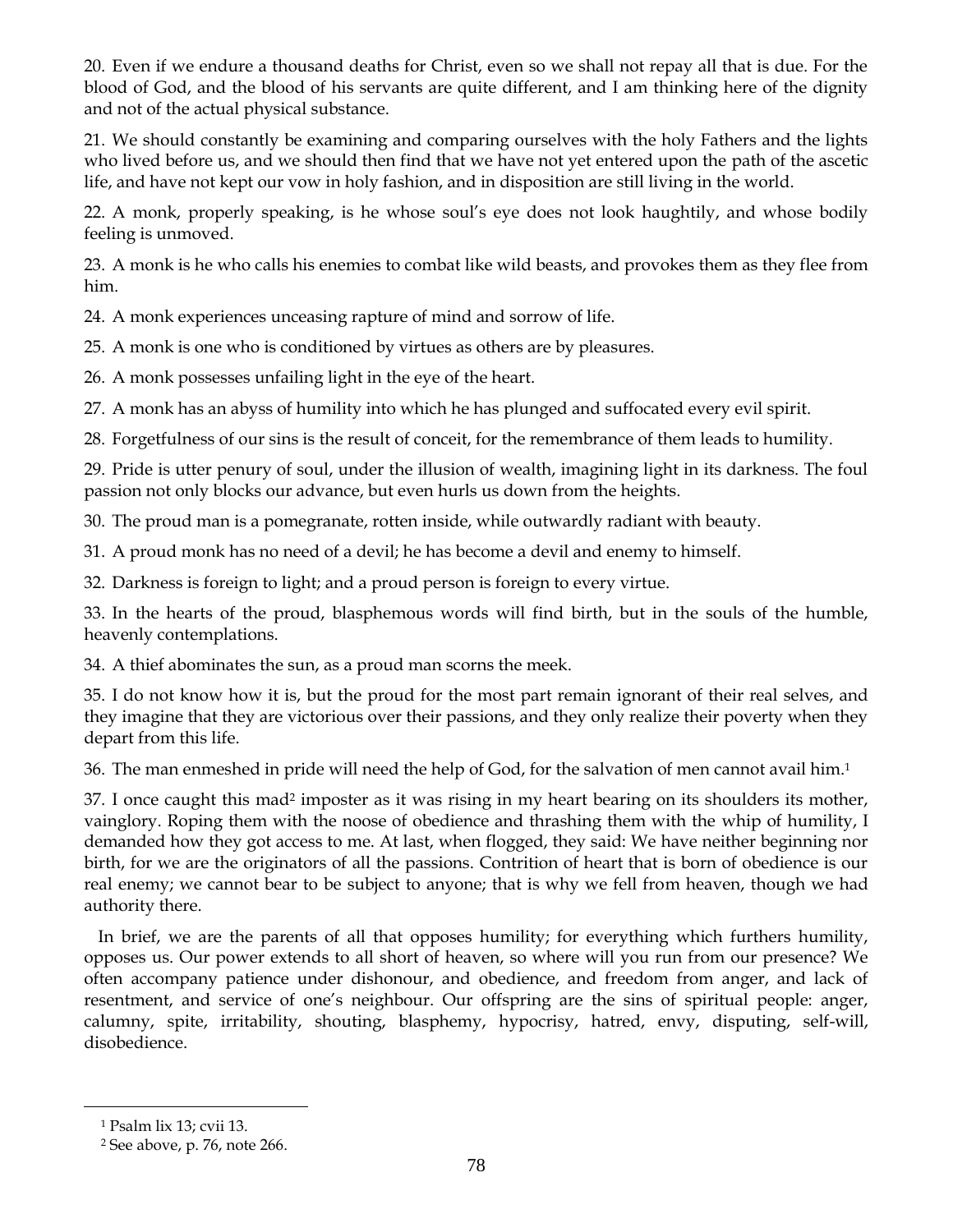There is only one thing in which we have no power to meddle; and we shall tell you this, for we cannot bear your blows: If you keep up a sincere condemnation of yourself before the Lord you can count us as weak as a cobweb. For pride's saddle-horse, as you see, is vainglory on which I am mounted. But holy humility and self-accusation laugh at both the horse and its rider, happily singing the song of victory: Let us sing to the Lord, for gloriously has He been glorified: horse and rider He has thrown into the sea<sup>1</sup> and into the abyss of humility.

This is the twenty-third step. He who mounts it (if any can mount it) will be strong.

### *Concerning unmentionable blasphemous thoughts<sup>2</sup>*

38. We have heard that from a troublesome root and mother comes a most troublesome offspring; that is to say, unspeakable blasphemy is born from foul pride. So it is necessary to bring it into the open, for it is no ordinary creature, but the most cruel of all our foes and enemies. And what is still worse, it is difficult to put into words, confess, or expose these thoughts to a spiritual physician. And so this unholy disease has produced frustration and despair in many, destroying all their hope like a worm in a tree.

39. During the Holy Liturgy, at the very moment when the Mysteries are being accomplished, this vile enemy often blasphemes the Lord and the holy events that are being enacted. This shows clearly that it is not our soul that pronounces these unspeakable, godless and unthinkable words within us, but the God-hating fiend who fled from heaven for uttering blasphemies against the Lord there too, as it would seem. For if these shameless and disgraceful words are my own, how could I worship after receiving the gift? How can I praise and revile at one and the same time?

40. This deceiver and corrupter of souls has often driven many out of their mind. No other thought is so difficult to tell in confession as this. That is why it often remains with many to the very end of their lives. For nothing gives the demons and bad thoughts such power over us as nourishing and hiding them in our heart unconfessed.

41. No one in the face of blasphemous thoughts need think that the guilt lies within him, for the Lord is the Knower of hearts and He is aware that such words and thoughts do not come from us but from our foes.

42. Drunkenness is a cause of stumbling, and pride is a cause of unseemly thoughts. As far as his stumbling is concerned the drunkard is not to blame, but he will certainly be punished for his drunkenness.

43. When we stand in prayer, those unclean and unspeakable thoughts assail us; but if we continue praying to the end they retire at once, for they do not fight those who stand up to them.

44. The godless foe not only blasphemes God and everything Divine but utters the most shameful and indecent words within our minds to make us either give up praying or else despair of ourselves. He has prevented many from praying, and separated many from the Holy Mysteries.

45. This evil and inhuman tyrant has wearied the bodies of some with grief, has exhausted others with fasting, and has given them no rest. He does this with those living the monastic life as well as with people living in the world, suggesting to them that there is no hope whatsoever of salvation for them, and assuring them that they are more to be pitied and more wretched than all the unbelievers and heathen.

46. He who is troubled by the spirit of blasphemy and wants to be delivered from it should know for certain that it is not his soul that is the cause of such thoughts but the impure demon who once said to

<sup>1</sup> Exodus xv, 1

<sup>2</sup> Some versions make a new step or chapter here.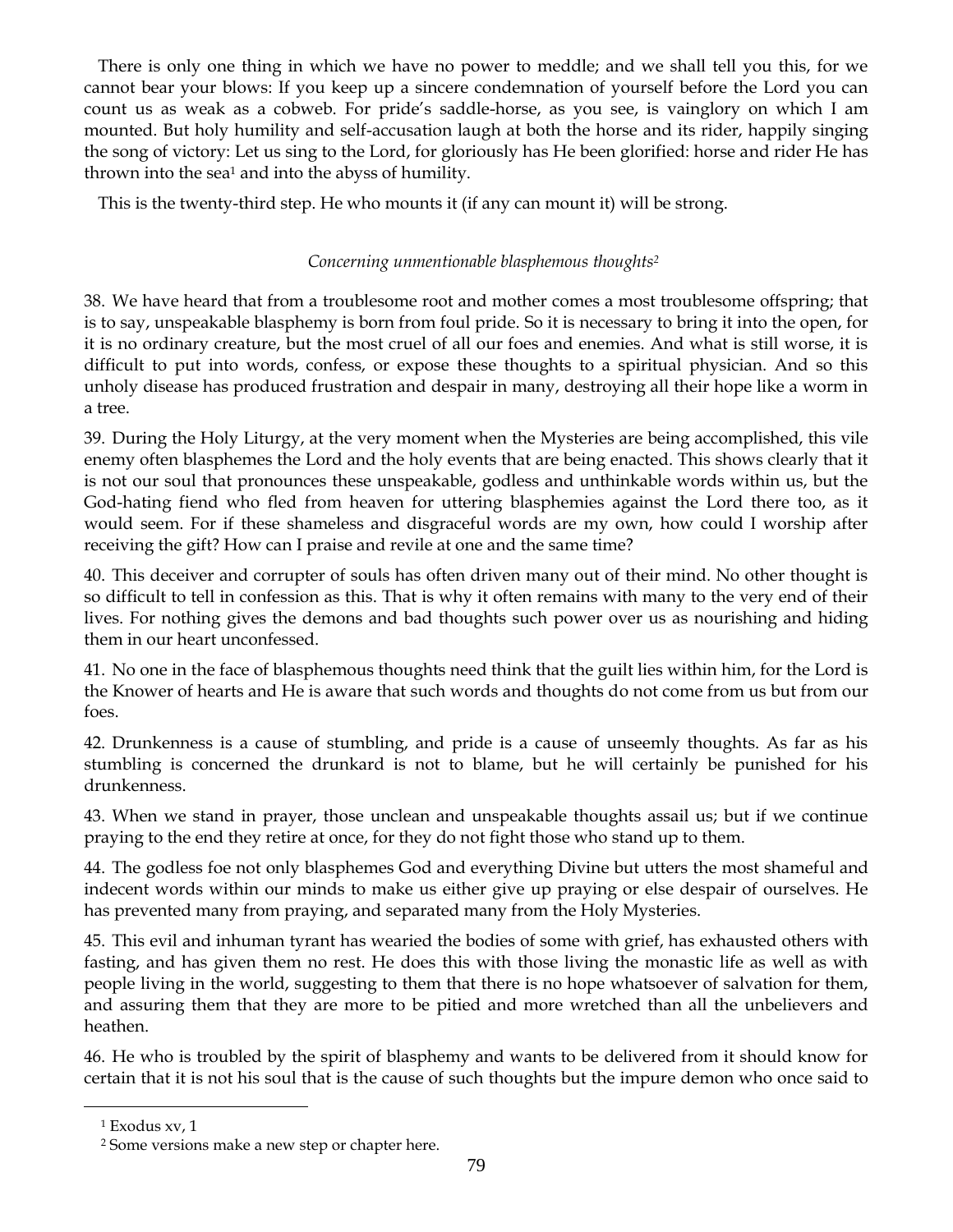the Lord: All these things will I give Thee if Thou wilt fall down and worship me.<sup>1</sup> And so let us too humiliate him and, without paying the least regard to his suggestion, say to him: 'Get thee behind me, Satan! I shall worship the Lord my God, and Him only will I serve.<sup>2</sup> Thy labour and thy word will return upon thy head, and thy blasphemies will come down upon thy crown<sup>3</sup> in the present and in the future world. Amen.'

47. He who wants to grapple with the demon of blasphemy in any other way is like a man trying to hold lightning in his hands. For how will you catch, or contend and grapple with one who bursts into the heart suddenly like the wind, utters words quicker than a flash, and immediately vanishes? All other enemies stop, wrestle, linger and give time to those who wish to struggle with them. But not this one: he has scarcely appeared, and he is gone; he has hardly said a word, and he is away.

48. This demon often likes to haunt the minds of simple and innocent people, and they are more upset and bewildered by it than others. We can certainly say of them that all this happens to them not from self-esteem but from the envy of the demons.

49. We ought to stop judging and condemning our neighbour, and then blasphemous thoughts will not alarm us; for the former is the occasion and root of the latter.

50. As one who is shut up in his house hears the words of passers-by without joining in their conversation, so the soul keeping to itself and overhearing the diabolical blasphemies is troubled by what is said by the demon passing by it.

51. He who despises this foe is delivered from its torture. But he who contrives some other way to wage war with it will end by submitting to it. He who wishes to conquer the spirits with words is like one trying to lock up the winds.

52. One careful monk who was troubled by this demon wore out his flesh for twenty years by fasts and vigils. But as he felt no benefit, he wrote his temptation on a card and went to a certain holy man and gave him the card and bowed his face to the earth, not daring to look up. As soon as the elder had read it he smiled and, raising the brother, he said to him: 'Lay your hand on my neck, son.' And when the brother had done that, the great man said: 'On my neck, brother, be this sin, for as many years as it may or may not be active in you; only after this, ignore it.' And this monk assured me that even before he had left the elder's cell, his infirmity had gone. The man who had been tempted in this way told me this himself, offering thanksgiving to God.

He who has won the victory over this infirmity, has banished pride.

## Step 24

*On meekness, simplicity, guilelessness which come not from nature but from habit, and about malice.*

1. The morning light precedes the sun, and the precursor of all humility is meekness. Therefore let us hear in what order the Light arranges these virtues, for He says: Learn of Me, for I am meek and humble in heart.<sup>4</sup> So then before looking at the sun, which is humility, we must be illumined by the light, which is meekness, and then we can look with a clear gaze at the sun. For it is impossible, absolutely impossible, to gaze upon the sun before we have experienced that light, as we have learnt from the order in which the Lord has put these virtues.

2. Meekness is an unchangeable state of mind, which remains the same in honour and dishonour.

<sup>&</sup>lt;sup>1</sup> St. Matthew iv, 9.

<sup>2</sup> St. Matthew iv, 10.

<sup>3</sup> Psalm vii, 17.

<sup>4</sup> St. Matthew xi, 29.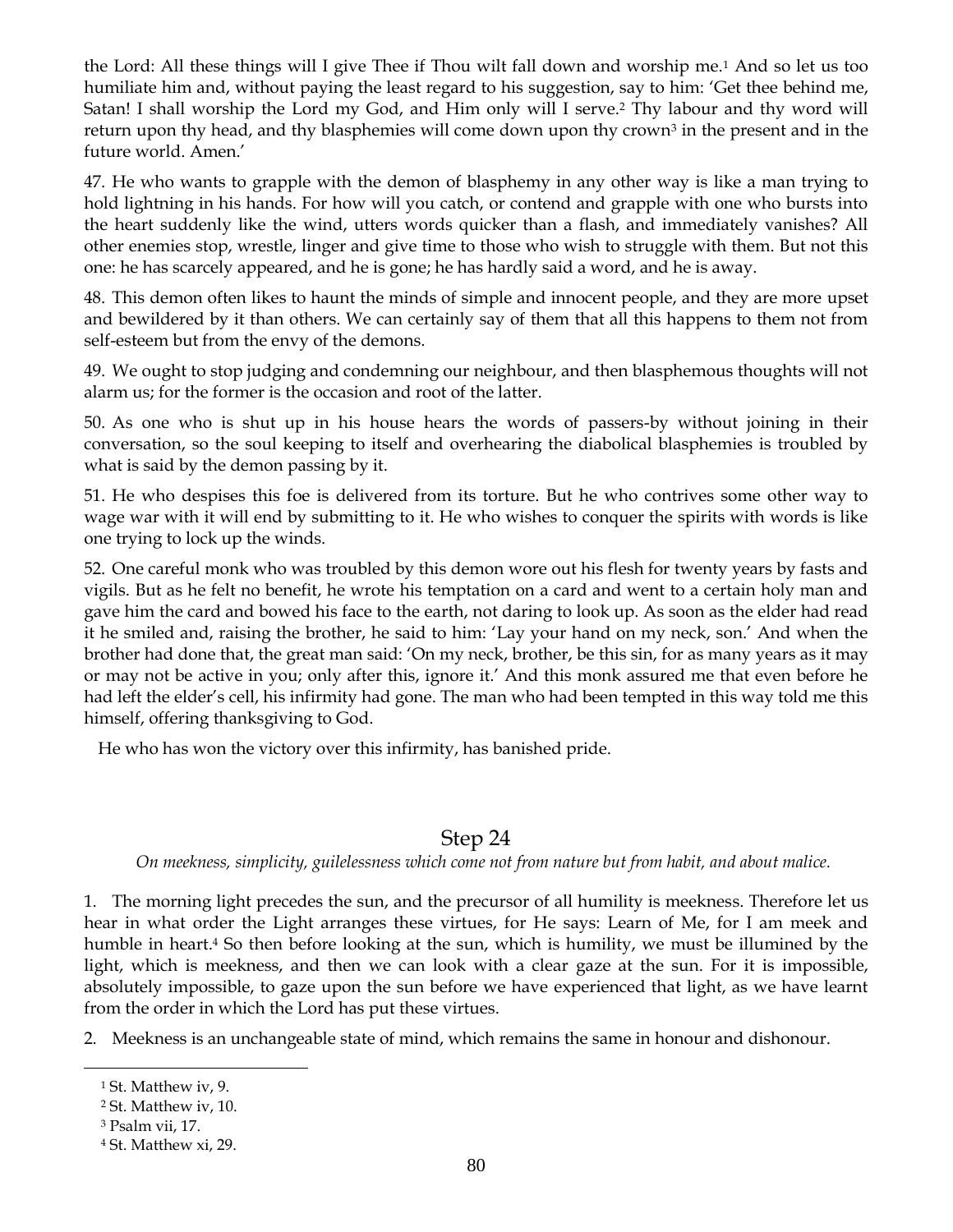3. Meekness consists in praying calmly and sincerely for a troublesome neighbour.

4. Meekness is a rock overlooking the sea of irritability, which breaks all the waves that dash against it yet remains completely unmoved.

5. Meekness is the buttress of patience, the door, or rather, the mother of love, and the foundations of discernment, for it is said: The Lord will teach the meek His way.<sup>1</sup> It prepares us for the forgiveness of sins; it is boldness in prayer, an abode of the Holy Spirit. But to whom shall I look? Even to him that is meek and quiet.<sup>2</sup>

6. Meekness is the fellow-worker of obedience, the guide of the brotherhood, a curb for the furious, a check to the irritable, a minister of joy, the imitation of Christ, something proper to angels, shackles for demons, a shield against peevishness.

7. In meek hearts the Lord finds rest, but a turbulent soul is a seat of the devil.

8. The meek shall inherit the earth,<sup>3</sup> or rather shall exercise dominion over it, but bad-tempered folk will be harried out of their land.

9. A meek soul is a throne of simplicity, but an angry mind is a creator of evil.

10. A quiet soul makes room for words of wisdom, for the Lord will guide the meek in judgment,<sup>4</sup> or rather, in discretion.

11. An upright soul is a fellow lodger with humility, but an evil one is a daughter of pride.

12. The souls of the meek are filled with knowledge, but an angry mind is a denizen of darkness and ignorance.

13. An angry man and an imposter met one another, and it was impossible to find a true word in their conversation. Unveiling the heart of the former you will find frenzy; looking into the soul of the other you will see malice.

14. Simplicity is a constant habit of soul that has become immune to evil thinking.

15. Evil is a science, or rather, a diabolical deformity, bereft of truth and thinking it can hide that fact from public notice.<sup>5</sup>

16. Hypocrisy is a contrary state of body and soul interwoven with every kind of subterfuge.

17. Guilelessness is a joyous state of soul far removed from all ulterior motive.

18. Honesty is unmeddling thought, sincere character, frank and unpremeditated speech.

19. Innocent is he whose soul is in its natural purity as it was created, and who makes intercession for all.

20. Malice is a perversion of honesty, a deceitful way of thinking, falsely screened by affability, false oaths, ambiguous words, dissimulation of heart, an abyss of cunning, deceit that has become a habit, conceit turned into nature, a foe to humility, a pretence of penitence, diminution of mourning, hostility to confession, wilfulness, an agent of falls, a hindrance to resurrection, a smiling at offences, affected frowning, false reverence, diabolical life.

<sup>1</sup> Psalm xxiv, 9.

<sup>2</sup> Isaiah lxvi, 2.

<sup>3</sup> St. Matthew v, 5.

<sup>4</sup> Psalm xxiv, 9.

<sup>5</sup> From this paragraph till the end of the step there is much dislocation of the text, and the order varies in different manuscripts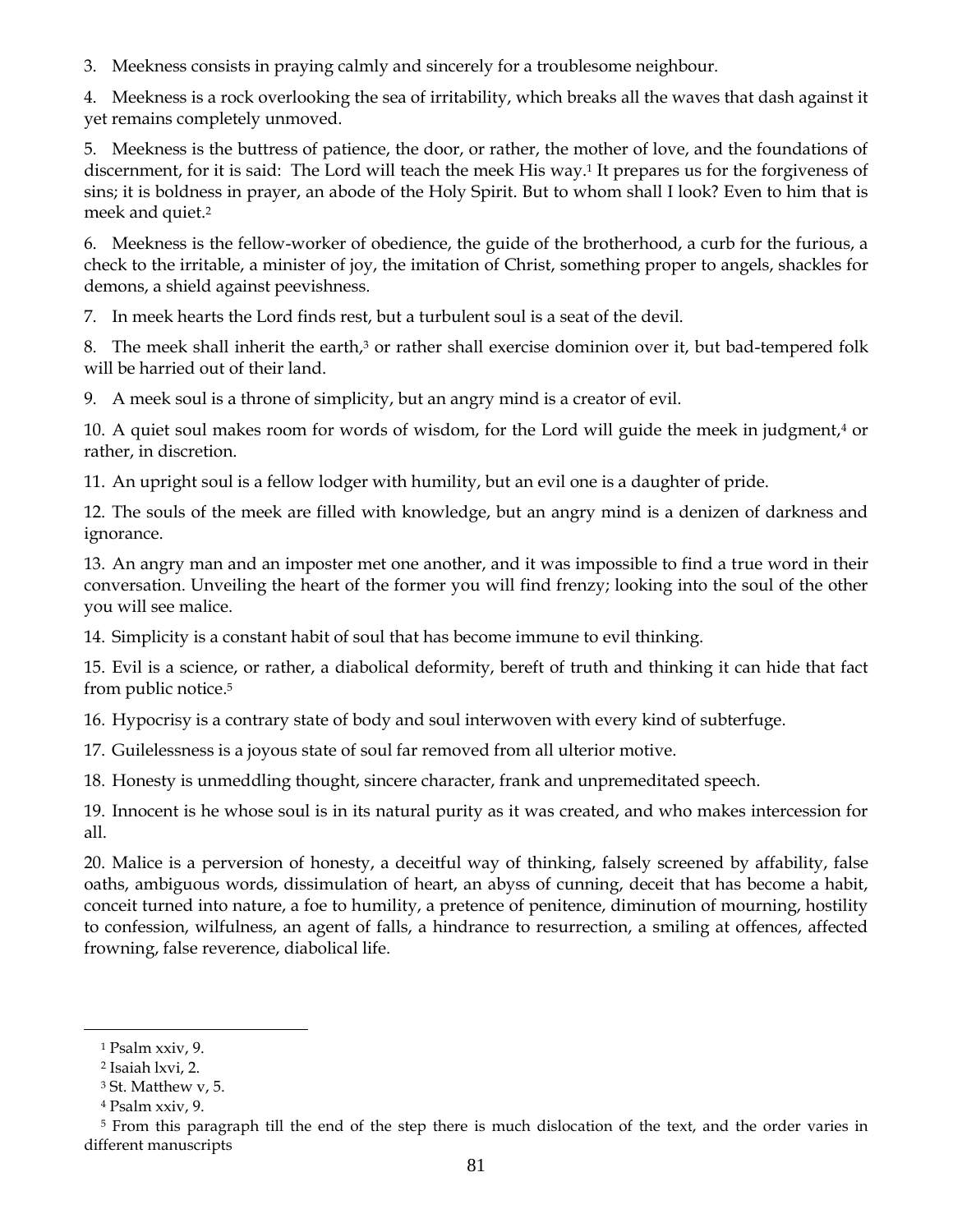21. An evil person is a namesake and companion of the devil; that is why the Lord taught us so to name the devil, saying: Deliver us from the evil one.<sup>1</sup>

22. Let us run from the precipice of hypocrisy and from the pit of duplicity, hearing him who said: Evil-doers shall be destroyed,<sup>2</sup> as the green herb they shall quickly wither,<sup>3</sup> for such folk are food for demons.

23. God is called love, and also justice. That is why the wise man<sup>4</sup> in the Song of Songs says to the pure heart: Justice has loved thee.<sup>5</sup> Also the father of the wise man says: Good and just is the Lord.<sup>6</sup> And of those who are His namesakes He says that they are saved: Who saves the upright of heart;<sup>7</sup> and again: His countenance sees and visits those who are honest and just.<sup>8</sup>

24. The first property of the age of childhood is uniform simplicity, and as long as Adam had it, he did not see the nakedness of his soul, or the indecency of his flesh.

25. Excellent too is that simplicity which is in some by nature, yes, and blessed, but not as much as that which is grafted in with toil and trouble after repenting from sin. For the former is sheltered and protected from much affectation and passion, but the latter leads to the highest humility and meekness. The former has not much reward, but the latter—infinite, infinite.

26. Let all of us who wish to attract the Lord to ourselves draw near to Him as disciples to the Master, simply, without hypocrisy, without duplicity or guile, not out of idle curiosity. He Himself is simple and absolute, and He wants souls that come to Him to be simple and innocent. For you will surely never see simplicity separated from humility.

27. The evil man is a false prophet who thinks that from words he can catch thoughts, and from outward appearance, dispositions of the heart.

28. I have seen honest souls who learnt to be evil from evil people, and I wondered how they could lose their natural disposition and superiority so soon. But it is as easy for the honest to fall from grace, as it is difficult to change the dishonest. But true exile, obedience and guarding of the lips have often had great power, and have wonderfully restored the incurable.

29. If knowledge puffs up many people, simplicity and lack of learning can perhaps in the same measure humble them. All the same there are here and there people who pride themselves on their ignorance.

30. The thrice-blessed and most simple Paul was a clear example for us, for he was the rule and type of blessed simplicity, for no one, absolutely no one, has ever seen or heard or could see so much progress made in so short a time.

31. A simple-hearted monk is like a rational dumb animal, who lays his burden on his director. An animal does not answer back his master who yokes him, nor does an honest soul do this with his superior, but follows wherever he is led; though sent to the slaughter, he could make no protest.

32. It is hard for the rich to enter the Kingdom of Heaven<sup>9</sup> and equally hard for those who are foolishly wise to enter simplicity.

33. A fall has often corrected the clever, giving them salvation and innocence in spite of themselves.

- <sup>3</sup> Psalm xxxvi, 2.
- 4 I.e. Solomon.
- <sup>5</sup> Song of Songs, i, 3.
- <sup>6</sup> Psalm xxiv, 8.
- <sup>7</sup> Psalm vii, 11.
- <sup>8</sup> Cf. Psalm x, 8.
- <sup>9</sup> St. Matthew xix, 23.

<sup>1</sup> St. Matthew vi, 13.

<sup>2</sup> Psalm xxxvi, 9.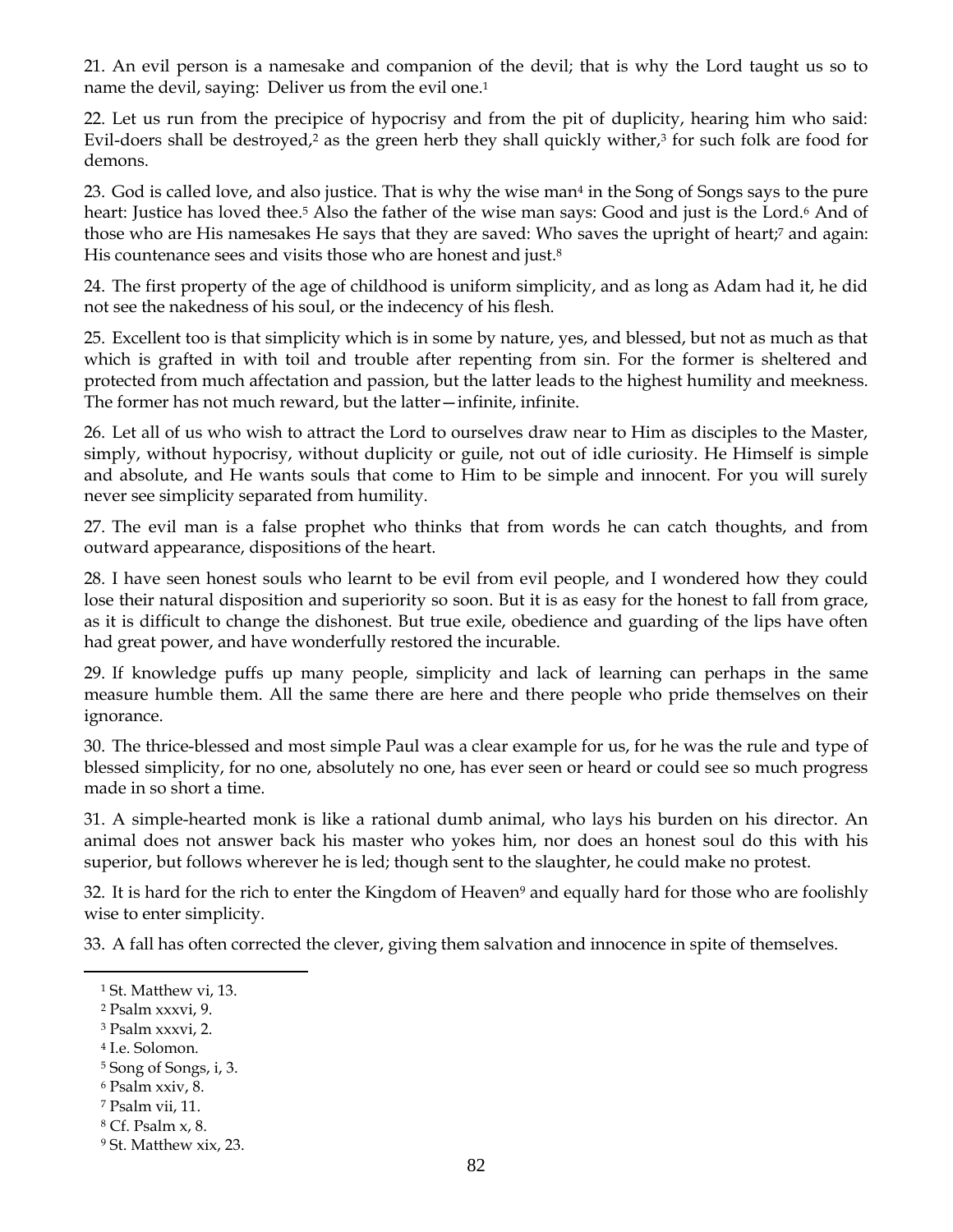34. Struggle to elude your own prudence and by so doing you will find salvation and honesty through Jesus Christ our Lord. Amen.

He who has the strength for this step, let him take courage; for he has become an imitator of Christ his Master and has been saved.

# Step 25

#### *On the destroyer of the passions, most sublime humility, which is rooted in spiritual feeling.*

1. He who thinks that it is possible to use the visible word in order to describe the sensation and effect of the love of the Lord exactly, holy humility gracefully, blessed purity truly, divine enlightenment clearly, the fear of God honestly, assurance of heart sincerely, and imagines that by his description of things of this kind he will enlighten those who have never actually experienced them, is like a man who by words and comparisons wants to give an idea of the sweetness of honey to people who have never tasted it. But just as the latter talks in vain, not to say babbles, so the former either gives the impression of having no experience of what he is talking about, or else has become the mere toy of vainglory.<sup>1</sup>

2. This subject sets a treasure before us as a touchstone, preserved in earthen vessels, that is to say in our bodies, and it is of a quality that baffles all description. This treasure has one inscription which is incomprehensible because it comes from above, and those who try to explain it with words give themselves great and endless trouble. And the inscription runs thus: Holy Humility.

3. Let all who are led by the Spirit of God enter with us into this spiritual and wise gathering, holding in their spiritual hands the God-inscribed tablets of knowledge. We have met, we have investigated, and we have probed the meaning of this precious inscription. And one said: 'It<sup>2</sup> means constant oblivion of one's achievements.' Another: 'It is the acknowledgement of oneself as the last of all and the greatest sinner of all.' And another: 'The mind's recognition of one's weakness and impotence.' Another again: 'In fits of rage it means to forestall one's neighbour and be first to stop the quarrel.' And again another: 'Recognition of divine grace and divine mercy.' And again another: 'The feeling of a contrite soul, and the renunciation of one's own will.' But when I had listened to all this and had attentively and soberly considered it, I found that I had not been able to comprehend the blessed sense of that virtue from what had been said. Therefore, last of all, having gathered what fell from the lips of those learned and blessed fathers as a dog gathers the crumbs that fall from the table, I too gave my definition of it and said: 'Humility is a nameless grace in the soul, its name known only to those who have learned it by experience. It is unspeakable wealth, a name and gift from God, for it is said: Learn not from an angel, not from man, and not from a book, but from Me, that is, from Me indwelling, from My illumination and action in you, for I am meek and humble in heart and in thought and in spirit, and your souls shall find rest from conflicts and relief from arguments.'<sup>3</sup>

4. The appearance of this sacred vine is one thing during the winter of the passions, another in the spring of fruit-blossom, yet another in the actual harvest of the virtues. Yet all these different stages concur in gladness and fruit-bearing, and therefore they all have their own signs and sure evidence of fruit to come. For as soon as the cluster of holy humility begins to blossom within us, we at once begin, though with an effort, to hate all human glory and praise, and to banish from ourselves irritation and anger. In proportion as this queen of virtues makes progress in our soul by spiritual growth, so we regard all the good deeds accomplished by us as nothing, or rather as an abomination, assuming that

<sup>&</sup>lt;sup>1</sup> St. John Chrysostom says: 'The gifts of God are so great that people can scarcely ever believe it. And it is not surprising if they cannot understand them till they know by experience.' (On 1 Timothy, *Homily* 4.)

<sup>2</sup> I.e. humility.

<sup>3</sup> St. Matthew xi, 29.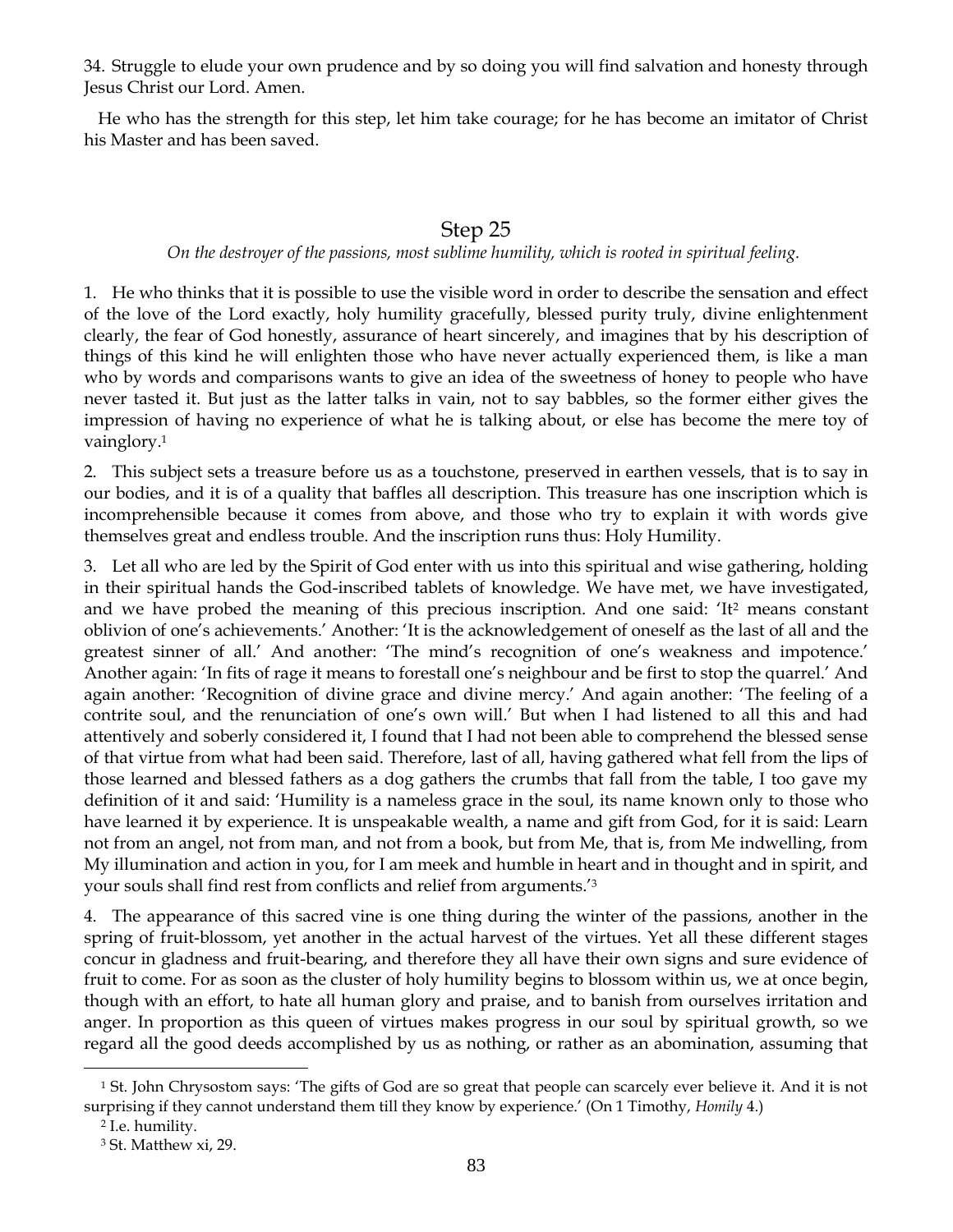every day we add more and more to the unknown burden of our dissipation. We suspect the very abundance of the divine gifts showered upon us to be beyond our deserts and to aggravate our punishment. So our mind remains unrifled, reposing securely in the casket of modesty, only hearing the knocks and jeers of the thieves, without being subject to any of their threats; because modesty is an inviolable safe.

5. Thus we have ventured in a few words to philosophize about the blossoming and growth of this ever-flourishing fruit. But what is the perfect reward of this holy virtue? You who are near the Lord must ask the Lord Himself. It is impossible to gauge the quantity of this holy wealth; and to explain its quality is still more impossible. However, as regards its distinguishing characteristics, we must try to express the thought that comes to our mind.

6. Painstaking repentance, mourning cleansed of all impurity, and holy humility in beginners, are as different and distinct from each other as yeast and flour from bread. By open repentance the soul is broken and refined; it is brought to a certain unity, I will even say a commingling with God, by means of the water of genuine sorrow. Then, kindled by the fire of the Lord, blessed humility becomes bread and is made firm without the leaven of pride. Therefore when this holy three-fold cord or, rather, heavenly rainbow, unites into one power and activity, it acquires its own effects and properties. And whatever you name as a sign of one of them, is a token also of another. And so I shall try to prove what I have just said by a brief demonstration.

7. The first and paramount property of this excellent and admirable trinity is the acceptance of indignity with the greatest pleasure, when the soul receives it with outstretched hands and welcomes it as something that relieves and cauterizes diseases of the soul and great sins. The second property is the loss of all bad temper, and modesty at its appeasement. The third and highest degree is a true distrust of one's good qualities and a constant desire to learn.

8. The end of the Law and the Prophets is Christ for the righteousness of every believer.<sup>1</sup> And the end of the impure passions is vainglory and pride for everyone who does not deal with this matter. But their destroyer, this spiritual stag,<sup>2</sup> keeps him who lives with it immune from all deadly poison. For where can the poison of hypocrisy appear in humility? Where is the poison of calumny? And where will a snake nestle and hide? Will it not rather be drawn out of the earth of the heart and be killed and destroyed?

9. In union with humility it is impossible that there should be any appearance of hatred, or any kind of dispute, or even a sniff of disobedience, unless perhaps faith is called in question.

10. He who has taken humility as his bride is above all gentle, kind, full of compunction, sympathetic, calm, bright, compliant, inoffensive, wide awake, not indolent and (why say more?) free from passion; for the Lord remembered us in our humility, and delivered us from our enemies,<sup>3</sup> and our passions and impurities.

11. A humble monk will not meddle with mysteries, but a proud one will pry into judgments.<sup>4</sup>

12. The demons praised one of the most discerning brothers, appearing to him in visible form. But this most wise man said to them: 'If you cease to praise me through the thoughts of my heart, I shall conclude from your departure that I am great. But if you continue to praise me, from your very praise I shall guess my impurity; for every proud-hearted man is unclean before the Lord.<sup>5</sup> And so either go away from me, and then I shall become great, or else praise me and through you I shall obtain more humility.' Struck with bewilderment, they immediately vanished from sight.

<sup>1</sup> 1 Romans, X, 4.

<sup>2</sup> I.e. humility (Psalm xli, 1).

 $3$  Psalm cxxxv,  $23 - 4$ .

<sup>4</sup> Or, 'the ways of God'.

<sup>5</sup> Proverbs xvi, 5.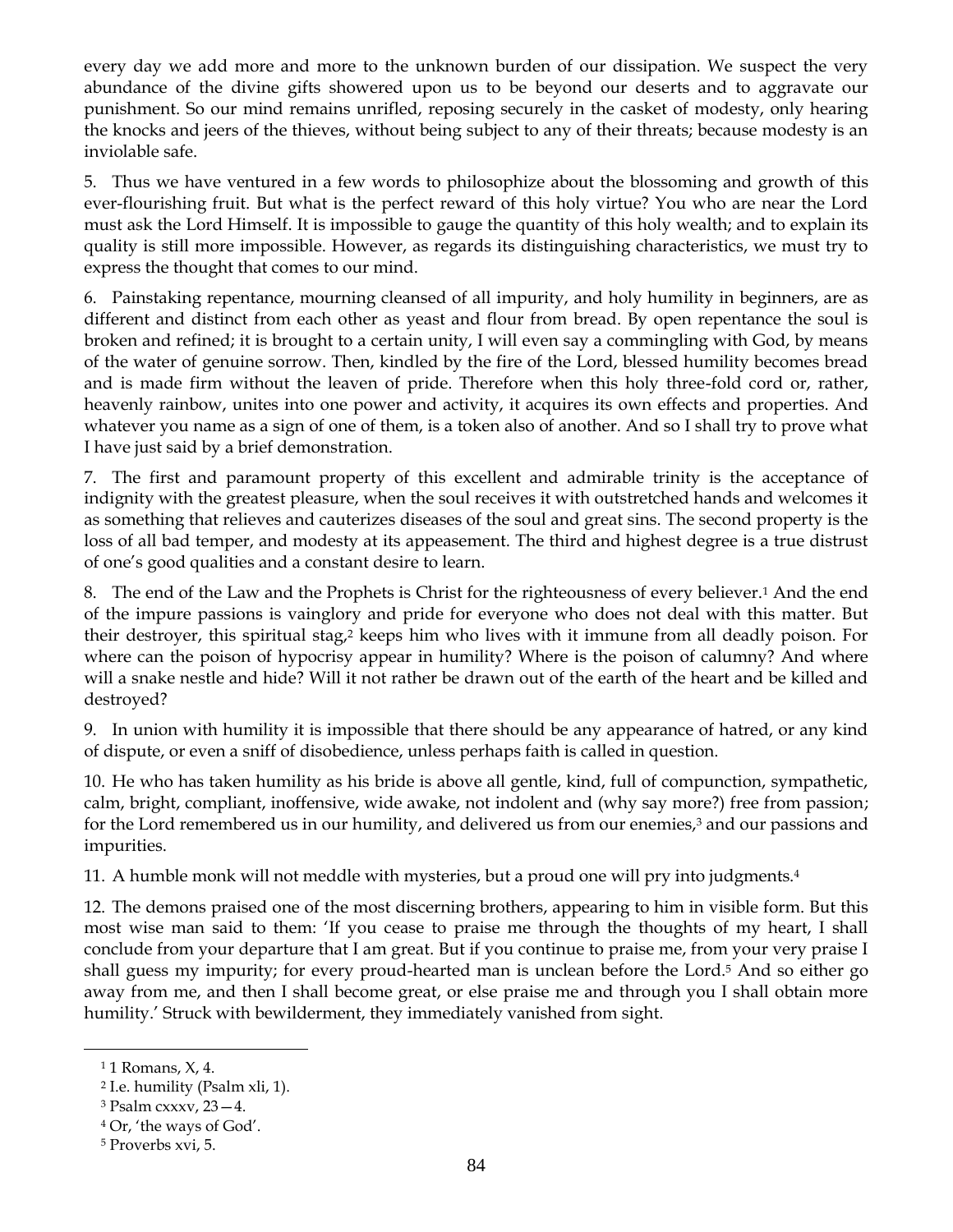13. May your soul not be a pond of the river of life, a pond which is sometimes full and sometimes dried up from the heat of glory and exaltation, but may it become a fountain of dispassion ever welling up into a river of poverty.<sup>1</sup>

14. Know, beloved, that the valleys shall stand deep in corn<sup>2</sup> and spiritual fruit. This valley is a soul low and humble among the mountains, that is, it is filled with labours and virtues, and always remains lowly and steadfast. David did not say, 'I have fasted', 'I have kept vigil', or 'I have lain on the bare earth', but 'I humbled myself, and soon the Lord saved me.'<sup>3</sup>

15. Repentance raises the fallen, mourning knocks at the gate of heaven, and holy humility opens it; but I affirm this and I worship Trinity in Unity, and Unity in Trinity.

16. All visible things get their light from the sun, and all that is done according to reason gets its force from humility. Where there is no light, everything is dark; where there is no humility, all that we have is rotten.

17. In the whole universe there is one place<sup>4</sup> that has only once seen the sun, and there is one thought<sup>5</sup> which has often given birth to humility. And there was one day only on which the whole world rejoiced,<sup>6</sup> and there is one virtue only which the demons cannot imitate.<sup>7</sup>

18. It is one thing to exalt oneself, another not to exalt oneself, and another to humble oneself. One person may be always judging others; another does not judge others, but he does not condemn himself; a third, although he is innocent, is always passing judgment on himself.

19. It is one thing to be humble, another to strive for humility, and another to praise the humble. The first belongs to the perfect, the second to the truly obedient, and the third to all the faithful.

20. He who has humbled himself within will not be cheated by his lips; for what is not in the treasury cannot be brought out through this door.

21. A horse when alone often imagines that it is galloping, but when it is with others it finds out how slow it is.

22. It is a sign of the beginning of health when our thought no longer prides itself on its natural gifts. But as long as it has that stench in its nose, $\delta$  it cannot detect the fragrance of myrrh.

23. Holy humility said: My lover will not rebuke, or judge, or rule, or display his wisdom, until he has attained union with me. For when he is united with me, the law is no longer applicable to him.<sup>9</sup>

24. The foul fiend whispered praise into the heart of an ascetic who was striving for blessed humility, but by divine inspiration he contrived to conquer the guile of the spirits by a pious ruse. He rose and wrote on the wall of his cell the names of the highest virtues in order, that is: perfect love, angelic humility, pure prayer, inviolable chastity and others like these. And so when thoughts of vainglory began to praise him, he said to them: 'Let us go and be judged.' Then, going to the wall, he read the names and cried to himself: 'When you possess all these, then you will know how far you still are from God!'

25. We cannot describe the power and essence of this sun, humility, but from its properties and effects we can explain its intrinsic nature.

<sup>1</sup> Cf. St. Matthew v, 3; St. John, iv, 14.

<sup>2</sup> Psalm lxiv, 14.

<sup>3</sup> Psalm cxv, 5.

<sup>4</sup> I.e. the floor of the Red Sea.

<sup>5</sup> Perhaps the thought of death, the last judgement or Christ's Passion.

<sup>6</sup> This might be either the day of Christ's Resurrection or of His Nativity.

<sup>7</sup> The one virtue inaccessible to the demons is humility.

<sup>8</sup> I.e. pride.

<sup>9</sup> Cf. 1 Timothy i, 9.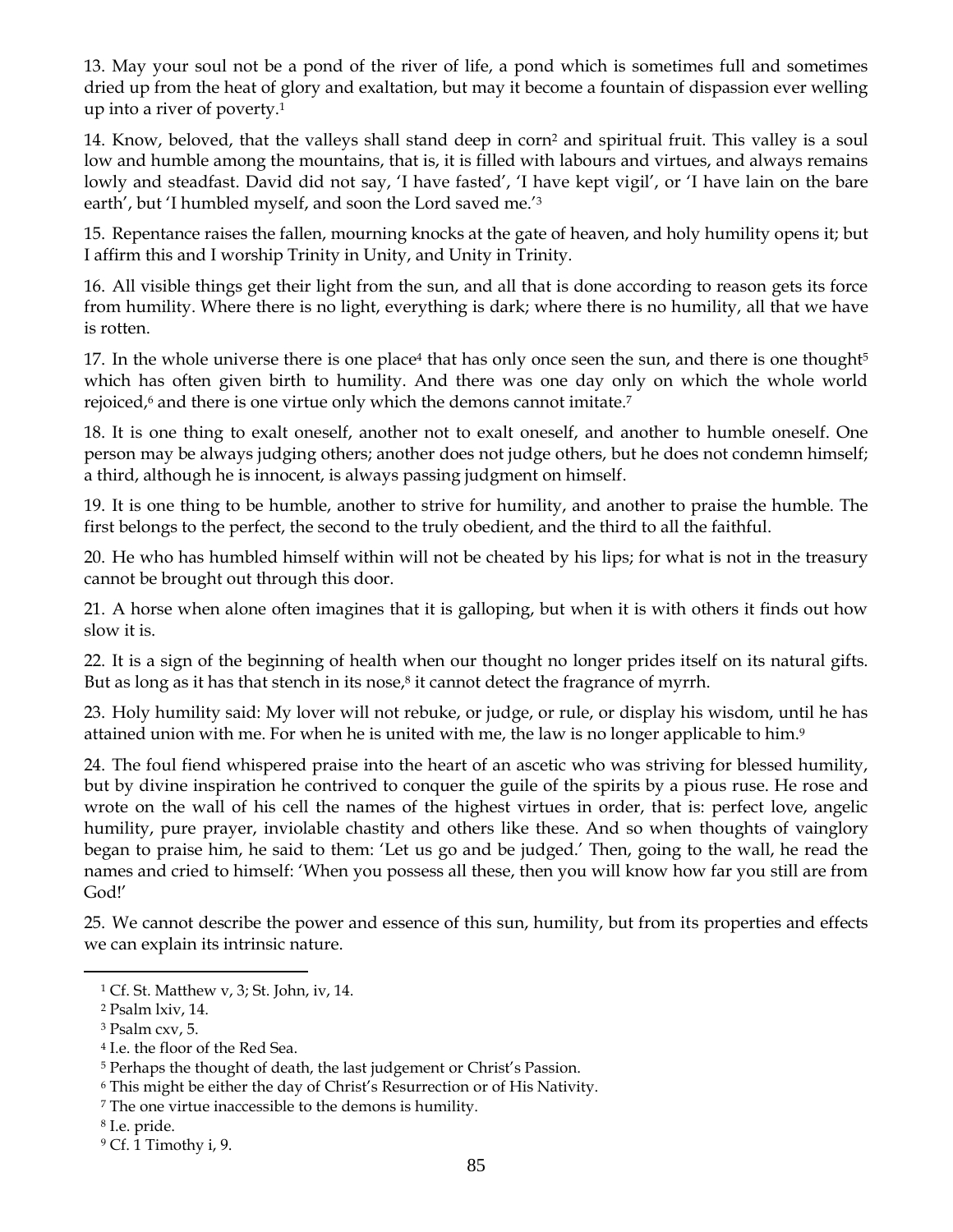26. Humility is a divine shelter to prevent us from seeing our achievements. Humility is an abyss of self-abasement, inaccessible to any thief. Humility is a strong tower against the face of the enemy.<sup>1</sup> The enemy shall not prevail against him, nor shall the son, or rather, the thought of iniquity do him evil: and he will cut off his enemies from his face and will conquer them that hate him.<sup>2</sup>

27. Besides all the distinguishing properties indicated above, the great possessor of this wealth also has others in his soul. And all these properties except one are visible signs of this wealth. You will know with certainty that you have this holy possession within you by an abundance of unspeakable light, by an unutterable love for prayer; and before this is attained, by a heart that does not judge the faults of others. And the precursor of what has been said is hatred of all vainglory.

28. He who has got to know himself by discerning each feeling of his soul has sown on earth; but those who have not thus sown cannot expect humility to blossom in them.

29. He who has come to know himself has obtained an understanding of the fear of the Lord; and he who has walked by the aid of this fear, has reached the door of love.

30. Humility is the door of the Kingdom that introduces those who draw near to it. And I think that the Lord was speaking of this door when He said: He shall enter and shall pass out of life without fear, and shall find pasture and green grass in paradise. All who have entered the monastic life by any other door are thieves and robbers of their own life.<sup>3</sup>

31. We who wish to understand must not cease to examine this. And if our soul is sufficiently perceptive to realize that our neighbour is better in every respect than we are, then the Divine mercy is near us.

32. It is impossible for snow to burst into flame; still more difficult is it for humility to dwell in an unorthodox person. This is something which the pious and faithful achieve, and then only when they have been purified.

33. Most of us call ourselves sinners, and perhaps really think it; but it is indignity that tests the heart.

34. He who is hastening to that tranquil harbour of humility will never cease to do all that he can and will drive himself on by words and thoughts and afterthoughts and various means, by investigations and researches, and by his whole life, by prayers and supplication, meditating and reflection, and using all imaginable means until with God's help and by abiding in humiliations and the most despised conditions and by toils he delivers the ship of his soul from the ever-recurring storms of the sea of vainglory. For he who is delivered from this sin, is easily pardoned all the rest of his sins, like the publican in the Gospel.

35. There are some who all their lives use the bad deeds previously done by them, and for which they had received forgiveness, as a motive for humility, thereby driving out their vain self-esteem. Others, having in mind Christ's passion, regard themselves always as debtors. Others hold themselves cheap for their daily defects. Others as a result of their besetting temptations, infirmities and sins have mortified their pride. Others for want of graces have appropriated the mother of graces (i.e. humility). There are also people (if they still exist) who for the sake of the very gifts of God, in the measure that they receive them, humble themselves and so live as to account themselves unworthy of such wealth, and each day add it to their debt. Such is humility, such is beatitude, such is the perfect reward!

36. When you see or hear that someone has in a few years acquired the most sublime dispassion, then conclude that he travelled by no other way than by this blessed short-cut.

37. A holy team are love and humility; the one exalts, and the other, supporting the exalted ones, never allows it to fall.

 $1$  Psalm lx, 4.

<sup>2</sup> Psalm lxxxviii, 23—4.

 $3$  St. John x,  $8 - 9$ .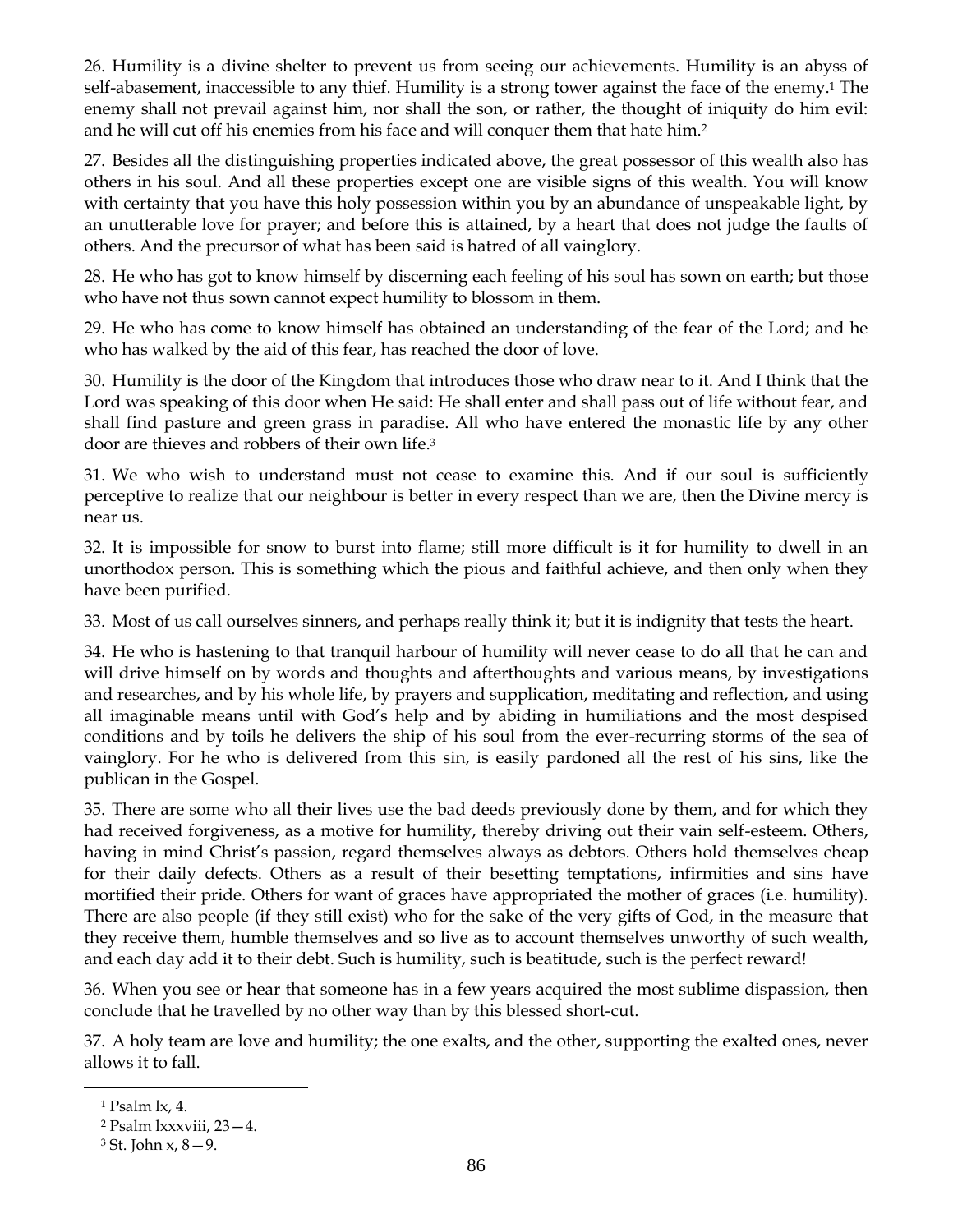38. Contrition is one thing, self-knowledge is another, humility is another.

39. Contrition is the result of a fall. He who falls is crushed and stands in prayer without boldness but with praiseworthy persistence, as one who is shattered, steadying himself with the staff of hope and using it to drive off the dog of despair.

40. Self-knowledge is a true idea of one's spiritual growth and an unbroken remembrance of one's slightest sins.

41. Humility is the spiritual doctrine of Christ which is spiritually received in the closet of the soul by those who are counted worthy of it. It cannot be explained in visible words.

42. He who says that he fully feels the fragrance of such myrrh yet feels, when praised, even a momentary movement of the heart, or understands the force of the words, that man (let him make no mistake about it) is already mistaken.

43. Not unto us, O Lord, not unto us, but unto Thy Name give the glory,<sup>1</sup> I heard someone say with heartfelt conviction. For he knew that human nature cannot ordinarily abide in praise without loss. My praise shall be from Thee in the great Church,<sup>2</sup> that is, in the future life; and before that I cannot accept it without danger to myself.

44. If the limit and rule and characteristic of extreme pride is for a man to feign such virtues as he does not possess for the sake of glory, then it follows that a sign of the deepest humility will be to cheapen ourselves by pretending to have faults that we do not possess. It was in this way that he behaved who took into his hands bread and cheese.<sup>3</sup> Likewise the exponent of purity who took off his clothes and, free of passion, went through the whole city.<sup>4</sup> Such men care nothing for human censure. They have already received invisible power through prayer to reassure all. But he who is anxious about the former will show a lack of the latter.<sup>5</sup> When God is prepared to attend to our prayer, then we can do anything.

45. It is better to offend men than God. God rejoices when He sees us running to meet dishonour, so as to crush, strike and destroy our vain self-esteem.

46. Such virtues are the effect of flight from the world carried to the highest degree, for only the truly great can bear derision from their own people. Do not be surprised at what is said, for no one can climb a ladder in one stride.

47. By this shall all men know that we are God's disciples,<sup>6</sup> not because the devils are subject to us, but because our names are written in the heaven of humility.<sup>7</sup>

48. The natural property of the lemon tree is such that it lifts its branches upwards when it has no fruit, but the more the branches bend down the more fruit they bear. Those who have the mind to understand will grasp the meaning of this.

49. Holy humility obtains from God the power to bear fruit thirty fold, sixty fold and one hundredfold.<sup>8</sup> The dispassionate attain to the last degree, the courageous to the middle, and all can rise to the first.

50. He who has come to know himself is never tricked into undertaking what is beyond him, but keeps his feet safely on the blessed path of humility.

<sup>1</sup> Psalm cxiii, 9.

<sup>2</sup> Psalm xxi, 26.

<sup>3</sup> Abba Symeon, 'Authentic Tales of the Ascetic Labours of the Holy Fathers' (74).

<sup>4</sup> Abba Serapion, cf. Palladius, *Lausiac History*, ch. 72.

<sup>&</sup>lt;sup>5</sup> That is to say, he who is afraid of human criticism will lack power in prayer.

<sup>6</sup> St. John xiii, 35.

<sup>7</sup> St. Luke x, 20.

<sup>8</sup> Cf. St. Matthew xiii, 9.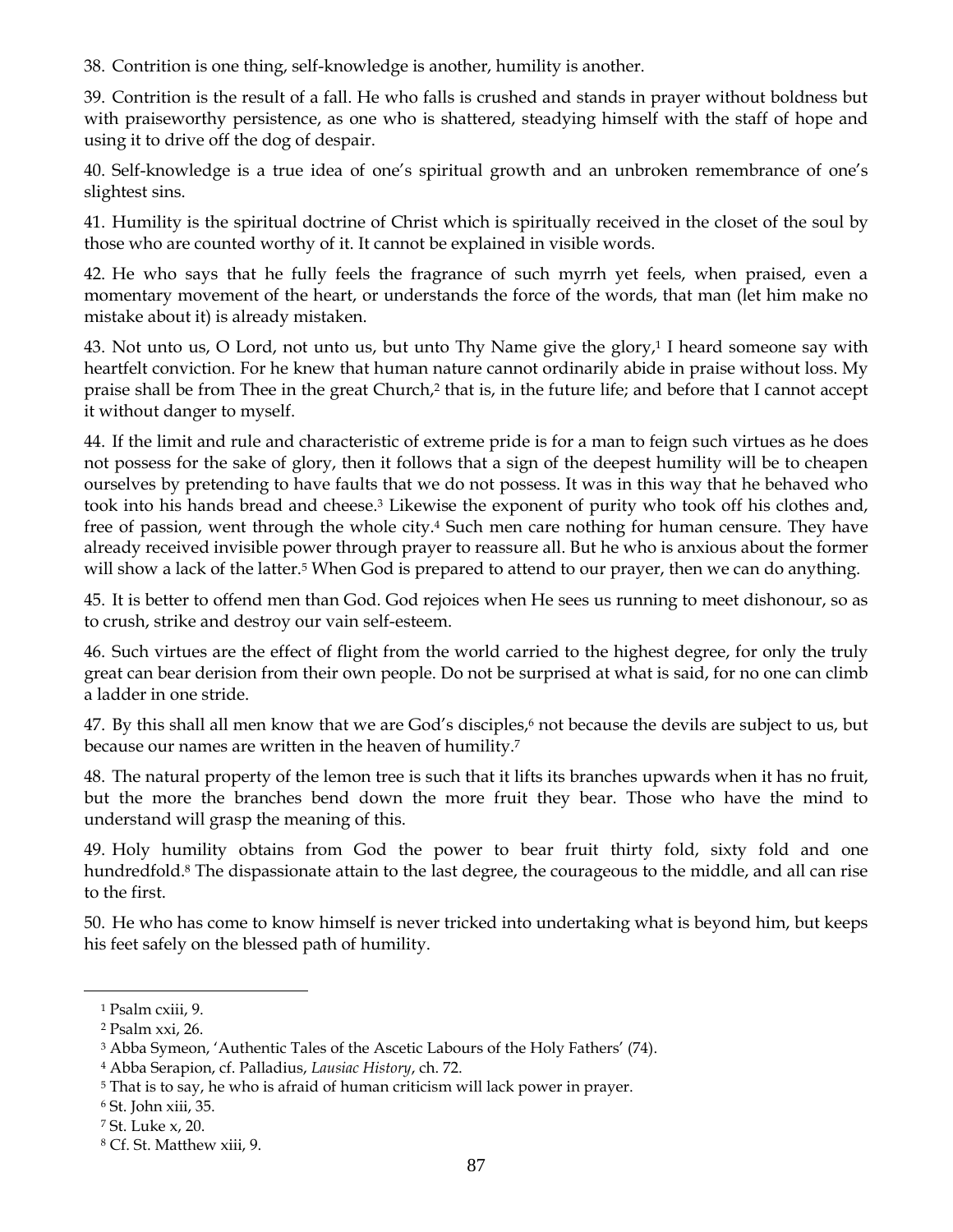51. Birds fear the sight of a hawk, and those who practise humility fear the sound of argument.

52. Many have received salvation without prophecies and lights, without signs and wonders; but without humility no one will enter the marriage chamber, because humility is the guardian of these gifts, and without her they will bring frivolous people to ruin.

53. For those of us who do not wish to humble ourselves the Lord has arranged in His providence that no one can see his faults as well as his neighbour does. So we are bound to give thanks for our healing not to ourselves but to our neighbour and to God.

54. The man of humble mind always loathes his own will as wayward, and in his requests to the Lord he studies with unwavering faith to learn and to obey. He does not direct his attention to the life of his masters but casts his care upon God who used an ass to teach Balaam his duty. A worker of this kind, although he does everything and thinks and speaks according to the will of God, yet he never trusts himself. Self-confidence for the humble is just as much a weight and a burden as another man's choice is for the proud.

55. It seems to me that it is the property only of an angel never even secretly to commit sins, for I hear an earthly angel say: I know nothing against myself; yet am I not hereby justified. But He who examines me is the Lord.<sup>1</sup> Therefore we should unceasingly condemn and reproach ourselves so as to cast off involuntary sins through voluntary humiliations. Otherwise, if we do not, at our departure we shall certainly be subjected to heavy punishment.

56. He who asks God for less than his desert will certainly receive more than he deserves. This is demonstrated by the publican who asked for forgiveness but received justification.<sup>2</sup> And the robber only asked to be remembered in His Kingdom, but he inherited all Paradise.<sup>3</sup>

57. It is impossible to see fire, small or great, in any natural creature; and it is absolutely impossible that anything of a material nature should be found in sincere humility. As long as we fall into voluntary sins, there is not this humility in us; and that is the sign that there is still something material in us.

58. The Lord, knowing that the virtue of the soul is modelled on outward behaviour, took a towel<sup>4</sup> and showed us how to walk the way of humility. For the soul becomes like its bodily occupations. It conforms itself to its activities and takes its shape from them. Sovereignty served as a ground for arrogance for one of the angels, although that was not why it was conferred on him.

59. He who sits on a throne has certain dispositions, and he who sits on a dunghill has others. And that is perhaps why that great saint sat on the dunghill outside the city, for then when he had obtained perfect humility he said with deep feeling: I abhor myself and melt away, and have accounted myself earth and ashes.<sup>5</sup>

60. I find that Manasseh sinned as no other man has sinned by defiling the temple of God with idols and contaminating all the divine worship. If the whole world had undertaken a fast for him it could have made no reparation for this. But humility had power to remedy even what was incurable in him. If Thou hadst desired sacrifice I would have given it, says David to God; but Thou wilt not be pleased with holocausts, that is, with bodies consumed by fasting. The sacrifice for God—and everyone knows what follows.<sup>6</sup>

<sup>1</sup> 1 Corinthians iv, 4.

<sup>2</sup> Cf. St. Luke xviii, 10.

<sup>3</sup> Cf. St. Luke xxiii, 43.

<sup>4</sup> John xiii, 4.

<sup>5</sup> Job xlii, 6.

<sup>6</sup> 'The sacrifice for God is a contrite spirit; a contrite and humble heart God will not despise' (Psalm l, 17).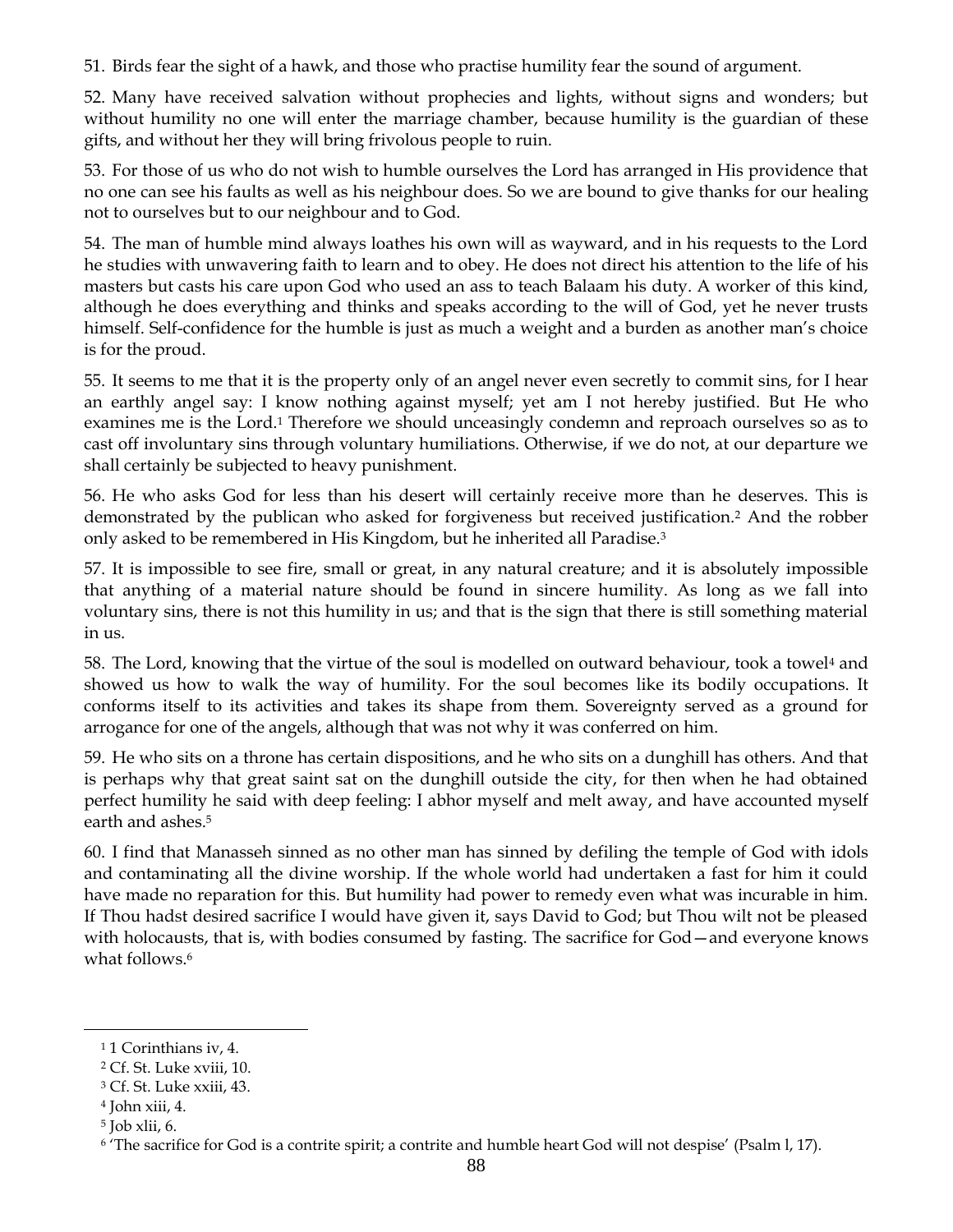61. I have sinned against the Lord, blessed humility once cried to God after committing adultery and murder; and he soon heard: The Lord has put away thy sin.<sup>1</sup>

62. The ever-memorable Fathers laid down that the way to humility and its foundations is bodily toil. And I would say obedience and honesty of heart, because they are naturally opposed to self-esteem.

63. If the pride of some of the angels made them demons,<sup>2</sup> no doubt humility can make angels out of demons. So those who have fallen may take courage!

64. Let us hasten with all our powers to fight our way to the crest of humility. Failing this, let us at least mount on her shoulders. And if our effort is not sufficient for this, let us at least not fall out of her arms; for I hardly think a man who falls out of them will receive any eternal gift.

65. The sinews of humility and its ways, but not its signs, are: poverty, hidden withdrawal from the world, concealment of wisdom, simplicity of speech, asking of alms, hiding of nobility, banishment of familiarity, putting chatter out of court.

66. Nothing can so humble the soul as a state of destitution and a beggar's subsistence. For we only prove to be philosophers and lovers of God when, having the possibility of exaltation, we flee from it irrevocably.

67. If you take up arms against some passion, take humility as an ally, for she will tread upon the asp and basilisk, that is, sin and despair, and will trample underfoot the lion and serpent,<sup>3</sup> that is, the devil and the snake of the body.

68. Humility is a heavenly siphon which from the abyss of sins can raise the soul to heaven.

69. Someone saw in his heart the beauty of humility and, seized with amazement, asked her to tell him the name of her parent. Smiling joyfully and serenely at him, humility replied: 'How is it you are in a hurry to know the name of my parent? He is nameless, and I cannot tell you until you possess God.' To Him be the glory for ever and ever! Amen.

The mother of the fountain is the deep sea, and the fountain of discernment is humility.

## Step 26

#### *On discernment of thoughts, passions and virtues*

1. Discernment in beginners is true knowledge of themselves; in intermediate souls it is a spiritual sense that faultlessly distinguishes what is truly good from what is of nature and opposed to it; and in the perfect it is the knowledge which they possess by divine illumination, and which can enlighten with its lamp what is dark in others. Or perhaps, generally speaking, discernment is, and is recognized as, the assured understanding of the divine will on all occasions, in every place and in all matters; and it is only found in those who are pure in heart, and in body and in mouth.

2. He who has piously destroyed within him the three passions<sup>4</sup> has destroyed the five<sup>5</sup> too; but he who has been negligent about the former will not conquer even one passion.

3. Discernment is undefiled conscience and purity of feeling.

<sup>1</sup> 2 Kings xii, 13.

<sup>2</sup> Cf. Isaiah xiv, 12; Ezekiel xxviii, 17; 1 Timothy iii, 6; Jude vi; Revelation xii, 9.

<sup>3</sup> Psalm xc, 13.

<sup>4</sup> Gluttony, cupidity, vainglory.

<sup>5</sup> Lust, anger, despair, despondency, pride (St. Gregory of Sinai, ch. 91).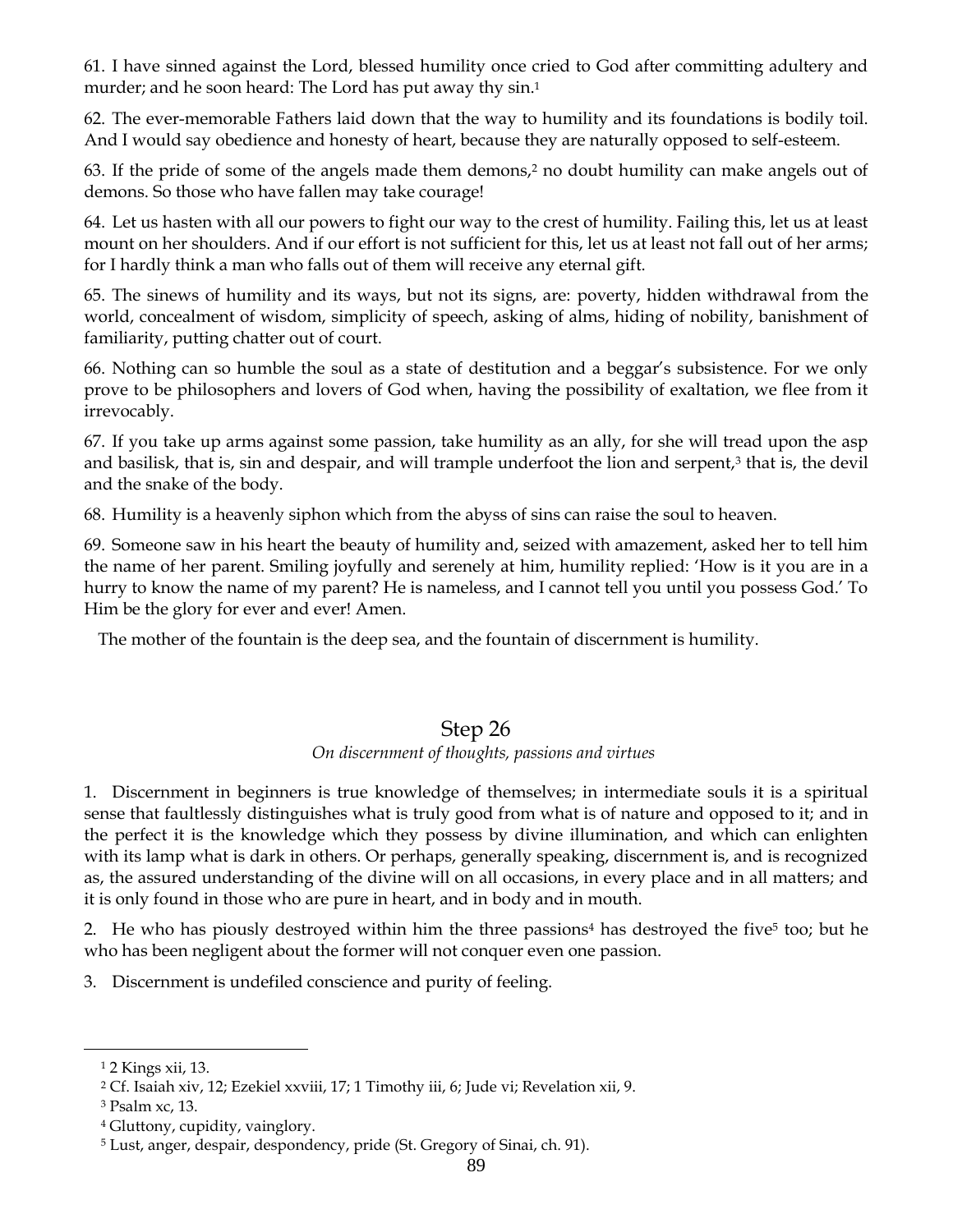4. Let no one on seeing or hearing something supernatural in the monastic way of life fall into unbelief out of ignorance; for where the supernatural God dwells, much that is supernatural happens.

5. Every satanic conflict in us comes from these three generic causes: either from negligence, or from pride, or from the envy of the demons. The first is pitiable, the second is disastrous, but the third is blessed.

6. After God, let us have our conscience as our aim and rule in all things, so that we may know which way the wind is blowing and set our sails accordingly.

7. In all our actions in which we try to please God the demons dig three pits for us. In the first, they endeavour to prevent any good at all from being done. In the second, after their first defeat, they try to secure that it should not be done according to the will of God. But when these rogues fail in this too, then, standing quietly before our soul, they praise us for living a thoroughly godly life. The first is to be opposed by zeal and fear of death, the second by obedience and humiliation, and the third by unceasing self-condemnation. We shall be faced by toil of this kind until the divine fire enters into our sanctuary.<sup>1</sup> And then the force of bad habit will no longer exist in us. Our God is a fire consuming<sup>2</sup> all fever (of lust) and movement (of passion), every inclination rooted in us and all blindness and darkness within and without, both visible and spiritual.

8. The demons generally produce in us the opposite of what has just been said. For when they take possession of the soul and extinguish the light of the mind, then there is no longer in us poor wretches either sobriety, or discernment, or self-knowledge or shame; but there is indifference, lack of perception, want of discernment and blindness.

9. What has just been said is known very vividly by those who have subdued their lust in order to become chaste, who have curbed their freedom of speech and have changed from shamelessness to modesty. They know how after the sobering of the mind, after the ending of its blindness, or rather its maiming, they are inwardly ashamed of themselves for what they said and did before when they were living in blindness.

10. If the day in our soul does not draw to evening and grow dark, then the thieves will not come and rob and slay and ruin our soul.

11. Robbery is loss of property. Robbery is doing what is not good as if it were good. Robbery is unobserved captivity of the soul. The slaying of the soul is the death of the rational mind that has fallen into nefarious deeds. Ruin is despair of oneself following on breach of the law.

12. Let no one plead his incapacity to fulfil the commandments of the Gospel, for there are souls who have gone even beyond the commandments. And you will certainly be convinced of what has been said by him who loved his neighbour more than himself and laid down his life for him, although he had not received this commandment from the Lord.<sup>3</sup>

13. Those who have been humbled by their passions may take courage. For even if they fall into every pit and are trapped in all the snares and suffer all maladies, yet after their restoration to health they become physicians, beacons, lamps, and pilots for all, teaching us the habits of every disease and from their own personal experience able to prevent their neighbours from falling.

14. If some are still dominated by their former bad habits, and yet can teach by mere word, let them teach. But they should not have authority as well. For, perhaps, being put to shame by their own words, they will eventually begin to practise what they preach. And even if they do not begin, yet they may be able to help, as I saw happen with others who were stuck in the mud. Bogged down as they were, they were telling the passers-by how they had sunk there, explaining this for their salvation, so

<sup>1</sup> Psalm lxxvi, 16.

<sup>2</sup> Hebrews xii, 23.

<sup>3</sup> Abba Leo, who redeemed three captives. See John Moschus, *Pratum Spirituale*, ch. 111.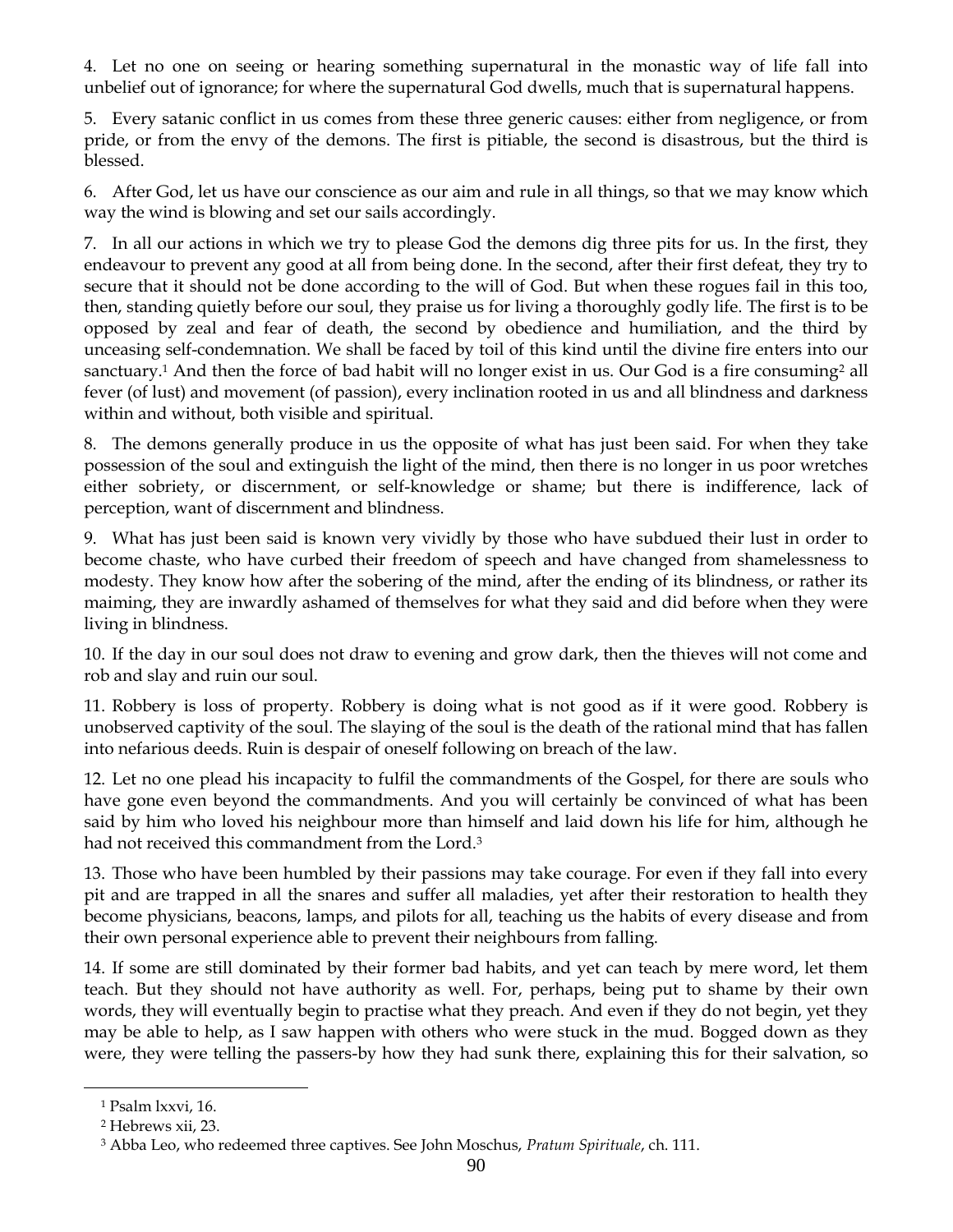that they should not fall in the same way. However, for the salvation of others, the all-powerful God delivered them too from the mud. But if those who are possessed by passions voluntarily plunge into pleasures, let them teach by silence; for Jesus began both to do and to teach.<sup>1</sup>

15. Perilous, truly perilous is the sea that we humble monks are crossing, a sea in which there are many winds, rocks, whirlpools, pirates, hurricanes, shallows, monsters and waves. A rock in the soul we may consider to be fierce and sudden anger. A whirlpool is hopelessness which seizes the mind and strives to drag it to the depths of despair. A shallow is ignorance which accepts what is bad as good. A monster is this heavy and savage body. Pirates are the most dangerous servants of vainglory who rifle our cargo and the hard-won earnings of the virtues. A wave is a swollen and burdened stomach which by its greed hands us over to the beast. A hurricane is pride that casts us down from heaven, that carries us up to the sky and then down to the abyss.

16. Those engaged in education know what studies are suitable for beginners, what for the intermediate and what for teachers. Let us take sensible precautions not to prolong our study and stop in the beginners' lessons. For to see an old man going to a children's school is a great disgrace.

17. Here is an excellent alphabet for all:

| (A) | obedience  | (M) | hard work                      |
|-----|------------|-----|--------------------------------|
| (B) | fasting    | (N) | humiliation                    |
| (C) | sackcloth  | (O) | contrition                     |
| (D) | ashes      | (P) | forgetfulness of wrongs        |
| (E) | tears      | (Q) | brotherly love                 |
| (F) | confession | (R) | meekness                       |
| (G) | silence    | (S) | simple and unquestioning faith |
| (H) | humility   | (T) | freedom from worldly cares     |
| (I) | vigil      | (U) | hateless hatred of parents     |
| (J) | courage    | (V) | detachment                     |
| (K) | cold       | (X) | innocent simplicity            |
| (L) | toil       | (Z) | voluntary abasement            |

18. A good scheme for the advanced, and evidence of their progress is: absence of vainglory, freedom from anger, good hope, silence, discernment, firm remembrance of the judgment, compassion, hospitality, moderation in reproof, passionless prayer, disregard of self.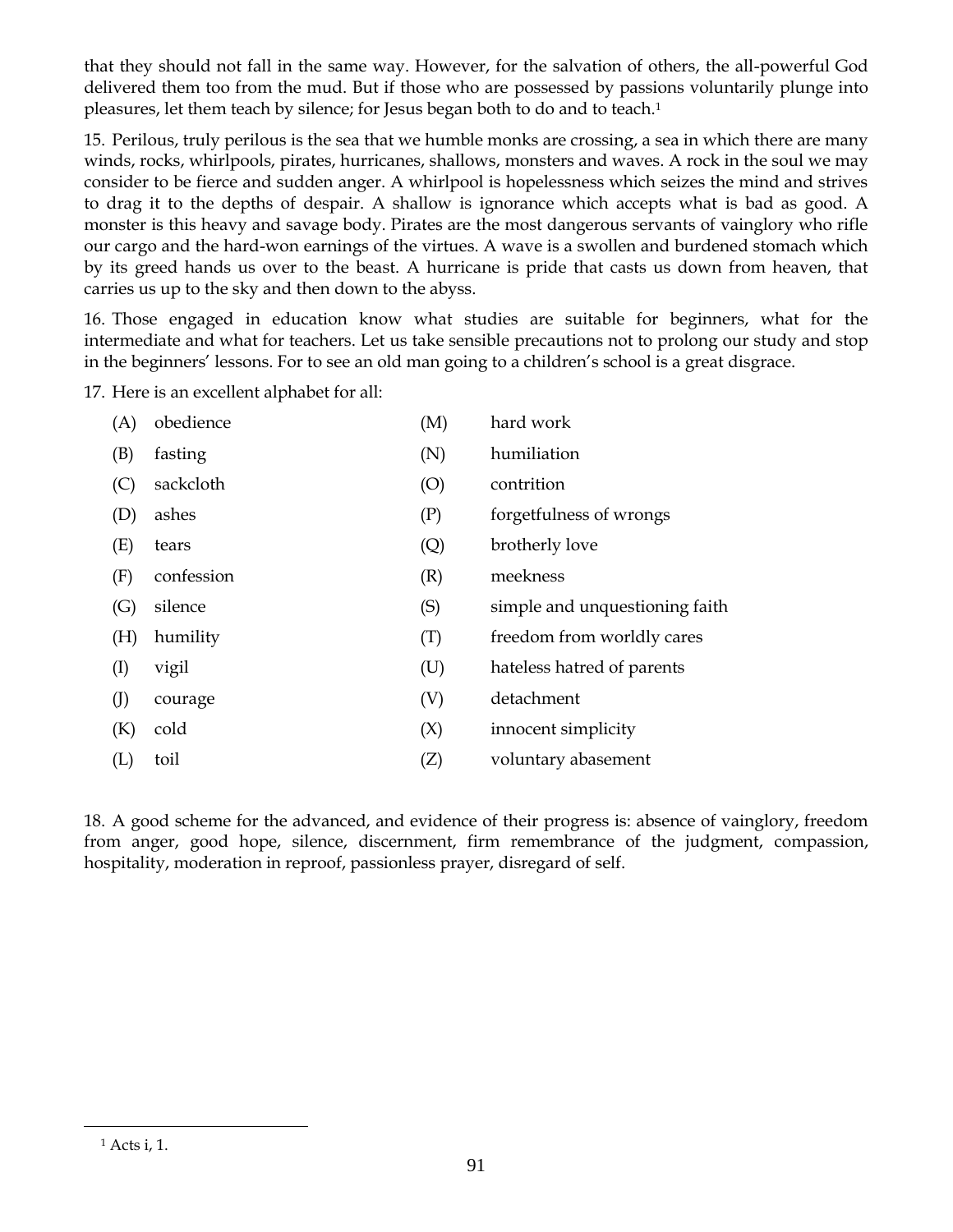19. And here is a standard, rule and law for those in the flesh who are piously aiming at perfection in spirit and body:

| (A) an unfettered heart              | (M) fellow worshipper with angels                |  |  |
|--------------------------------------|--------------------------------------------------|--|--|
| (B) perfect love                     | (N) abyss of knowledge                           |  |  |
| (C) a well of humanity               | (O) house of mysteries                           |  |  |
| (D) a detached mind                  | (P) a keeper of secrets                          |  |  |
| (E) indwelling of Christ             | (Q) a saviour of men                             |  |  |
| (F) security of the light of prayer  | (R) god of the demons                            |  |  |
| (G) abundance of divine illumination | (S) lord of the passions                         |  |  |
| (H) a longing for death              | (T) master of the body                           |  |  |
| (I) hatred of life                   | (U) controller of nature                         |  |  |
| (J) flight from the body             | (V) banishment of sin                            |  |  |
| (K) an intercessor for the world     | (X) house of dispassion                          |  |  |
| (L) a forcer of God                  | (Z) with the Lord's help an imitator of the Lord |  |  |

20. We have need of considerable vigilance when the body is sick. The demons, seeing us laid low and temporarily incapable of entering into the struggle with them owing to our infirmity, try to attack us fiercely at such times. The demon of irritation and sometimes of blasphemy hovers round those living in the world in time of illness. And the demon of gluttony and fornication attacks those living outside the world if they have an abundance of all necessaries; but if they are living in an ascetic way of life bereft of all consolation, then the tyrant of despondency<sup>1</sup> and ingratitude is constantly sitting with them.

21. I noticed that the wolf of fornication added to the sufferings of the sick, and during their actual sufferings produced in them movements of the flesh and emissions. And it was astounding to see how the flesh rages and burns with desire amidst violent agonies. And I looked again and saw men lying in bed who were then and there comforted by the power of God or by a sense of compunction, and by this comfort they warded off the pain and reached such a frame of mind in which they never wanted to get rid of their sickness. And again I turned and saw those suffering severely who by illness were delivered from the passions of their soul as if by some penance; and I glorified Him who cleansed clay by clay.

22. A spiritual mind is inevitably wrapped in spiritual understanding.<sup>2</sup> Whether it is in us or not, we must never stop seeking this understanding. And when it makes its appearance, the outward senses of their own accord cease their natural action. Knowing this, one of the wise said: And thou shalt obtain a sense of the Divine.<sup>3</sup>

23. The monastic life in regard to deeds, words, thoughts and movements must be lived with heartfelt conviction. Otherwise it will not be monastic life, let alone angelic life.

24. Divine Providence is one thing, Divine help is another, Divine protection is another, Divine mercy is another, and Divine consolation is another. Providence is displayed in all nature,<sup>4</sup> help only in the

<sup>1</sup> Cf. Step 13: 1 ff. And see above, p. [52,](#page-51-0) not[e 187.](#page-51-1)

<sup>2</sup> Or, 'insight'. Cf. Philippians i, 9, where the word is rendered by A.V. 'judgment, by R.V. 'discernment', by Douai 'understanding', by Knox 'perception', by Moffat and Phillips 'insight'.

<sup>3</sup> A Russian note refers this passage to St. Nilus of Sinai (died *c*. 450), who was a disciple of St. John Chrysostom.

<sup>4</sup> Another reading is 'creation'.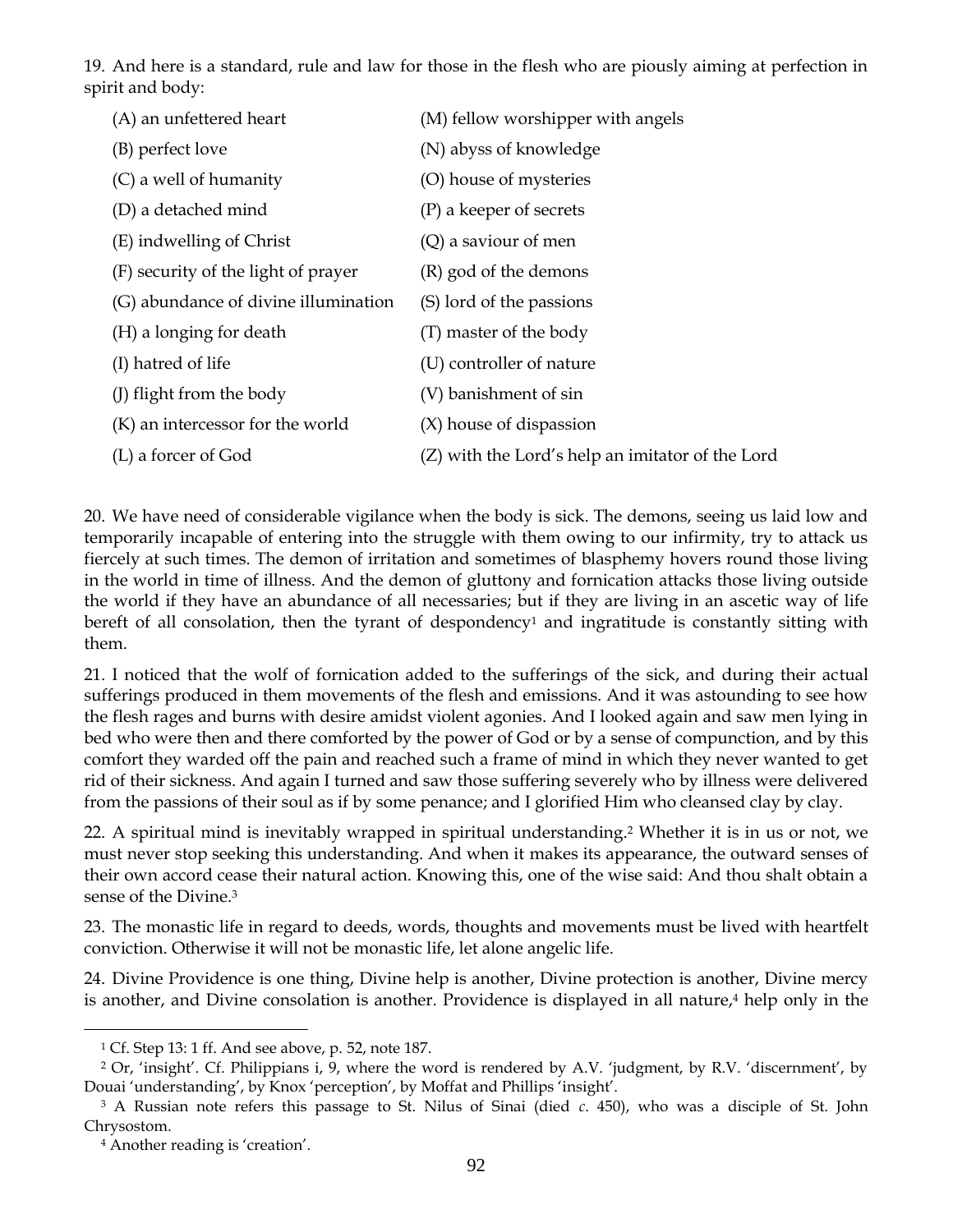faithful, protection in the faithful who truly have faith, mercy in those who serve God, and consolation in those who love Him.

25. Sometimes what serves as a medicine for one is poison for another; and sometimes something given to one and the same person at a suitable time serves as a medicine, but at the wrong time it is a poison.

26. I have seen an unskilled physician who, by subjecting a sick man who was contrite in spirit to dishonour, only drove him to despair. And I have seen a skilled physician who operated on an arrogant heart with the knife of dishonour, and drained it of all its evil-smelling pus.

27. I have seen one and the same sick man sometimes drink the medicine of obedience, move, walk and not sleep in order to cleanse his impurity; and sometimes, when the eye of his soul was sick, remain without movement, noiseless and silent. He who has ears to hear, let him hear.

28. Some, I know not why (for I have not learned to pry conceitedly into the gifts of God) are by nature, I might say, prone to temperance, or silence, or purity, or modesty, or meekness, or contrition. But others, although almost their own nature itself resists them in this, to the best of their power force themselves; and though they occasionally suffer defeat yet, as men struggling with nature, they are in my opinion higher than the former.

29. Do not boast, man, of the wealth you have obtained without labour. For the Bestower, foreseeing your great hurt, and infirmity, and ruin, at least saves you to some extent by those unmerited gifts.

30. Instruction in childhood, education, studies, when we come of age either help or hinder us in virtue and in the monastic way of life.

31. Angels are a light for monks, and the monastic life is a light for all men. Therefore let monks strive to become a good example in everything, giving no occasion of stumbling in anything<sup>1</sup> in all their works and words. For if the light becomes darkness, how much darker will be that darkness, that is, those living in the world.

32. If you will listen to me, you who are willing to do so, it is best for us not to be versatile and not to split our wretched soul into detachments, and not to challenge to battle with oneself thousands and myriads of the enemies:<sup>2</sup> for it is not in our power to comprehend or even to discover all their hosts.

33. With the help of the Holy Trinity, let us battle with three against three.<sup>3</sup> Otherwise we shall make much toil for ourselves.

34. If He who turned the sea into dry land<sup>4</sup> really abides in us, then our Israel too, that is, the mind that beholds God, will certainly cross this sea untossed, and will see the Egyptians sunk in the waters of tears. But if He has not yet made His abode in us, who will stand the roaring of the waves <sup>5</sup> of this sea, that is of our flesh?

35. If through our activity God rises in us, His enemies will be scattered; and if we draw near to Him by contemplation, those who hate Him will flee from His face<sup>6</sup> and ours.

36. Let us try to learn divine truth more by toil and sweat than by mere word, for at the time of our departure it is not words but deeds that will have to be shown.

37. Those who hear of treasure hidden in a certain place seek it and, having discovered it, take trouble to keep what they have found; but those who get rich without trouble readily squander their possessions.

<sup>1</sup> 2 Corinthians vi, 3.

<sup>2</sup> Cf. Psalm xc, 7.

<sup>&</sup>lt;sup>3</sup> Poverty, chastity, obedience against cupidity, sensuality, ambition.

<sup>4</sup> Psalm lxv, 6.

<sup>5</sup> Psalm lxiv, 8.

<sup>6</sup> Psalm lxvii, 1.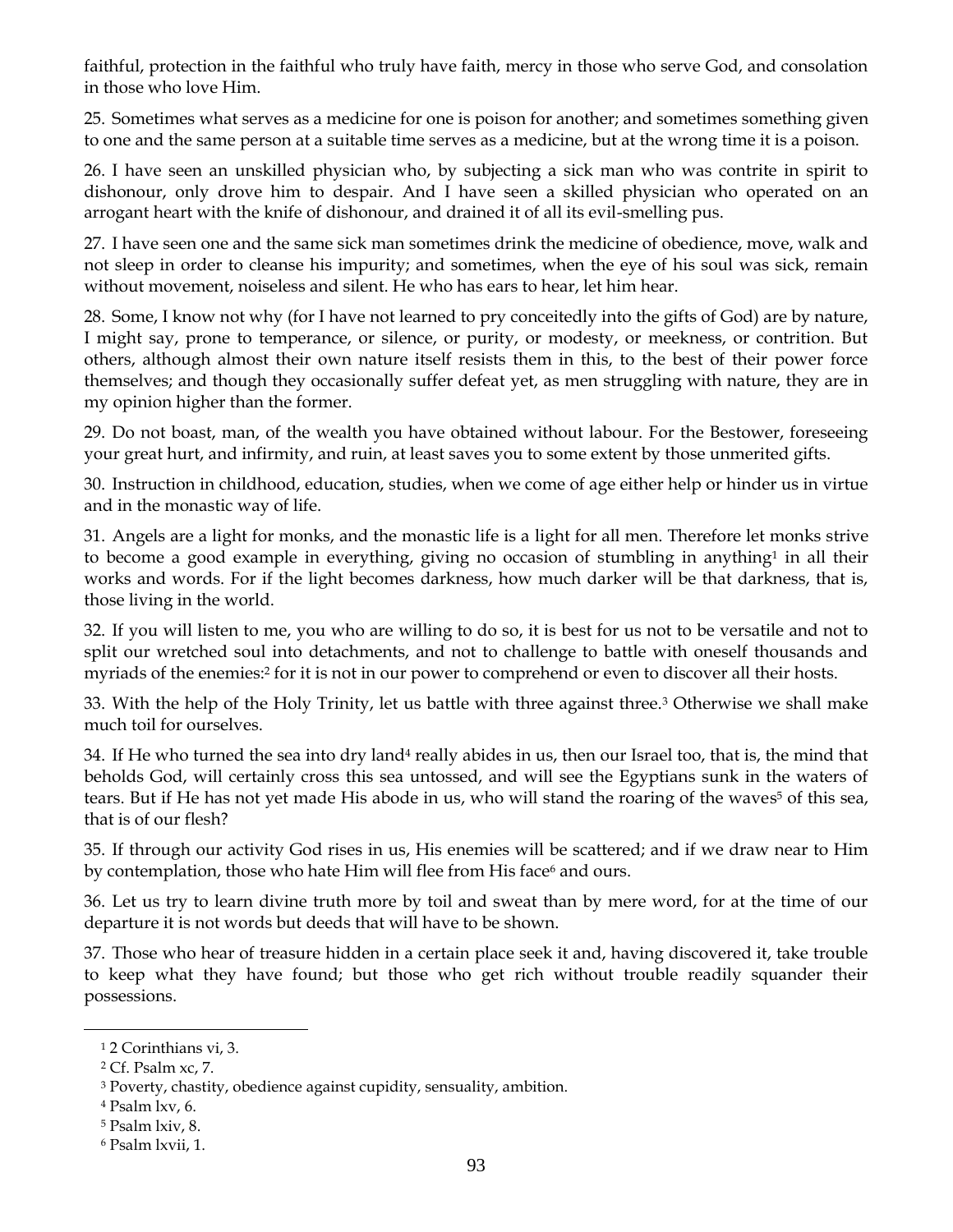38. It is difficult to overcome former bad habits; and those who keep on adding further new ones to them either fall into despair or get no benefit at all from obedience. But I know that to God all things are possible, and to Him nothing is impossible.<sup>1</sup>

39. Certain people asked me a question difficult to solve and which is beyond the powers of anyone like me, and is not to be found in any of the books that have reached me. For they said: What are the particular offspring of the eight deadly sins? Or which of the three chief sins is the father of the other five (minor sins)? But by pleading praiseworthy ignorance as regards this difficulty, I learnt from the holy men the following: 'The mother of lust is gluttony, and the mother of despondency is vainglory; sorrow and also anger are the offspring of those three (i.e. cupidity, sensuality, ambition); and the mother of pride is vainglory.'

40. In reply to this statement of those ever-memorable Fathers, I began again earnestly to ask them to tell me about the pedigree of the eight sins — which exactly are born from which? And these dispassionate men kindly instructed me, saying: 'The irrational passions have no order or reason, but they have every sort of disorder and every kind of chaos.' And the blessed Fathers confirmed this by convincing examples and supplied many proofs, some of which we are including in the present chapter, in order to draw light from them in judging the rest.

41. The sort of thing I mean is this. Untimely jesting is sometimes born of lust; and sometimes of vainglory, when a man impiously puts on a pious air; and sometimes too of luxury.

42. Much sleep is born sometimes of luxury; and sometimes of fasting, when those who fast are proud of it; and sometimes of despondency; and sometimes from nature.

43. Talkativeness is born sometimes of gluttony, and sometimes of vainglory.

44. Despondency is born sometimes of luxury, and sometimes of lack of fear of God.

45. Blasphemy is properly the offspring of pride; but it is often born of condemnation of our neighbour for the same thing; or of the untimely envy of the demons.

46. Hardness of heart sometimes comes from over-eating, often from coldness and attachment. And again attachment comes sometimes from lust, or from avarice, or from gluttony, or from vainglory, and from many other causes.

47. Malice is born of conceit and anger.

48. Hypocrisy comes from self-satisfaction and wilfulness.

49. All the contrary virtues are born of parents contrary to these. But without enlarging on the subject (for I should not have time if I were to inquire into them all one by one), I will merely say that for all the passions mentioned above, the remedy is humility. Those who have obtained that virtue have won the whole fight.

50. The mother of all the vices is pleasure and malice. He who has them within him will not see the Lord; and abstinence from the first will bring but little benefit without abstinence from the second.

51. As an example of the fear of the Lord let us take the fear that we feel in the presence of rulers and wild beasts; and as an example of desire for God let carnal love serve as a model for you. There is nothing against taking examples of the virtues from what is contrary.

52. The present generation is seriously corrupt and all full of pride and hypocrisy. In bodily labours it perhaps reaches the level of our ancient Fathers, but it is not graced with their gifts, though I think nature never had such need of spiritual gifts as now. And we have got what we deserve. For God is manifested not in labours but in simplicity and humility. And if the power of the Lord is made perfect in weakness, the Lord will certainly not reject a humble worker.

<sup>1</sup> Cf. Job xlli, 2; St. Luke i, 37, etc.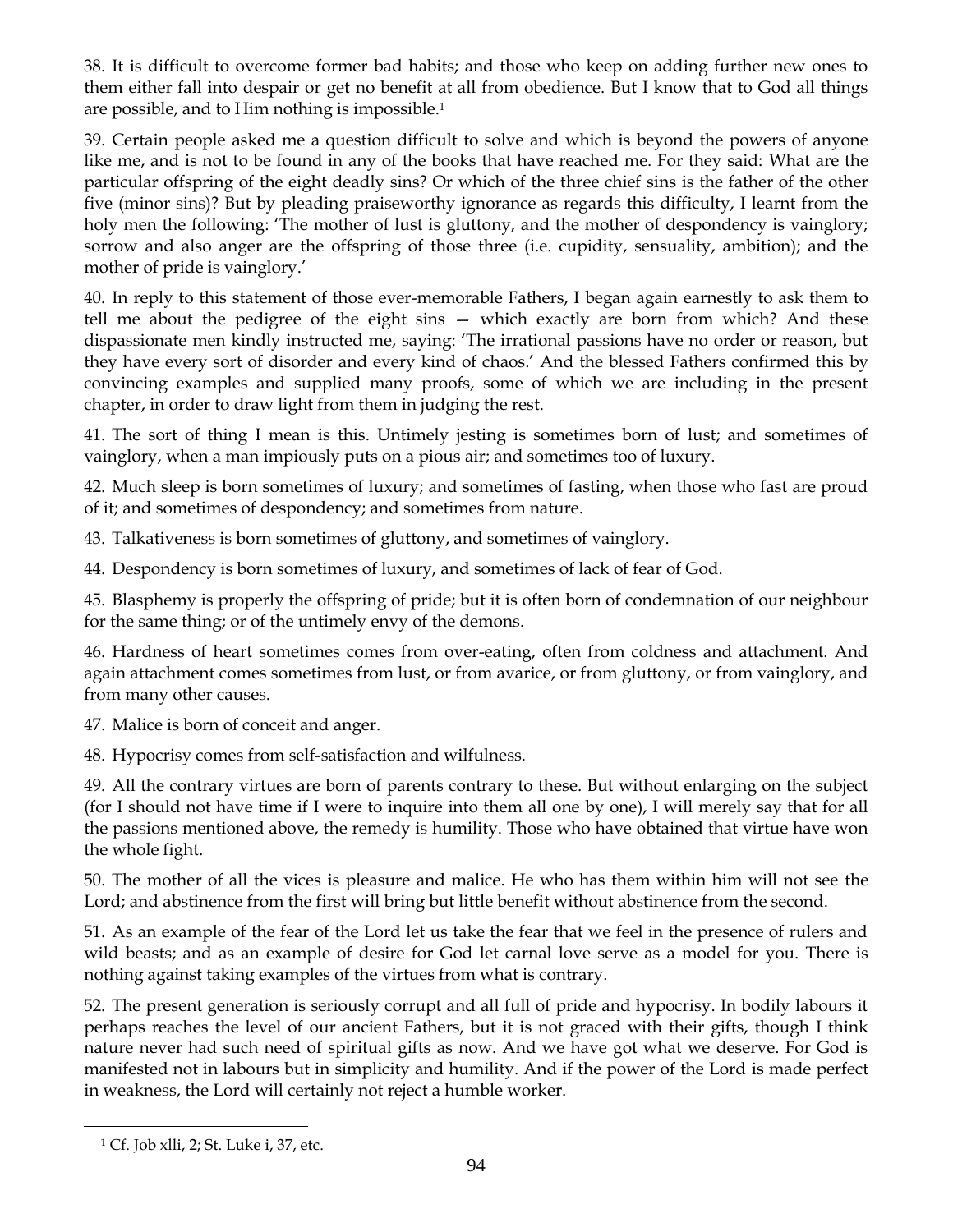53. When we see one of our athletes in Christ in bodily suffering and infirmity, let us not maliciously seek to learn the explanation of his illness, but rather with simple and genuine love let us try to heal him as though he were part of our own body, and as a fellow warrior wounded in the fray.

54. Sickness is sometimes for the cleansing of sins, and sometimes to humble our mind.

55. When our good and all-gracious Lord and Master sees people too lazy in their exercises, He lays their flesh low with sickness, an exercise that gives them no labour; and sometimes it also cleanses the soul from evil thoughts or passions.

56. All that happens to us, seen or unseen, can be taken by us in a good or a passionate or some middle disposition. I saw three brethren punished: one was angry, one suppressed his grief, but the third reaped the fruit of great joy.

57. I have seen farmers who were casting the same seeds on the earth, yet each had his own special intention. One was thinking of paying his debts; another wanted to get rich; another wished to honour the Lord with his gifts; another's aim was to get praise for his good work from the passers-by on the way of life; another desired to annoy his neighbour who was envious of him; and another did not want to be reproached by people for idleness. Here are the names of those seeds cast to the earth by the farmers: fasting, vigil, alms, services and the like. Let our brethren in the Lord carefully test their intentions.

58. In drawing water from a well we sometimes without noticing it bring up a frog with the water, and so in acquiring the virtues we often get involved in the vices that are imperceptibly entwined with them. The kind of thing I mean is that gluttony is entangled with hospitality; lust with love; cunning with discernment; malice with thoughtfulness; duplicity, procrastination, laziness, contradiction, wilfulness and disobedience with meekness; contempt of instruction with silence; conceit with joy; indolence with hope; harsh judgment with love again; despondency and sloth with quietness; acerbity with chastity; familiarity with humility; and behind them all<sup>1</sup> as a general salve, or rather poison, follows vainglory.

59. We should not be distressed if in asking the Lord for something we remain for a time unheard. It would have pleased the Lord if all men in a single moment had become dispassionate, only His foresight told Him that this would not be for their good.

60. All who ask and do not obtain their requests from God, are denied for one of the following reasons: either because they ask at the wrong time, or because they ask unworthily and vaingloriously, or because if they received they would become conceited, or finally, because they would become negligent after obtaining their request.

61. No one, I think, would doubt that the demons and passions leave the soul either for a time or entirely; but few know the reasons why they go away from us.

62. Some of the faithful, and even of the unfaithful, have been deserted by the passions, all except one; and that one has been left as a paramount evil which fully takes the place of all the others, for it is so harmful that it can even cast down from heaven.

63. The spent material of the passions is destroyed by the divine fire. And while this material is being uprooted and the soul purified the passions all retire; that is, if the man himself does not attract them again by worldly habits and indolence.

64. Demons leave us of their own accord so as to lead us to carelessness, and then suddenly carry off our wretched soul.

<sup>1</sup> I.e. all the virtues.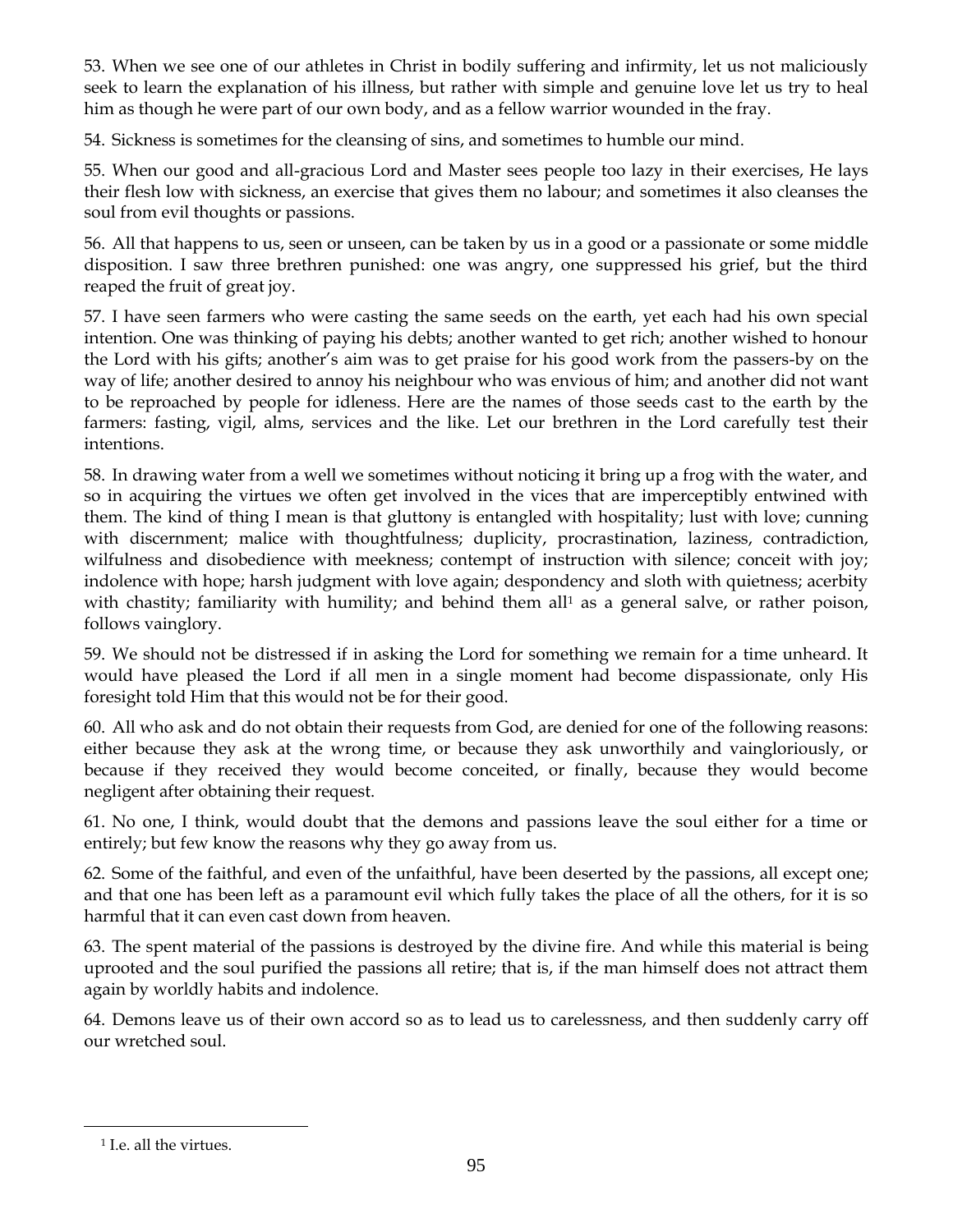65. I know another way in which those beasts slink off; they go after the soul has thoroughly acquired the habits of vice and is its own betrayer and enemy. Infants are an example of what has been said; for, when weaned from their mother's breasts, from long standing habit they suck their fingers.

66. I know also a fifth kind of spiritual dispassion which comes from great simplicity and praiseworthy innocence. For on such people help is justly bestowed by God who saves the true of heart<sup>1</sup> and imperceptibly rids them of all vice; just as infants, when undressed, are quite unaware of it.

67. Vice or passion is not originally planted in nature, for God is not the Creator of passions. But there are in us many natural virtues from Him, among which are certainly the following: mercy, for even the pagans are compassionate; love, for even dumb animals often weep at the loss of one another; faith, for we all give birth to it of ourselves; hope, for we lend, and sail, and sow, hoping for the best.<sup>2</sup> So if, as has been shown, love is a natural virtue in us, and is the bond<sup>3</sup> and fulfilment of the law,<sup>4</sup> then it follows that the virtues are not far from nature. And those who plead their inability to practise them ought to be ashamed.

68. Above nature are chastity, freedom from anger, humility, prayer, vigil, fasting, constant compunction. Some of them men teach us, others angels, and of others the Teacher and Giver is God the Word Himself.

69. When confronted by evils, we should choose the least. For instance, it often happens that we are standing at prayer, and brothers come to us, and we have to do one of two things: either to stop praying, or to grieve the brother by leaving him without an answer. Love is greater than prayer, because prayer is a particular virtue but love embraces all the virtues.

70. Once long ago, when I was still young, I came to a town or village and while sitting at table I was attacked by thoughts of gluttony and vainglory, both at once. Fearing the offspring of gluttony, I decided that it was better to yield to vainglory, for I knew that in the young the demon of gluttony often conquers the demon of vainglory. And this is not surprising. In people of the world the root of all evil is love of money, but in monks it is gluttony.

71. Often Divine Providence leaves certain slight passions in spiritual people so that by unsparingly condemning themselves for those trifling and venial defects they may obtain that wealth of humility which none can steal.

72. It is impossible for those who have not first lived in obedience to obtain humility; for everyone who has learned an art on his own fancies himself.

73. The Fathers state that the active life consists in two virtues of the most general kind: in fasting and obedience. And rightly, for the first destroys sensuality, and the other reinforces this destruction with humility. That is why mourning also has a double power, for it destroys sin and produces humility.

74. To the pious it is natural to give to everyone who asks; and to the more pious to give even to him who does not ask. But not to demand a thing back from the person who took it, especially when they have the chance, is characteristic perhaps only of the dispassionate.

75. In every passion, and also in the virtues, let us critically examine ourselves: Where are we? At the beginning, or in the middle, or at the end?

76. All the attacks which we suffer from the demons come from these three causes: from sensuality, or from pride, or from the envy of the demons. The last are blessed, the middle are very pitiful, but the first are failures till the end.

<sup>1</sup> Psalm vii,10.

<sup>2</sup> Another reading is: 'to get rich'.

<sup>3</sup> Cf. Ephesians iv, 3; Colossians iii, 14.

<sup>4</sup> Romans xiii, 10.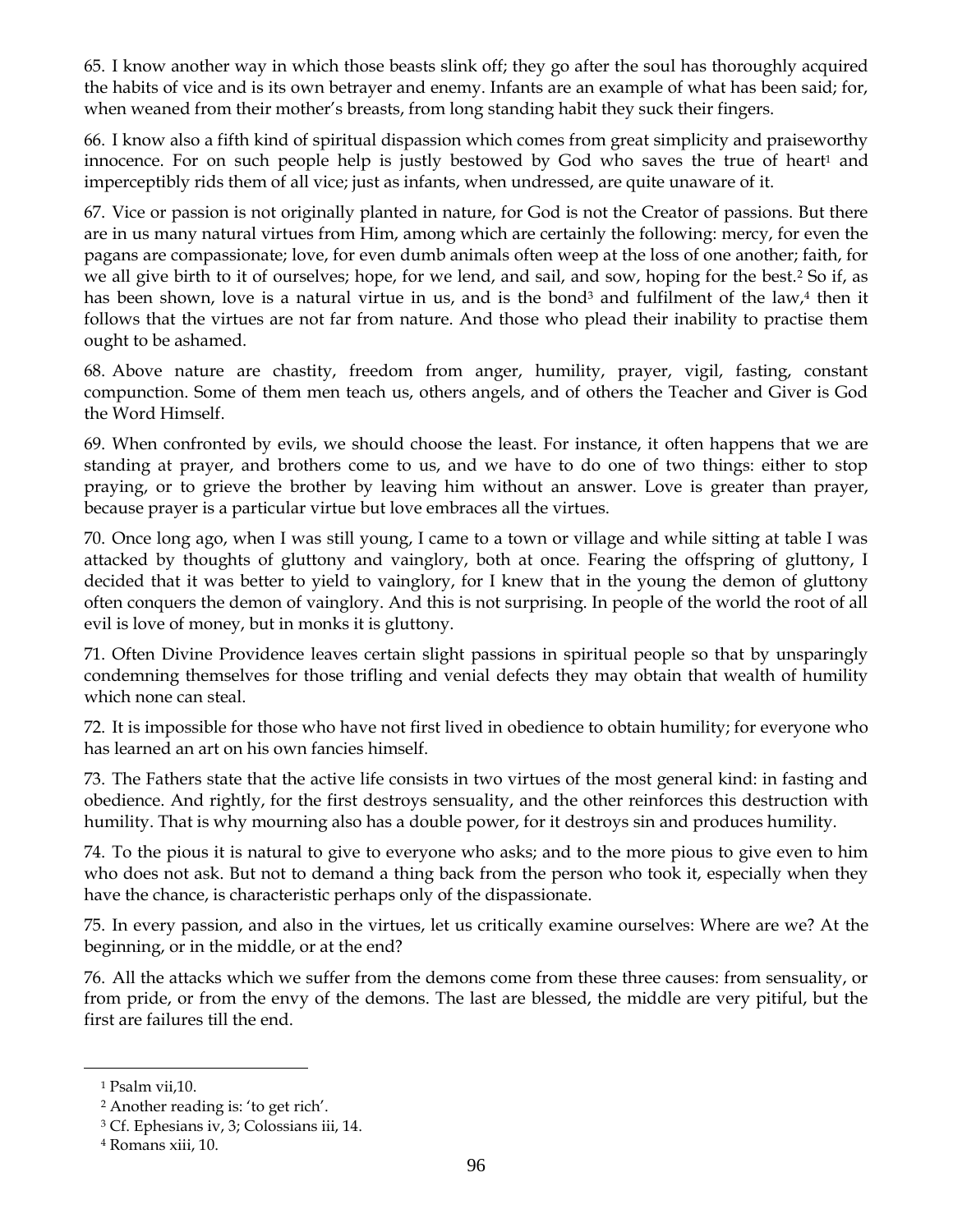77. There is a certain feeling, or rather habit, called endurance of hardship. He who possesses it will never fear pain, labour or hardship or turn aside from such. Upheld by this glorious grace, the souls of the martyrs recklessly despised their tortures.

78. The guarding of the thoughts is one thing, and the custody of the mind is another. As far as the East is from the West<sup>1</sup> so much higher is the latter than the former, even if it is more laborious.

79. It is one thing to pray for deliverance from bad thoughts, another to contradict them, another to despise and disregard them. Of the first way he bears testimony who said: O God, come to my help;<sup>2</sup> of the second, he who said: And to those who reproach me I will make contradictory answer; $3$  and again: Thou hast made us a contradiction to our neighbours;<sup>4</sup> of the third the witness is the Psalmist: I was dumb, and opened not my mouth;<sup>5</sup> and: I put a bridle on my mouth, when the sinner was before me;<sup>6</sup> and again: The proud have broken the law to excess, but I have not swerved from Thy contemplation.<sup>7</sup> He who stands on the middle step will often make use of the first of these means through being taken unawares. But he who stands on the first step is not in a position to ward off his enemies by the second means. But he who has reached the third step spurns the demons altogether.

80. Naturally it is impossible for a bodiless being to be confined by a body; but for a person who has God everything is possible.

81. Just as those whose sense of smell is healthy can tell who has hidden perfumes, so the pure soul can recognize in others both the fragrance which he himself has obtained from God and the stench from which he has been freed, though this is imperceptible to others.

82. It is impossible for all to become dispassionate, but it is not impossible for all to be saved and reconciled to God.

83. Take care that you are not mastered by foreigners, those thoughts which urge you to be inquisitive about the ineffable judgments of Divine Providence or the visions that people have which secretly suggest that the Lord is partial. For they are the offspring of self-esteem, and are known as such.

84. There is a demon of avarice which often apes humility; and there is a demon of vainglory, and one of sensuality too, which both urge to almsgiving. However, if we are clear of them both, we should not stint our acts of mercy wherever we are.

85. Some have said that demons work against demons; but I know that they all seek our destruction.

86. Our own strong desire and intention, with God's cooperation, precede every spiritual action both visible and mental; for if the first has not paved the way, the second is apt not to follow.

87. If there is a time for everything under heaven,<sup>8</sup> as the Preacher says, and by the word 'everything' must be understood what concerns our holy life, then if you please let us look into it and let us seek to do at each time what is proper for that occasion. For it is certain that for those who enter the lists there is a time for dispassion (I say this for the combatants who are serving their apprenticeship); there is a time for tears, and a time for hardness of heart; there is a time for obedience, and there is a time to command; there is a time to fast, and a time to partake; there is a time for battle with our enemy the body, and a time when the fire is dead;<sup>9</sup> a time of spiritual storm, and a time of spiritual calm; a time for heartfelt sorrow, and a time for spiritual joy; a time for teaching and a time for listening; a time of

- <sup>3</sup> Psalm cxviii, 42.
- <sup>4</sup> Psalm lxxix, 7.
- <sup>5</sup> Psalm xxxviii, 10.
- <sup>6</sup> Psalm xxxviii, 2.
- <sup>7</sup> Psalm cxviii, 51.

<sup>1</sup> Psalm cii, 12.

<sup>2</sup> Psalm lxix, 1.

<sup>8</sup> Ecclesiastes iii, 1.

<sup>9</sup> Lit. 'a time of the death of burning'.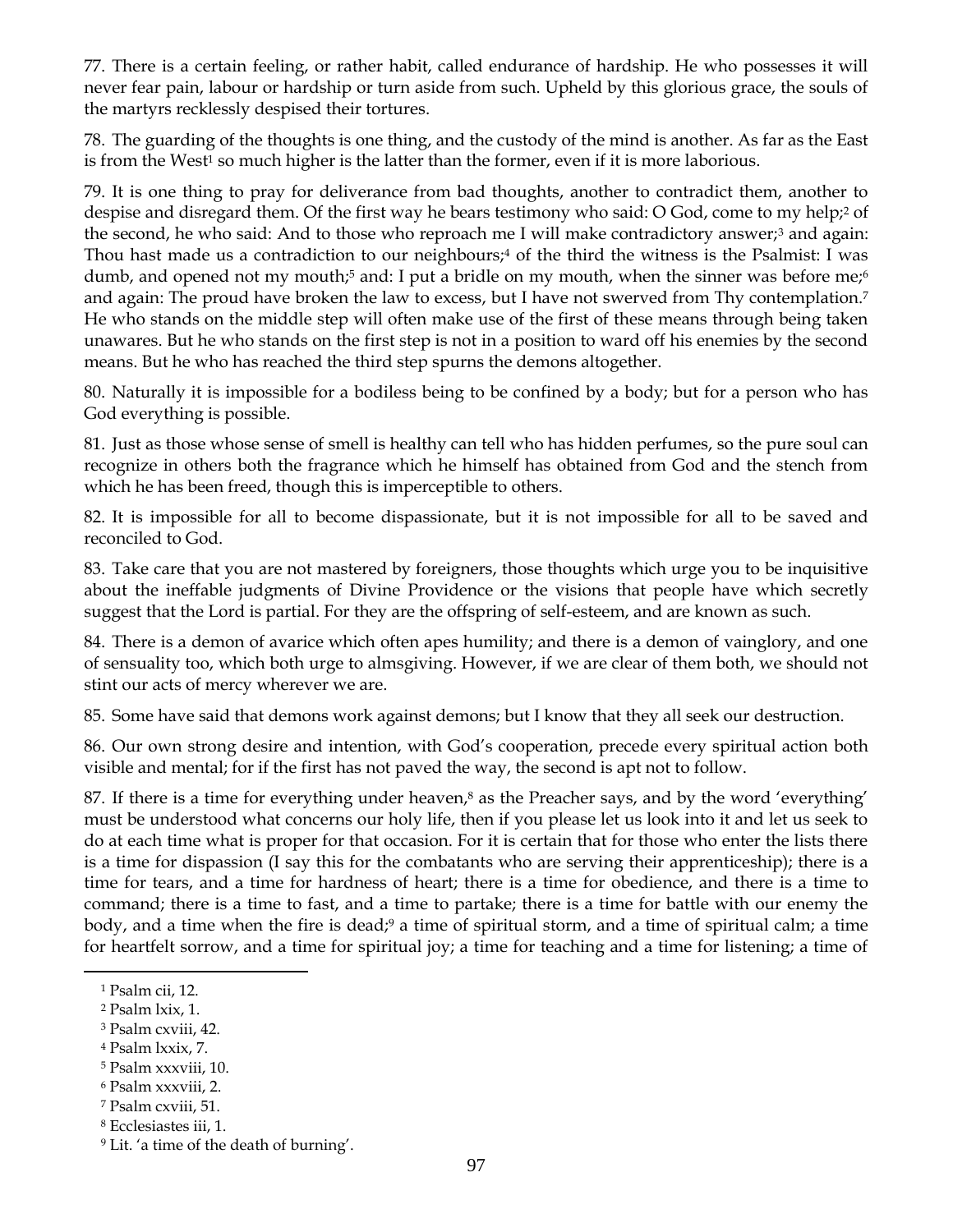pollutions, perhaps on account of conceit, and a time of cleansing by humility; a time for struggle, and a time for safe relaxation; a time for quiet, and a time for undistracted distraction; a time for unceasing prayer, and a time for sincere service. So let us not be deceived by proud zeal and seek prematurely what will come in its own good time; that is, we should not seek in winter what comes in summer, or at seed time what comes at harvest; because there is a time to sow labours, and a time to reap the unspeakable gifts of grace. Otherwise we shall not receive even in season what is proper to that season.

88. By the ineffable providence of God some have received holy returns for their toiling before their labours, some during their labours, some after labours, and some at the time of their death. It is a question which of them was rendered more humble?

89. There is a despair that is the consequence of a multitude of sins, of a burdened conscience and unbearable sorrow because the soul is covered with a multitude of wounds and it sinks under the burden of them into the depth of despair. And there is another kind of sorrow that comes to us from pride and conceit, when someone considers that he has not deserved a fall that he has had. The observant will find the distinguishing feature of each: the one cooly gives way to indifference, the other in despair still clings to his struggle — which does not accord with his state. The former is cured by temperance and good hope, and the latter by humility and the habit of not judging anyone.

90. It should not surprise us or seem to us strange when we see that some do bad deeds under cover of good words; for perhaps even in Paradise the snake was destroyed by overwhelming conceit.

91. In all your undertakings and in every way of life, whether you are living in obedience, or are not submitting your work to anyone, whether in outward or in spiritual matters, let this be your rule and practice, to ask yourself: Am I really doing this in accordance with God's will? For example, when we, I mean beginners, carry out some task and the humility acquired from this action is not added to our soul, then in my opinion, be the matter great or small, we are not doing it according to God. For in us who are still young in the spiritual life, growth in humility is the fulfilment of the Lord's will; and for those who have reached a middle state perhaps the test is the cessation of inner conflicts; and for the perfect, an increase and abundance of the divine light.

92. Even a small thing can be not small to the great; but to the small, even great things are not altogether perfect.

93. When the air is cleared of clouds, the sun shines brightly; and a soul freed from its former habits and granted forgiveness has certainly seen the divine light.

94. Sin is one thing, idleness another, indifference another, passion another and a fall another. He who is able to investigate this in the Lord, let him seek clearly.

95. Some praise above all the gift of miracle-working and the visible spiritual gifts, not knowing that there are many higher than this which are hidden and which therefore remain secure.

96. He who is perfectly purified sees the soul of his neighbour (although not the actual substance of the soul), and can tell its state. But he who progresses further can judge the state of the soul from the body.

97. A small fire often destroys a whole forest; so too a small flaw spoils all our labour.

98. There is a rest from hostility which awakens the power of the mind without stirring the fire of passion. And there is an exhaustion of the body, which perhaps excites even movements in the flesh so that we should not trust in ourselves,<sup>1</sup> but should trust in God, who, without our knowledge, mortifies the lust living in us.

99. When we see that some love us in the Lord, then we should not allow ourselves to be especially free with them, for nothing is so likely to destroy love and produce hatred as familiarity.

<sup>1</sup> 2 Corinthians i, 9.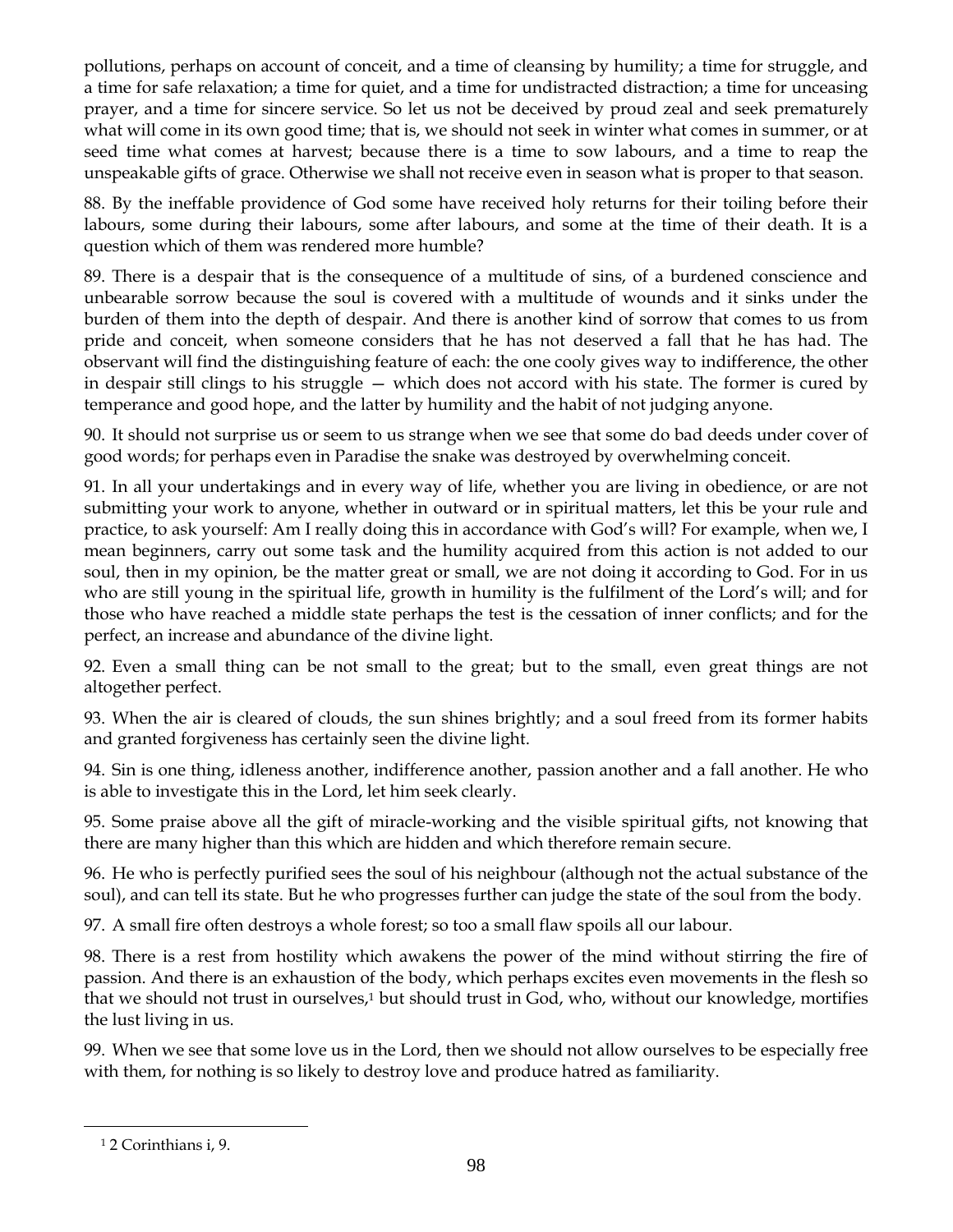100. The eye of the soul is spiritual and extremely beautiful and, next after the incorporeal beings, it surpasses all things. That is why people who are still subject to passions can often know the thoughts in the souls of others on account of their great love for them, and especially when they have not been sunk and defiled by the clay. If nothing is so opposed to immaterial nature as material nature, let him who reads understand.<sup>1</sup>

101. Superstitious observances in the case of lay people are contrary to Divine Providence, and in the case of monks, to spiritual knowledge.

102. Let those who are infirm in soul recognize God's visitation from their bodily circumstances, dangers and outward temptations; but the perfect recognize it from the presence of the Holy Spirit and an accession of spiritual gifts.

103. There is a demon who comes to us when we are lying in bed and shoots at us evil and dirty thoughts to make us shrink from rising for prayer and from taking up arms against it, and makes us fall asleep with these foul thoughts and then have foul dreams too.

104. There is an evil spirit, called the forerunner, who assails us as soon as we awake from sleep and defiles our first thought. Devote the first-fruits of your day to the Lord, because the whole day will belong to whoever gets the first start. It is worth hearing what an expert told me: 'From my morning,' he said, 'I know the course of the whole day.'

105. There are many ways of piety and perdition. That is why it often happens that a way that is unsuitable for one just fits another; and the intention of both is acceptable to the Lord.

106. In all the temptations that happen to us the devils struggle to make us say or do something improper. And if they cannot do that, they stand quietly and suggest that we should offer God arrogant thanksgiving.

107. Those whose minds are on things above, after the separation of soul and body, ascend on high in two parts;<sup>2</sup> but those whose minds are on things below, go below. For souls separated from the body there is no intermediate place. Of all God's creations only the soul has its being in something else (in a body) and not in itself; and it is wonderful how it can exist outside that in which it received being.

108. Pious daughters are born of pious mothers, and the mothers are born of the Lord. And it is not a bad plan to apply this rule in the contrary sense.<sup>3</sup>

109. Moses, or rather God Himself, forbids the coward to go out to battle lest the last spiritual error should be worse than the first bodily fall. And this is right.<sup>4</sup>

The eyes of our body are a light for all the bodily members; and the discernment of the divine virtues is a light for the mind.

## *On expert discernment*

110. As the hart parched by the heat longs for the streams,<sup>5</sup> so monks long for grasp of the good and divine will, and not only that, but also for what is not the pure will of God, and even for what is

<sup>&</sup>lt;sup>1</sup> The soul is immaterial. The body is material. Nothing is so opposed to the soul as the body. Nothing so disquiets and blinds the mind as fleshly impurity caused by degrading passions (Romans i, 26). Yet even natural love gives the lover a remarkable insight into the mind and heart of the beloved. Cf. St. Matthew xxiv, 15.

<sup>2</sup> I.e. first the soul, then after the resurrection the body.

<sup>&</sup>lt;sup>3</sup> He calls mothers the productive virtues which bear their own. And he calls daughters those which are born of the love of God and of faith and of hope. For these are of God just as their opposites are of the enemy. And the vices likewise are productive. And just as the Lord creates the virtues in us, so the devil creates vices.

<sup>4</sup> Deuteronomy xx.

<sup>5</sup> Cf. Psalm xli, 1.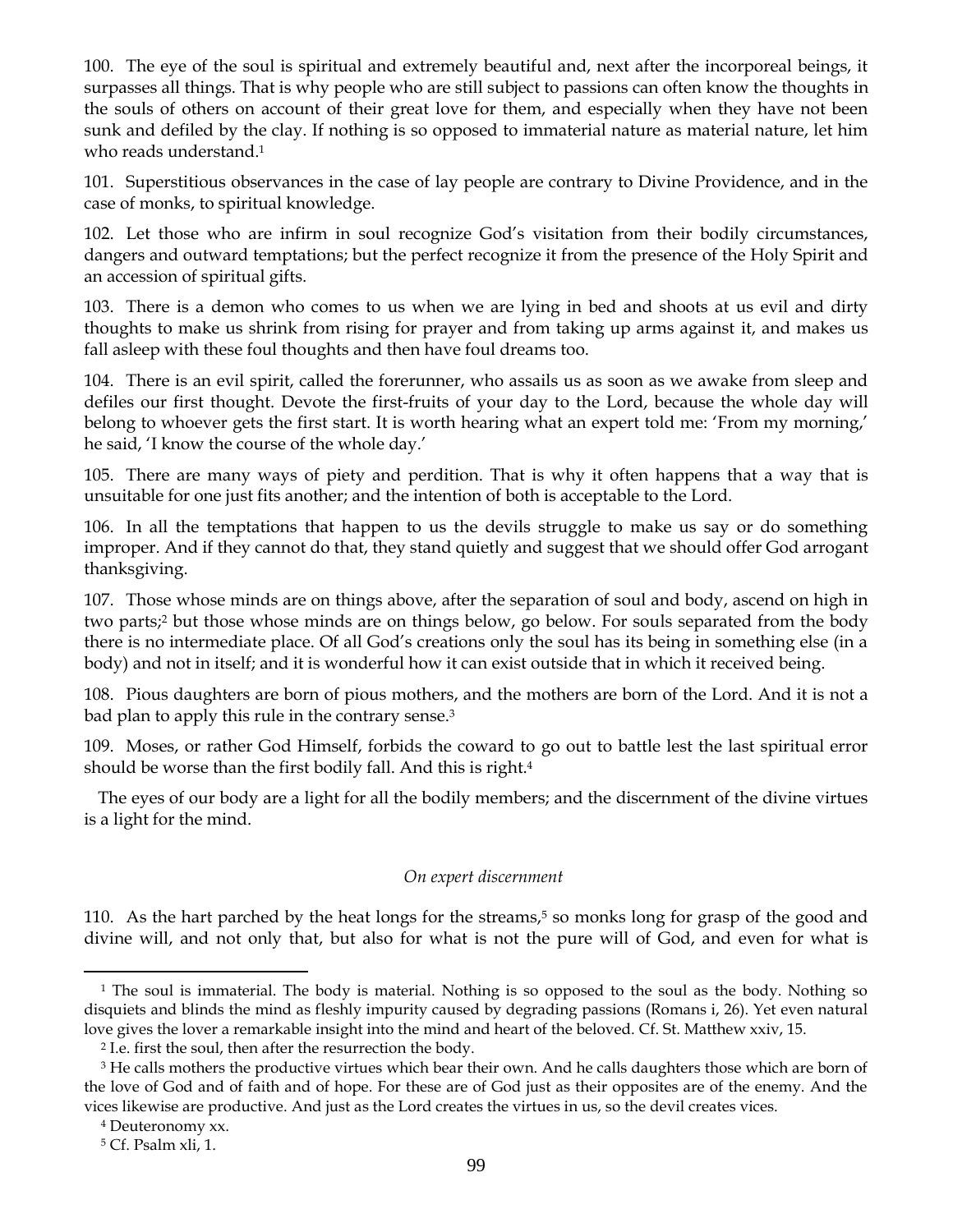opposed to it. This is a subject that is extremely important for us and not easily explained, namely: which of our affairs should be done at once, without delay, and as soon as possible, according to him who said: Woe to him who puts off from day to day,<sup>1</sup> and from time to time; and again, what should be done with moderation and circumspection, as is advised by him who said: War is a matter for guidance,<sup>2</sup> and again: Let all things be done decently and in order.<sup>3</sup> For it is not for everyone to decide quickly and precisely such fine points. Even the God-bearing David who had the Holy Spirit speaking within him, prayed for this gift and sometimes says: Teach me to do Thy will, for Thou art my God,<sup>4</sup> and sometimes again: Guide me to Thy truth, $5$  and again: Make known to me the way I should go, O Lord, for I lift up my soul from all the cares of life and passions, and raise it to Thee.<sup>6</sup>

111. Those who wish to learn the will of the Lord must first mortify their own will. Then, having prayed to God with faith and honest simplicity, and having asked the fathers or even the brothers with humility of heart and no thought of doubt, they should accept their advice as from the mouth of God, even if their advice be contrary to their own view, and even if those consulted are not very spiritual. For God is not unjust, and will not lead astray souls who with faith and innocence humbly submit to the advice and judgment of their neighbour. Even if those who were asked were brute beasts, yet He who speaks is the Immaterial and Invisible One. Those who allow themselves to be guided by this rule without having any doubts are filled with great humility. For if someone expounded his problems on a harp,<sup>7</sup> how much better, do you think, can a rational mind and reasonable soul teach than an inanimate object.

112. On account of self-will many have not accepted the perfect and easy blessing mentioned above, and having tried to discover what was pleasing to the Lord of themselves and in themselves, have handed on to us many and various judgments concerning this matter.

113. Some of those who were seeking the will of God laid aside all attachments; they submitted to the Lord their own thought about this or that inclination of the soul, I mean whether to perform an action or to resist it; they submitted their mind stripped of its own will to Him, offering fervent prayer for a set number of days. In this way they attained to a knowledge of His will, either through the spiritual Mind spiritually communicating with their mind or through the complete disappearance from their soul of their cherished intention.

114. Others on account of the trouble and distractions which attended their undertaking concluded that these disturbances came from God, according to him who said: We wanted to come to you time and again but Satan hindered us.<sup>8</sup>

115. Others, on the contrary, recognized that their action was pleasing to God from its unexpected success, declaring: God co-operates with everyone who deliberately chooses to do good.

116. He who has obtained God within him through illumination, both in actions requiring haste and in actions allowing of delay, is assured of His will by the second way, only without a definite period of time.

117. To waver in one's judgments and to remain in doubt for a long time without assurance is the sign of an unenlightened and ambitious soul.

118. God is not unjust and does not close the door against those who knock with humility.

<sup>1</sup> Ecciesiasticus v, 7—8.

<sup>2</sup> Proverbs xxiv, 6. Cf. xx, 18.

<sup>3</sup> Corinthians xiv, 40.

<sup>4</sup> Psalm cxlii, 10.

<sup>5</sup> Psalm xxiv, 5.

<sup>6</sup> Psalm cxlii, 8.

<sup>7</sup> Cf. Psalm xlviii, 4.

<sup>8</sup> Thessalonians ii, 18.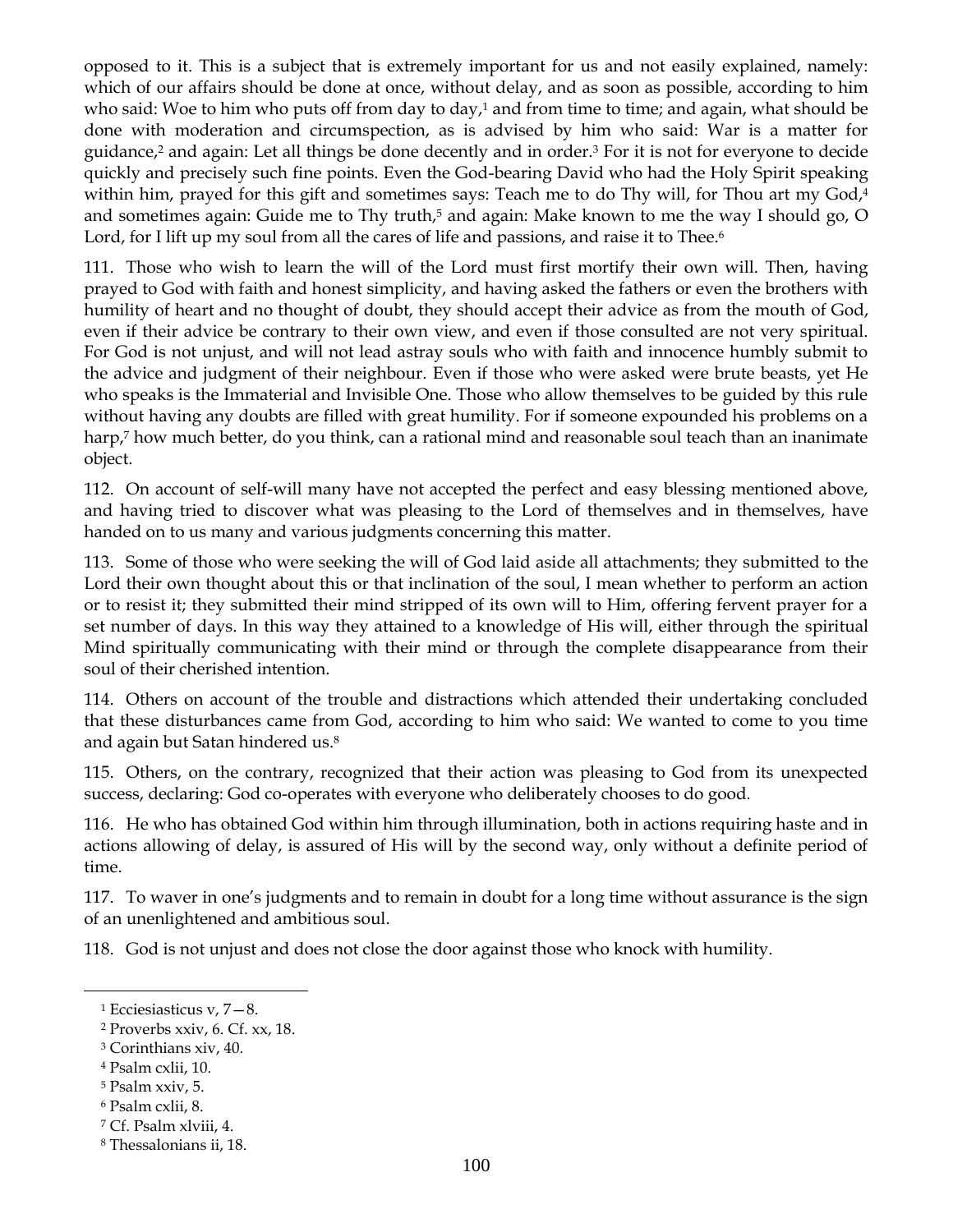119. In all our actions, the intention must be sought from the Lord, whether in those that require haste or in those that require to be postponed. For all actions free from attachment and from all impurity will be imputed to us for good if they have been done especially for the Lord's sake and not for anyone else, even though these deeds are not entirely good.

120. Seeking for what is beyond us has no safe end. The Lord's Judgment about us is unfathomable. By His special providence He often chooses to hide His will from us, knowing that, even if we were to learn it, we should disobey it, and should thereby receive greater punishment.

121. An honest heart is free from the different kinds of distractions which occur and it is safely sailing in the bark of innocence.

122. There are courageous souls who with love and humility of heart throw themselves into tasks that are beyond them; and there are proud hearts who do the same. For our foes often intentionally suggest to us things beyond our powers so that these should cause us to lose heart and leave even what is within our power and make ourselves a great laughing-stock to our enemies.

123. I have seen those who were sick in soul and body who, because of the multitude of their sins, engaged in battles that were beyond them and which they could not continue. I say to such as these that God judges our repentance not by our labours but by our humility.

124. Sometimes upbringing is the cause of great evils, and sometimes company. But often a warped soul is of itself sufficient for its ruin. He who is clear of the first two is free from the third as well. But whoever has the third defect is reprobate everywhere; for there is no place safer than heaven.<sup>1</sup>

125. In the case of those who malevolently dispute with us, whether unbelievers or heretics, we should desist after we have twice admonished them.<sup>2</sup> But in the case of those who wish to learn the truth let us never grow weary in well-doing.<sup>3</sup> However, we should use both opportunities for the establishment of our own heart.<sup>4</sup>

126. The man who despairs of himself when he hears of the supernatural virtues of the saints is most unreasonable. On the contrary, they teach you supremely one of two things: either they rouse you to emulation by their holy courage, or they lead you by way of thrice-holy humility to deep self-contempt and realization of your inherent weakness.

127. Amongst the impure evil demons, there are some more evil than others. They suggest to us that we should not commit sin alone, but they counsel us to have others as companions in evil in order to make our punishment more severe. I have seen one learning a bad habit from another, and although he who taught came to his senses and began to repent and gave up doing wrong, his repentance was ineffectual on account of the influence of his pupil.

128. Stupendous, truly stupendous and incomprehensible is the wickedness of the evil spirits. It is not seen by many, and I think that even those few see it only in part. Thus, how is it that while living in luxury and plenty we keep vigil and do not sleep, and why while fasting and exhausting ourselves with labours are we pitifully overpowered by drowsiness? Or why does our heart become hard while abiding in silence? And why, while sitting among our companions, do we come to compunction? When we are hungry why are we tempted by dreams? Yet when sated we do not experience these temptations. In poverty we become dark and incapable of compunction; but if we drink wine we are happy and easily come to compunction. He who can do so in the Lord, let him bring light to the unenlightened in this matter. For we are not enlightened about this. At least we can say that such a change does not always come from the demons. And this sometimes happens to me, I know not how,

<sup>&</sup>lt;sup>1</sup> Yet the devil fell from heaven.

<sup>2</sup> Titus iii, 10.

<sup>3</sup> Galatians vi, 9.

<sup>4</sup> Cf. Hebrews xiii, 9.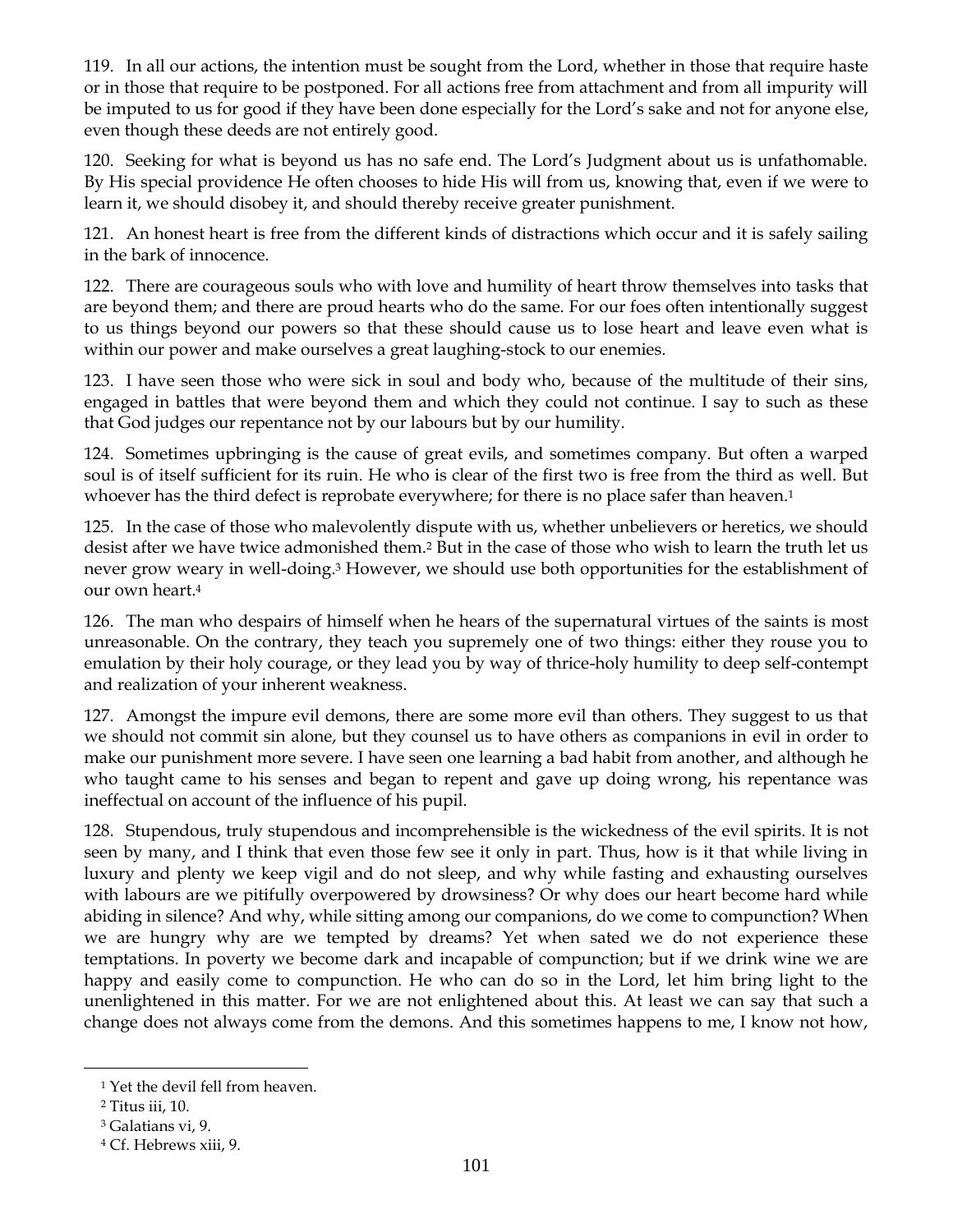by reason of the constitution I have been given and the sordid and greedy corpulence with which I am girt about.

129. With regard to the changes enumerated above, so hard to interpret, let us sincerely and humbly pray to the Lord. And if after prayer and the time which it took we still feel the same thing at work in us, then let us conclude that this is caused not by demons but by nature. Yet it often pleases Divine Providence to benefit us through adversity and to check our conceit by all possible means.

130. It is dangerous to be inquisitive about the depth of the divine judgments, because the inquisitive sail in the ship of conceit.

131. Someone asked one of those who could see: 'Why does God, who foresees their falls, adorn some with gifts and wonder-working powers?' And he replied: 'In order to make other Spiritual men more careful, and to demonstrate the freedom of the human will, and to cause those who fall to be without any excuse at the last judgment.'

132. The law, being imperfect, says: Attend to yourself.<sup>1</sup> But the Lord, being entirely perfect, enjoined upon us the correction of our brother, saying: If thy brother sin against thee,<sup>2</sup> and so on. If your reprimand, or rather your reminder, is pure and humble, you should not refuse to carry out the Lord's behest, and especially in the case of those who accept correction. But if you have not yet got as far as this, then at least practise the precept laid down by the law.

133. Do not be surprised when you see that those whom you love turn against you on account of your rebukes. Frivolous people are the tools of the demons, and especially against the demons' foes.

134. One thing about us astonishes me very much: Why do we so quickly and easily incline to the passions when we have Almighty God, angels and saints, to help us towards the virtues, and only the wicked demon against us? I do not wish to speak about this in more detail; in fact, I cannot.

135. If all created substances keep to their nature, then why, as the great Gregory says, $3$  am I, the image of God, compounded with clay? If some of God's creatures have somehow lost their created nature, it is certain that they will continually strive to return to their original state. Man ought to use every means to raise his clay, so to speak, and seat it on the throne of God. And let no one make excuses for not undertaking this ascent, because the way and the door are open.

136. It excites the mind and soul to emulation to hear the spiritual feats of the Fathers, and their zealous admirers are led to imitate them through listening to their teaching.

137. Discernment is a light in darkness, the return of wanderers to the way, the illumination of those whose sight is dim. A discerning man finds health and destroys sickness.

138. All who show surprise at every trifle do so for two reasons: either from crass ignorance, or else they magnify and exalt the deeds of their neighbour with a view to humility.

139. Let us make an effort not only to wrestle with the demons but also to wage war on them. The former sometimes throws them, and is sometimes thrown;<sup>4</sup> but the latter is continuously hounding the foe.<sup>5</sup>

140. He who has conquered the passions wounds the demons; by pretending that he still has passions he deceives his foes and remains unassailable. One of the brethren once suffered disgrace and without being in the least moved in his heart he prayed in his mind. Then he began to bewail the disgrace, hiding his dispassion by passion. Another of the brethren who had no longings at all for the office of

 $\overline{a}$ 

<sup>3</sup> St. Gregory Nazianzen, *Or*. 16.

<sup>1</sup> Deuteronomy iv, 9.

<sup>2</sup> St. Matthew xviii, 15.

<sup>4</sup> I.e. he who merely wrestles with them.

<sup>5</sup> I.e. he who really wages war against them.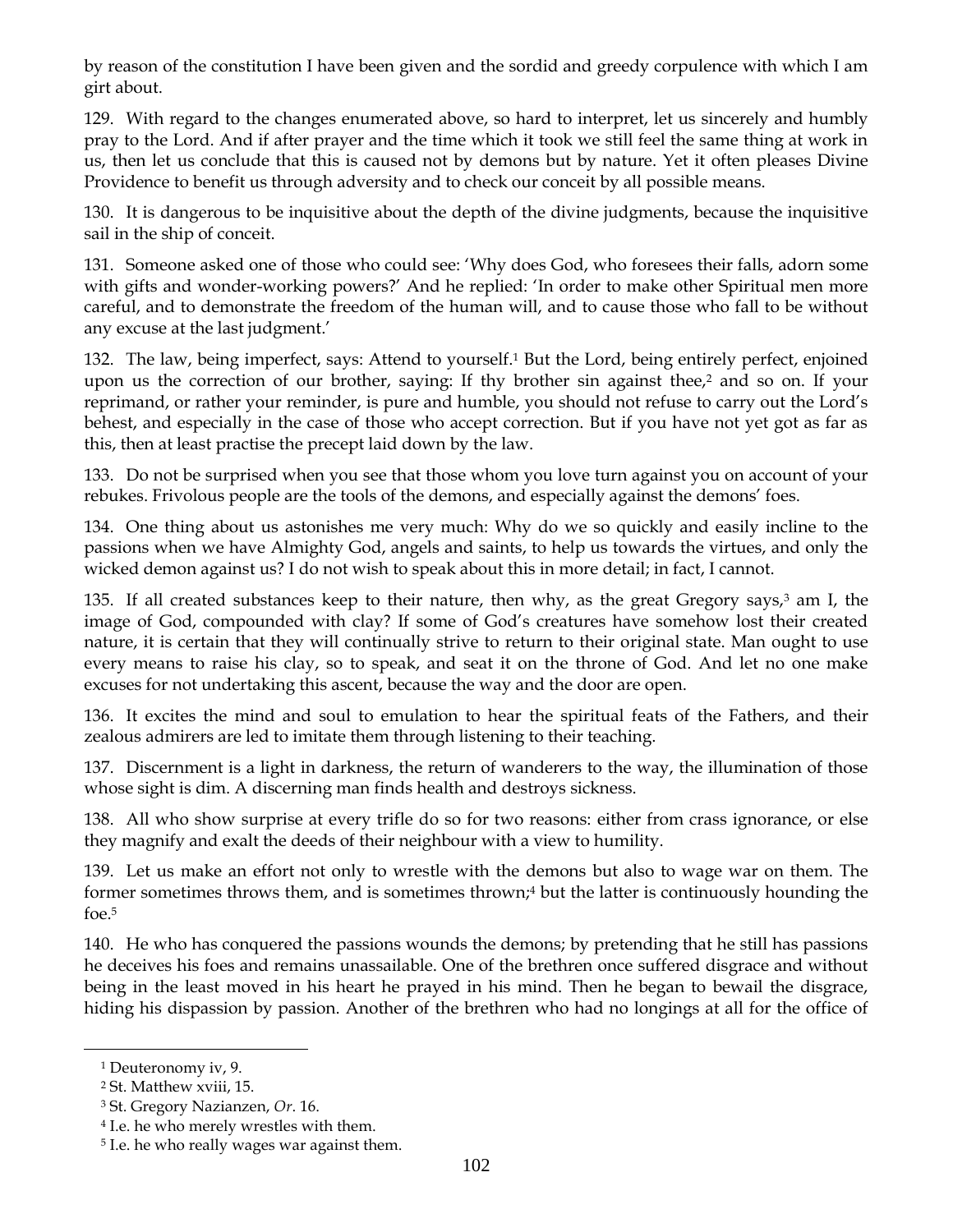superior pretended that he was working for this. And how am I to describe the chastity of that man who went into a brothel ostensibly for the sake of sin, but drew the harlot to the ascetic life? Again, a bunch of grapes was brought very early in the morning to one of the hermits, and after the person who brought them had gone, he ate them with a semblance of gobbling but without any pleasure, to make it seem to the demons that he was a glutton. Another, having lost a few palm-leaves, $\frac{1}{2}$  spent all day pretending that he was grieved about this. Such people need to take care, otherwise in trying to fool the demons they may end by being fooled themselves. It was of these, no doubt, that the Apostle said: As deceivers and yet true.<sup>2</sup>

141. He who wishes to present his body pure to Christ and to show Him a clean heart must carefully preserve chastity and freedom from anger, for without these our labour is quite useless.

142. Just as eyes have different coloured lights in them, so in the soul many different overshadowings of the spiritual Sun occur. One kind comes through bodily tears, another through the tears of the soul; one kind through what is contemplated by the bodily eyes, another through the spiritual. One kind comes from hearing words, another is the joy that spontaneously springs up in the soul; also there is one kind that comes from silence, and another which by rapture ineffably and unexpectedly transports the mind in spiritual light to Christ.

143. There are virtues, and there are mothers of virtues. So a wise man strives rather to obtain the latter. The Teacher of the mother-virtues is God Himself through His own action, while there are plenty of teachers for the daughter-virtues.

144. Let us beware lest we compensate austerity in taking food by excess of sleep, and vice versa; for such behaviour is characteristic of foolish men.

145. I have seen toilers<sup>3</sup> who for some reason slightly indulged their stomachs, but soon after this, these courageous ascetics chastised their poor stomachs by standing throughout the night, and in this way they taught them to be well content to refrain from satiety.

146. The demon of avarice strives fiercely against those who possess nothing, and when it cannot vanquish them it reminds them of the state of the poor and persuades those who are spiritual to become material again.

147. In times of despondency never fail to bear in mind the Lord's commandment to Peter to forgive a person who sins seventy times seven.<sup>4</sup> For He who gave this command to another will Himself do far more. But when we are exalted let us again remember the saying: He who shall keep the whole spiritual law, and yet stumble in one passion, that is, fall into pride, has become guilty of all.<sup>5</sup>

148. There exist certain dispositions of wicked and envious spirits which voluntarily leave the saints so as to deprive those who battle of any chance of obtaining crowns for victory over them.

149. Blessed are the peacemakers.<sup>6</sup> No one will deny this. But I have also seen enemy-makers who are blessed. A certain two developed impure affection for one another. But one of the discerning fathers, a most experienced man, was the means whereby they came to hate each other, by setting one against the other, telling each that he was being slandered by the other. And this wise man by human roguery succeeded in parrying the devil's malice and in producing hatred by which the impure affection was dissolved.

<sup>&</sup>lt;sup>1</sup> Palm-leaves were used for making baskets.

<sup>2</sup> 2 Corinthians vi, 8.

<sup>3</sup> I.e. workers for Christ, spiritual athletes, or ascetics.

<sup>4</sup> St. Matthew xviii, 22.

<sup>5</sup> James ii, 10.

<sup>6</sup> St. Matthew v, 9.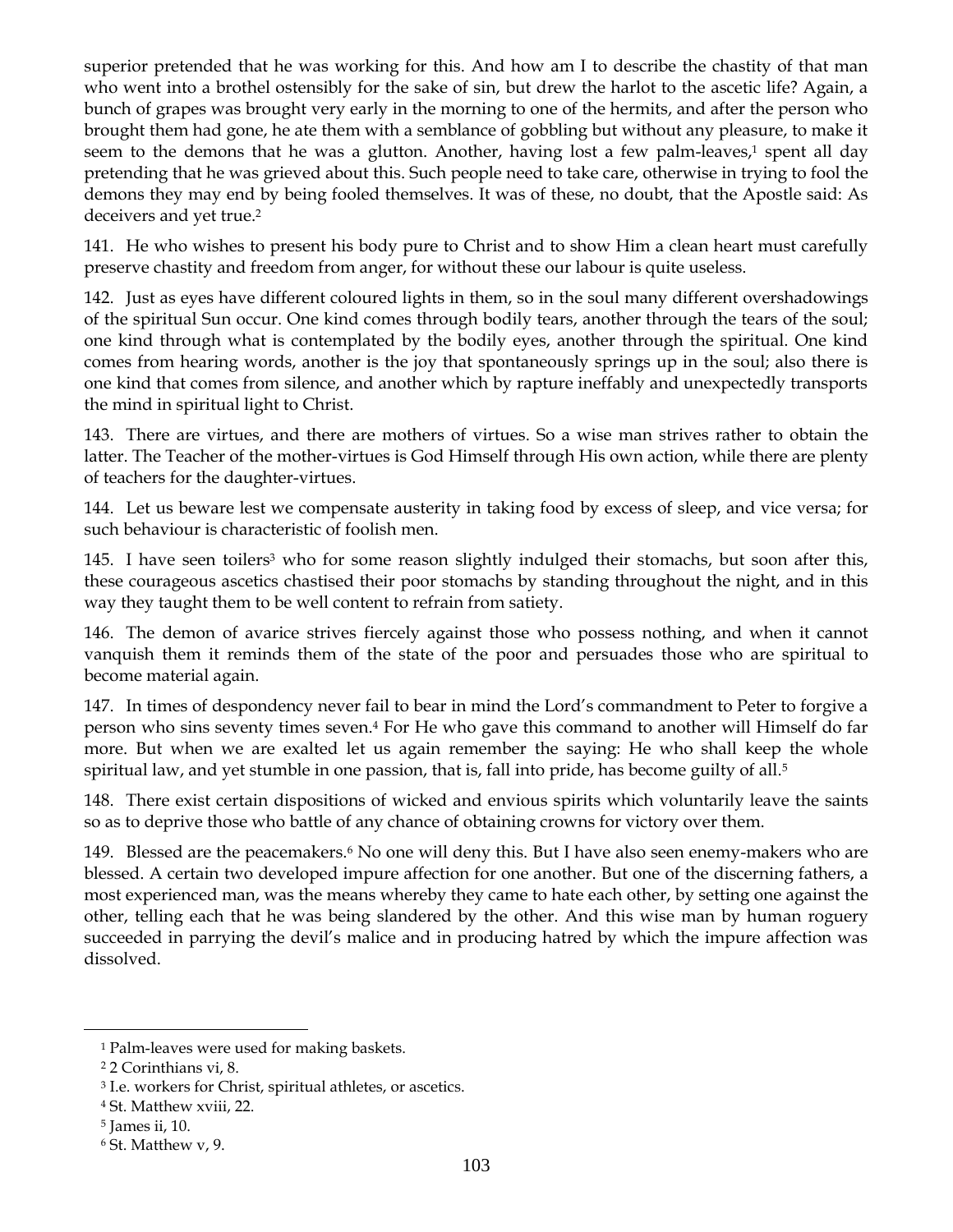150. Some set aside one commandment for the sake of another commandment. I have seen young men who were attached to one another in a right spirit. Yet in order not to offend other men's consciences, by mutual agreement they kept apart for a time.

151. Just as a marriage and a funeral are the very opposite of each other, so too are pride and despair. But as a result of the confusion caused by the demons it is possible to see the two together.

152. At the beginning of the monastic life some of the unclean demons instruct us in the interpretation of the Divine Scriptures. And they are particularly fond of behaving in this way in the case of vainglorious people and of those who have been educated in secular studies so that by gradually deceiving them they may lead them into heresy and blasphemy. We can recognize this diabolical divinity, or rather, devilry, by the disturbances and the confused and unholy joy which are felt in the soul during the instruction.

153. All creatures have received from the Creator their order of being and their beginning, and some their end too. But the end of virtue is infinite. For the Psalmist says: I have seen the end of all perfection, but Thy commandment is exceedingly broad and boundless.<sup>1</sup> If some good ascetics pass from the strength of action to the strength<sup>2</sup> of contemplation, and if love never ceases,<sup>3</sup> and if the Lord will guard the coming in of your fear and the going out<sup>4</sup> of your love, then from this it follows that there is actually no limit to love. We shall never cease to advance in it, either in the present or in the future life, continually adding light to light. And however strange what I have said may seem to many, nevertheless it shall be said. According to the testimonies we have given, I would say, blessed Father, even the spiritual beings (i.e. the angels) do not lack progress; on the contrary, they ever add glory to glory, and knowledge to knowledge.

154. Do not be astonished if the demons often suggest to us good thoughts, and intellectual arguments against them. The aim of our foes in this case is to make us believe that they also know the thoughts of our hearts.

155. Do not judge too severely those who are eloquent in preaching but do not support this in practice, for the profit of a word has often compensated for the dearth of deeds. We do not all obtain everything in equal measure. With some speech takes precedence over action, but with others the latter transcends the former.

156. God is not the cause or the creator of evil, and those who say that certain passions are natural to the soul have been deceived not knowing that we have turned the constituent qualities of nature into passions. For instance, nature gives us the seed for childbearing, but we have perverted this into fornication. Nature provides us with the means of showing anger against the serpent but we have used this against our neighbour. Nature inspires us with zeal to make us compete for the virtues, but we compete in evil. It is natural for the soul to desire glory, but the glory on high. It is natural to be overbearing, but against the demons. Joy is also natural to us, but a joy on account of the Lord and the welfare of our neighbour. Nature has also given us resentment, but to be used against the enemies of the soul. We have received a desire for pleasure,<sup>5</sup> but not for profligacy.

157. An energetic soul rouses the demons against itself. But as our conflicts increase, so do our crowns. He who has never been struck by the enemy will certainly not be crowned. But the warrior who does not flinch despite his incidental falls will be glorified by the angels as a champion.

<sup>1</sup> Psalm cxviii, 96.

<sup>2</sup> Psalm lxxxiii, 8.

<sup>3</sup> I Corinthians xiii, 8.

<sup>4</sup> Psalm cxxviii.

<sup>5</sup> Another reading is 'food'.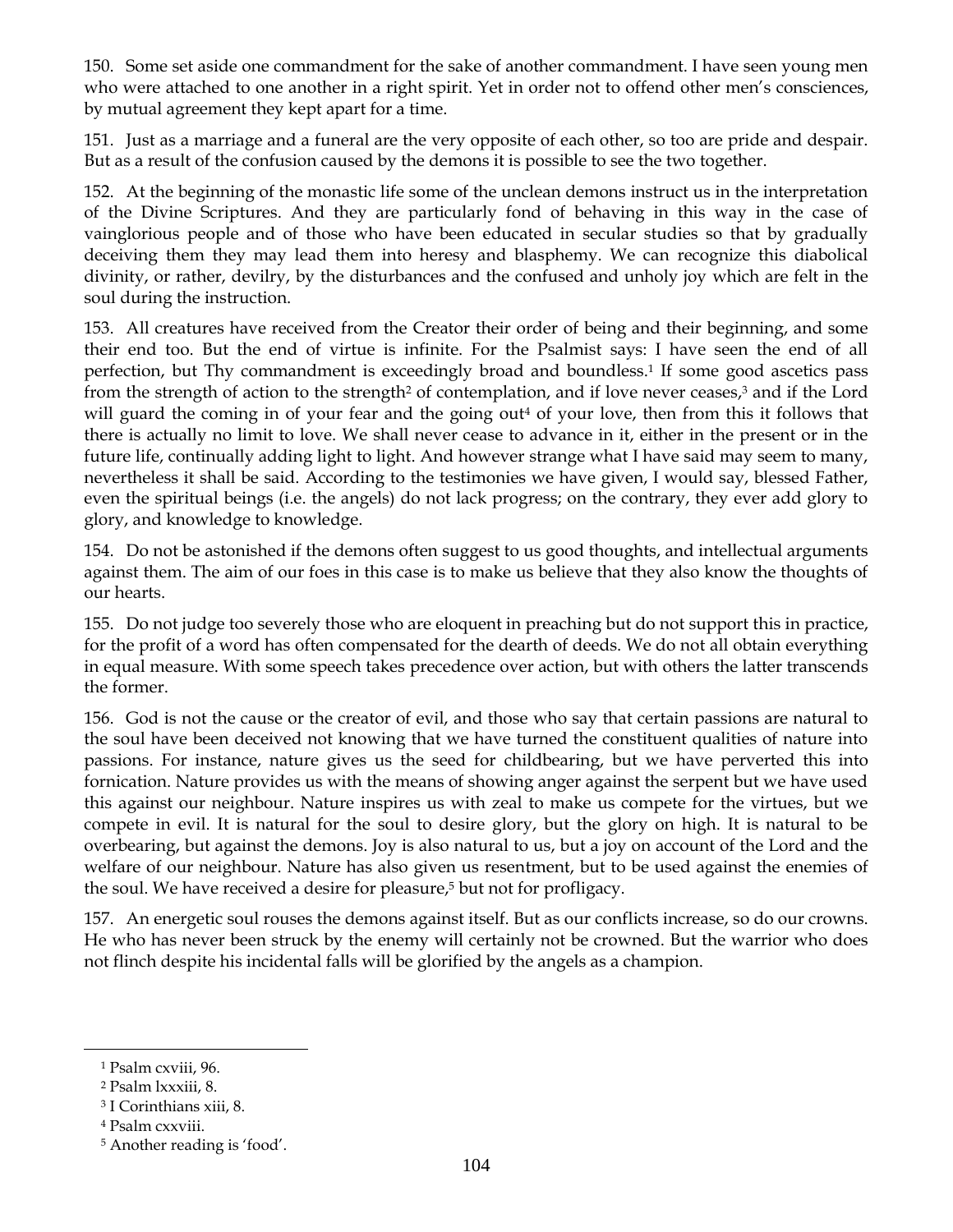158. He who spent three nights in the earth returned to life for ever, $1$  and he who has conquered three hours will never die.<sup>2</sup>

159. Divine providence causes the sun to rise in us for our edification, and then for a time to set, $3$  and then He makes darkness His hiding place,<sup>4</sup> and night falls, in which prowl the fierce young lions, which had previously left us and all the beasts of the forest of thorny passions, roaring to snatch the hope that is in us, and seeking from God their food of passions either in thought or in action. And again through the darkness of humility the sun rises upon us and the wild beasts gather together and lie down in their dens,<sup>5</sup> that is to say in sensual hearts, but not in us. Then the demons say amongst themselves: The Lord has done great things for them. And we say to them: The Lord has done great things for us, and we are glad<sup>6</sup> but you are banished. Behold, the Lord rides on a swift cloud, no doubt the soul that is raised above all earthly desire, and comes into Egypt, into the heart already darkened, and will shatter the idols of man's making,<sup>7</sup> that is, vain thoughts of the mind.

160. If Christ, although omnipotent, as man fled bodily from Herod, then let the rash learn not to hurl themselves into temptations. For it is said: Let not thy foot be moved, nor him (the angel) who keeps thee slumber.<sup>8</sup>

161. Vanity or conceit twines itself round courage just as bindweed twines round cypress.

162. Let us constantly guard against admitting even the mere thought that we have attained to any good whatsoever; and let us keep on looking carefully to see whether this is one of our characteristics. If it is, then we shall know that we have utterly failed.

163. Look unceasingly for evidence of the passions, and then you will find many of them in you which we are unable to distinguish in our diseased condition, by reason of our own weakness or because they are so deeply rooted.

164. God is the judge of our intentions; but in His love He does also require us to act as far as we are able. Great is he who leaves undone nothing that is within his power; but greater is he who humbly attempts what is beyond his power.

165. The demons often hinder us from carrying through what is easy and profitable for us, and they urge us to turn to what is more laborious instead.

166. I find that Joseph is honoured for avoiding the occasion of sin, and not for showing dispassion. It may be asked: From what and from how many sins does aversion merit a crown? For it is one thing to turn away from the shadow, but it is a much greater thing to run towards the sun of righteousness.

167. Being in darkness is a cause of stumbling; stumbling is a cause of a fall; and to fall is a cause of death.

168. Those who have been overcome by wine often wash with water, but those who have been overcome by passions wash with tears.

 $\overline{a}$ 

<sup>6</sup> Psalm cxxv, 3-4.

<sup>1</sup> St. Matthew xii, 40.

<sup>2</sup> By three hours (according to Elias of Crete) is meant three kinds, three periods of temptation: first, ambition or love of glory; second, sensuality or love of pleasure; and third, cupidity or love of money (i.e. world, flesh, devil).

<sup>3</sup> Psalm ciii, 19.

<sup>4</sup> Psalm xvii, 12.

<sup>5</sup> Psalm ciii, 20-3.

<sup>7</sup> Isaiah xix, 1.

<sup>8</sup> Psalm cxx, 3.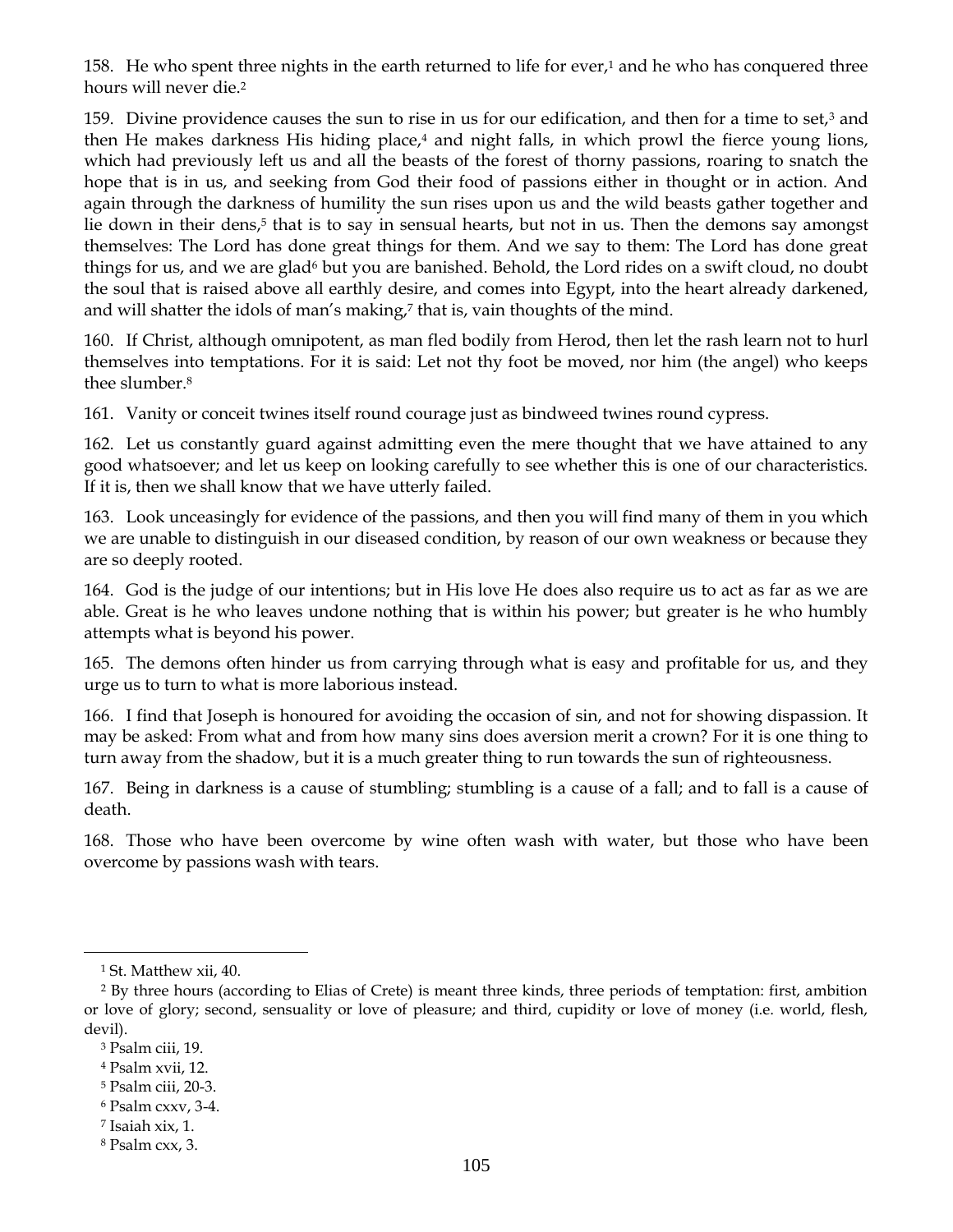169. Pollution is one thing, darkness is another, and blindness another. The first is cured by temperance, the second by solitude, and the third by obedience and by God who for our sakes became obedient.<sup>1</sup>

170. We can take as an example two places in which mundane things are cleaned. Let us picture to ourselves by analogy two sublime institutions for those who set their mind on things above;<sup>2</sup> a monastic community such as is pleasing to God is like the laundry in which uncleanness, grossness and deformity of soul are scoured out; and the dye-works will be the solitary life for those who have already laid aside lust, remembrance of wrongs and anger, and who are now passing from the monastery to solitude.

171. Some say that we fall into the same sins because we have been unable to correct our former sins through the inadequacy of our repentance. But it may be asked: Have all those who have not fallen into the same kind of sin really repented as they should? Some fall into the same sins either because they have sunk into a deep forgetfulness of their former sins, or because they imagine in their own pleasureloving way that God is merciful, or they have lost all hope of their own salvation. I do not know whether anyone will blame me if I say that their trouble arises because they have not been strong enough to bind the foe who is dominating them through the tyranny of habit.

172. We should inquire why the soul which is incorporeal does not see of what nature the spirits are that take up their abode with it. Is it not a result of its union with the flesh? This is known only to Him who joined them.

173. A discerning man once asked me: 'Tell me, tell me, for I desire to know which of the spirits are liable to depress the mind when we sin and which of them to lift it up?' But I was embarrassed by the question, and on oath I affirmed my ignorance. Then he who wished to learn taught me himself, saying: 'I shall give you in a few words the leaven of discernment, and then I shall leave you to seek the rest by your own industry. The spirit of lust, the spirit of anger, the spirit of gluttony, the spirit of despondency the spirit of sleepiness have no tendency to lift up the horn of the mind. But the spirit of love of money, ambition, talkativeness and many others add evil to evil. That is why the spirit of criticism is near to the latter.'

174. If any monk has spent an hour or a day in visiting people in the world, or has had them as guests, he ought to rejoice when he parts from them like someone who has been freed from a clog and a trap. But if on the contrary he feels the dart of sorrow, this indicates that he has become the toy either of vainglory or of lust.

175. We ought to begin by seeing which way the wind is blowing, and then we shall not set our sails against it.

176. Comfort with love and allow a little respite to old men practised in charity, such as have exhausted their bodies in asceticism. But compel young men who have exhausted their souls with sins to be abstinent, and bring to their memory the eternal torments.

177. It is quite impossible, as I said in another place, suddenly to become perfectly free from gluttony and vainglory at the outset of the monastic life. But we should not fight vainglory with luxury, because victory over gluttony, I mean in beginners, gives rise to vainglory. Rather let us master it by frugality. For the hour will come, and is already here for those who desire it, when the Lord will also subdue this passion under our feet.

178. When they enter monastic life the young and the aged are not afflicted by the same passions, because they often have quite opposite infirmities Therefore, blessed, truly blessed is humility, because it makes repentance safe and effective for young and old alike.

<sup>1</sup> Philippians ii, 8.

<sup>2</sup> Colossians iii, 2.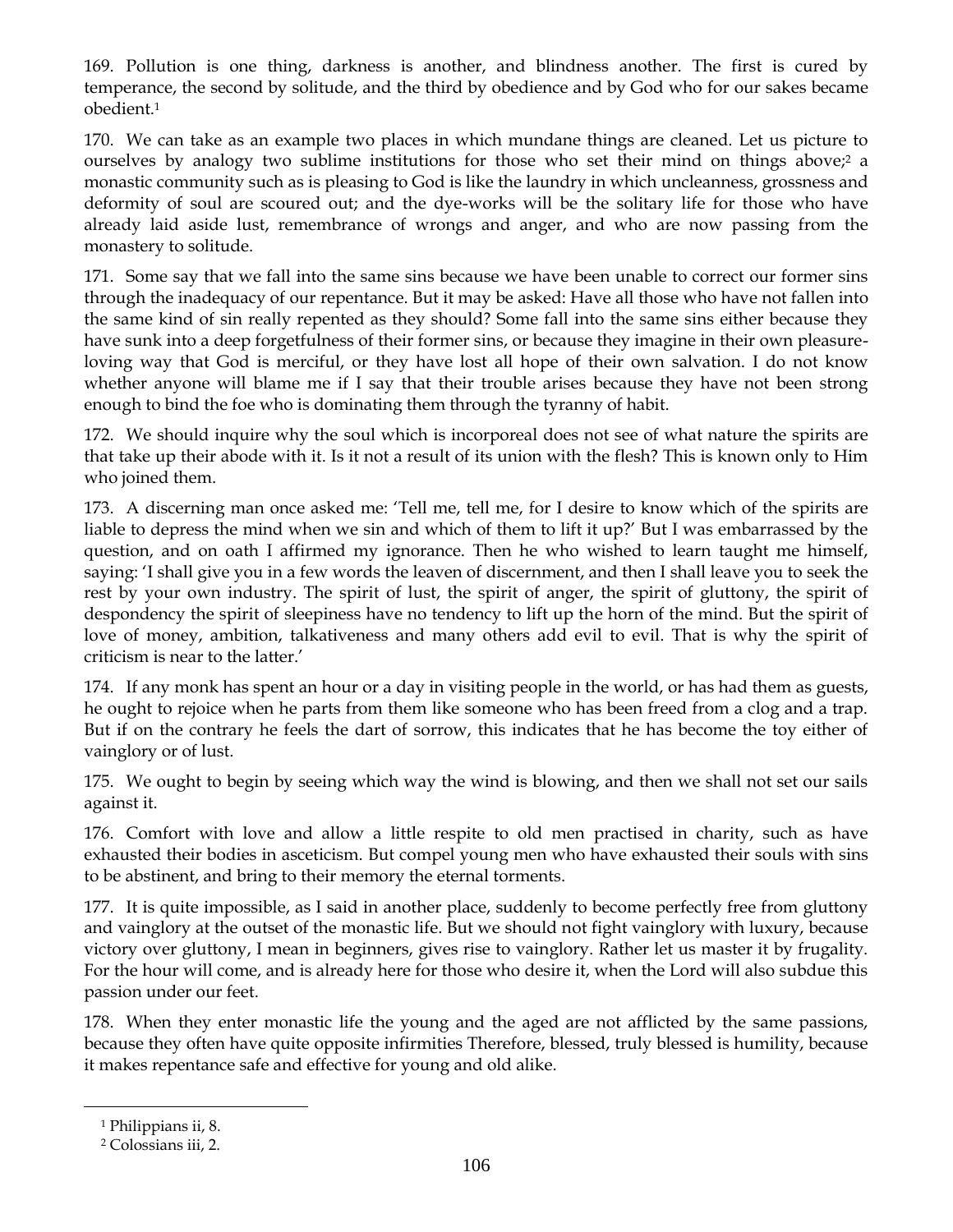179. Do not make an uproar at what I am going to say There are indeed true and upright souls, though they are rare, who are strangers to malice, hypocrisy and mischief, for whom living with men is completely uncongenial. But with the help of their guide, from solitude as from a harbour, they can ascend to heaven without desiring or experiencing the disturbances and stumbling blocks of community life.

180. Men can cure the lustful, angels the malicious, but only God the proud.

181. Perhaps one aspect of love often consists in letting the neighbour who is a frequent visitor do what he likes, and in any case showing him all our kindness.

182. It may be asked: How and to what extent, when and whether good is destroyed by a kind of repentance<sup>1</sup> in the same way as evil.

183. We must use great discernment in order to know when to take our stand against sin, and in what cases and to what extent to struggle against the food of the passions, and when to withdraw from the fray. For, on account of our weakness, sometimes it is necessary to acknowledge that flight is better than death.

184. We should watch and see when and how we can empty out our gall by malice. Some of the demons uplift us, some depress us, some harden, some comfort, some darken, some pretend to communicate enlightment to us, some make us slothful, some make us cunning, some make us sad, and some cheerful.

185. We should not be dismayed if we find that our passions are stronger at the beginning of our monastic life than they were in our life in the world. For we have to remove the causes of sickness, and then health will come to us. The beasts were there in hiding all the time, only they did not show themselves.

186. When by some accident those who are otherwise approaching perfection are overcome by the demons in a trivial matter, they should at once use all means in their power to wrench this fault out of them again a hundredfold.

187. As the winds in calm weather ruffle only the surface of the sea, but at other times they stir the depths as well, so you can imagine to yourself the dark winds of iniquity. For in those enslaved by passions they shake the actual consciousness of the heart, but in those who have already made progress they only ruffle the surface of the mind. That is why the latter soon feel their normal calm, for the heart was left undefiled.

188. It is the privilege of the perfect to know unerringly whether a thought in the soul comes from their own consciousness, or from God, or from the demons; for the demons do not at first suggest everything that is repugnant. This is indeed a dark problem and hard to solve.

189. The body is enlightened by its two corporeal eyes; but in visible and spiritual discernment the eyes of the heart are illumined.

## *Brief summary of all the previous steps*

- 1. Firm faith is the mother of renunciation. The opposite of this is self-evident.
- 2. Unwavering hope is the door to detachment. The opposite of this is self-evident.
- 3. Love of God is the foundation of exile. The opposite is self-evident.
- 4. Obedience is born of self-condemnation and desire for health.

 $1$  Or, 'regret'. The question proposed is whether a change of mind and purpose for the worse destroys our virtues just as a change for the better destroys our vices.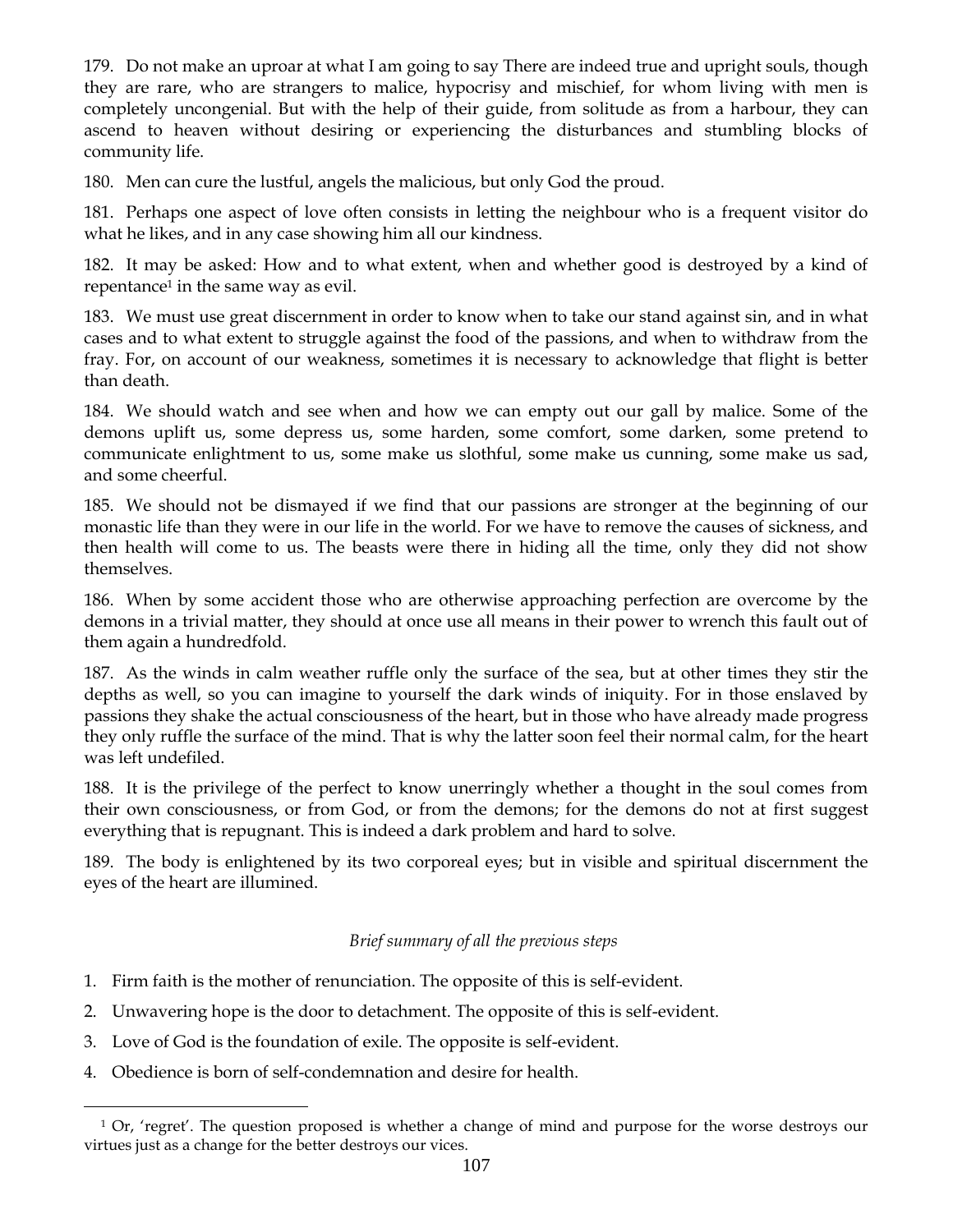5. Temperance<sup>1</sup> is the mother of health. The mother of temperance is the thought of death and firm remembrance of our Lord's gall and vinegar.

6. The helper and foundation of chastity is solitude. The quenching of fleshly burning is fasting. The adversary of shameful thoughts is contrition of heart.

7. Faith and exile are the death of cupidity. But compassion and love betray the body.

8. Unflagging prayer is the ruin of despondency. Remembrance of the judgment is a means of fervour.

9. Love of indignity is a cure for anger. Hymnody, compassion and poverty are the suffocation of sorrow.

10. Detachment from things of the senses is contemplation of spiritual things.

11. Quietness and solitude are the foes of vainglory. And if you are amongst people, seek dishonour.

12. Visible pride is cured by grim conditions, but invisible pride can be healed only by Him who is eternally Invisible.<sup>2</sup>

13. The deer is a destroyer of all visible snakes, but humility destroys spiritual ones.<sup>3</sup>

14. By means of what is natural we can be trained to a clear conception of the spiritual.

15. As a snake cannot strip itself of its old skin unless it crawls into a tight hole, neither can we shed our old prejudices, our oldness of soul and the garment of the old man unless we go by the strait and narrow way of fasting and dishonour.

16. It is just as impossible for the person who nourishes and panders to his flesh to fly to heaven as it is for an overfed bird.

17. Dried up mire offers no attraction for swine, and in exhausted flesh demons no longer find anywhere to rest.

18. As too many sticks often choke a fire and put it out, while making a lot of smoke, so excessive sorrow often makes the soul smoky and dark, and dries the stream of tears.

19. As a blind man is no use as an archer, so a contradictory pupil is a lost one.

20. As tempered iron can sharpen untempered, so a fervent brother has often saved an indolent one.

21. As eggs that are warmed in dung hatch out, so (bad) thoughts that are not confessed hatch out and proceed to action.

22. As galloping horses race one another, so a good community excites mutual fervour.

23. Just as clouds hide the sun, so evil thoughts darken and ruin the mind.

24. As the man under sentence who is going to execution will not talk about theatres, so he who truly weeps for himself will never gratify his stomach.

25. When poor men see the royal treasury they are still more conscious of their poverty, and so too when the soul reads about the great virtues of the Fathers it at least comes to a more humble frame of mind.

<sup>1</sup> Or, 'self-control', 'abstinence', 'continence'.

<sup>2</sup> The meaning is that God uses slights, setbacks, rebuffs and other circumstances to strip us of ordinary pride, but spiritual pride requires a special act of divine intervention.

<sup>&</sup>lt;sup>3</sup> Cf. Step 25:8. The comparison of humility with a deer or stag is taken from ancient writers who allege that deer sense the presence of snakes and then stand over the hole and draw the reptile out by their breath. When the snake crawls out, they swallow it; but this causes such a thirst that unless they find water within about three hours, they die. Hence David says that his soul thirsts for God like a deer for water.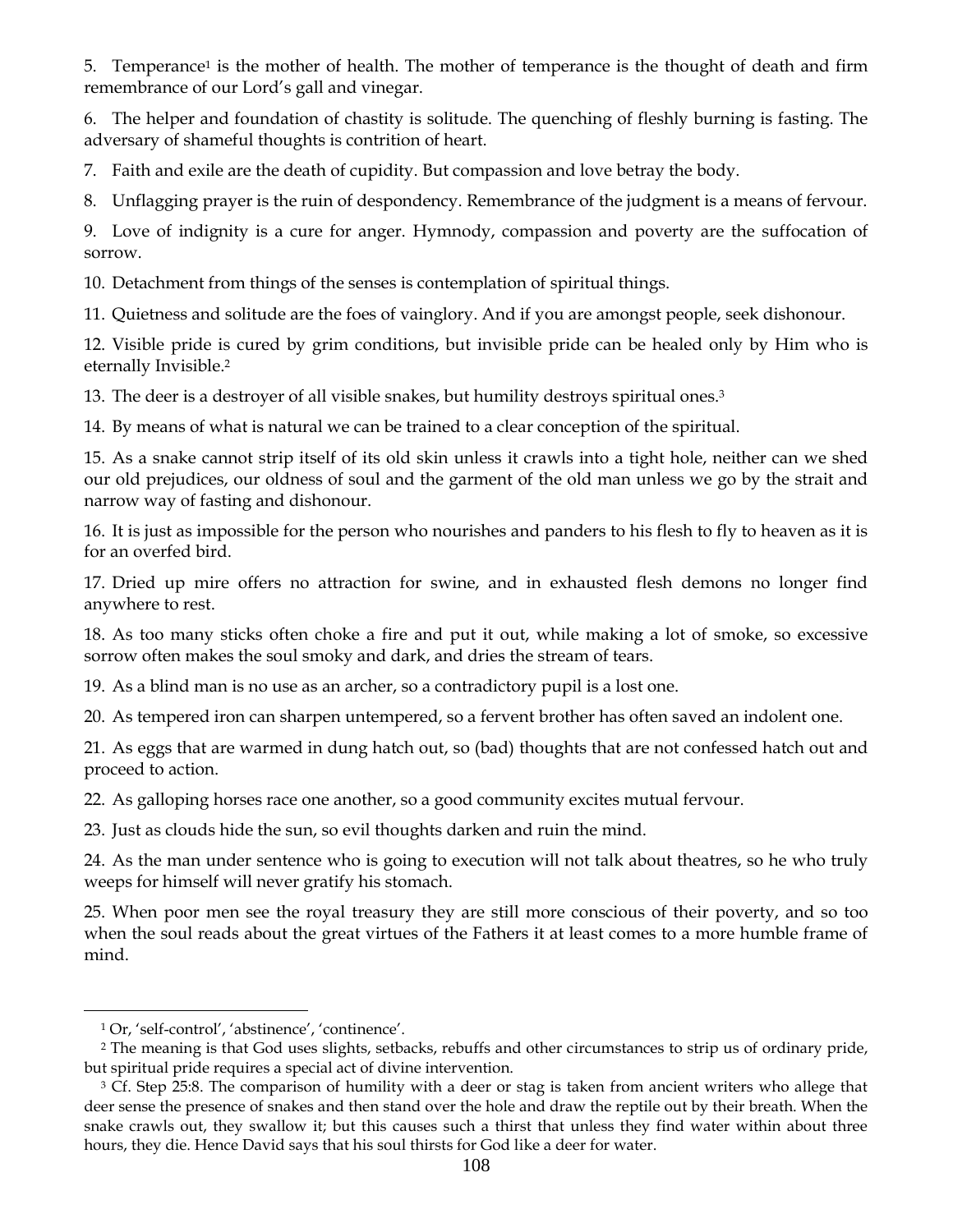26. As steel is attracted to the magnet even without meaning to be, for it is drawn by an inexplicable force of nature, so he who has contracted sinful habits is tyrannized by them.

27. As oil tames the sea, even though it is reluctant to do this, so fasting quenches the involuntary burnings of the body.

28. As a dammed stream of water rushes upwards, so often the soul that is pressed by dangers ascends to God and is saved through penitence.

29. As he who carries perfumes with him makes his presence felt by the fragrance whether he wants to or not, so he who has the Spirit of the Lord is known by his words and his humility.

30. As the sun makes gold glitter, so virtue singles out the man who possesses it.<sup>1</sup>

31. As winds stir the deep, so temper disturbs the mind more than anything else.

32. As mere hearsay does not provoke violent desire to taste what the eye has not seen, so those who are chaste in body get great relief through their ignorance.

33. Just as thieves will not attack a place where they see royal weapons lying, so he who has knit his heart to prayer will not lightly be raided by spiritual thieves.

34. As fire does not give birth to snow, so those who seek honour here will not enjoy it there (in heaven).

35. As one spark has frequently set fire to much wood, so it has been found that one good deed can wipe out a multitude of great sins. 2

36. As it is impossible to destroy a wild beast without a weapon, so without humility it is impossible to obtain freedom from anger.

37. As by nature we cannot live without food, so up to the very moment of our death we cannot, even for a second, give way to negligence.

38. As a ray of sun, passing through a crack, lights everything in the house and shows up even the finest dust, so the fear of the Lord, entering a man's heart, reveals to him all his sins.

39. Crabs are easily caught because they walk sometimes forwards, sometimes backwards. So the soul that now laughs, now mourns, now lives in luxury, can make no progress.

40. The drowsy are easily robbed, and so are those who seek virtue near the world.

41. A man who is fighting a lion is lost the moment he takes his eye off it, and so is the man who, while fighting his flesh, gives it any respite.

42. As he who climbs up a rotten ladder runs a risk, so all honour, glory and authority oppose humility and bring down him who has them.

43. As it is impossible for a starving man not to think of bread, so it is impossible for a man eager to be saved not to think of death and judgment.

44. As writing is washed out by water, so sins can be washed out by tears.

45. As some, for lack of water, blot out writing by other means, so there are souls who have no tears, but pound out and scour away their sins by sorrow, sighing and great heaviness of heart.

46. As a mass of dung breeds a mass of worms, so a surfeit of food breeds a surfeit of falls, and evil thoughts, and dreams.

47. As a blind man cannot see to walk, so a lazy man can neither see good nor do it.

<sup>1</sup> St. Matthew v, 14.

<sup>2</sup> James iii, 5; v, 20.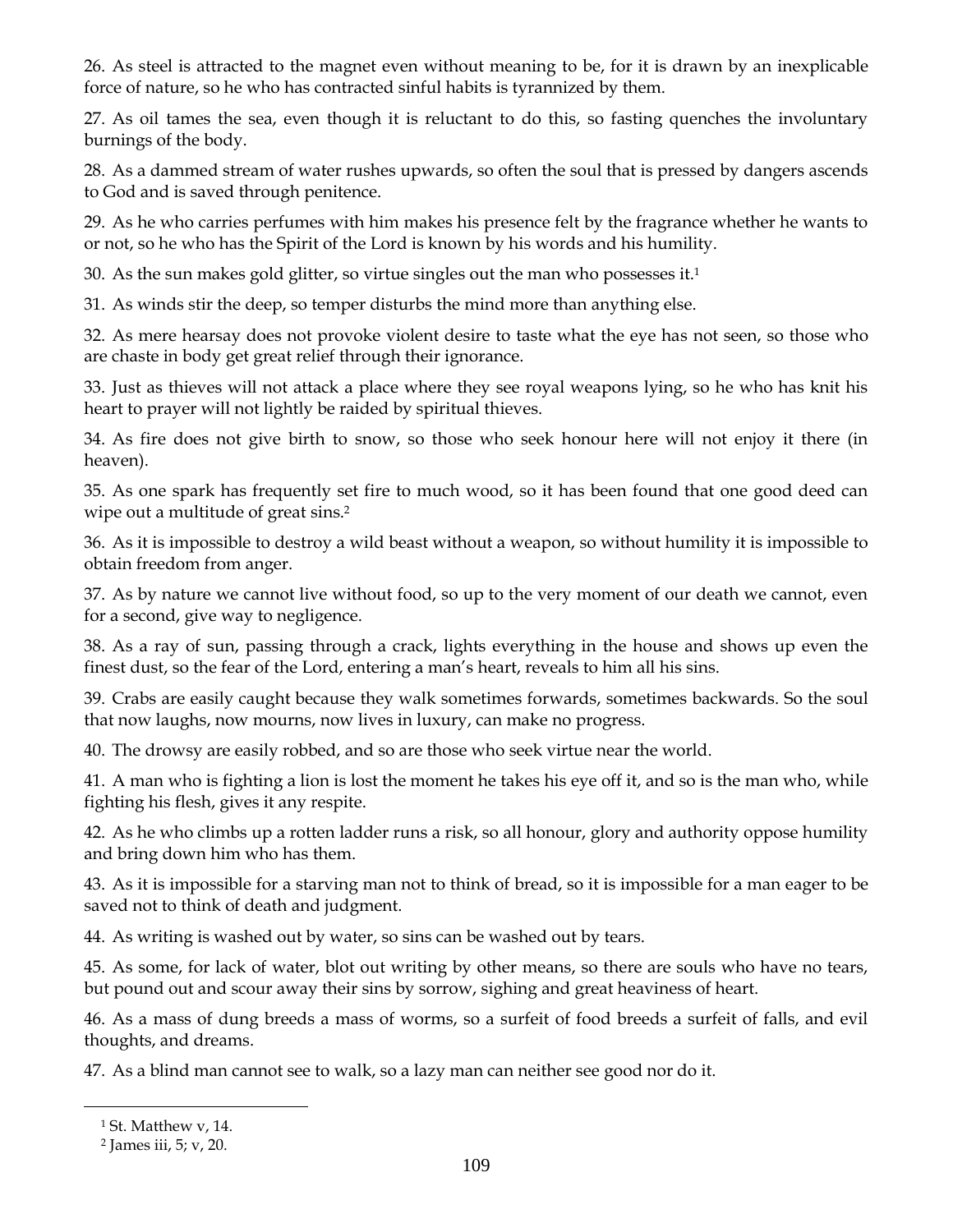48. As he whose legs are tied cannot walk freely, so those who hoard money cannot ascend to heaven.

49. As a fresh wound is easily cured, so the opposite is true of those suffering from chronic wounds of the soul; if they are healed, they are healed with difficulty.

50. As a dead man cannot walk, so a despairing man cannot be saved.

51. He who says he has true faith yet continues to sin is like a man who has no eyes in his face. But he who has no faith, even though he may do some good, is like a man who draws water and pours it into a barrel with holes in it.

52. As a ship which has a good helmsman comes safely into harbour with God's help, so the soul which has a good shepherd, even though it has done much evil, easily ascends to heaven.

53. Without a guide it is easy to wander from the road, however prudent you may be, and so he who walks the monastic way under his own direction soon perishes, even though he may have all the wisdom of the world.

54. If anyone is weak in body and has had some grave falls, he should take the road of humility and the qualities that belong to her, for he will find no other way to salvation.

55. As one who has suffered a prolonged illness can scarcely obtain health in an instant, so it is impossible suddenly to overcome the passions, or even one passion.

56. Keep track of the extent of every passion and of every virtue, and you will know what progress you are making.

57. As those who exchange gold for clay are the losers, so are those who discuss and divulge the spiritual for material gain.

58. Many have soon obtained forgiveness, but no one has obtained dispassion quickly; this needs considerable time, and love, and longing, and God.

59. Let us find out which particular beasts and birds try to harm us at the time of sowing, and at the time when the seed shoots, and at the time of harvest, so as to set our traps accordingly.

60. Just as a man with fever has no right to commit suicide, so till our very last breath we must never give up hope.

61. As it is irreverent for a man who has just buried his father to go from the funeral straight on to his wedding, so for those who are mourning over their falls it is not proper to seek from men in this present life either honour, or rest, or glory.

62. As citizens have one kind of dwelling and convicts another, so the needs of those who are mourning ought to be quite different from those of the innocent.

63. Just as a king orders a soldier who has received serious wounds in battle in his presence not to be dismissed from his service but rather to be promoted, so the Heavenly King crowns the monk who endures many perils from demons.

64. Spiritual perception is a property of the soul itself, but sin is a buffeting of perception. Conscious perception produces either the cessation or lessening of evil; and it is the offspring of conscience. And conscience is the word and conviction of our guardian angel given to us from the time of baptism. That is why we find that the unbaptized do not feel such keen pangs of remorse in their soul for their bad deeds.

65. The lessening of evil breeds abstinence from evil; and abstinence from evil is the beginning of repentance; and the beginning of repentance is the beginning of salvation; and the beginning of salvation is a good intention; and a good intention is the mother of labours. And the beginning of labours is the virtues; the beginning of the virtues is a flowering, and the flowering of virtue is the beginning of activity. And the offspring of virtue is perseverance; and the fruit and offspring of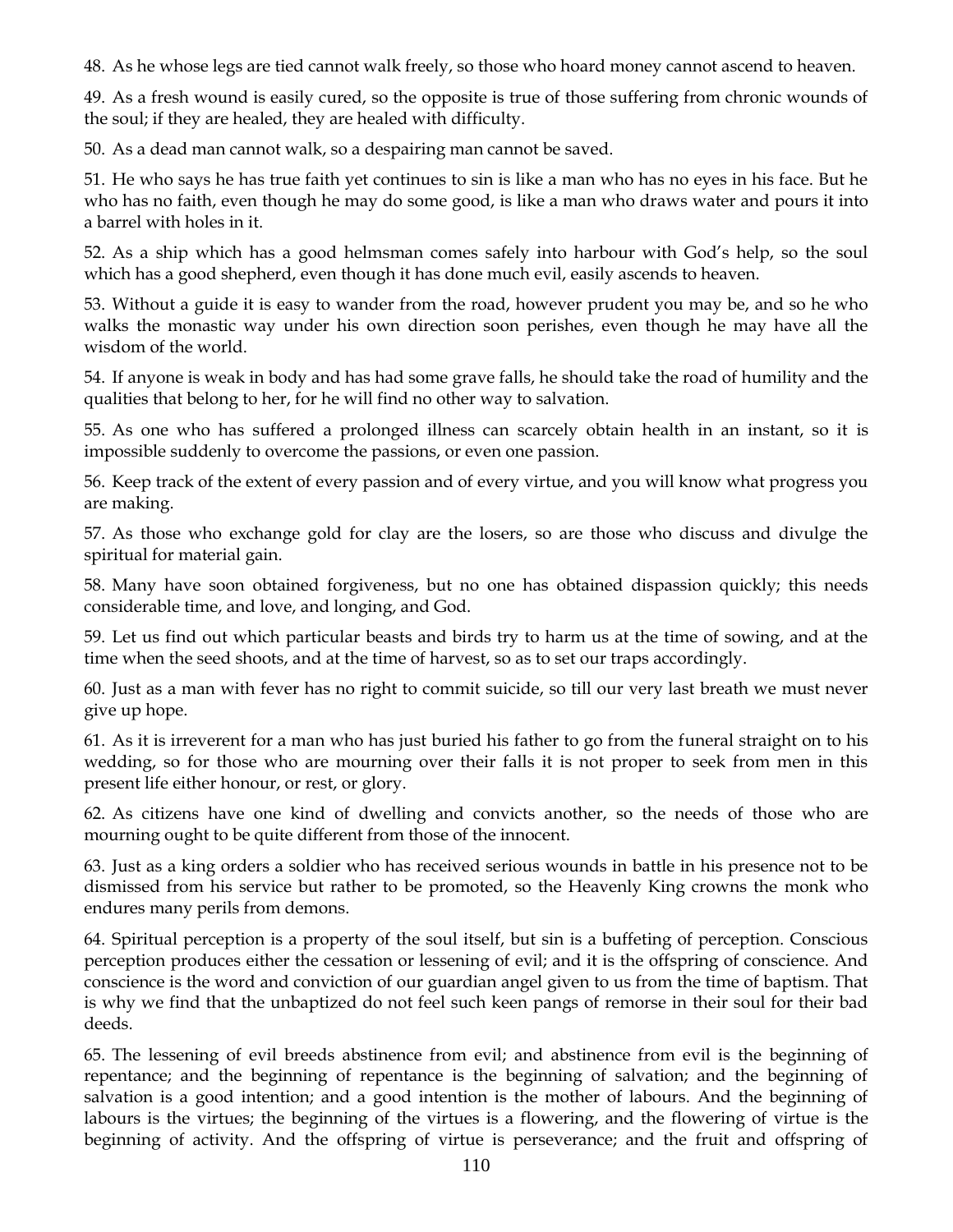persevering practice is habit, and the child of habit is character. Good character is the mother of fear; and fear gives birth to the keeping of commandments in which I include both heavenly and earthly. The keeping of the commandments is a sign of love; and the beginning of love is an abundance of humility; and an abundance of humility is the daughter of dispassion; and the acquisition of the latter is the fullness of love, that is to say the perfect indwelling of God in those who through dispassion are pure in heart. For they shall see God.<sup>1</sup> And to Him the glory for all eternity. Amen.

## Step 27

# *On holy solitude<sup>2</sup> of body and soul.*

1. We are like bought serfs under contract to unholy passions; we therefore know to some extent the whims, ways, will and wiles of the spirits that rule over our poor souls. But there are others who through the action of the Holy Spirit, and by reason of their liberation from the rule of those spirits, are fully alive to their tricks. The former, being in a painful state of sickness, can only guess about the relief which would come with good health; while the latter, being in a healthy condition, are able to form ideas and draw conclusions about the miseries attendant on sickness. That is why we, who are weak and infirm, hesitate to philosophize in our discourse about the haven of solitude, for we know that at the table of the good brotherhood there is always some cur watching to snatch from it a piece of bread, that is, a soul, and it then runs off with it in its mouth and devours it on the quiet. We do not want our discourse to give room to that dog, and an opportunity to those who are looking for opportunities, and for this reason we do not consider it permissible to talk about peace to the courageous warriors of our King who are struggling in the battle. We will simply remark that crowns of peace and calm are woven for those who do not flag in the fight. But we do not want to grieve anyone by speaking of other things without even mentioning this, and so we shall, if you wish, speak briefly about solitude, if only in order to explain what it is.

2. Solitude of the body is the knowledge and reduction to order of the habits and feelings. And solitude of soul is the knowledge of one's thoughts and an inviolable mind.

3. A friend of solitude is a courageous and unrelenting power of thought which keeps constant vigil at the doors of the heart and kills or repels the thoughts that come. He who is solitary in the depth of his heart will understand this last remark; but he who is still a child is unaware and ignorant of it.

4. A discerning solitary<sup>3</sup> will have no need of words, because he expresses words by deeds.

5. The beginning of solitude is to throw off all noise as disturbing for the depth (of the soul). And the end of it is not to fear disturbances and to remain insusceptible to them. Though going out, yet without a word, he is kind and wholly a house of love. He is not easily moved to speech, nor is he moved to anger. The opposite of this is obvious.

6. A solitary is he who strives to confine his incorporeal being within his bodily house,<sup>4</sup> paradoxical as this is.

7. The cat keeps hold of her mouse, and the thought of the solitary holds his spiritual mouse. Do not call this example rubbish; if you do, then you do not yet know what solitude means.

<sup>&</sup>lt;sup>1</sup> St. Matthew v, 8.

<sup>2</sup> Gr. hēsychia, i.e. 'quiet' or 'contemplation'; this has usually been translated as 'solitude'.

<sup>3</sup> I.e. a hesychast, a contemplative, one who lives in solitude or holy quiet.

<sup>4</sup> I.e. to shut up in his body, as in a house, all the powers of the soul: thought, imagination, desire, etc.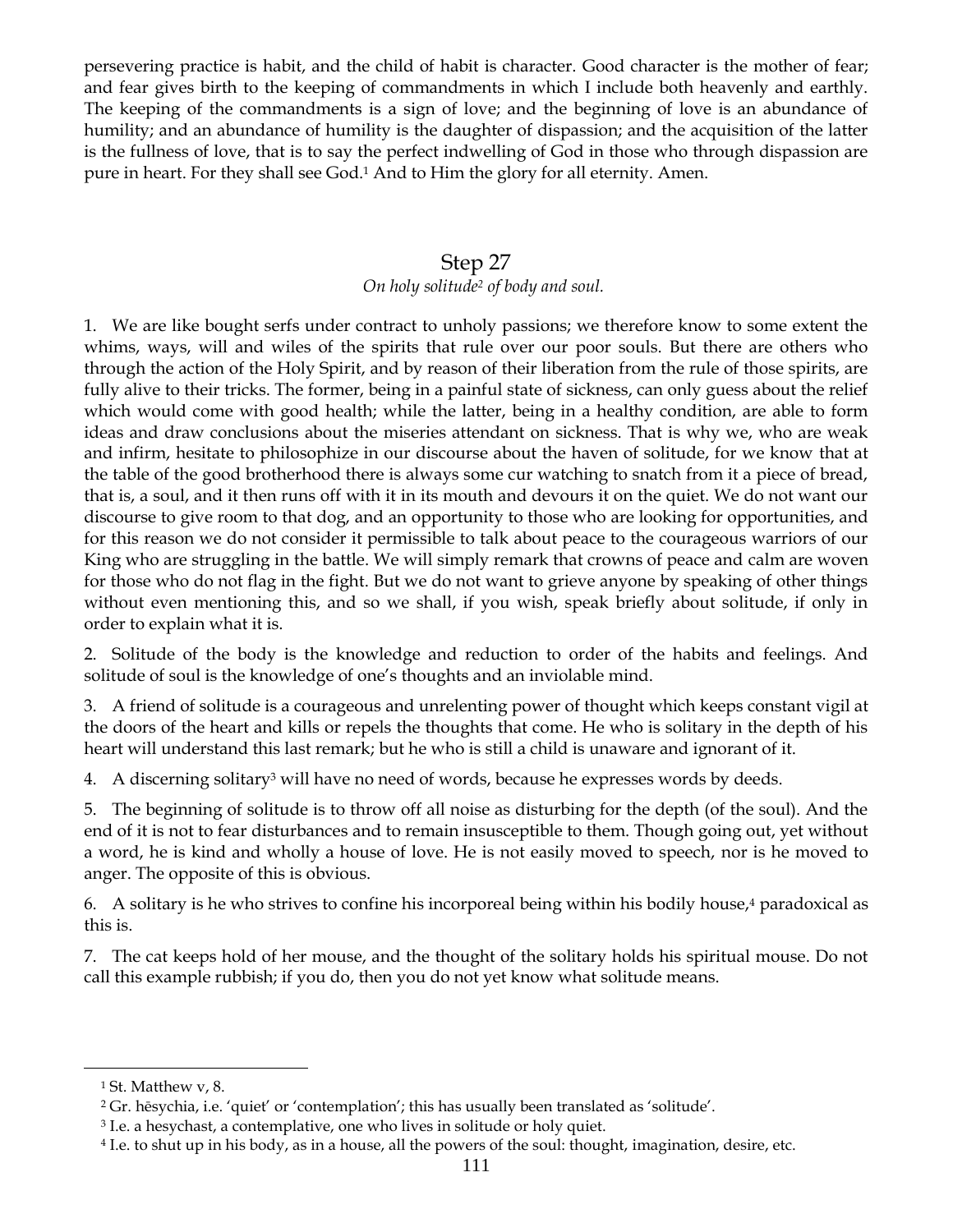8. A monk living with another monk is not saved as a solitary monk would be. When a monk is alone he has need of great vigilance and of an unwandering mind. When not alone, the other often helps his brother; but an angel assists the solitary.

9. The celestial powers unite in worship with him whose soul is quiet, and dwell lovingly with him. And the opposite to this is obvious.

10. The depth of the dogmas is profound, and the mind of the solitary does not caper among them without risk.<sup>1</sup>

11. It is not safe to swim in one's clothes, nor should a slave of passion touch theology.

12. The cell of the solitary is the confines of his body; he has within a shrine of knowledge.

13. He who is sick in soul from some passion and attempts solitude is like a man who has jumped from a ship into the sea and thinks that he will reach the shore safely on a plank.

14. For all who are struggling with their clay, solitude is suitable at the right time if only they have a director. For angelic strength is needed for the solitary life. I speak of those who lead a life of real solitude of body and soul.

15. The solitary who has become lazy will tell lies, urging people by hints to end his solitude for him. And having left his cell, he blames the devils. He has not discovered that he is his own devil.

16. I have seen solitaries who insatiably nourished their flaming desire for God, generating fire by fire, love by love, desire by desire.

17. The solitary is an earthly image of an angel who with the paper of love and letters of zeal has freed his prayer from sloth and negligence. The solitary is he who openly declares: O God, my heart is ready.<sup>2</sup> The solitary is he who says: I sleep, but my heart is awake.<sup>3</sup>

18. Shut the door of your cell to your body, the door of your tongue to speech, and the inner gate to evil spirits.

19. The patience of the sailor is tested in the midday heat or when he is becalmed; and the lack of necessaries tries out the perseverance of the solitary. When the one gets discouraged he swims in the water, and when the other gets despondent he mixes with crowds.

20. Do not fear noisy trifles, for mourning<sup>4</sup> does not know cowardice and is not scared by them.

21. Those whose mind has learned true prayer converse with the Lord face to face, as if speaking into the ear of the Emperor. Those who make vocal prayer fall down before Him as if in the presence of the whole senate. But those who live in the world petition the Emperor amidst the clamour of all the crowds. If you have learned the art of prayer scientifically, you cannot fail to know what I have said.

22. Take up your seat on a high place and watch, if only you know how, and then you will see in what manner, when, whence, how many and what kind of thieves come to enter and steal your clusters of grapes.

23. When the watchman grows weary he stands up and prays; and then he sits down again and courageously takes up his former task.

24. One who had learnt about this from experience wanted to tell others about it exactly and in detail, but he was afraid in case he should damp the enthusiasm of those already practising it, or frighten off with the noise of his words those who were making up their minds to embark upon it.

<sup>1</sup> Variant reading: 'and the mind of the solitary jumps over them safely'.

<sup>2</sup> Psalm lvi, 8.

<sup>3</sup> Song of Songs v, 2.

<sup>4</sup> Or, 'penitence'. Cf. St. Matthew v, 4.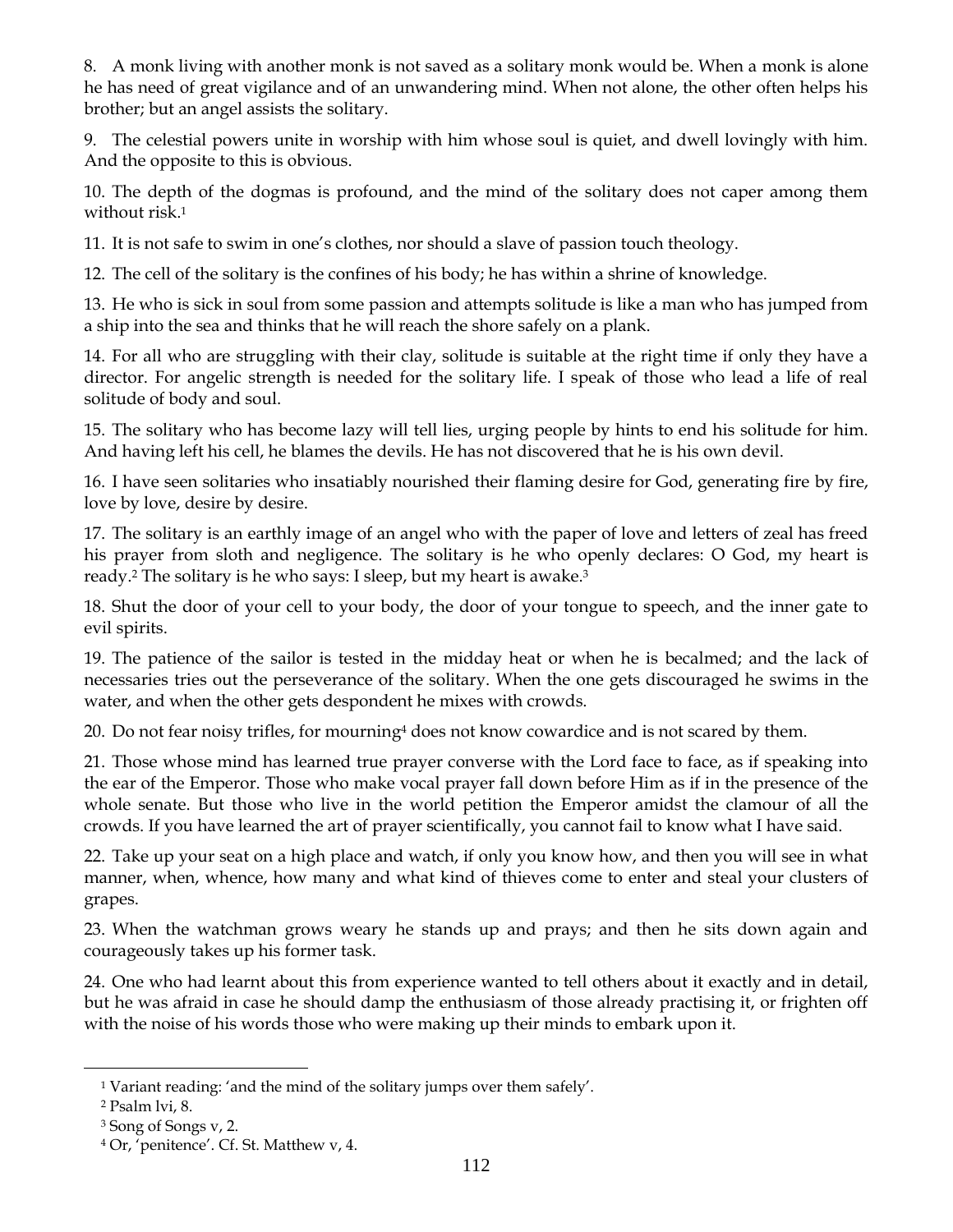25. He who goes into subtle and learned discussions on solitude stirs up demons against himself, for he has no one else to hold up their indecencies to contempt.

26. He who has attained to solitude has penetrated to the very depth of the mysteries, but he would never have descended into the deep unless he had first seen and heard the noise of the waves and the evil spirits, and perhaps even been splashed by these waves. The great Apostle Paul confirms what we have said. If he had not been caught up into Paradise, as into solitude, he could never have heard the unspeakable words.<sup>1</sup> The ear of the solitary will receive from God amazing words. That is why in the book of Job that all-wise man said: 'Will not my ear receive amazing things from Him?'<sup>2</sup>

27. The solitary is one who runs away from all company though without hatred, just as others run towards it though without enthusiasm. He wishes to go on receiving the divine sweetness.

28. Go and distribute immediately (because to sell would take a long time) all that thou hast, and give to the poor<sup>3</sup> monks, so that in their prayers they may accompany you to solitude. And take up thy cross, and carry it with the help of obedience, and vigorously bear the burden of the loss of thy will, and for the future come and follow Me<sup>4</sup> to union with most blessed solitude, and I will teach you the visible activity and life of the spiritual powers. They never weary of praising their Maker to all eternity, and he who ascends to the heaven of solitude never ceases to praise his Creator. Immaterial spirits will not think about the material, nor will those who have become immaterial in a material body think about food. The first will not be aware of food, and the second will need no promise of it. The former do not think about money and possessions, nor do the latter think about the malice of the evil spirits. Those in heaven above have no desire for the visible creation, and those here on earth below have no desire for things perceived by the senses. The former will never cease to advance in love, and the latter vie with them daily. Those are well aware of the wealth of their progress, and these are conscious of their love of the ascent. Those will not stop until they reach seraphic perfection, and these will not weary until they become angels. Blessed is he who hopes; thrice-blessed is he who has the promise; but he who has the reality is an angel.

### *Different aspects of solitude and how to distinguish them*

29. In all the sciences, as everyone knows, there are differences of opinion and aim. For everything is not perfect in all, either from want of industry or from lack of strength. Therefore some enter this harbour,<sup>5</sup> or rather this sea, or perhaps this abyss, because they lack control of their tongue or because of a past habit of the body; others because they are without control of their temper and the poor wretches cannot overcome this in crowded society; others because out of conceit they have judged it better to sail at their own discretion than under direction; others because amidst material things they cannot abstain from such; some with the intention of cultivating zeal by solitude; others to torment themselves secretly for their faults; and some in order to acquire glory for themselves from it; others again (if only the Son of Man when He comes may find such on earth) are wedded to holy solitude out of a delightful thirst for the love and sweetness of God, but they do not achieve this union before they have divorced all despondency; because fellowship with despondency would seem like adultery to anyone who is united with God.

30. As far as my meagre knowledge permits (for I am like an unskilled architect) I have constructed a ladder of ascent. Let each look to see on which step he is standing: Is it self-will, or human glory, or weakness of tongue, or hot temper, or too great attachment? Is it to atone for faults, or to grow more

<sup>1</sup> 2 Corinthians xii, 4.

<sup>2</sup> Job iv, 12-18.

<sup>3</sup> St. Matthew xix, 21.

<sup>4</sup> Matthew xvi, 24.

<sup>5</sup> I.e. of solitude or contemplation.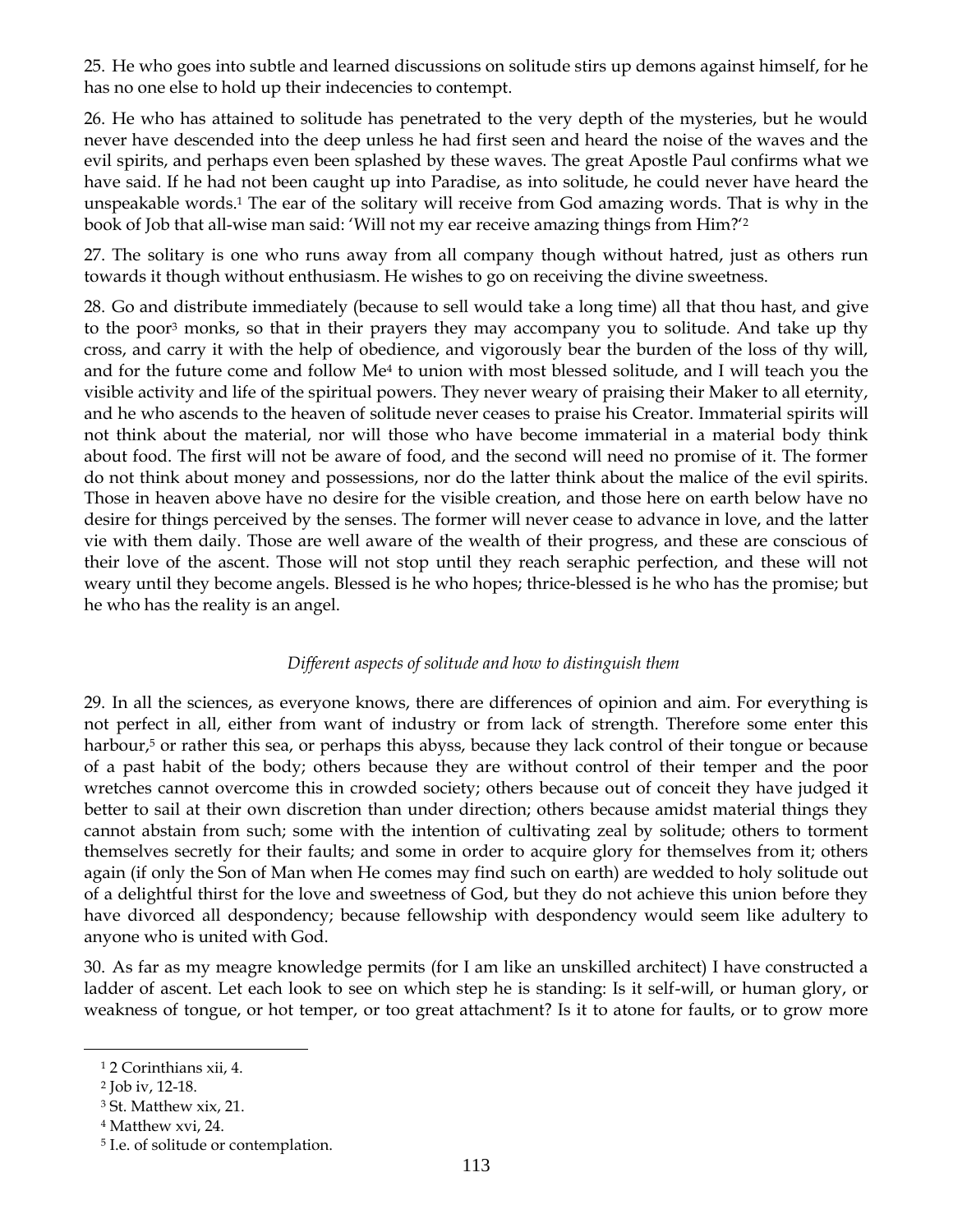zealous, or to add fire to fire? The last shall be first, and the first last. The first seven are the activities of this world's week, some acceptable, and some unacceptable. But the eighth clearly bears the seal of the world to come.

31. Watch, solitary monk, be vigilant at the times when wild beasts prowl; otherwise you will not be able to adapt your snares to them. If despondency which you have divorced has completely left you, then the task will be superfluous. But if she still puts herself forward, then I do not know how you can live in solitude.

32. Why did the holy fathers of Tabennisi never have so many lights<sup>1</sup> as those of the Scete? Understand this who can. I cannot speak, or rather, I do not wish to.<sup>2</sup>

33. Some diminish the passions, others sing psalms and spend most of their time in prayer, while some apply themselves to contemplation, and live their life in profound contemplation. Let the question be investigated after the manner of the ladder. He who is able to receive this, let him receive it in the Lord.<sup>3</sup>

34. There are idle souls living in monasteries, and by indulging in what nourishes their idleness they come to complete ruin. But there are also souls who through living with others strip themselves of their idleness. And the same thing often occurs not only with the careless, but with the zealous too.

35. We can apply this same rule to solitude. For it is true that many whom the solitary life has received as experienced it has rejected for wilfulness, convicting them of desire to please themselves; while others who have come to this way of life have been more zealous and fervent through fear and anxiety about the condemnation that they will have to bear.

36. He who is still troubled by bad temper and conceit, by hypocrisy and remembrance of wrongs, should never dare to set foot in the solitary way, lest he gain distraction and nothing else. But if anyone is clear of these, he will know what is best—and yet I think, perhaps not even he.

37. Here are the signs, courses and proofs of those who are practising solitude in the right way: an unruffled mind, sanctified thought, rapture towards the Lord, recollection of eternal torments, the urgency of death, constant hunger for prayer, unsleeping vigilance, wasting away of lust, ignorance of attachment, death to the world, loss of gluttony, a sure understanding of divine things, a well of discernment, a truce accompanied by tears, loss of talkativeness, and many such things which the common run of men are wont to find quite alien to them.

38. And here are the signs of those who are practising solitude in the wrong way: dearth of (spiritual) wealth, increase of anger, a hoard of resentment, diminution of love, growth of vanity; and I will be silent about all the rest which follow.<sup>4</sup>

39. But our chapter has now reached the point at which we must consider the case of those living in obedience; all the more so because this chapter is especially meant for them.

40. The signs of those who are lawfully, unadulterously and sincerely wedded to this orderly and fair obedience, both in reality and according to the teaching of the inspired Fathers, are these—and everyday (if only we have consecrated a day to the Lord)<sup>5</sup> they reach forward and obtain increase and progress so that they become perfect in due time: an increase of elementary humility, a lessening of bad

<sup>&</sup>lt;sup>1</sup> Cf. 'he was a burning and shining light' (St. John v, 35).

<sup>2</sup> The great work of quiet or contemplation is a means or cause of greater progress than the active life of a community. Pachomius's foundation at Tabennisi was famed for its cenobitic character, whereas the desert of Scete was a centre for solitaries in the fourth century and later.

<sup>&</sup>lt;sup>3</sup> St. Matthew xix, 12. In the spiritual life we must begin with the humbler virtues and climb by them to the heights, just as a ladder is used to elevate one from a lower to a higher state.

<sup>4</sup> That is, 'I will be silent about bodily falls and mental derangements.'

<sup>&</sup>lt;sup>5</sup> The words in brackets are missing in some Greek texts.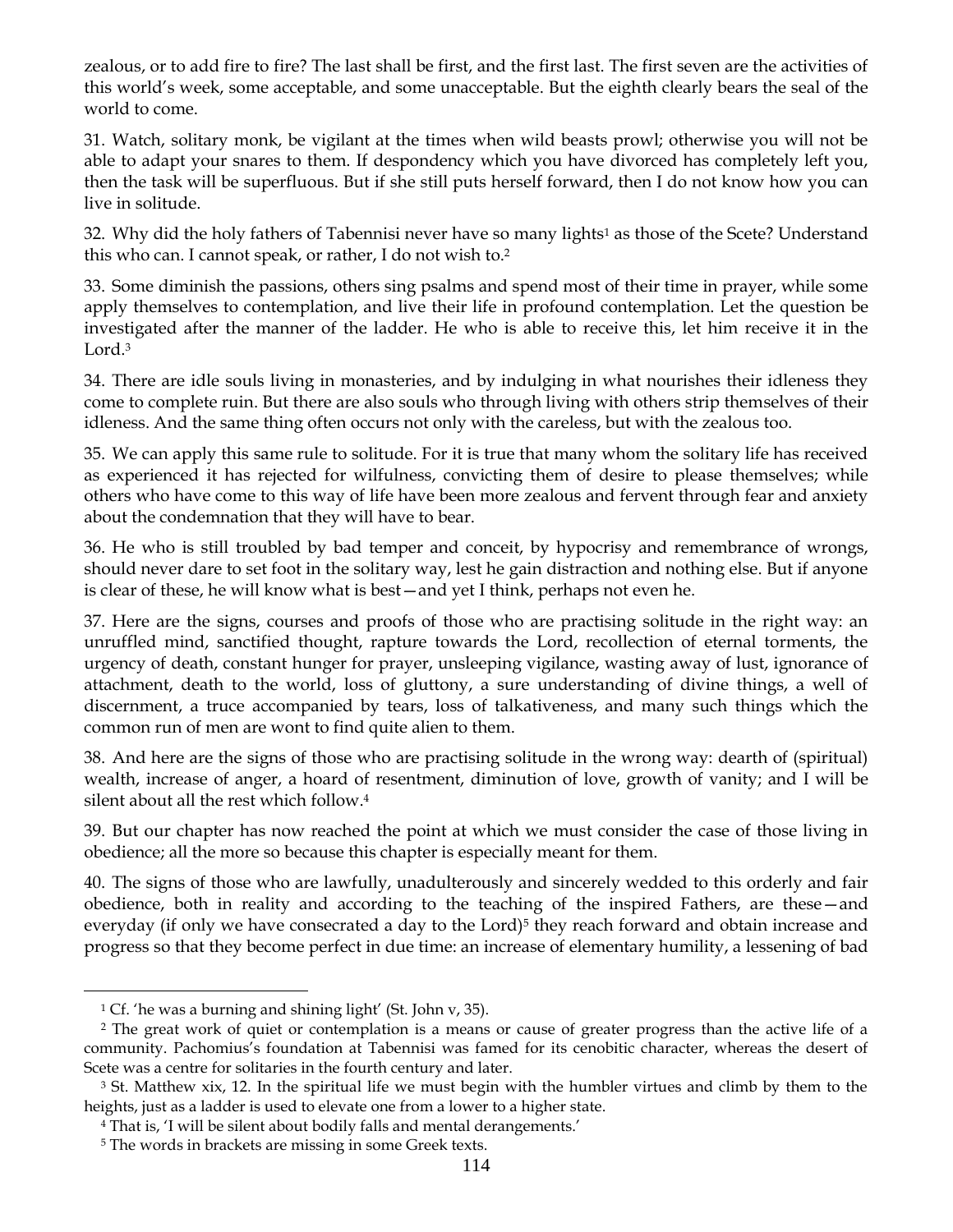temper (for how can it not decrease as the gall is exhausted?), dissipation of darkness, access of love, estrangement from passions, deliverance from hatred, diminution of lust through continual scrutiny, ignorance of despondency, increase of zeal, compassionate love, banishment of pride. This is the achievement which all should seek, but few attain. A well without water does not deserve the name. And what follows, he who is capable of thought already knows.<sup>1</sup>

41. A young wife who has not been faithful to her marriage bed has defiled her body; and a soul who has not been faithful to his vow has defiled his spirit. Reproach, hatred, thrashings and, most wretched of all, separation will befall the first. The other will have to face: pollution, forgetfulness of death, insatiability of stomach, lack of control of the eyes, working for vainglory, pining for sleep, hardening of the heart, deadness and insensibility, rank growth of wrong thoughts and an inclination to allow them, captivity of the heart, disturbance of spirit, disobedience, contradiction, attachment, unbelief, scepticism, talkativeness and, worst of all, free familiarity; and still more wretched, a heart without compunction which in the negligent is followed by in difference, the mother of devils and falls.

42. Out of the eight evil spirits, five<sup>2</sup> assail those practising solitude, and three<sup>3</sup> those living in obedience.

43. He who is practising solitude and fighting despondency often suffers great harm, for he wastes time which should be given to prayer and contemplation in tricks and wrestlings to battle against it.

44. Once, having become slack, I was sitting in my cell and thinking of leaving it. But some people came to me and began to praise me not a little for my solitary life, and at once the thought of slackness gave place to the thought of vainglory. And I was amazed at how this three-horned demon opposes all the other spirits.

45. Observe every hour the slaps and flicks, the inclinations and changes of your companion (i.e. the spirit of despondency) and see how and where they are directed. He who has obtained calmness through the Holy Spirit is familiar with this spectacle.

46. The preliminary task of solitude is the disengagement from all affairs, whether laudable or not; for he who allows even laudable ones will certainly fall into those which are not. The second task of solitude is earnest prayer. And the third is inviolable activity of the heart.<sup>4</sup> It is physically impossible for one who does not know the alphabet to study books. It is still more impossible for one who has not attained to the first to pass in the right way to the last two tasks.

47. Engaged in the middle task, I was among the middle orders; and an angel enlightened me, thirsting as I was. And again I was among them, and when I asked: 'What was the Lord before He took visible form?' the angel could not tell me, for he was not allowed. So I asked him: 'In what state is He now?' He replied: 'In the state proper to Him, but not in this (our state).' I asked: What is the meaning of the standing and sitting on the right hand of the Father?' He said: 'It is impossible to grasp these mysteries by hearing with the human ear.' I implored him on the spot to lead me where my longings drew me,<sup>5</sup> and he said: 'The hour has not yet come, because the fire of incorruption does not yet burn sufficiently within you.' Whether I was then with this earth, I know not; or out of it - I am quite unable to say.<sup>6</sup>

48. It is difficult to overcome the midday nap, especially in the summer time; then, and perhaps only then, is manual work permissible.

49. In my experience the demon of despondency prepares and clears the way for the demon of lust, so that by violently weakening the body and plunging it in sleep the latter may produce pollutions in

<sup>&</sup>lt;sup>1</sup> That is, anyone lacking the signs or proofs just mentioned cannot be called obedient.

<sup>2</sup> I.e. pride, vainglory, sloth, despondency, and covetousness (cf. Step 26: 2).

<sup>3</sup> I.e. gluttony, anger, lust.

<sup>4</sup> That is, none of the activity is stolen or diverted to lower ends.

<sup>5</sup> I.e. to the vision of God.

<sup>6</sup> 2 Corinthians xii, 2 ff.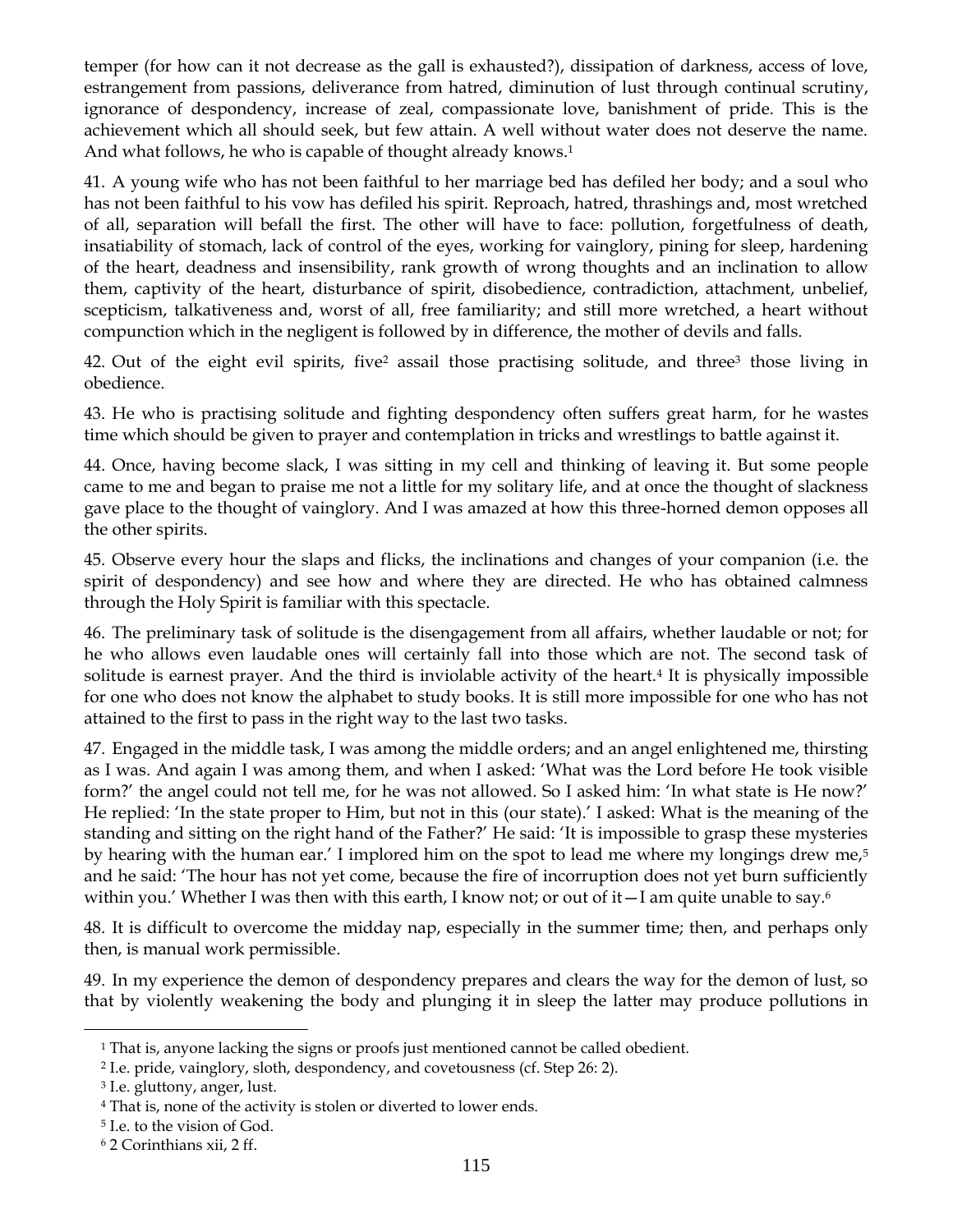those practising solitude by means of a lifelike dream. If you resist these demons vigorously, then they will certainly launch a violent attack upon you in order to make you stop your labours on the ground that you are doing yourself no good. But nothing can prove the defeat of the demons so clearly as the violence with which they attack us.

50. When you come out of solitude, guard what you have gathered. When the cage is opened, the birds fly out. And then we shall find no further profit in solitude.

51. A small hair disturbs the eye, and a small care ruins solitude; because solitude is the banishment of thoughts and ideas, and the rejection of even laudable cares.

52. He who has really attained to solitude does not give a thought to his flesh; for He who has promised<sup>1</sup> will not prove false.

53. He who wishes to present his mind pure to God, and is agitated by cares, is like a man who has tied his legs tight together and then expects to walk briskly.

54. Those who are thoroughly versed in secular philosophy are indeed rare; but I affirm that those who have a divine knowledge of the philosophy of true solitude are still more rare.

55. He who has not yet known God is unfit for solitude and exposes himself to many dangers. Solitude chokes the inexperienced; not having tasted the sweetness of God, they waste time in being taken captive, robbed, made despondent and subjected to distractions.

56. He who has experienced the good which comes from prayer will shun crowds like a wild ass; for what, if not prayer, makes him like a wild ass and free from all contact with people?

57. He who is gripped by passions and lives in the desert allows his mind to listen to their chatter. So the holy elder, I mean George Arsilaites, who is not entirely unknown to your reverence,<sup>2</sup> once told me and taught me. He once directed my worthless soul and, guiding me towards solitude, he said: 'I have noticed that in the morning it is usually the demons of vainglory and concupiscence who make assaults upon us; at midday the demons of despondency, repining and anger; and in the evening, those dung loving tyrants of the wretched stomach!

58. It is better to live (as a cenobite) in poverty and obedience than to be a solitary who has no control of his mind.

59. He who has entered into solitude in the right way and does not see its daily reward is either practising it in the wrong way or else is being robbed of this by his self-esteem.

60. Solitude is unceasing worship and waiting upon God.

61. Let the remembrance of Jesus<sup>3</sup> be present with each breath, and then you will know the value of solitude.

62. For the monk under obedience self-will is the fall, but for the solitary it is a breach in prayer.

63. If you rejoice in having visitors to your cell, know that you are not taking a holiday from despondency alone, but from God.

64. The model for your prayer should be the widow who was wronged by her adversary, $4$  and for your solitude—the great and angelic solitary Arsenius. Remember in your solitude the life of this great hermit, and see how often he sent away those who came to him, so as not to lose the better part.<sup>5</sup>

<sup>1</sup> Hebrews x, 32. Cf. St. Matthew vi, 25-34.

<sup>2</sup> I.e. John, Abbot of Raithu.

<sup>&</sup>lt;sup>3</sup> This patristic expression denotes the Prayer of Jesus and not the simple remembrance of the Name of Jesus.

 $4$  St. Luke xviii,  $i-8$ .

<sup>5</sup> I.e. Mary's part (cf. St. Luke x, 42).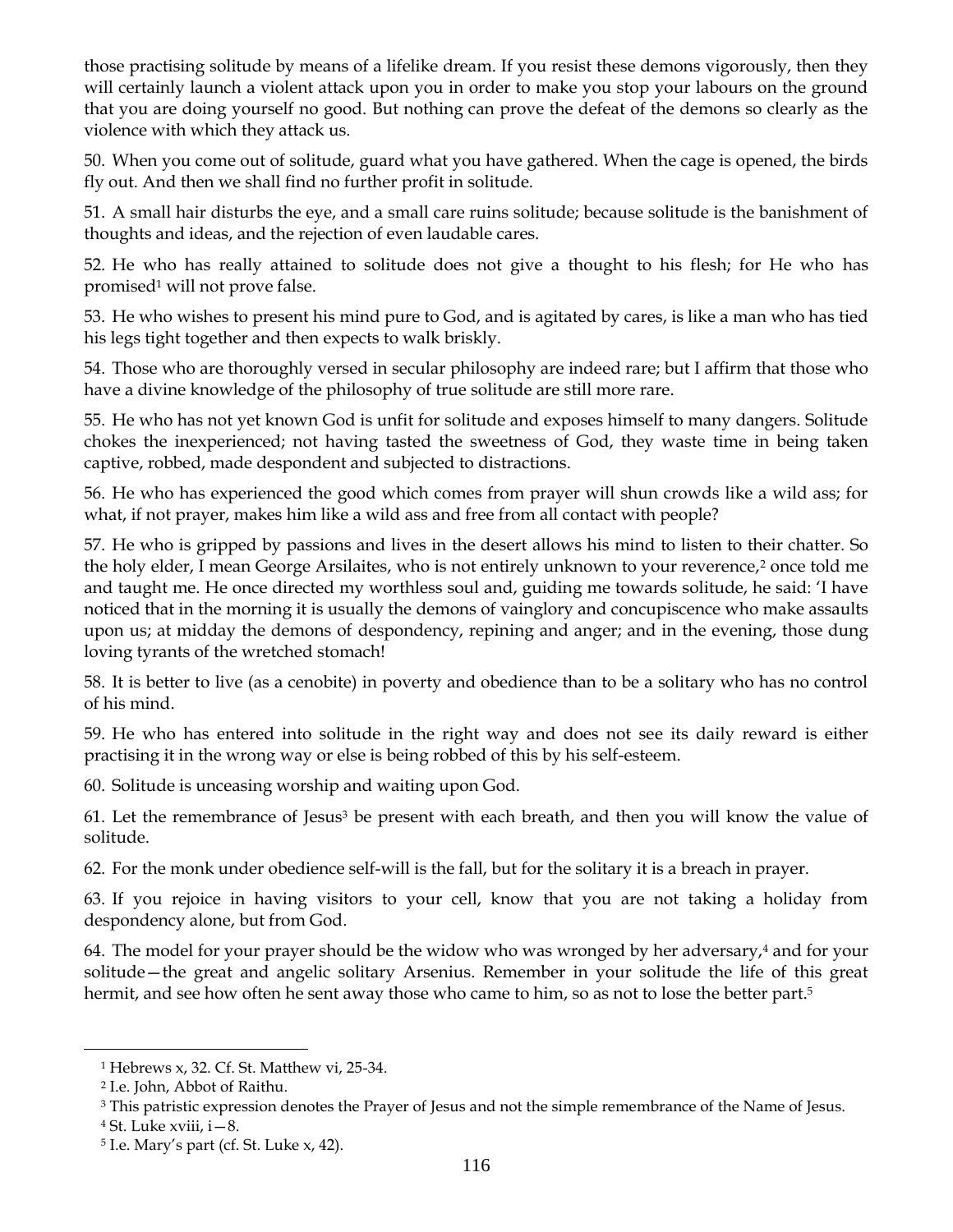65. My experience is that the demons often persuade foolish gadabouts to visit those living in solitude in the right way so as to use even such as those to throw some hindrance in the way of these active men. Look out for such people, and do not be afraid of offending these idle bodies by your devout behaviour; because, as a result of this offence, they will perhaps stop gadding about. But see that you do not mistakenly offend a soul who in his thirst has come to draw water from you. In all things you need the light (of discretion).

66. The life of those practising solitude, and especially those who are quite alone, should be guided by conscience and common sense. He who runs his race in the right way, and performs all his undertakings, utterances, thoughts, each step, every intention and every movement according to the Lord, works for the Lord's sake with spiritual fervour as though in the Lord's presence. If he is robbed, he is not yet living by the rules of virtue.

67. I will expound, says someone, my proposition and my will on the harp, $\frac{1}{1}$  according to my still imperfect judgment. As for me, I shall offer my will to God in prayer, and from Him I shall receive assurance.

68. Faith is the wing of prayer; without it, my prayer will return again to my bosom. Faith is the unshaken firmness of the soul, unmoved by any adversity. A believer is not one who thinks that God can do everything, but one who believes that he will obtain all things. Faith paves the way for what seems impossible; and the thief proved this for himself.<sup>2</sup> The mother of faith is hardship and an honest heart; the latter makes faith constant, and the former builds it up. Faith is the mother of the solitary; for if he does not believe, how can he practise solitude?

69. He who is chained up in prison fears the judge who sentences him, but the hermit in his cell brings forth fear of the Lord; and the tribunal is not so terrifying to the former as the throne of the Judge is to the latter. You need great fear for solitude, excellent man, because nothing else is so effective in dispelling despondency. The convict is continually looking to see when the judge will come to the prison; and the true worker wonders when the angel of death will come. A burden of sorrow oppresses the former, but the latter has a fountain of tears.

70. Bring out the staff of patience, and the dogs will soon stop their insolence. Patience is a labour that does not crush the soul and never wavers under interruptions, laudable or the reverse. The patient man is a faultless worker, who turns his faults into victories. Patience is the limitation of suffering that is accepted day by day. Patience lays aside all excuses and all attention to herself. The worker<sup>3</sup> needs patience more than his food because the one brings him a crown, while the other may bring ruin. The patient man has died long before he is placed in the tomb, having made his cell his tomb. Hope engenders patience and so does mourning; but he who has neither is a slave to despondency.

71. Christ's warrior should know what foes to parry from a distance, and which to fight at close quarters. Sometimes the combat has earned a crown; sometimes refusal has made men reprobate. It is not feasible to lay down precepts in such matters, for we have not all got the same character or dispositions.

72. There is one spirit on which you should keep a vigilant eye; he is the one who assails you unceasingly during your standing, walking, sitting, movement, rising, prayer and sleep.

<sup>1</sup> Psalm xlviii, 4.

<sup>2</sup> Cf. St. Luke xxiii, 42-3.

<sup>3</sup> I.e. the contemplative or practiser of solitude.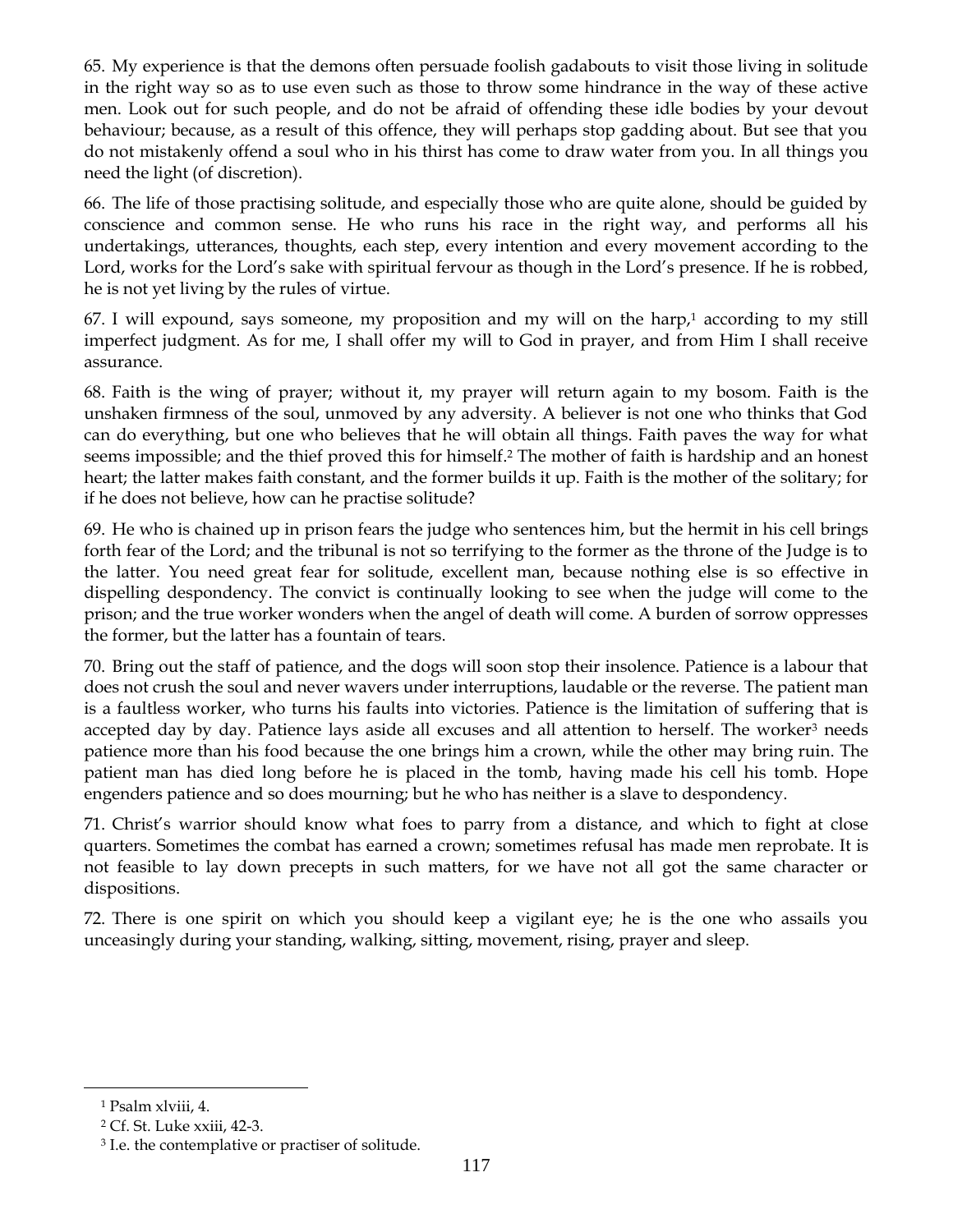73. Not all loaves of the heavenly wheat of this spiritual food have the same appearance. Some people in the field of solitude ever cultivate within them this thought: I see the Lord before me continually;<sup>1</sup> but others: In your patience you will win your souls:<sup>2</sup> some: Watch and pray;<sup>3</sup> others: Prepare thy works for thy death;<sup>4</sup> some: I was humbled and he saved me;<sup>5</sup> some: The sufferings of the present time are not worthy to be compared with the future glory;<sup>6</sup> and others always have in mind the words: Lest he snatch you away and there be none to deliver you.<sup>7</sup> For all run, but one receives the prize<sup>8</sup> without effort.

74. He who makes progress works not only when awake but when asleep as well. So even in sleep some snub the demons who approach them and admonish dissolute women in the matter of chastity. But do not expect visits and do not prepare for them beforehand, because the state of solitude is perfectly simple and free.

75. No one intending to build a tower and cell of solitude will approach this work without first sitting down and counting the cost, and he will feel his way by prayer, considering whether he has within him the necessary means for completing it, so that he should not lay the foundation and then become a laughing-stock to his enemies and an obstacle to other workers.<sup>9</sup>

76. Examine the sweetness you feel in your soul, lest it be compounded craftily by cruel physicians, or rather treacherous ones.

77. Devote the greater part of the night to prayer and only what is left to recital of the psalter. And during the day again prepare yourself according to your strength.

78. Reading<sup>10</sup> enlightens the mind considerably, and helps it concentrate. For those are the Holy Spirit's words and they attune those who attend to them. Let what you read lead you to action, for you are a doer.<sup>11</sup> Putting these words into practice makes further reading superfluous. Seek to be enlightened by the words of salvation<sup>12</sup> through your labours, and not merely from books. Until you receive spiritual power do not study works of an allegorical nature because they are dark words, and they darken the weak.<sup>13</sup>

79. Often one cup of wine is sufficient to reveal its flavour, and one word of the solitary makes known to those who can taste it his whole inner state and activity.

80. Have the eye of your soul fixed firm against conceit or self-opinion, for nothing is so banefully destructive.

81. When you leave your cell be sparing with your tongue, because it can scatter in a moment the fruits of many labours.

82. Try to unlearn officiousness and curiosity; for they can spoil solitude as nothing else can.

 $\overline{a}$ 

<sup>12</sup> Lit. 'by the words of health'.

<sup>1</sup> Psalm xv, 8.

<sup>2</sup> St. Luke xxi, 19.

<sup>3</sup> St. Matthew xxvi, 43.

<sup>4</sup> Proverbs xxiv, 27.

<sup>5</sup> Psalm cxiv, 5.

<sup>6</sup> Romans viii, 18.

<sup>7</sup> Psalm xlix, 22.

<sup>8</sup> 1 Corinthians ix, 24.

<sup>9</sup> St. Luke xiv, 28-30.

<sup>10</sup> I.e. Holy Scripture.

<sup>11</sup> James i, 22.

<sup>&</sup>lt;sup>13</sup> Anagogical writings appear to mean one thing, but in reality mean something quite different. Being words of darkness, or at any rate puzzling and unclear, they may injure those who cannot go beyond the letter and proceed in the Spirit, being taken at their face value, as the Song of Songs and such like.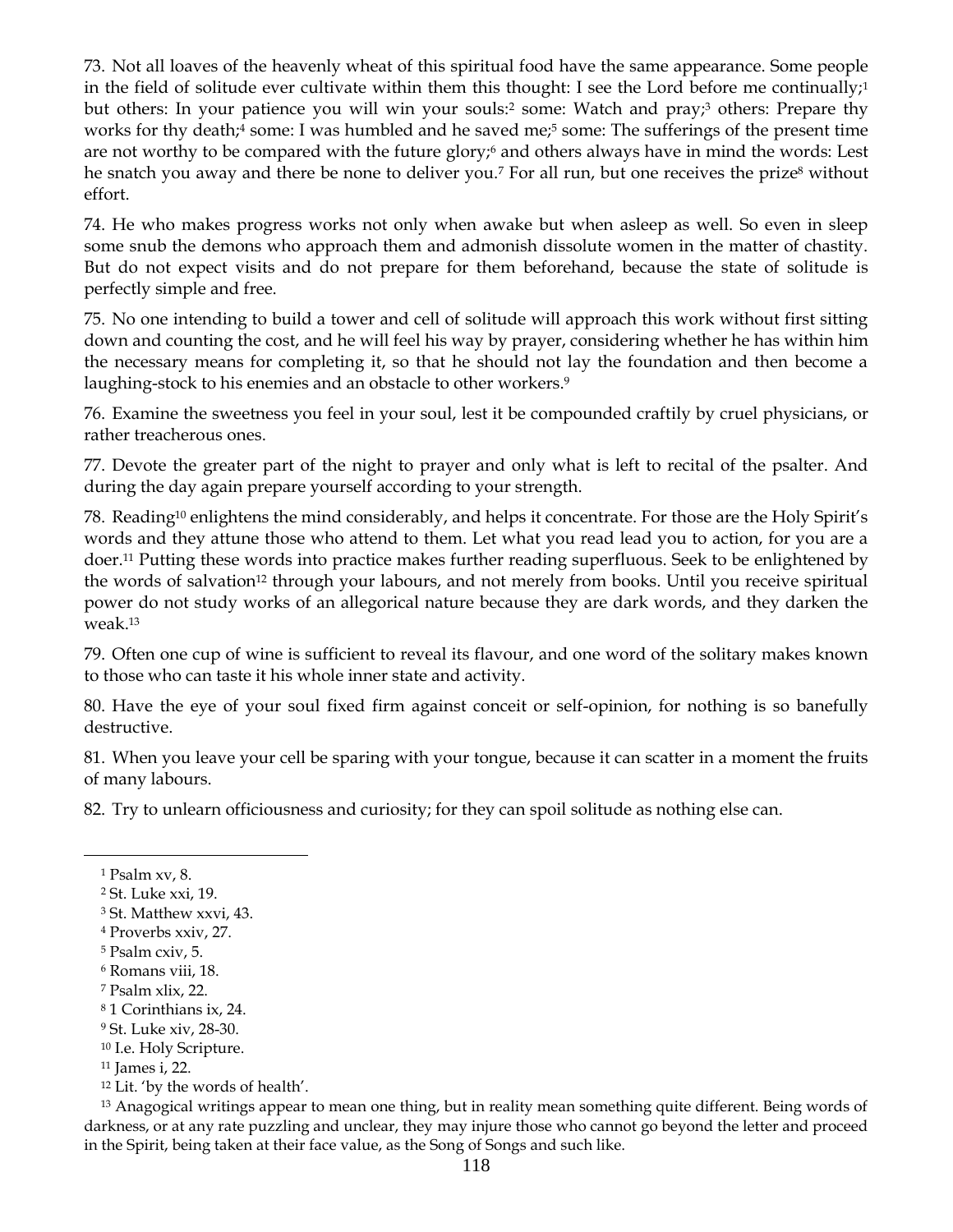83. Offer to those who visit you what is necessary both for the body and for the spirit. If they are wiser than we are, let us show our philosophy by silence. And if they are brethren following the same way of life, let us open the door of speech to them in due measure. Yet it is better to regard all as superior to  $us.1$ 

84. I wanted to forbid to those who were still children all bodily work at the time of the church services,<sup>2</sup> but he who carried sand all night in his cloak restrained me.<sup>3</sup>

85. What is said in the dogma of the holy, uncreated and adorable Trinity contrasts with the doctrine of the providential Incarnation of One of the Persons of this all-hymned Trinity—for what is plural in the Trinity is single in Him; and what there is single, here is plural. <sup>4</sup> And in the same way some habits of life are suitable for solitude and others for obedience (in a community).

86. The divine Apostle says: Who has known the mind of the Lord?<sup>5</sup> And I will say: Who has known the mind of the man who is a solitary in body and spirit?

87. The power of a king consists in his wealth and the number of his subjects; the power of a solitary in abundance of prayer.

## Step 28

### *On holy and blessed prayer, mother of virtues, and on the attitude of mind and body in prayer.*

1. Prayer by reason of its nature is the converse and union of man with God, and by reason of its action upholds the world and brings about reconciliation with God; it is the mother and also the daughter of tears, the propitiation for sins, a bridge over temptations, a wall against afflictions, a crushing of conflicts, work of angels, food of all the spiritual beings, future gladness, boundless activity, the spring of virtues, the source of graces, invisible progress, food of the soul, the enlightening of the mind, an axe for despair, a demonstration of hope, the annulling of sorrow, the wealth of monks, the treasure of solitaries, the reduction of anger, the mirror of progress, the realization of success, a proof of one's condition, a revelation of the future, a sign of glory. For him who truly prays, prayer is the court, the judgment hall and the tribunal of the Lord before the judgment to come.

2. Let us rise and listen to what that holy queen of the virtues cries with a loud voice and says to us: Come unto Me all ye that labour and are heavy laden, and I will give you rest. Take My yoke upon you, and you shall find rest for your souls and healing for your wounds. For My yoke is easy<sup>6</sup> and is a sovereign remedy for great sins.

3. If we wish to stand before our King and God and converse with Him we must not rush into this without preparation, lest, seeing us from afar without weapons and suitable clothing for those who stand before the King, He should order His servants and slaves to seize us and banish us from His presence and tear up our petitions and throw them in our face.

4. When you are going to stand before the Lord, let the garment of your soul be woven throughout with the thread that has become oblivious of wrongs. Otherwise, prayer will bring you no benefit.

<sup>1</sup> Philippians ii, 3.

<sup>2</sup> Lit. 'in the gatherings', or 'assemblies'.

<sup>3</sup> St. Pachomius thus resisted sleep and remained in vigil.

<sup>4</sup> In the Holy Trinity there are three Persons, but in Christ one Person; in the Trinity there is one nature, but in Christ two natures.

<sup>5</sup> Romans xi, 34.

<sup>6</sup> St. Matthew xi, 28-30.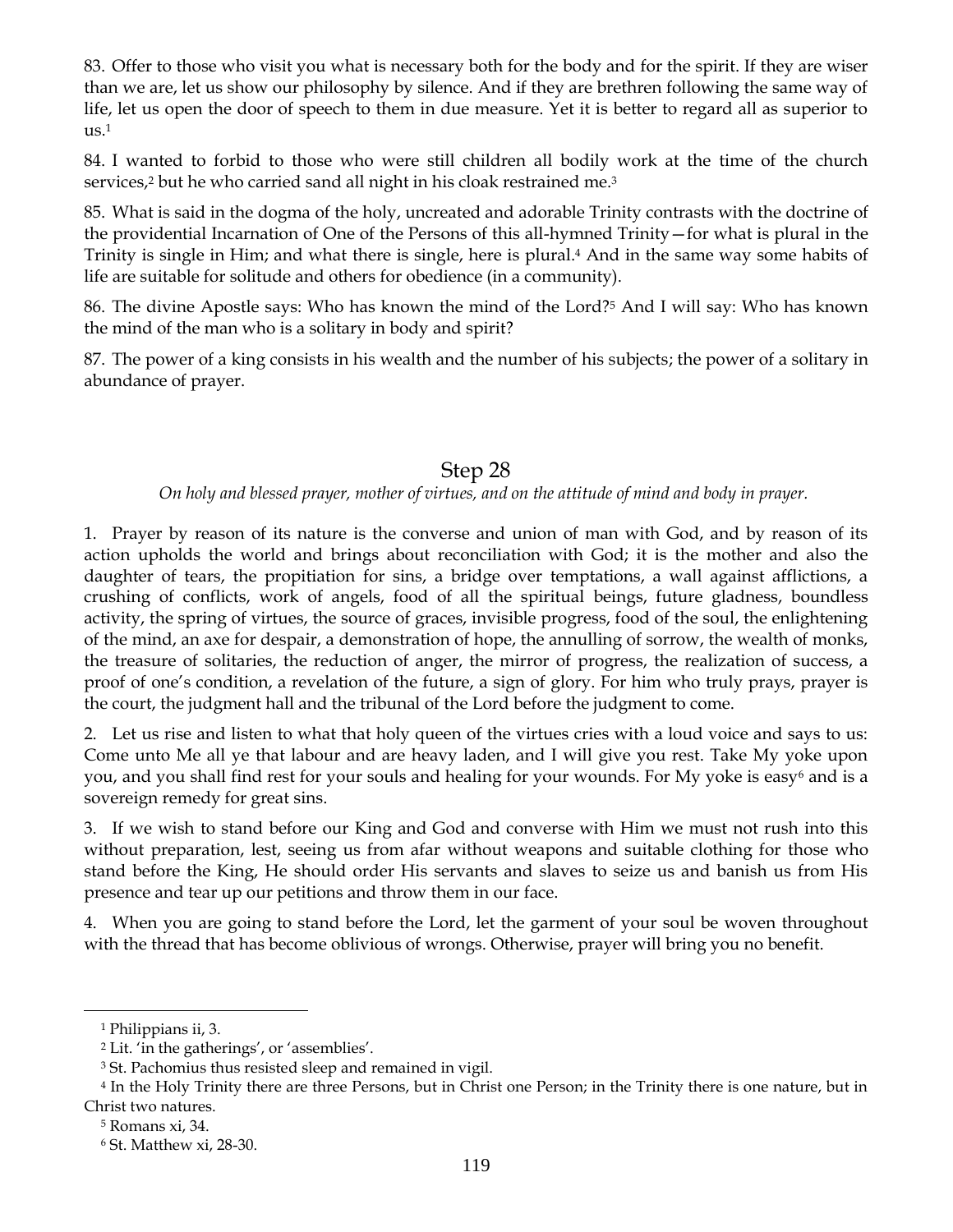5. Let your prayer be completely simple. For both the publican and the prodigal son were reconciled to God by a single phrase.

6. The attitude of prayer is one and the same for all, but there are many kinds of prayer and many different prayers. Some converse with God as with a friend and master, interceding with praise and petition not for themselves but for others. Some strive for more (spiritual) riches and glory and for confidence in prayer. Others ask for complete deliverance from their adversary.<sup>1</sup> Some beg to receive some kind of rank; others for complete forgiveness of debts. Some ask to be released from prison; others for remission of accusations.

7. Before all else let us list sincere thanksgiving first on our prayer-card. On the second line we should put confession, and heartfelt contrition of soul. Then let us present our petition to the King of all. This is the best way of prayer, as it was shown to one of the brethren by an angel of the Lord.

8. If you have ever been under trial before an earthly judge, you will not need any other pattern for your attitude in prayer. But if you have never stood before a judge yourself and have not seen others being cross-questioned, then learn at least from the way the sick implore the surgeons when they are about to be operated on or cauterized.

9. Do not be over-sophisticated in the words you use when praying, because the simple and unadorned lisping of children has often won the heart of their heavenly Father.

10. Do not attempt to talk much when you pray lest your mind be distracted in searching for words. One word of the publican propitiated God, and one cry of faith saved the thief. Loquacity in prayer often distracts the mind and leads to phantasy, whereas brevity<sup>2</sup> makes for concentration.

11. If you feel sweetness or compunction at some word of your prayer, dwell on it; for then our guardian angel is praying with us.

12. Do not be bold, even though you may have attained purity; but rather approach with great humility, and you will receive still more boldness.

13. Though you may have climbed the whole ladder of the virtues, pray for forgiveness of sins. Listen to the cry of Paul regarding sinners: Of whom I am the first.<sup>3</sup>

14. Oil and salt are seasonings for food; and tears and chastity give wings to prayer.

15. If you are clothed in all meekness and freedom from anger, you will not have much trouble in loosing your mind from captivity.

16. Until we have acquired genuine prayer we are like people teaching children to begin to walk.

17. Try to lift up, or rather, to shut off your thought within the words of your prayer, and if in its infant state it wearies and falls, lift it up again. Instability is natural to the mind, but God is powerful to establish everything. If you persevere indefatigably in this labour, He who sets the bounds to the sea of the mind will visit you too, and during your prayer will say to the waves: Thus far shalt thou come and no further.<sup>4</sup> Spirit cannot be bound; but where the Creator of the spirit is, everything obeys.

18. If you have ever seen the Sun<sup>5</sup> as you ought, you will also be able to converse with Him fitly. But if not, how can you truly hold converse with what you have not seen?

<sup>1</sup> Cf. Step 5: 25.

<sup>2</sup> Gk. *monologia*, repetition of a single word or sentence.

<sup>3</sup> 1 Timothy i 15.

<sup>4</sup> Job xxxviii, 11

<sup>5</sup> I.e. God, the Sun of Righteousness.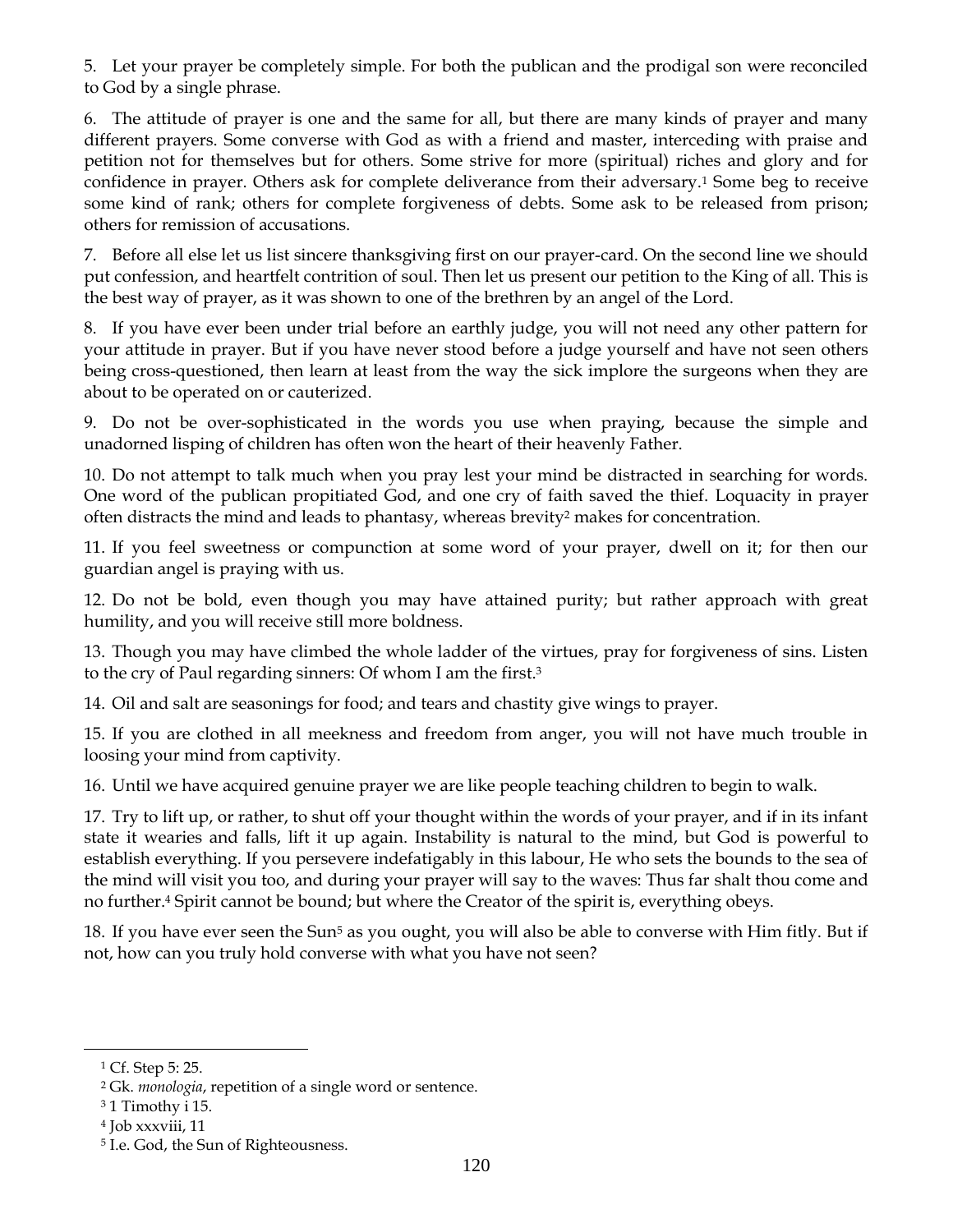19. The beginning of prayer consists in banishing the thoughts that come to us by single ejaculations<sup>1</sup> the very moment that they appear; the middle stage consists in confining our minds to what is being said and thought; and its perfection is rapture in the Lord.

20. One kind of joy occurs at the time of prayer for those living in a community, and another comes to those who pray as solitaries. The one is perhaps somewhat elated, but the other is wholly filled with humility.

21. If you constantly train your mind never to wander, then it will be near you during meals too. But if it wanders unrestrained, then it will never stay beside you. A great practiser of high and perfect prayer says: 'I would rather speak five words with my understanding,' <sup>2</sup> and so on. But such prayer is foreign to infant souls. Therefore, imperfect as we are, we need not only quality but a considerable time for our prayer, because the latter paves the way for the former. For it is said: 'Giving pure prayer to him who prays<sup>3</sup> resolutely, even though sordidly and laboriously.'

<span id="page-120-1"></span>22. Soiled prayer is one thing, its disappearance is another, robbery another, and defection another. Prayer is soiled when we stand before God and picture to ourselves irrelevant and inopportune thoughts. Prayer is lost when we are captured by useless cares. Prayer is stolen from us when our thoughts wander before we realize it. Prayer is spoilt by any kind of attack or interruption that comes to us at the time of prayer.

23. If we are not alone at the time of prayer, then let us imprint within ourselves the character of one who prays. But if the ministers of praise are not with us, we may make even our outward attitude conform to a state of prayer. For in the case of the imperfect, the mind often conforms to the body.

24. For everyone, and especially for those who have come to the King in order to receive remission of their debt, unutterable contrition is necessary. As long as we are still in prison let us listen to Him who speaks to Peter:<sup>4</sup> Put on the garment of obedience, cast off your own wishes and, stripped of them, approach the Lord in your prayer, invoking His will alone. Then you will receive God, who guides the helm of your soul and pilots you safely.

25. Rise from love of the world and love of pleasure, lay aside cares, strip your mind, renounce your body; because prayer is nothing other than estrangement from the world, visible and invisible. For what have I in heaven? Nothing. And what have I desired on earth beside Thee? Nothing, but to cling continually to Thee in prayer without distraction. To some, wealth is pleasant, to others, glory, to others, possessions, but my wish is to cling to God, and to put the hope<sup>5</sup> of my dispassion in Him.

26. Faith gives wings to prayer, and without it we cannot fly up to heaven.

27. We who are passionate must constantly pray to the Lord. For all passionate people who have achieved dispassion have only done so by vanquishing their passions.

28. Though the judge did not fear God, yet because a soul, widowed from Him through sin and a fall, troubles Him, He will avenge her of her adversary, the body, and of the spirits who make war upon her.<sup>6</sup> Our good Redeemer attracts to His love those who are charitable by the quick satisfaction of their petitions. But He makes thoughtless souls remain in prayer before Him for a long time, in hunger and thirst for their petition; for an ill-conditioned cur when once it gets its bread makes off with it and leaves the giver.

<sup>1</sup> Gk. *monologistōs*. This may mean by single words of prayer.

<sup>2</sup> 1 Corinthians xiv, 19; the passage continues, 'than the thousand words in a tongue'.

<span id="page-120-0"></span><sup>3</sup> Kings ii, 9 (the Septuagint differs from the A.V. and R.V. here).

<sup>4</sup> Cf. Acts xii, 8.

<sup>5</sup> Psalm lxxii, 25—8.

 $6$  St. Luke xviii,  $1 - 7$ .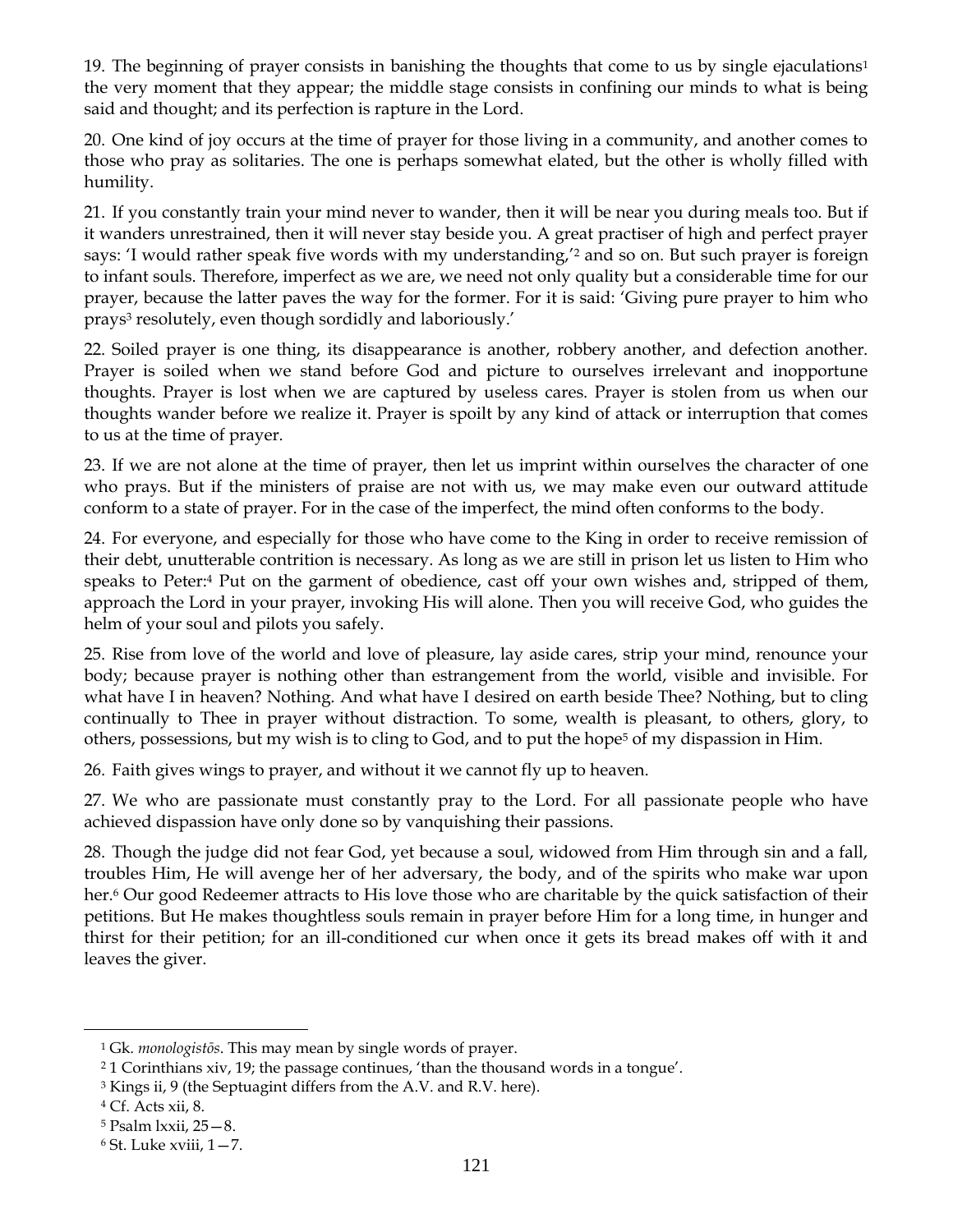29. Do not say, after spending a long time at prayer, that nothing has been gained; for you have already gained something. And what higher good is there than to cling to the Lord and persevere in unceasing union with Him?

30. A convict does not fear his sentence of punishment so much as a fervent man of prayer fears this duty of prayer. So if he is wise and shrewd, by remembering this he can avoid every reproach, and anger, and worry, and interruption, and affliction, and satiety, and temptation, and distracting thought.

31. Prepare yourself for your set times of prayer by unceasing prayer in your soul, and you will soon make progress. I have seen those who shone in obedience and who tried, as far as they could, to keep in mind the remembrance of God, and the moment they stood in prayer they were at once masters of their minds, and shed streams of tears; because they were prepared for this beforehand by holy obedience.

32. Psalmody in a crowded congregation is accompanied by captivity and wandering of thoughts; but in solitude this does not happen. However, those in solitude are liable to be assailed by despondency, whereas in the former the brethren help each other by their zeal.

33. War proves the soldier's love for his king; but the time and discipline of prayer show the monk's love for God.

34. Your prayer will show you what condition you are in. Theologians say that prayer is the monk's mirror.

35. He who is busy with something and continues it when the hour of prayer comes, is deceived by the demons. Those thieves aim at stealing from us one hour after another.

36. Do not beg off when asked to pray for the soul of another, even though you have not yet obtained the gift of prayer; because the faith of the suppliant also frequently saves the one who prays for him with contrition.

37. Do not get excited if you have prayed for another and been heard, for it is his faith that has been strong and effective.

38. Each lesson that a child learns from his teacher he will be expected to know day by day without fail; and it is right that a reckoning should be required of each prayer that we engage in, so that we know what power has been received from God. Therefore, we must attend to the matter. When you have prayed soberly, you will soon be fighting against fits of temper. For this is what our enemies aim at.

39. We should always perform every virtue, especially prayer, with great feeling. A soul prays with feeling when it gets the better of temper and anger.

40. What is obtained by frequent and prolonged prayer is lasting.

41. He who has found the Lord will no longer explain the object of his prayer, for then the Spirit Himself makes intercession for him within him with unutterable groanings.<sup>1</sup>

42. During prayer do not admit any sensory imagination, so as not to be subject to distraction.

43. The assurance of every petition becomes evident during prayer. Assurance is loss of doubt. Assurance is sure proof of the unprovable.

44. Be very merciful if you care about prayer. For through mercy monks shall receive a hundredfold,<sup>2</sup> and the rest in the future life.

45. When the fire comes to dwell in the heart, it revives prayer; and after its resurrection and ascension to heaven, a descent of fire into the cenacle of the soul takes place.

<sup>1</sup> Romans viii, 26.

<sup>2</sup> St. Matthew xix, 29.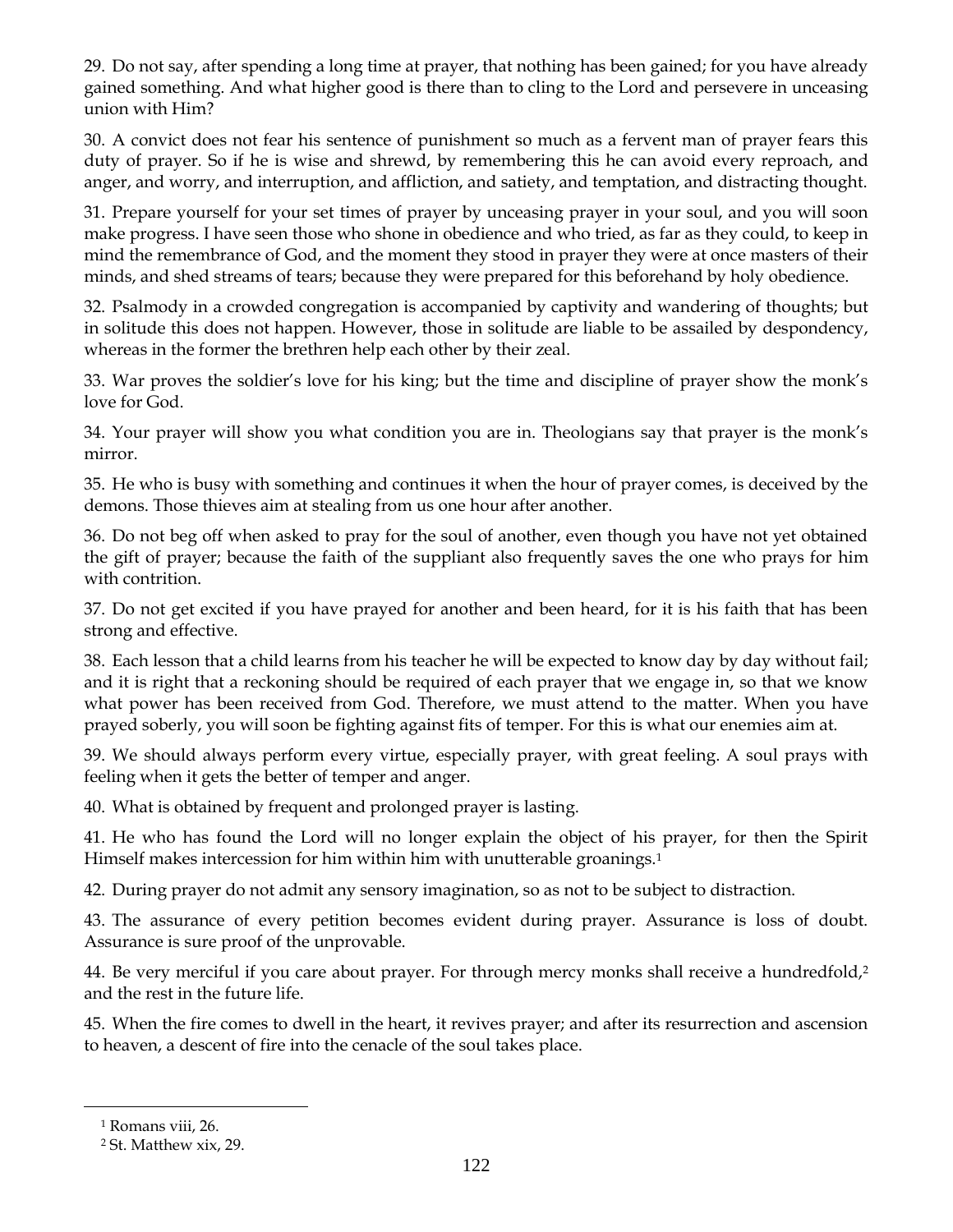46. Some say that prayer is better than the remembrance of death, but I praise two natures in one person.<sup>1</sup>

47. A good horse when mounted warms up and quickens its pace. By pace I mean psalm-singing; and by horse, a resolute mind. He scents the battle from afar,<sup>2</sup> he is all ready, and remains master of the field.

48. It is cruel to snatch water from the mouth of a thirsty person but it is still more cruel for a soul that is praying with compunction to be torn away from its beloved task before it has finished its prayer.

49. Do not abandon prayer until you see that, by divine providence, the fire and water<sup>3</sup> have fallen off. For you will not have such a moment for the remission of your sins again in all your life perhaps.

50. By blurting out one careless word he who has tasted prayer often defiles his mind, and then when he stands in prayer he no longer attains his desire as before.

51. It is one thing frequently to keep watch over the heart, and another to supervise the heart by means of the mind, that ruler and bishop that offers spiritual sacrifices to Christ. When the holy and heavenly fire comes to dwell in the souls of the former, as says one of those who have received the title of Theologian,<sup>4</sup> it burns them because they still lack purification, whereas it enlightens the latter according to the degree of their perfection. For one and the same fire is called both the fire which consumes and the light which illuminates.<sup>5</sup> That is why some people come from prayer as if they were marching out of a fiery furnace and feel relief as from some defilement and from all that is material, while others are as if illumined with light and clothed in a garment of joy and humility. But those who come from prayer without experiencing either of these two effects have prayed bodily (not to say after the Jewish fashion), and not spiritually.

52. If a body is changed in its activity from contact with another body, then how can he remain unchanged who touches the body of God with innocent hands?<sup>6</sup>

53. We see that our all-good King, like an earthly king, sometimes distributes His gifts to his warriors Himself, sometimes through a friend, sometimes through a slave, and sometimes in an unknown way; and it will be according to the garment of humility that each of us wears.

54. Just as an earthly king is disgusted by a man who turns his face away and talks to his master's enemies while in his presence, so will the Lord be disgusted by a man who admits unclean thoughts during his set time of prayer.

55. Drive away with this stick the dog that keeps on coming, and however often he tries it on, never give in to him.

56. Ask with tears, seek with obedience, knock with patience. For thus he who asks receives, and he who seeks finds, and to him who knocks it will be opened.<sup>7</sup>

57. Take care when you pray not to overdo your intercessions for the other sex, so as not to be tricked from the right side.<sup>8</sup>

58. Do not go into detail in confessing physical acts lest you become a traitor to yourself.

 $\overline{a}$ 

<sup>5</sup> Hebrews xii, 29; St. John 1, 9.

<sup>&</sup>lt;sup>1</sup> A loving nature (prayer) and a fearful nature (remembrance of death), just as Christ has His divine and human natures united in one Person.

<sup>2</sup> Job xxxix, 25.

<sup>3</sup> I.e. fervour and tears.

<sup>4</sup> St. Gregory Nazianzen, *Or*. 40.

<sup>6</sup> This refers to the power of the Body of Christ in Holy Communion.

<sup>7</sup> St. Matthew vii, 8.

<sup>&</sup>lt;sup>8</sup> The shield being on the left arm, the right was the unguarded side.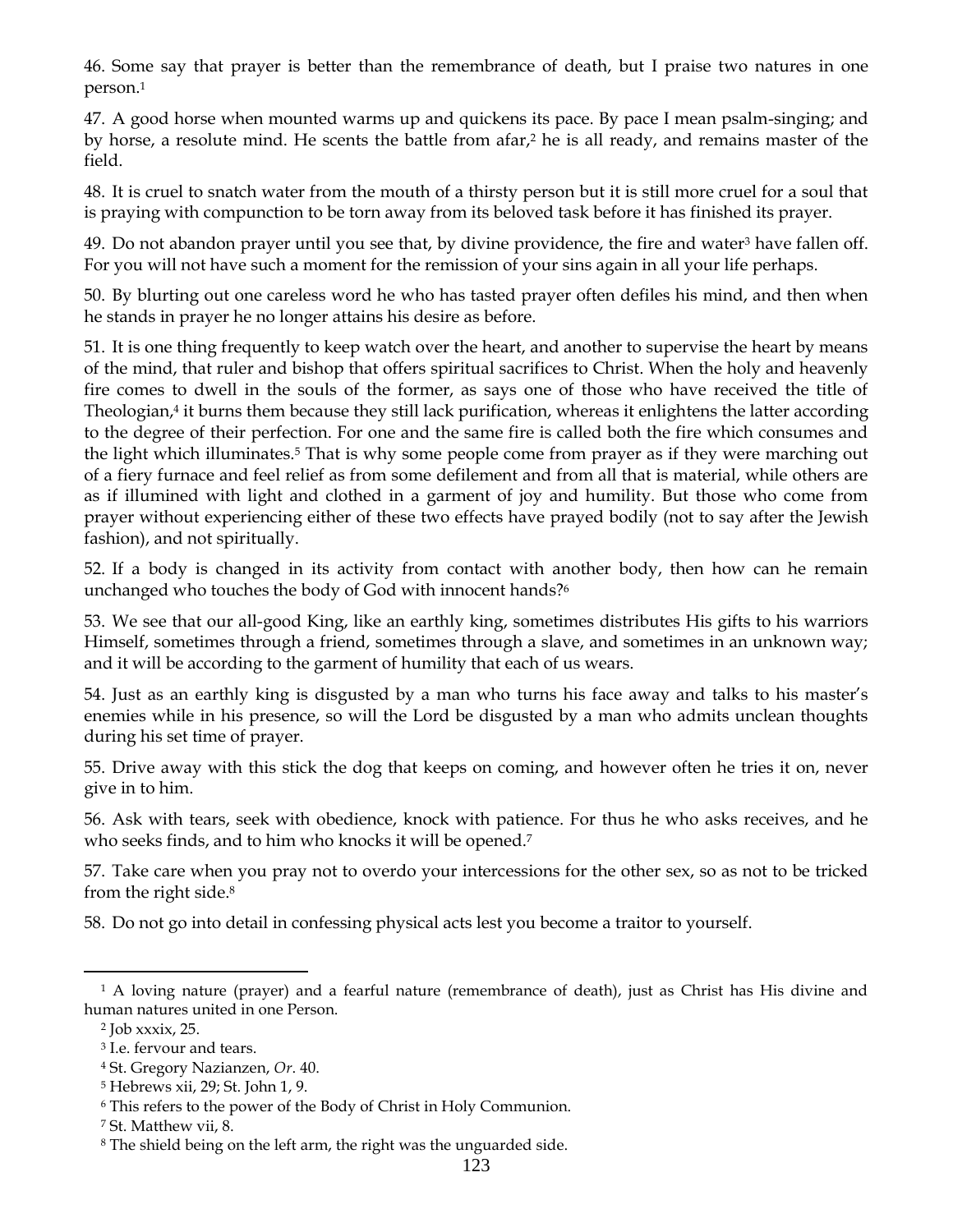59. Do not let the time of prayer be an hour for considering necessary things or even spiritual tasks, otherwise you will lose the better part.<sup>1</sup>

60. He who keeps constant hold of the staff of prayer will not stumble. And even if he does, his fall will not be fatal. For prayer is a devout coercion of God.<sup>2</sup>

61. The benefit of prayer can be inferred from the assaults of the demons during the divine office; and its fruit from the defeat of the foe. But this I know that Thou favourest me because my enemy will never triumph over me<sup>3</sup> in the time of battle. I called with my whole heart, says the Psalmist, $4$  that is, with body, soul and spirit. For where the two last are gathered together, there God is in the midst of them.<sup>5</sup>

62. We have not all got the same needs, neither as regards the body nor as regards the spirit. For brisk chanting suits some, and more leisurely singing suits others. For the former are struggling with captivity of the mind, and the latter with ignorance.

63. If you constantly converse with the King concerning your enemies, take courage when they attack you. You will not labour long, for they will soon retire of their own accord. These unholy spirits do not want to see you receive a crown for your struggle against them through prayer. And moreover, they will flee as from fire when scourged by prayer.

64. Have all courage, and you will have God for your teacher in prayer. Just as it is impossible to learn to see by word of mouth because seeing depends on one's own natural sight, so it is impossible to realize the beauty of prayer from the teaching of others. Prayer has a Teacher all its own—God---who teaches man knowledge, $6$  and grants the prayer of him who prays, and blesses the years of the just.<sup>7</sup> Amen.

## Step 29

## *Concerning heaven on earth, or godlike dispassion and perfection, and the resurrection of the soul before the general resurrection.*

1. Here are we who lie in the deepest pit of ignorance, in the dark passions of this body and in the shadow of death, having the temerity to begin to philosophize about heaven on earth.

2. The firmament has the stars for its beauty, and dispassion has the virtues for its adornments; for by dispassion I mean no other than the interior heaven of the mind, which regards the tricks of the demons as mere toys.

3. And so he is truly dispassionate, and is recognized as dispassionate, who has made his flesh incorruptible, who has raised his mind above creatures and has subdued all his senses to it, and who keeps his soul in the presence of the Lord, ever reaching out to Him even beyond his strength.

4. Some say, moreover, that dispassion is the resurrection of the soul before the body; but others, that it is the perfect knowledge of God, second only to that of the angels.

5. This perfect, but still unfinished, perfection of the perfect, as someone who had tasted it informed me, so sanctifies the mind and detaches it from material things that for a considerable part of life in the

 $\overline{a}$ 

<sup>4</sup> Psalm cxviii, 145.

 $1$  Cf. St. Luke x, 42.

<sup>2</sup> St. Luke xviii, 5.

<sup>3</sup> Psalm xl, 12.

<sup>5</sup> St. Matthew xviii, 20. The *two* are soul and spirit.

<sup>6</sup> Psalm xciii, 10.

<sup>7</sup> Kings ii, 9 (cf. above, p[. 121,](#page-120-0) note [474\)](#page-120-1).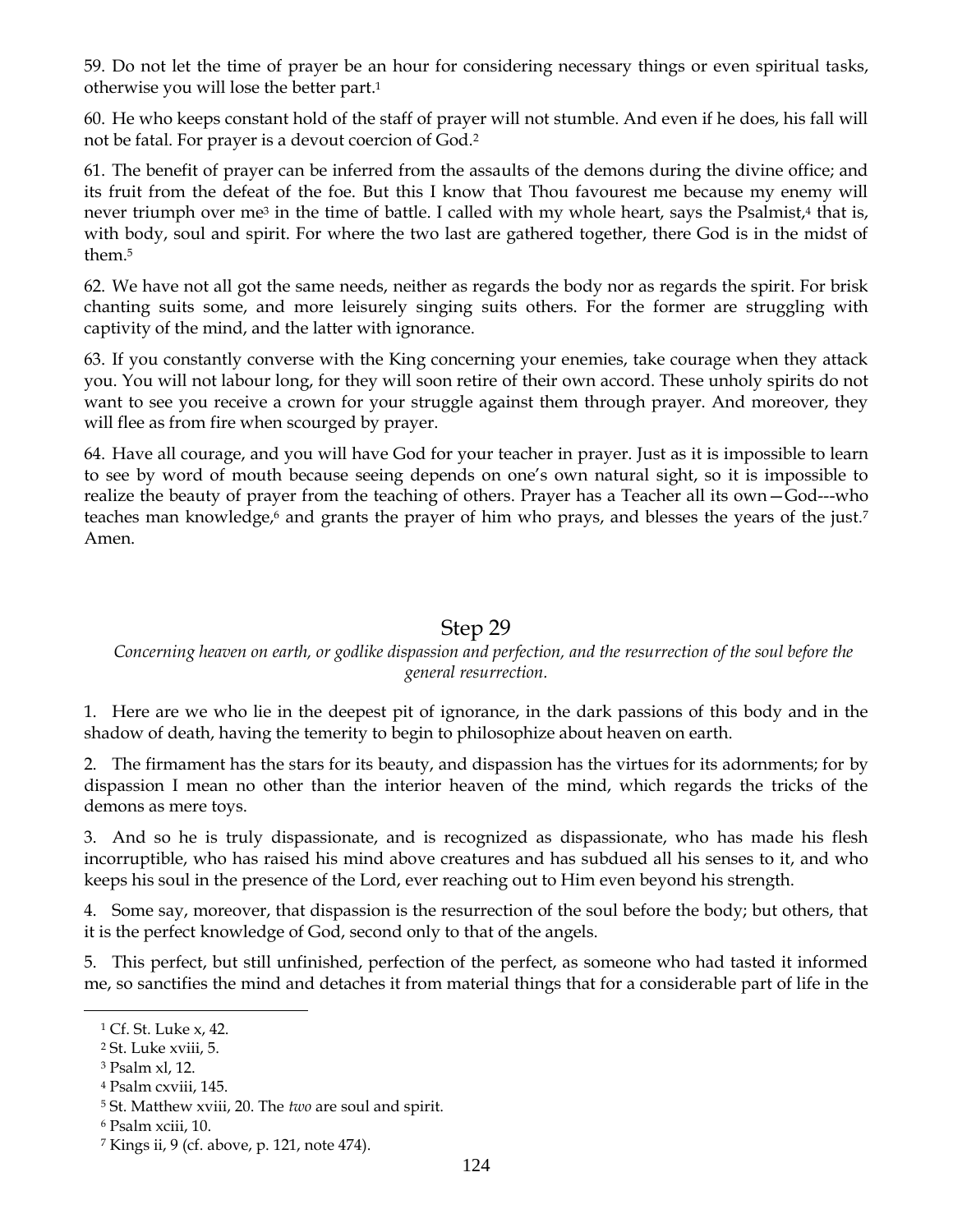flesh, after entering the heavenly harbour, a man is rapt as though in Heaven and is raised to contemplation. One who had experience of this well says somewhere: For God's strong men of the earth have become greatly exalted.<sup>1</sup> Such a man, as we know, was that Egyptian<sup>2</sup> who prayed with some people for a long time without relaxing his hands which were stretched out in prayer.

6. There is a dispassionate man, and there is one who is more dispassionate than the dispassionate. The one strongly hates what is evil, but the other has an inexhaustible store of virtues.

7. Purity too is called dispassion; and rightly, because it is the harbinger of the general resurrection and of the incorruption of the corruptible.

8. Dispassion was shown by him who said: I have the mind of the Lord.<sup>3</sup> Dispassion was shown by the Egyptian<sup>4</sup> who said that he no longer feared the Lord. Dispassion was shown by him who prayed that his passions should return to him.<sup>5</sup> Who before the future glory has been granted such dispassion as that Syrian? <sup>6</sup> For David, glorious among the prophets, says to the Lord: O spare me, that I may recover my strength;<sup>7</sup> but that athlete of God cries: 'Spare me from the waves of Thy grace.'

9. The soul has dispassion who is immersed in the virtues as the passionate are in pleasures.

10. If it is the acme of gluttony to force oneself to eat even when one has no appetite, then it is certainly the acme of temperance for a hungry man to overcome nature when it is blameless.<sup>8</sup> If it is extreme sensuality to rave over irrational and even inanimate creatures, then it is extreme purity to hold all persons in the same regard as inanimate things. If it is the height of cupidity to go on collecting and never be satisfied, it is the height of poverty not to spare even one's own body. If it is the height of despondency, while living in complete peace, not to acquire patience, then it is the height of patience to think of oneself even in affliction as being at rest. If it is called a sea of wrath for a person to be savage even when no one is about, then it will be a sea of long-suffering to be as calm in the presence of your slanderer as in his absence. If it is the height of vainglory when a person, seeing no one near him to praise him, puts on affected behaviour, it is certainly a mark of its absence, not to let your thought be beguiled in the presence of those who praise you. If it is a sign of perdition (that is to say, pride) to be arrogant even in poor clothing, then it is a mark of saving humility to have humble thoughts in the midst of high undertakings and achievements. If it is a sign of complete enslavement to the passions to yield readily to everything the demons sow in us, then I take it as a mark of holy dispassion to be able to say honestly: The evil one who dodges me, I have not known;<sup>9</sup> nor how he came, nor why, nor how he went; but I am completely unaware of everything of this kind, because I am wholly united with God, and always will be.

11. He who has been granted such a state, while still in the flesh, always has God dwelling within him as his Guide in all his words, deeds and thoughts. Therefore, through illumination he apprehends the Lord's will as a sort of inner voice. He is above all human instruction and says: When shall I come and appear before the face of God?<sup>10</sup> For I can no longer bear the force of love; I long for the immortal beauty which Thou hast given me in exchange for this clay.

<sup>1</sup> Psalm xlvi, 10.

<sup>2</sup> St. Moses the Ethiopian or Abba Tithoe.

<sup>3</sup> Cf. 1 Corinthians ii, 16; vii, 40.

<sup>4</sup> St. Antony the Great.

<sup>5</sup> St. John Kolov.

<sup>6</sup> St. Ephraim the Syrian.

<sup>7</sup> Psalm xxxviii, 14.

<sup>8</sup> The point is, it is the height of temperance or self-control to master hunger which betokens a real need of nature and is therefore blameless.

<sup>9</sup> Psalm c, 4.

<sup>10</sup> Psalm xli, 3.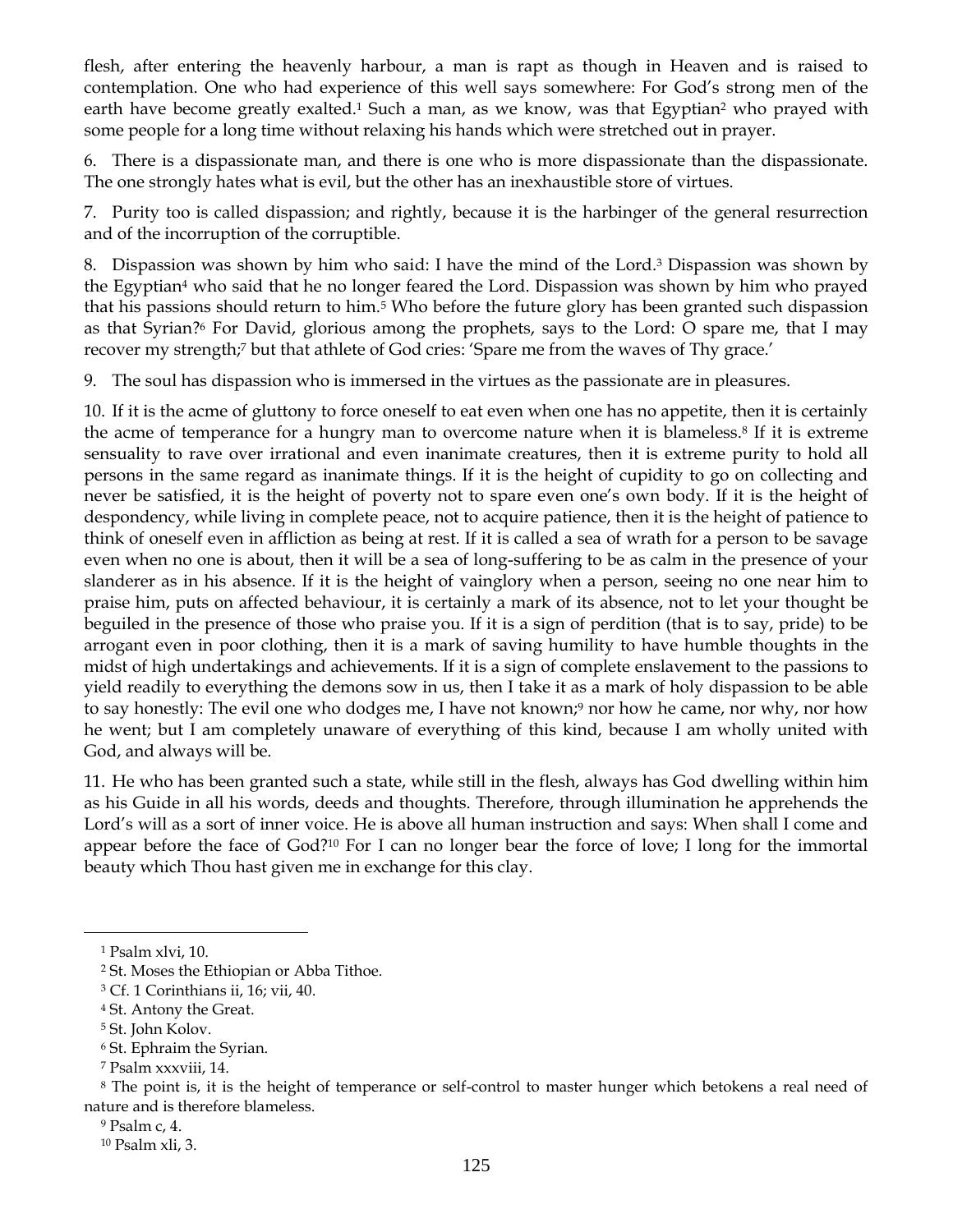12. But why say more? The dispassionate man no longer lives himself, but Christ lives in<sup>1</sup> him, as he says who fought the good fight, finished his course and kept the faith.<sup>2</sup>

13. A king's diadem is not composed of one stone, and dispassion does not reach perfection if we neglect even one virtue, however ordinary.

14. Imagine dispassion as the celestial palace of the Heavenly King; and the many mansions<sup>3</sup> as the abodes within this city, and the wall of this celestial Jerusalem as the forgiveness of sins. Let us run, brethren, let us run to enter the bridal hall of this palace. If we are prevented by anything, by some burden or old habit, or by time itself what a disaster! Let us at least occupy one of those mansions around the palace. But if we sink down and grow weak, let us make sure of being at least within the walls. For he who does not enter there before his end, or rather, does not scale the wall, will lie out in the desert of fiends and passions. That is why a certain man prayed, saying: Through my God I shall scale the wall.<sup>4</sup> And another says as if in the person of God: Is it not your sins that separate you from Me?<sup>5</sup> Friends, let us break through this wall of separation which we have erected to our own harm by disobedience; and let us receive the forgiveness of our sins, because in hell there is no one to pardon our debts. So then, brethren, let us devote ourselves to our task, for we are on the roll of the devout. There is no room for any excuse whether of a fall, or opportunity, or burden. For to all who have received the Lord by the baptism of regeneration He has given power to be come children of God,<sup>6</sup> saying: Be still and know that I am God<sup>7</sup> and am Dispassion. To Him be the glory for ever and ever! Amen.

Blessed dispassion lifts the mind that is poor from earth to heaven, and raises the beggar from the dunghill of the passions. But love whose praise is above all makes him sit with the princes, with the holy angels, and with the princes of the people of God.<sup>8</sup>

## Step 30

#### *Concerning the linking together of the supreme trinity among the virtues.<sup>9</sup>*

1. And now, finally, after all that we have said, there remain these three that bind and secure the union of all, faith, hope, love; and the greatest of these is love, $10$  for God Himself is so called. $11$ 

2. And (as far as I can make out) I see the one as a ray, the second as a light, the third as a circle; and in all, one radiance and one splendour.

3. The first can make and create all things; the divine mercy surrounds the second and makes it immune to disappointment; the third does not fall, does not stop in its course and allows no respite to him who is wounded by its blessed rapture.

4. He who wishes to speak about divine love undertakes to speak about God. But it is precarious to expatiate on God, and may even be dangerous for the unwary.

<sup>1</sup> Galatians ii, 20.

<sup>2</sup> 2 Timothy iv, 7. Some texts add 'orthodox' before the word 'faith'.

<sup>3</sup> St. John xiv, 2.

<sup>4</sup> Psalm xvii, 30.

<sup>5</sup> Cf. Isaiah lix, 2.

<sup>6</sup> St. John i, 12.

<sup>7</sup> Psalm xlv, 11.

 $8$  Psalm cxii,  $7-8$ .

<sup>9</sup> I.e. faith, hope and love.

<sup>10</sup> 1 Corinthians xiii, 13.

<sup>11</sup> 1 John iv, 8, 16.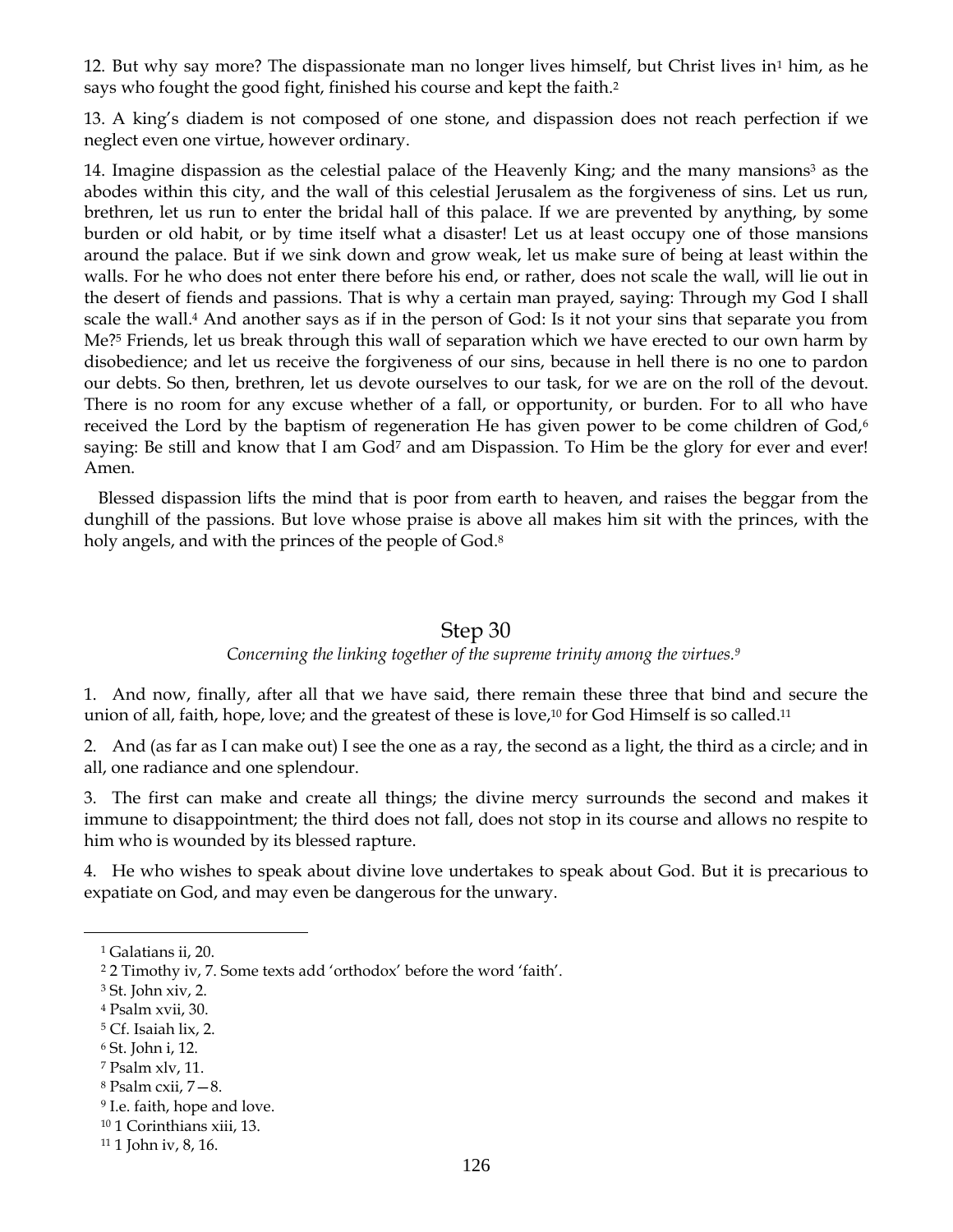5. The angels know how to speak about love, and even they can only do this according to the degree of their enlightenment.

6. God is love. So he who wishes to define this, tries with bleary eyes to measure the sand in the ocean.

7. Love, by reason of its nature, is a resemblance to God, as far as that is possible for mortals; in its activity it is inebriation of the soul; and by its distinctive property it is a fountain of faith, an abyss of patience, a sea of humility.

8. Love is essentially the banishment of every kind of contrary thought for love thinks no evil.<sup>1</sup>

9. Love, dispassion and adoption are distinguished as sons from one another by name, and name only. Just as light, fire and flame combine to form one power, it is the same with love, dispassion and adoption.

10. As love wanes, fear appears; because he who has no fear is either filled with love or dead in soul.

11. There is nothing wrong in representing desire, and fear, and care and zeal and service and love for God in images borrowed from human life. Blessed is he who has obtained such love and yearning for God as an enraptured lover has for his beloved. Blessed is he who fears the Lord as much as men under trial fear the judge. Blessed is he who is as zealous with true zeal as a well-disposed slave towards his master. Blessed is he who has become as jealous of the virtues as husbands who remain in unsleeping watch over their wives out of jealousy. Blessed is he who stands in prayer before the Lord as servants stand before a king. Blessed is he who unceasingly strives to please the Lord as others try to please men.

12. Even a mother does not so cling to the babe at her breast as a son of love clings to the Lord at all times.

13. He who truly loves ever keeps in his imagination the face of his beloved, and there embraces it tenderly. Such a man can get no relief from his strong desire even in sleep, even then he holds converse with his loved one. So it is with our bodily nature; and so it is in spirit. One who was wounded with love said of himself (I wonder at it): I sleep because nature requires this, but my heart is awake<sup>2</sup> in the abundance of my love.

14. You should notice, venerable brother, that the stag—the soul—having destroyed those reptiles,<sup>3</sup> longs and faints<sup>4</sup> for the Lord with the fire of love, as if struck by an arrow.

15. The effect of hunger is vague and indefinite; but the effect of thirst is intense and obvious to all, and indicative of blazing heat. So one who yearns for God says: My soul thirsts for God, the strong, the living God.<sup>5</sup>

16. If the face of a loved one clearly and completely changes us, and makes us cheerful, gay and carefree, what will the Face of the Lord not do when He makes His Presence felt invisibly in a pure soul?

17. Fear when it is an inner conviction of the soul destroys and devours impurity, for it is said: Nail down my flesh with the fear of Thee.<sup>6</sup> And holy love consumes some, according to him who said: Thou hast ravished our heart, Thou hast ravished our heart.<sup>7</sup> But sometimes it makes others bright and

<sup>1</sup> 1 Corinthians xiii, 5.

<sup>2</sup> Song of Songs v, 2.

<sup>3</sup> See above, p. [108,](#page-107-0) note [413.](#page-107-1)

<sup>4</sup> Psalm lxxxiii, 2.

<sup>5</sup> Psalm xli, 3.

<sup>6</sup> Psalm cxviii, 120.

<sup>7</sup> Song of Songs iv, 9.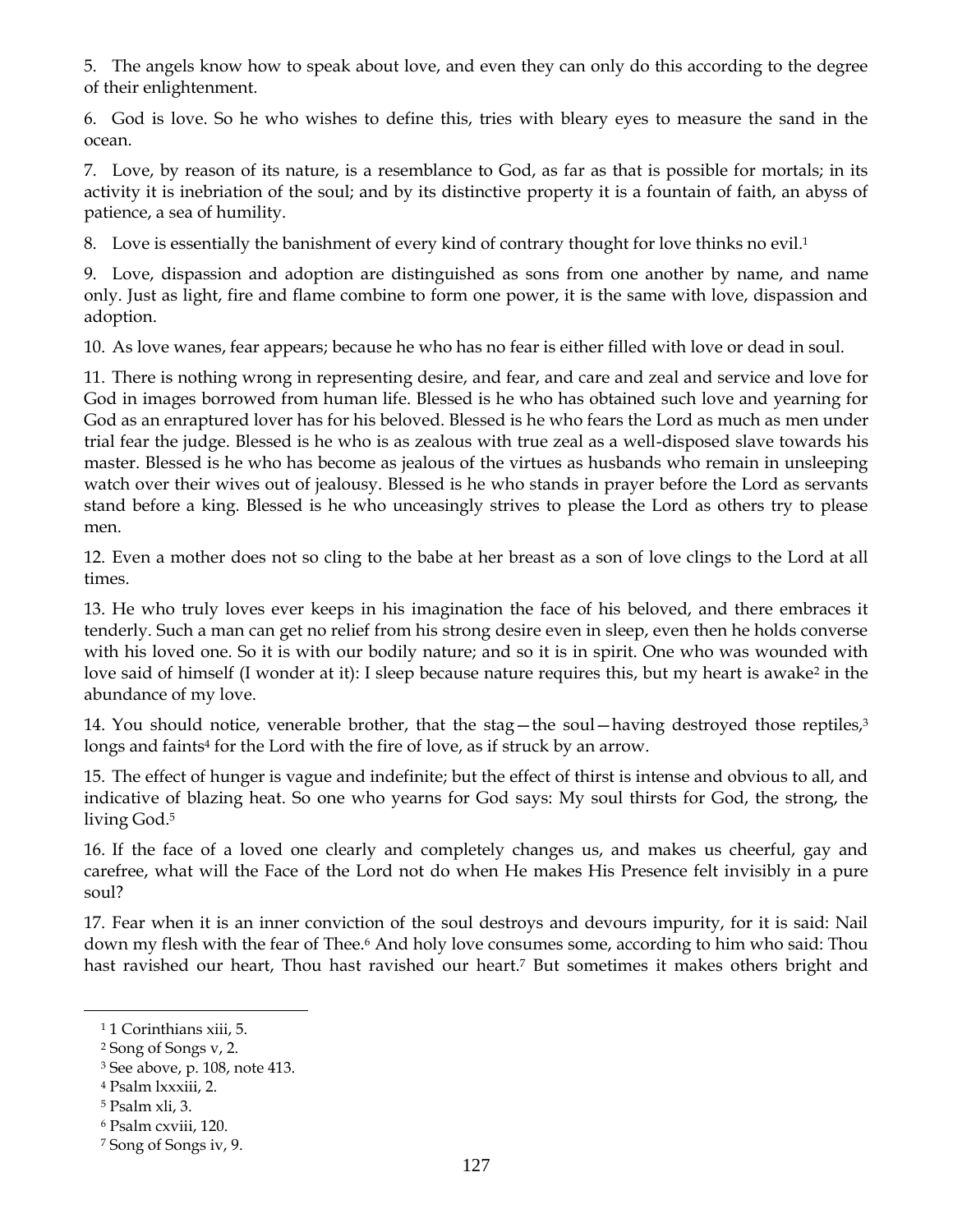joyful, for it is said: My heart trusted in Him and I have been helped; even my flesh has revived;<sup>1</sup> and: When the heart is happy the face is cheerful.<sup>2</sup> So when the whole man is in a manner commingled with the love of God, then even his outward appearance in the body, as in a kind of mirror, shows the splendour of his soul. That is how Moses who had looked upon God was glorified. 3

18. Those who have reached such an angelic state often forget about bodily food. I think that often they do not even feel any desire for it. And no wonder, for frequently a contrary desire knocks out the thought of food.

19. I think that the body of those incorruptible men is not even subject to sickness any longer, because it has been rendered incorruptible; for they have purified the inflammable flesh in the flame of purity. I think that even the food that is set before them they accept without any pleasure. For there is an underground stream that nourishes the root of a plant, and their souls too are sustained by a celestial fire.

20. The growth of fear is the beginning of love, but a complete state of purity is the foundation of divine knowledge.<sup>4</sup>

21. He who has perfectly united his feeling to God is mystically led by Him to an understanding of His words. But without this union it is difficult to speak about God.

22. The engrafted Word<sup>5</sup> perfects purity, and slays death by His presence; and after the slaying of death, the disciple of divine knowledge is illumined.

23. The Word of the Lord which is from God the Father is pure, and remains so eternally. But he who has not come to know God merely speculates.

24. Purity makes its disciple a theologian, who of himself grasps the dogmas of the Trinity.

25. He who loves the Lord has first loved his brother, because the second is a proof of the first.

26. One who loves his neighbour can never tolerate slanderers, but rather runs from them as from fire.

27. He who says that he loves the Lord but is angry with his brother is like a man who dreams that he is running.

28. The power of love is in hope, because by it we await the reward of love.

29. Hope is a wealth of hidden riches. Hope is a treasure of assurance of the treasure in store for us.

30. It is a rest from labours; it is the door of love; it is the superannuation of despair; it is an image of what is absent.

31. The failure of hope is the disappearance of love. Toils are bound by it. Labours depend on it. Mercy encircles it.

- 32. A monk of good hope is a slayer of despondency; with this sword he routs it.
- 33. Experience of the Lord's gift engenders hope; he who is without experience remains in doubt.
- 34. Anger destroys hope, because hope does not disappoint, $6$  but a passionate man has no grace.<sup>7</sup>

<sup>1</sup> Psalm xxvii, 7.

<sup>2</sup> Proverbs xv, 13.

<sup>3</sup> Cf. Exodus xxxiv; 2 Corinthians iii, 14.

<sup>4</sup> Lit. 'theology'.

<sup>5</sup> Cf. James i, 21. Another reading is: 'the consubstantial Word'.

<sup>6</sup> Romans v, 5.

<sup>7</sup> Or, 'an angry man is not beautiful' (Proverbs xi, 25).